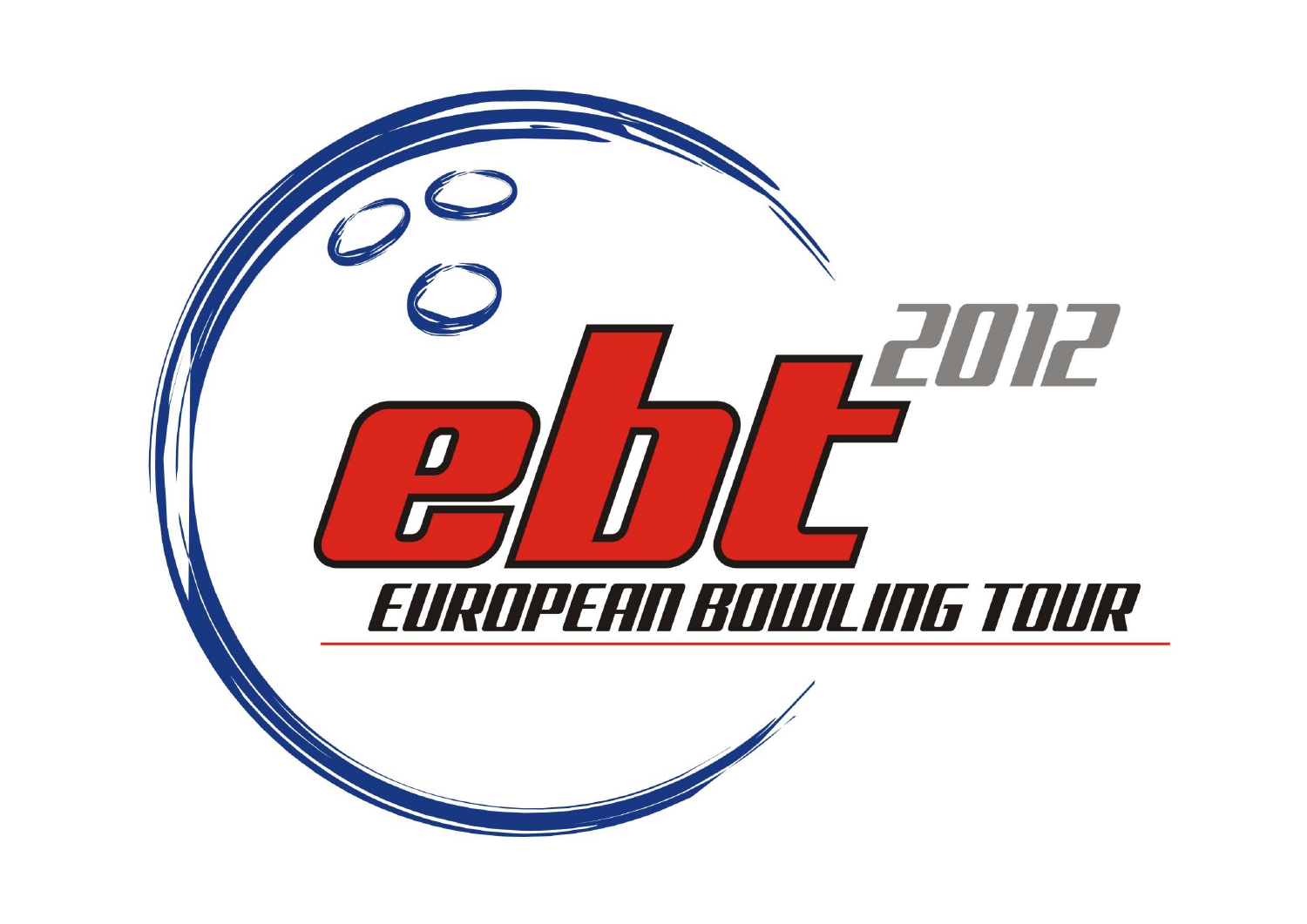| P                       | Last name         | <b>First name</b> | Federation  | $\mathsf{T}$ | 01  | 02 | 03  | 04  | 05 | 06  | 07  | 08  | 09 | 10 <sup>1</sup> | 11  | 12  | 13  | 14 | 15 | 16  | 17 | 18 | 19  |
|-------------------------|-------------------|-------------------|-------------|--------------|-----|----|-----|-----|----|-----|-----|-----|----|-----------------|-----|-----|-----|----|----|-----|----|----|-----|
| $\mathbf{1}$            | Pöppler           | <b>Birgit</b>     | Germany     | 820          | 63  |    | 16  | 200 |    |     | 46  |     |    |                 |     |     | 100 |    | 40 | 105 |    |    | 250 |
| $\overline{2}$          | Andersson         | Sandra            | Sweden      | 648          | 120 |    | 100 | 15  |    |     |     | 80  | 30 |                 |     | 90  | 70  |    |    | 33  |    |    | 110 |
| 3                       | Bröndsted         | <b>Britt</b>      | Denmark     | 514          | 75  |    | 24  | 65  |    |     | 80  | 100 |    |                 |     |     |     |    |    |     | 50 |    | 120 |
| 4                       | Pöllänen          | Krista            | Finland     | 420          | 150 |    | 80  |     |    |     | 70  |     |    |                 |     | 120 |     |    |    |     |    |    |     |
| 5                       | Flack             | Nina              | Sweden      | 391          | 45  |    | 48  | 10  |    |     | 48  | 50  |    | 100             |     | 69  |     |    |    |     | 21 |    |     |
| 6                       | Thorstensen       | Heidi             | Norway      | 358          |     |    | 50  |     |    |     | 24  | 70  |    |                 |     | 36  | 80  |    |    | 24  | 24 | 50 |     |
| $\overline{\mathbf{z}}$ | Linderoth         | Josefine          | Sweden      | 348          |     |    |     |     |    |     |     |     | 40 |                 | 105 | 105 | 40  |    |    | 18  |    | 40 |     |
| 8                       | Larsen            | Rebecka           | Sweden      | 336          |     |    | 24  |     |    |     | 44  | 46  |    |                 |     | 150 |     |    |    | 42  | 30 |    |     |
| 9                       | Staudinger        | Cassie            | Australia   | 326          | 90  |    |     | 110 |    |     | 60  |     |    |                 |     | 66  |     |    |    |     |    |    |     |
| 10                      | Sanders           | Nicole            | Netherlands | 297          |     |    | 60  | 40  |    | 100 | 24  |     |    |                 |     |     | 48  |    | 25 |     |    |    |     |
| 11                      | Wedel             | Sascha            | Denmark     | 294          |     |    | 22  | 10  |    |     | 22  | 40  |    |                 |     |     |     |    |    |     |    |    | 200 |
| 12                      | Persson-Planefors | Joline            | Sweden      | 291          |     |    | 44  |     |    |     | 30  | 30  |    |                 |     | 75  |     |    |    | 72  | 40 |    |     |
| 13                      | Breeschoten       | Lisanne           | Netherlands | 266          |     |    | 46  |     |    |     | 40  |     | 50 |                 |     |     |     |    | 30 | 75  |    | 25 |     |
| 14                      | Andersson         | Ida               | Sweden      | 255          |     |    | 16  |     |    |     |     | 24  |    |                 |     |     |     |    |    | 42  |    | 23 | 150 |
| 15                      | Dorin-Ballard     | Carolyn           | <b>USA</b>  | 250          |     |    |     | 250 |    |     |     |     |    |                 |     |     |     |    |    |     |    |    |     |
| 16                      | Guerrero          | Clara             | Colombia    | 250          |     |    |     | 30  |    |     | 100 |     |    |                 |     |     |     |    |    | 120 |    |    |     |
| 17                      | <b>Burkal</b>     | Pia               | Denmark     | 246          |     |    |     |     |    |     |     | 48  | 23 |                 |     |     |     |    |    |     |    |    | 175 |
| 18                      | Johnson           | Liz               | <b>USA</b>  | 240          |     |    |     | 150 |    |     |     |     |    |                 |     |     |     |    |    | 90  |    |    |     |
| 19                      | Aziela            | Zandra            | Malaysia    | 217          |     |    |     | 175 |    |     | 42  |     |    |                 |     |     |     |    |    |     |    |    |     |
| 20                      | van der Tol       | Ghislaine         | Netherlands | 190          |     |    | 70  | 40  |    |     | 30  |     |    |                 |     |     |     |    | 50 |     |    |    |     |
| 21                      | Debenec           | Maja              | Slovenia    | 179          |     | 50 |     |     | 50 |     | 28  |     |    |                 |     |     | 26  |    |    | 12  |    | 13 |     |
| 22                      | Wegner            | Jenny             | Sweden      | 172          |     |    | 8   |     |    |     |     | 22  | 35 |                 |     | 36  |     |    |    | 36  |    | 35 |     |
| 23                      | Christensen       | Randi B.          | Denmark     | 165          |     |    | 16  |     |    |     |     | 24  |    |                 |     |     |     |    |    |     |    |    | 125 |
| 24                      | Gross             | Ivonne            | Austria     | 163          |     |    |     |     |    | 80  |     |     |    |                 |     |     | 44  |    |    | 39  |    |    |     |
| 25                      | <b>Balzano</b>    | Annalisa          | Italy       | 154          |     |    |     |     |    |     |     |     |    | 70              | 69  |     |     |    |    |     |    | 15 |     |
| 26                      | Gaillard          | Laurence          | France      | 150          |     |    |     |     |    |     |     |     |    |                 | 150 |     |     |    |    |     |    |    |     |
| 27                      | Kulick            | Kelly             | <b>USA</b>  | 150          |     |    |     |     |    |     |     |     |    |                 |     |     |     |    |    | 150 |    |    |     |
| 28                      | Jensen            | Mai Ginge         | Denmark     | 150          |     |    | 28  | 70  |    |     | 26  | 26  |    |                 |     |     |     |    |    |     |    |    |     |
| 29                      | Wiekeraad         | <b>Bianca</b>     | Netherlands | 140          |     |    | 6   |     |    | 70  | 28  |     |    |                 |     |     |     |    | 15 |     |    | 21 |     |
| 30                      | Lund              | Bettina           | Denmark     | 134          |     | 30 |     |     |    |     |     |     |    |                 |     |     | 50  |    | 24 |     |    | 30 |     |
| 31                      | Parkin            | Missy             | <b>USA</b>  | 133          |     |    |     | 70  |    |     |     |     |    |                 |     |     |     |    |    | 63  |    |    |     |
| 32                      | Tomas             | Cheska            | Netherlands | 133          |     |    |     |     |    |     |     |     |    |                 |     | 45  | 46  |    | 20 |     |    | 22 |     |
| 33                      | Pedersen          | Randi Kryger      | Denmark     | 132          |     |    | 12  | 15  |    |     |     | 30  |    |                 |     |     |     |    |    |     |    |    | 75  |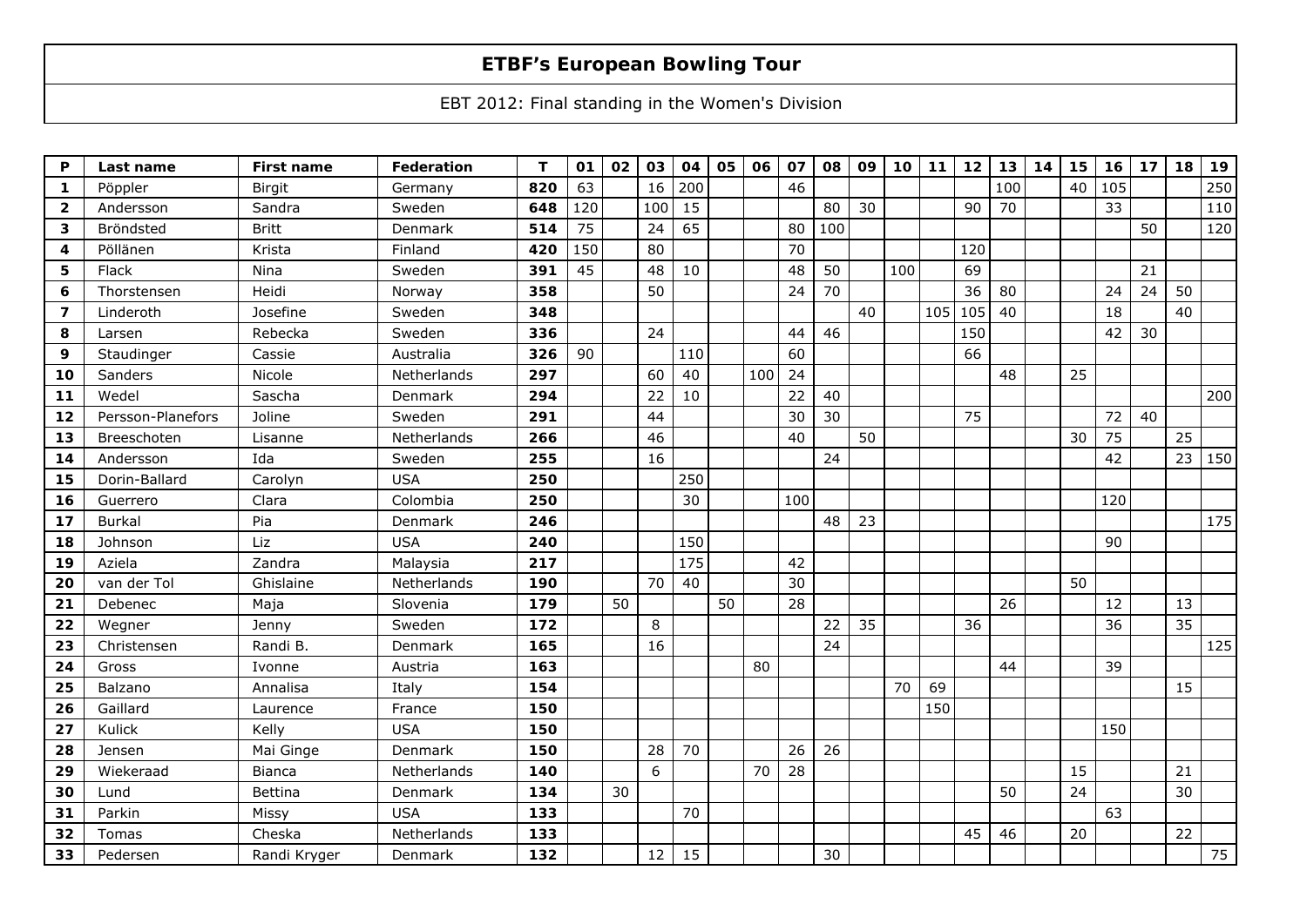| P  | Last name  | First name        | Federation     | T   | 01  | 02 | 03             | 04              | 05 <sub>1</sub> | 06 | 07 | 08 | 09 | 10 <sup>1</sup> | 11  | 12              | 13 | 14 | 15 <sup>1</sup> | 16 | 17 | 18 | 19  |
|----|------------|-------------------|----------------|-----|-----|----|----------------|-----------------|-----------------|----|----|----|----|-----------------|-----|-----------------|----|----|-----------------|----|----|----|-----|
| 34 | Sin        | Li Jane           | Malaysia       | 125 |     |    |                | 125             |                 |    |    |    |    |                 |     |                 |    |    |                 |    |    |    |     |
| 35 | Jacques    | Amandine          | France         | 121 |     |    | 6              | 115             |                 |    |    |    |    |                 |     |                 |    |    |                 |    |    |    |     |
| 36 | Luoto      | Patricia          | Germany        | 121 | 24  |    | 22             | 30              |                 |    |    |    |    |                 |     |                 |    |    |                 | 45 |    |    |     |
| 37 | Bagnolini  | Monica            | Italy          | 120 |     |    |                |                 |                 |    |    |    |    |                 | 120 |                 |    |    |                 |    |    |    |     |
| 38 | Safiyah    | Siti              | Malaysia       | 120 |     |    |                | 120             |                 |    |    |    |    |                 |     |                 |    |    |                 |    |    |    |     |
| 39 | Signaigo   | Suzana            | <b>USA</b>     | 120 |     |    |                |                 |                 |    |    |    |    |                 | 75  | 45              |    |    |                 |    |    |    |     |
| 40 | Kok        | Wendy             | Netherlands    | 117 |     |    | 40             | 55              |                 |    | 22 |    |    |                 |     |                 |    |    |                 |    |    |    |     |
| 41 | Sijore     | Jacqueline        | Malaysia       | 115 |     |    |                | 65              |                 |    | 50 |    |    |                 |     |                 |    |    |                 |    |    |    |     |
| 42 | Guerra     | Aumi              | Dominican Rep. | 115 |     |    |                |                 |                 |    |    |    |    |                 |     |                 |    |    |                 |    |    |    | 115 |
| 43 | Lantto     | Veronica          | Sweden         | 105 | 105 |    |                |                 |                 |    |    |    |    |                 |     |                 |    |    |                 |    |    |    |     |
| 44 | Zulkifli   | Shalin            | Malaysia       | 105 |     |    |                | 105             |                 |    |    |    |    |                 |     |                 |    |    |                 |    |    |    |     |
| 45 | Jonsson    | Caroline          | Sweden         | 105 |     |    |                |                 |                 |    |    |    |    |                 |     |                 |    |    |                 |    |    |    | 105 |
| 46 | Frioni     | Pamela            | Italy          | 104 |     |    |                |                 |                 |    |    |    |    |                 | 90  |                 |    |    |                 |    |    | 14 |     |
| 47 | Johansson  | Victoria          | Sweden         | 102 |     |    | $\overline{2}$ |                 |                 |    |    |    |    |                 |     |                 |    |    |                 |    |    |    | 100 |
| 48 | Cheah      | Esther            | Malaysia       | 100 |     |    |                | 100             |                 |    |    |    |    |                 |     |                 |    |    |                 |    |    |    |     |
| 49 | Keituri    | Margit            | Finland        | 100 | 12  |    |                |                 |                 |    |    |    |    |                 |     |                 | 12 |    |                 | 6  |    |    | 70  |
| 50 | Rossi      | Melania           | Italy          | 98  |     |    |                |                 |                 |    |    |    |    | 24              | 66  |                 |    |    |                 |    |    | 8  |     |
| 51 | Rasmussen  | Pernille Welleius | Denmark        | 97  |     |    |                |                 |                 |    |    | 44 | 14 |                 |     |                 |    |    |                 | 39 |    |    |     |
| 52 | Heberle    | Nicole            | Germany        | 96  |     |    |                | 30              |                 |    |    |    |    |                 |     |                 |    |    |                 | 66 |    |    |     |
| 53 | Kerovec    | Mateja            | Slovenia       | 96  |     |    |                |                 | 40              | 30 |    |    |    |                 |     |                 | 26 |    |                 |    |    |    |     |
| 54 | Glendert   | Malin             | Sweden         | 95  |     |    |                | 15              |                 |    |    |    |    | 80              |     |                 |    |    |                 |    |    |    |     |
| 55 | Križman    | Mihela            | Slovenia       | 95  |     |    |                |                 | 25              | 46 |    |    |    |                 |     |                 | 24 |    |                 |    |    |    |     |
| 56 | Madsen     | Charlotte         | Denmark        | 95  |     |    | 4              |                 |                 |    |    | 16 |    |                 |     |                 |    |    |                 |    |    |    | 75  |
| 57 | Johansen   | Stine             | Denmark        | 94  |     |    |                |                 |                 |    |    | 12 | 22 |                 |     |                 |    |    |                 | 60 |    |    |     |
| 58 | de Rooij   | Maxime            | Netherlands    | 94  |     |    | $\overline{4}$ | $\overline{30}$ |                 |    |    |    |    |                 |     | $\overline{39}$ |    |    | $\overline{21}$ |    |    |    |     |
| 59 | Pasanen    | Sanna             | Finland        | 84  | 60  |    |                |                 |                 |    |    |    |    |                 |     | 24              |    |    |                 |    |    |    |     |
| 60 | Oberkersch | Teresa            | Austria        | 84  |     |    |                |                 |                 | 60 |    |    |    |                 |     |                 | 12 |    |                 | 12 |    |    |     |
| 61 | Maaswinkel | Priscilla         | Netherlands    | 84  |     |    | 42             | 20              |                 |    |    |    |    |                 |     |                 |    |    | 22              |    |    |    |     |
| 62 | Adolfsson  | Elin              | Sweden         | 81  |     |    | 30             |                 |                 |    |    | 28 |    |                 |     |                 |    |    |                 |    | 23 |    |     |
| 63 | Pöntinen   | Mario             | Finland        | 80  | 66  |    |                |                 |                 |    |    |    |    |                 |     |                 |    |    |                 |    |    | 14 |     |
| 64 | Morra      | Alessandra        | Italy          | 80  |     |    |                |                 |                 |    |    |    |    | 60              |     |                 |    |    |                 |    |    | 20 |     |
| 65 | Bouillier  | Laurene           | France         | 75  |     |    |                | 75              |                 |    |    |    |    |                 |     |                 |    |    |                 |    |    |    |     |
| 66 | Dayang     | Khairuniza        | Malaysia       | 75  |     |    |                | 75              |                 |    |    |    |    |                 |     |                 |    |    |                 |    |    |    |     |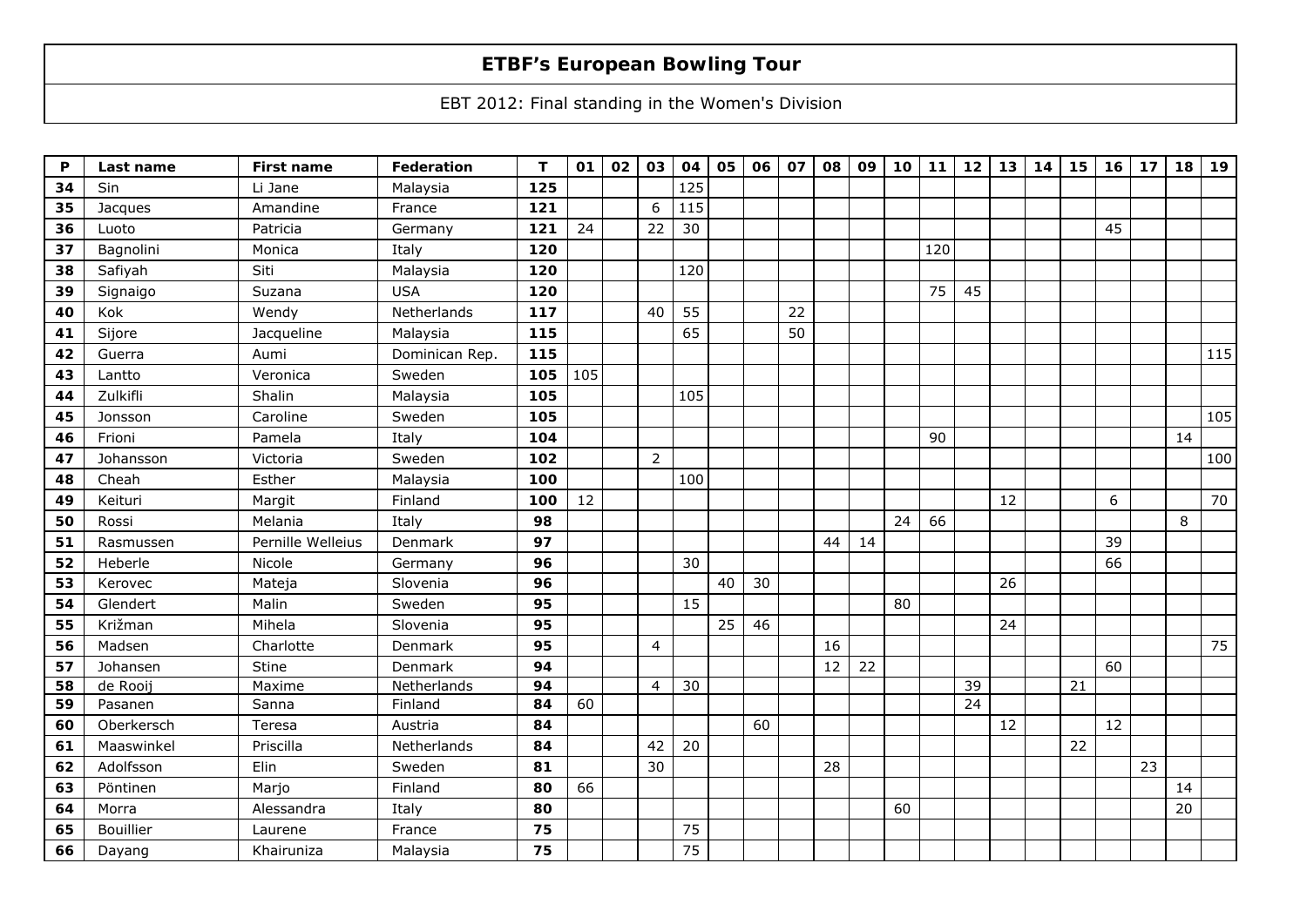| P  | Last name      | First name    | Federation      | $\mathsf{T}$ | 01 | 02 | 03             | 04 | 05 | 06 | 07 | 08 | 09 | 10 <sup>1</sup> | 11 | 12 | 13 | 14 | 15 | 16 | 17 | 18 | 19 |
|----|----------------|---------------|-----------------|--------------|----|----|----------------|----|----|----|----|----|----|-----------------|----|----|----|----|----|----|----|----|----|
| 67 | Lundén         | Rosa          | Finland         | 75           | 45 |    |                | 15 |    |    |    |    |    |                 |    |    |    |    |    |    |    | 15 |    |
| 68 | Allsebrook     | Jo            | England         | 74           |    |    |                | 5  |    |    |    |    |    |                 |    |    |    |    |    | 45 |    | 24 |    |
| 69 | Sacco          | Isabelle      | France          | 73           |    |    |                | 10 |    |    |    |    |    |                 | 63 |    |    |    |    |    |    |    |    |
| 70 | Di Paolantonio | Monica        | Italy           | 72           |    |    |                |    |    |    |    |    |    |                 | 72 |    |    |    |    |    |    |    |    |
| 71 | Lundén         | Reija         | Finland         | 72           | 72 |    |                |    |    |    |    |    |    |                 |    |    |    |    |    |    |    |    |    |
| 72 | Moreno         | Cristina Sanz | Catalonia       | 72           |    |    |                |    |    |    |    |    |    |                 |    | 72 |    |    |    |    |    |    |    |
| 73 | Célié          | Lauriane      | France          | 72           |    |    |                | 30 |    |    |    |    |    |                 |    | 42 |    |    |    |    |    |    |    |
| 74 | <b>Barnes</b>  | Lynda         | <b>USA</b>      | 69           |    |    |                |    |    |    |    |    |    |                 |    |    |    |    |    | 69 |    |    |    |
| 75 | Kovalova       | Daria         | Ukraine         | 69           | 69 |    |                |    |    |    |    |    |    |                 |    |    |    |    |    |    |    |    |    |
| 76 | Jansen         | Ellen         | Netherlands     | 67           |    |    | 28             |    |    |    | 16 |    |    |                 |    |    |    |    | 23 |    |    |    |    |
| 77 | Beuthner       | Laura         | Germany         | 66           |    |    |                |    |    |    |    |    |    |                 |    |    | 30 |    |    | 36 |    |    |    |
| 78 | Leal           | Luz Adriana   | Catalonia       | 63           |    |    |                |    |    |    |    |    |    |                 |    | 63 |    |    |    |    |    |    |    |
| 79 | Gabel          | Janine        | Germany         | 63           |    |    | 8              | 55 |    |    |    |    |    |                 |    |    |    |    |    |    |    |    |    |
| 80 | Saint Marc     | Aude          | France          | 62           |    |    | $\overline{2}$ |    |    |    |    |    |    |                 |    | 60 |    |    |    |    |    |    |    |
| 81 | Stankova       | Petra         | Slovakia        | 61           |    |    |                |    |    |    |    |    |    |                 |    | 39 | 16 |    |    | 6  |    |    |    |
| 82 | Jensen         | Anja Ginge    | Denmark         | 60           |    |    |                |    |    |    |    | 60 |    |                 |    |    |    |    |    |    |    |    |    |
| 83 | Koh            | Sharon        | Malaysia        | 60           |    |    |                | 60 |    |    |    |    |    |                 |    |    |    |    |    |    |    |    |    |
| 84 | Maier          | Emily         | <b>USA</b>      | 60           |    |    |                | 60 |    |    |    |    |    |                 |    |    |    |    |    |    |    |    |    |
| 85 | Stefanova      | Marina        | <b>Bulgaria</b> | 60           |    |    |                |    |    |    |    |    |    |                 |    |    | 60 |    |    |    |    |    |    |
| 86 | Vani           | Luana         | Italy           | 60           |    |    |                |    |    |    |    |    |    |                 | 60 |    |    |    |    |    |    |    |    |
| 87 | Hultin         | Isabelle      | Sweden          | 58           |    |    | 16             |    |    |    |    | 42 |    |                 |    |    |    |    |    |    |    |    |    |
| 88 | Manninen       | Nina          | Finland         | 54           | 42 |    | 12             |    |    |    |    |    |    |                 |    |    |    |    |    |    |    |    |    |
| 89 | Johansson      | Jenny         | Sweden          | 54           |    |    | 26             |    |    |    |    | 28 |    |                 |    |    |    |    |    |    |    |    |    |
| 90 | Cattaneo       | Susi          | Italy           | 53           |    |    |                |    |    |    |    |    |    |                 | 42 |    |    |    |    |    |    | 11 |    |
| 91 | Andrello       | Paola         | Italy           | 53           |    |    |                |    |    |    |    |    |    | 40              |    |    |    |    |    |    |    | 13 |    |
| 92 | Gutsjahr       | Carmen        | Austria         | 52           |    |    |                |    |    | 40 |    |    |    |                 |    |    |    |    |    | 12 |    |    |    |
| 93 | Impola         | Hannele       | Finland         | 51           | 39 |    | 12             |    |    |    |    |    |    |                 |    |    |    |    |    |    |    |    |    |
| 94 | Pająk          | Daria         | Poland          | 51           |    | 35 | 16             |    |    |    |    |    |    |                 |    |    |    |    |    |    |    |    |    |
| 95 | Crowder        | Danielle      | <b>USA</b>      | 50           |    |    |                |    |    | 50 |    |    |    |                 |    |    |    |    |    |    |    |    |    |
| 96 | Elena          | Grazia        | Italy           | 50           |    |    |                |    |    |    |    |    |    | 50              |    |    |    |    |    |    |    |    |    |
| 97 | Smirnova       | Evgeniya      | Russia          | 50           |    |    |                |    |    |    |    |    |    |                 |    |    |    | 50 |    |    |    |    |    |
| 98 | Milkovich      | Elena         | Russia          | 50           |    |    |                |    |    | 42 |    |    |    |                 |    |    |    | 8  |    |    |    |    |    |
| 99 | Csernicsek     | Bettina       | Austria         | 48           |    |    |                |    |    | 48 |    |    |    |                 |    |    |    |    |    |    |    |    |    |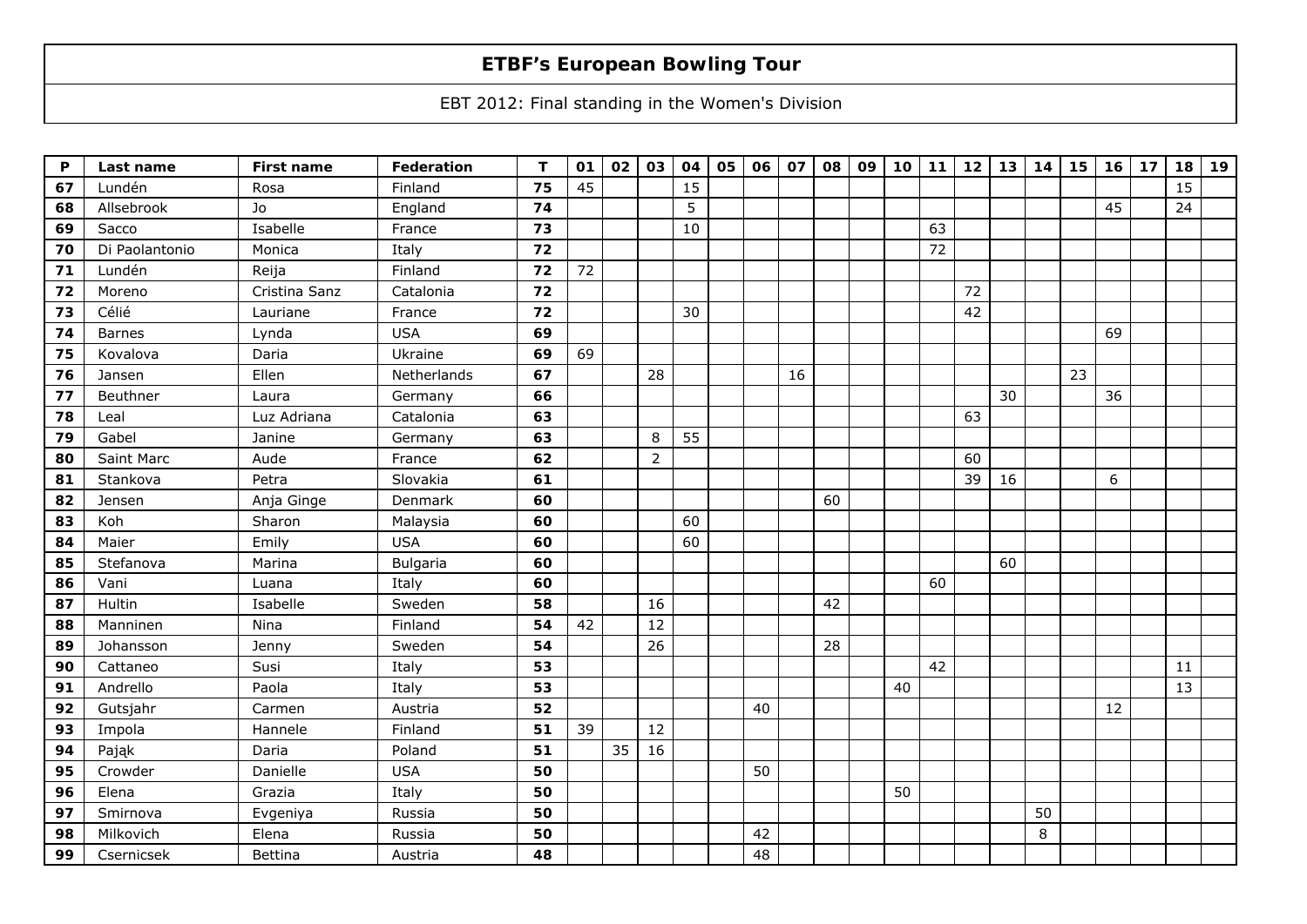| P   | Last name      | First name | Federation  | $\mathbf{T}$ | 01 | 02 | 03             | 04 | 05 | 06 | 07 | 08 | 09 | 10 <sup>1</sup> | 11 | 12 | 13 | 14 |    | $15$ 16 | 17 | 18 | 19 |
|-----|----------------|------------|-------------|--------------|----|----|----------------|----|----|----|----|----|----|-----------------|----|----|----|----|----|---------|----|----|----|
| 100 | Schutz         | Jenny      | Switzerland | 48           |    |    |                |    |    |    |    |    |    | 48              |    |    |    |    |    |         |    |    |    |
| 101 | Ferina         | Roberta    | Italy       | 46           |    |    |                |    |    |    |    |    |    | 46              |    |    |    |    |    |         |    |    |    |
| 102 | Mattalini      | Monica     | Italy       | 45           |    |    |                |    |    |    |    |    |    |                 | 45 |    |    |    |    |         |    |    |    |
| 103 | Vallons        | Melissa    | Belgium     | 45           |    |    |                |    |    |    |    |    |    |                 | 45 |    |    |    |    |         |    |    |    |
| 104 | Di Benedetto   | Helga      | Italy       | 44           |    |    |                |    |    |    |    |    |    | 44              |    |    |    |    |    |         |    |    |    |
| 105 | Grmek          | Maja       | Slovenia    | 44           |    |    |                |    |    | 44 |    |    |    |                 |    |    |    |    |    |         |    |    |    |
| 106 | Cullen         | Hannah     | Ireland     | 42           |    |    |                |    |    |    |    |    |    |                 |    | 42 |    |    |    |         |    |    |    |
| 107 | Fasulo         | Roberta    | Italy       | 42           |    |    |                |    |    |    |    |    |    | 42              |    |    |    |    |    |         |    |    |    |
| 108 | Lukkari        | Mari       | Finland     | 42           | 42 |    |                |    |    |    |    |    |    |                 |    |    |    |    |    |         |    |    |    |
| 109 | Schütz         | Martina    | Germany     | 42           |    |    | 26             |    |    |    | 16 |    |    |                 |    |    |    |    |    |         |    |    |    |
| 110 | Taschini       | Antonella  | Italy       | 42           |    |    |                |    |    |    |    |    |    |                 | 42 |    |    |    |    |         |    |    |    |
| 111 | van Hemert     | Paula      | Netherlands | 42           |    |    |                |    |    |    |    |    |    |                 |    |    | 42 |    |    |         |    |    |    |
| 112 | <b>Boiteux</b> | Charline   | France      | 40           |    |    |                | 40 |    |    |    |    |    |                 |    |    |    |    |    |         |    |    |    |
| 113 | Celiseva       | Jelena     | Latvia      | 40           |    |    |                |    |    |    | 16 |    |    |                 |    |    |    |    |    | 24      |    |    |    |
| 114 | Charęzińska    | Lucyna     | Poland      | 40           |    | 40 |                |    |    |    |    |    |    |                 |    |    |    |    |    |         |    |    |    |
| 115 | Combes         | Alexandra  | France      | 40           |    |    |                | 40 |    |    |    |    |    |                 |    |    |    |    |    |         |    |    |    |
| 116 | Kryl           | Kristina   | Russia      | 40           |    |    |                |    |    |    |    |    |    |                 |    |    |    | 40 |    |         |    |    |    |
| 117 | Murat-Mourgues | Valérie    | France      | 40           |    |    |                | 40 |    |    |    |    |    |                 |    |    |    |    |    |         |    |    |    |
| 118 | Buzzelli       | Daniela    | Italy       | 40           |    |    |                |    |    |    |    |    |    | 28              |    |    |    |    |    |         |    | 12 |    |
| 119 | Bambi          | Laura      | Italy       | 39           |    |    |                |    |    |    |    |    |    |                 | 39 |    |    |    |    |         |    |    |    |
| 120 | Nurmila        | Mari       | Finland     | 39           | 39 |    |                |    |    |    |    |    |    |                 |    |    |    |    |    |         |    |    |    |
| 121 | Wegner         | Cajsa      | Sweden      | 39           |    |    |                |    |    |    |    |    | 15 |                 |    |    |    |    |    | 24      |    |    |    |
| 122 | Farkas-Bucin   | Luminita   | Hungary     | 36           |    |    |                |    |    |    |    |    |    |                 |    |    | 12 |    |    | 24      |    |    |    |
| 123 | Forslund       | Sonja      | Finland     | 36           | 36 |    |                |    |    |    |    |    |    |                 |    |    |    |    |    |         |    |    |    |
| 124 | Jokinen        | Jonna      | Finland     | 36           | 36 |    |                |    |    |    |    |    |    |                 |    |    |    |    |    |         |    |    |    |
| 125 | Barić          | Slavica    | Croatia     | 35           |    |    |                |    | 35 |    |    |    |    |                 |    |    |    |    |    |         |    |    |    |
| 126 | Haandrikman    | Carmen     | Netherlands | 35           |    |    |                |    |    |    |    |    |    |                 |    |    |    |    | 35 |         |    |    |    |
| 127 | Johansen       | Rikke      | Denmark     | 35           |    |    |                |    |    |    |    | 26 |    |                 |    |    |    |    |    | 9       |    |    |    |
| 128 | Kjeldsen       | Kamilla    | Denmark     | 35           |    |    |                |    |    |    |    |    |    |                 |    |    |    |    |    |         | 35 |    |    |
| 129 | Korobkova      | Alena      | Russia      | 35           |    |    |                |    |    |    |    |    |    |                 |    |    |    | 35 |    |         |    |    |    |
| 130 | Guldbaek       | Heidi      | Denmark     | 34           |    |    | $\overline{4}$ |    |    |    |    | 12 |    |                 |    |    |    |    |    | 18      |    |    |    |
| 131 | Adler          | Tamara     | Austria     | 33           |    |    |                |    |    |    |    |    |    |                 |    |    |    |    |    | 33      |    |    |    |
| 132 | Alanko         | Nora       | Finland     | 33           | 33 |    |                |    |    |    |    |    |    |                 |    |    |    |    |    |         |    |    |    |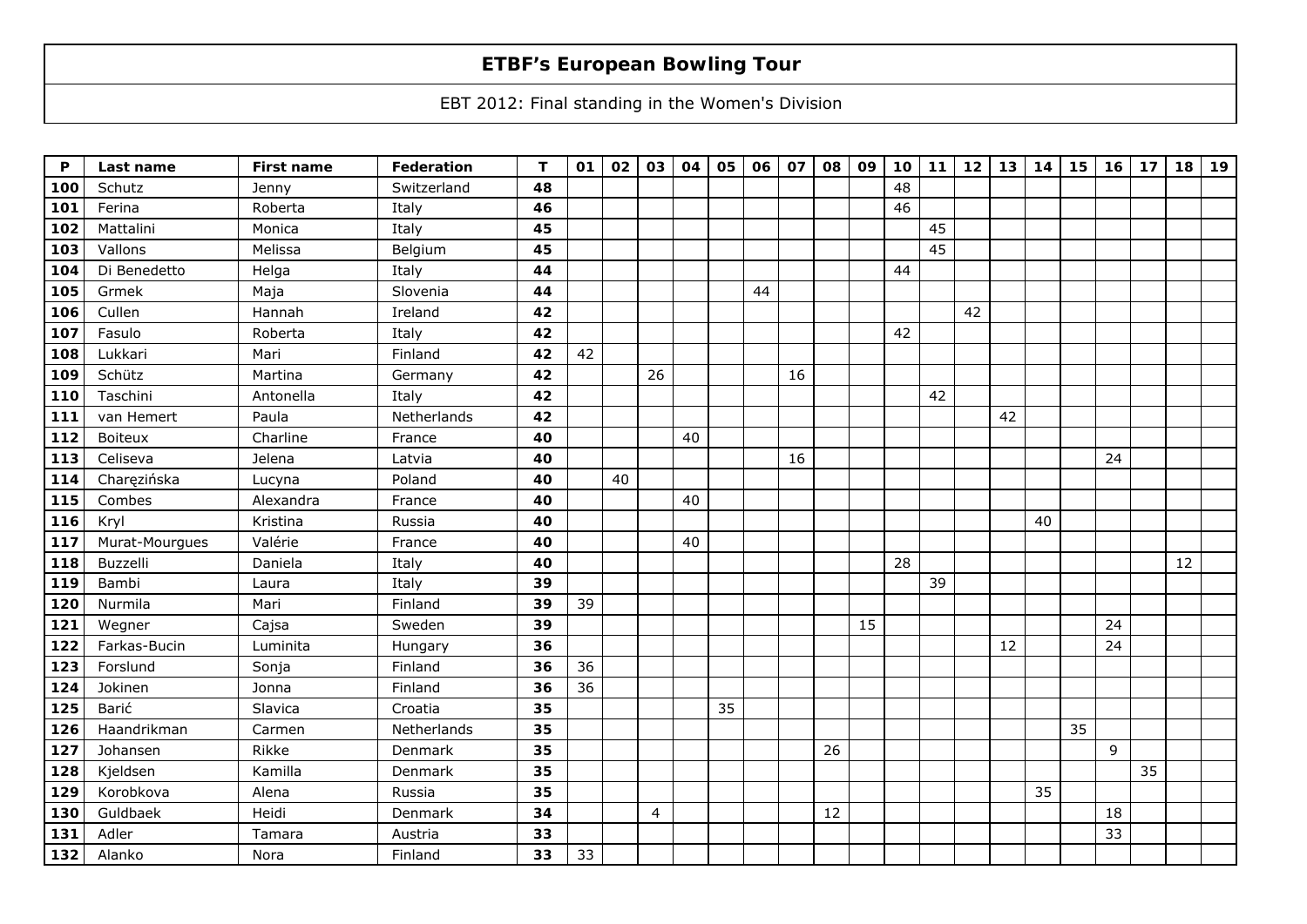| P   | Last name     | First name      | Federation     | $\mathsf{T}$ | 01 | 02 | 03             | 04 | 05 | 06 | 07 | 08 | 09 | 10 l | 11 | 12 | 13 | 14 | 15 | 16 | 17 | 18 | 19 |
|-----|---------------|-----------------|----------------|--------------|----|----|----------------|----|----|----|----|----|----|------|----|----|----|----|----|----|----|----|----|
| 133 | Alden         | Evelina         | Sweden         | 33           |    |    |                |    |    |    |    |    |    |      |    | 33 |    |    |    |    |    |    |    |
| 134 | Biach         | Alexandra       | Austria        | 33           |    |    |                |    |    | 30 |    |    |    |      |    |    |    |    |    | 3  |    |    |    |
| 135 | Manninen      | Heidi           | Finland        | 33           | 33 |    |                |    |    |    |    |    |    |      |    |    |    |    |    |    |    |    |    |
| 136 | Medina        | Noelia Rastrero | Catalonia      | 33           |    |    |                |    |    |    |    |    |    |      |    | 33 |    |    |    |    |    |    |    |
| 137 | Suslikova     | Elena           | Russia         | 33           | 9  |    |                |    |    |    |    |    |    |      |    |    |    | 24 |    |    |    |    |    |
| 138 | Borsari       | Elena           | Italy          | 30           |    |    |                |    |    |    |    |    |    | 30   |    |    |    |    |    |    |    |    |    |
| 139 | Bulanova      | Maria           | Russia         | 30           |    |    |                |    |    |    |    |    |    |      |    |    |    | 30 |    |    |    |    |    |
| 140 | Farina        | Elenora         | Italy          | 30           |    |    |                |    |    |    |    |    |    | 30   |    |    |    |    |    |    |    |    |    |
| 141 | Itzhak        | Tali            | Israel         | 30           |    |    |                |    |    |    |    |    |    |      |    |    | 30 |    |    |    |    |    |    |
| 142 | Johnsson      | Helén           | Sweden         | 30           |    |    | 30             |    |    |    |    |    |    |      |    |    |    |    |    |    |    |    |    |
| 143 | Požar         | Eva             | Slovenia       | 30           |    |    |                |    | 30 |    |    |    |    |      |    |    |    |    |    |    |    |    |    |
| 144 | Beštová       | Kateřina        | Czech Republic | 28           |    |    |                |    |    |    |    |    |    |      |    |    | 28 |    |    |    |    |    |    |
| 145 | Ingvoldstad   | Mariann         | Norway         | 28           |    |    |                |    |    |    |    | 16 |    |      |    |    |    |    |    |    | 12 |    |    |
| 146 | Krivolutskaya | Viktorija       | Russia         | 28           |    |    |                |    |    |    |    |    |    |      |    |    | 28 |    |    |    |    |    |    |
| 147 | Nurmila       | Reija           | Finland        | 28           | 24 |    | $\overline{4}$ |    |    |    |    |    |    |      |    |    |    |    |    |    |    |    |    |
| 148 | Pilecky       | Jutta           | Austria        | 28           |    |    |                |    |    |    |    |    |    |      |    |    | 16 |    |    | 12 |    |    |    |
| 149 | Pionna        | Carla           | Italy          | 28           |    |    |                |    |    |    |    |    |    | 28   |    |    |    |    |    |    |    |    |    |
| 150 | Lislien       | Monica          | Norway         | 27           |    |    | $\overline{2}$ |    |    |    |    |    |    |      |    |    |    |    |    |    | 25 |    |    |
| 151 | Laub          | Sabrina         | Germany        | 26           |    |    |                |    |    |    | 26 |    |    |      |    |    |    |    |    |    |    |    |    |
| 152 | Lauro         | Michela         | Italy          | 26           |    |    |                |    |    |    |    |    |    | 26   |    |    |    |    |    |    |    |    |    |
| 153 | Regali        | Fausta          | Italy          | 26           |    |    |                |    |    |    |    |    |    | 26   |    |    |    |    |    |    |    |    |    |
| 154 | Timter        | Vanessa         | Germany        | 26           |    |    | 6              | 20 |    |    |    |    |    |      |    |    |    |    |    |    |    |    |    |
| 155 | Hudcová       | Monika          | Czech Republic | 25           |    |    |                |    |    |    |    |    |    |      |    |    | 16 |    |    | 9  |    |    |    |
| 156 | Minenko       | Daria           | Russia         | 25           |    |    |                |    |    |    |    |    |    |      |    |    |    | 25 |    |    |    |    |    |
| 157 | Pająk         | Bożena          | Poland         | 25           |    | 25 |                |    |    |    |    |    |    |      |    |    |    |    |    |    |    |    |    |
| 158 | Persson       | Mimmi           | Sweden         | 25           |    |    |                |    |    |    |    |    | 25 |      |    |    |    |    |    |    |    |    |    |
| 159 | Plummen       | Kelly           | Netherlands    | 25           |    |    | 12             |    |    |    |    |    |    |      |    |    |    |    | 13 |    |    |    |    |
| 160 | Boccato       | Valentine       | Italy          | 24           |    |    |                |    |    |    |    |    |    | 24   |    |    |    |    |    |    |    |    |    |
| 161 | <b>Burgos</b> | Roser Romero    | Catalonia      | 24           |    |    |                |    |    |    |    |    |    |      |    | 24 |    |    |    |    |    |    |    |
| 162 | Dolinsek      | Mojca           | Slovenia       | 24           |    |    |                |    | 24 |    |    |    |    |      |    |    |    |    |    |    |    |    |    |
| 163 | Ingles        | Ingrid Julià    | Catalonia      | 24           |    |    |                |    |    |    |    |    |    |      |    | 24 |    |    |    |    |    |    |    |
| 164 | Klug          | Patricia        | Austria        | 24           |    |    |                |    |    |    |    |    |    |      |    |    |    |    |    | 24 |    |    |    |
| 165 | Lébrová       | Jana            | Czech Republic | 24           |    |    |                |    |    |    |    |    |    |      |    |    | 24 |    |    |    |    |    |    |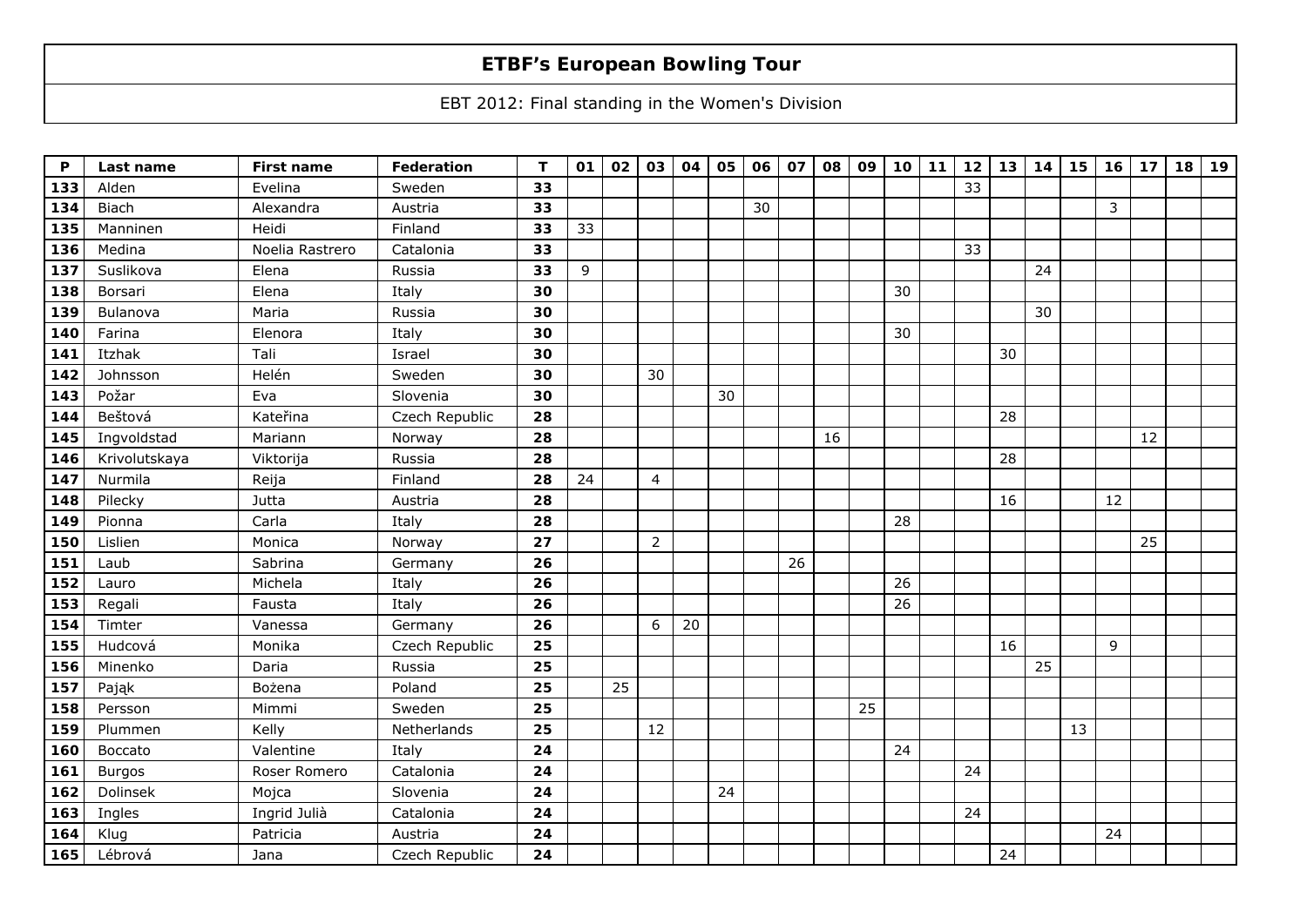| P   | Last name    | <b>First name</b> | Federation  | $\mathsf{T}$ | 01 | 02 | 03 | 04 | $05 \mid$ | 06 | 07 | 08 | 09 | 10 <sup>1</sup> | 11 | 12 | 13 | 14 | 15 | 16 | 17 | 18 | 19 |
|-----|--------------|-------------------|-------------|--------------|----|----|----|----|-----------|----|----|----|----|-----------------|----|----|----|----|----|----|----|----|----|
| 166 | Leskinen     | Suvi              | Finland     | 24           | 24 |    |    |    |           |    |    |    |    |                 |    |    |    |    |    |    |    |    |    |
| 167 | Mäkelä       | Sonja             | Finland     | 24           | 24 |    |    |    |           |    |    |    |    |                 |    |    |    |    |    |    |    |    |    |
| 168 | Nørregaard   | Marie             | Denmark     | 24           |    |    |    |    |           |    |    | 12 | 12 |                 |    |    |    |    |    |    |    |    |    |
| 169 | Postigo      | Lia Mojarro       | Catalonia   | 24           |    |    |    |    |           |    |    |    |    |                 |    | 24 |    |    |    |    |    |    |    |
| 170 | Rieger       | Juliane           | Germany     | 24           |    |    |    |    |           |    |    |    | 24 |                 |    |    |    |    |    |    |    |    |    |
| 171 | Tkachenko    | Marija            | Latvia      | 24           | 24 |    |    |    |           |    |    |    |    |                 |    |    |    |    |    |    |    |    |    |
| 172 | Santamaria   | Lara              | Italy       | 24           |    |    |    |    |           |    |    |    |    | 16              |    |    |    |    |    |    |    | 8  |    |
| 173 | Gorbacheva   | Yulia             | Russia      | 23           |    |    |    |    |           |    |    |    |    |                 |    |    |    | 23 |    |    |    |    |    |
| 174 | Vicković     | Danijela          | Croatia     | 23           |    |    |    |    | 23        |    |    |    |    |                 |    |    |    |    |    |    |    |    |    |
| 175 | Balúchová    | Alena             | Slovakia    | 22           |    |    |    |    |           |    |    |    |    |                 |    |    | 22 |    |    |    |    |    |    |
| 176 | Corelli      | Elisabetta        | Italy       | 22           |    |    |    |    |           |    |    |    |    | 22              |    |    |    |    |    |    |    |    |    |
| 177 | <b>Dirks</b> | Margreet          | Netherlands | 22           |    |    |    |    |           |    |    |    |    |                 |    |    | 22 |    |    |    |    |    |    |
| 178 | Kravchenko   | Marina            | Russia      | 22           |    |    |    |    |           |    |    |    |    |                 |    |    |    | 22 |    |    |    |    |    |
| 179 | Rizzo        | Marzia            | Italy       | 22           |    |    |    |    |           |    |    |    |    | 22              |    |    |    |    |    |    |    |    |    |
| 180 | Simonsen     | Trine             | Denmark     | 22           |    |    |    |    |           |    |    | 22 |    |                 |    |    |    |    |    |    |    |    |    |
| 181 | Torgersen    | Patcharin         | Norway      | 22           |    |    |    |    |           |    |    |    |    |                 |    |    |    |    |    |    | 22 |    |    |
| 182 | van der Meer | Sophie            | Netherlands | 22           |    |    | 6  |    |           |    | 16 |    |    |                 |    |    |    |    |    |    |    |    |    |
| 183 | Zalokar      | Tanja             | Slovenia    | 22           |    |    |    |    | 22        |    |    |    |    |                 |    |    |    |    |    |    |    |    |    |
| 184 | Valentini    | Stefania          | Italy       | 22           |    |    |    |    |           |    |    |    |    | 16              |    |    |    |    |    |    |    | 6  |    |
| 185 | Boegeskov    | Nickie            | Denmark     | 21           |    |    |    | 5  |           |    |    | 16 |    |                 |    |    |    |    |    |    |    |    |    |
| 186 | de Lisser    | Natalia Ann       | Denmark     | 21           |    |    |    |    |           |    |    | 8  | 13 |                 |    |    |    |    |    |    |    |    |    |
| 187 | Egel         | Alena             | Russia      | 21           |    |    |    |    |           |    |    |    |    |                 |    |    |    | 21 |    |    |    |    |    |
| 188 | Janorschek   | Natalie           | Germany     | 21           |    |    |    |    |           |    |    |    | 21 |                 |    |    |    |    |    |    |    |    |    |
| 189 | Petković     | Jelena            | Croatia     | 21           |    |    |    |    | 21        |    |    |    |    |                 |    |    |    |    |    |    |    |    |    |
| 190 | Derynck      | Isabelle          | France      | 20           |    |    |    | 20 |           |    |    |    |    |                 |    |    |    |    |    |    |    |    |    |
| 191 | Goron        | Solène            | France      | 20           |    |    |    | 20 |           |    |    |    |    |                 |    |    |    |    |    |    |    |    |    |
| 192 | Larsson      | Liz               | Sweden      | 20           |    |    |    |    |           |    |    |    | 20 |                 |    |    |    |    |    |    |    |    |    |
| 193 | Sheshenya    | Tatyana           | Russia      | 20           |    |    |    |    |           |    |    |    |    |                 |    |    |    | 20 |    |    |    |    |    |
| 194 | Stivang      | Miriam Lindgaard  | Norway      | 20           |    |    |    |    |           |    |    |    |    |                 |    |    |    |    |    |    | 20 |    |    |
| 195 | Stolting     | Julia             | Germany     | 20           |    |    |    | 20 |           |    |    |    |    |                 |    |    |    |    |    |    |    |    |    |
| 196 | Riise        | Lisa Iren         | Norway      | 19           |    |    |    |    |           |    |    | 8  |    |                 |    |    |    |    |    |    | 11 |    |    |
| 197 | Broinger     | Jacqueline        | Austria     | 18           |    |    |    |    |           |    |    |    |    |                 |    |    |    |    |    | 18 |    |    |    |
| 198 | Carannante   | Tiziana           | Malta       | 18           |    |    |    |    |           |    |    |    |    |                 |    |    |    |    |    | 18 |    |    |    |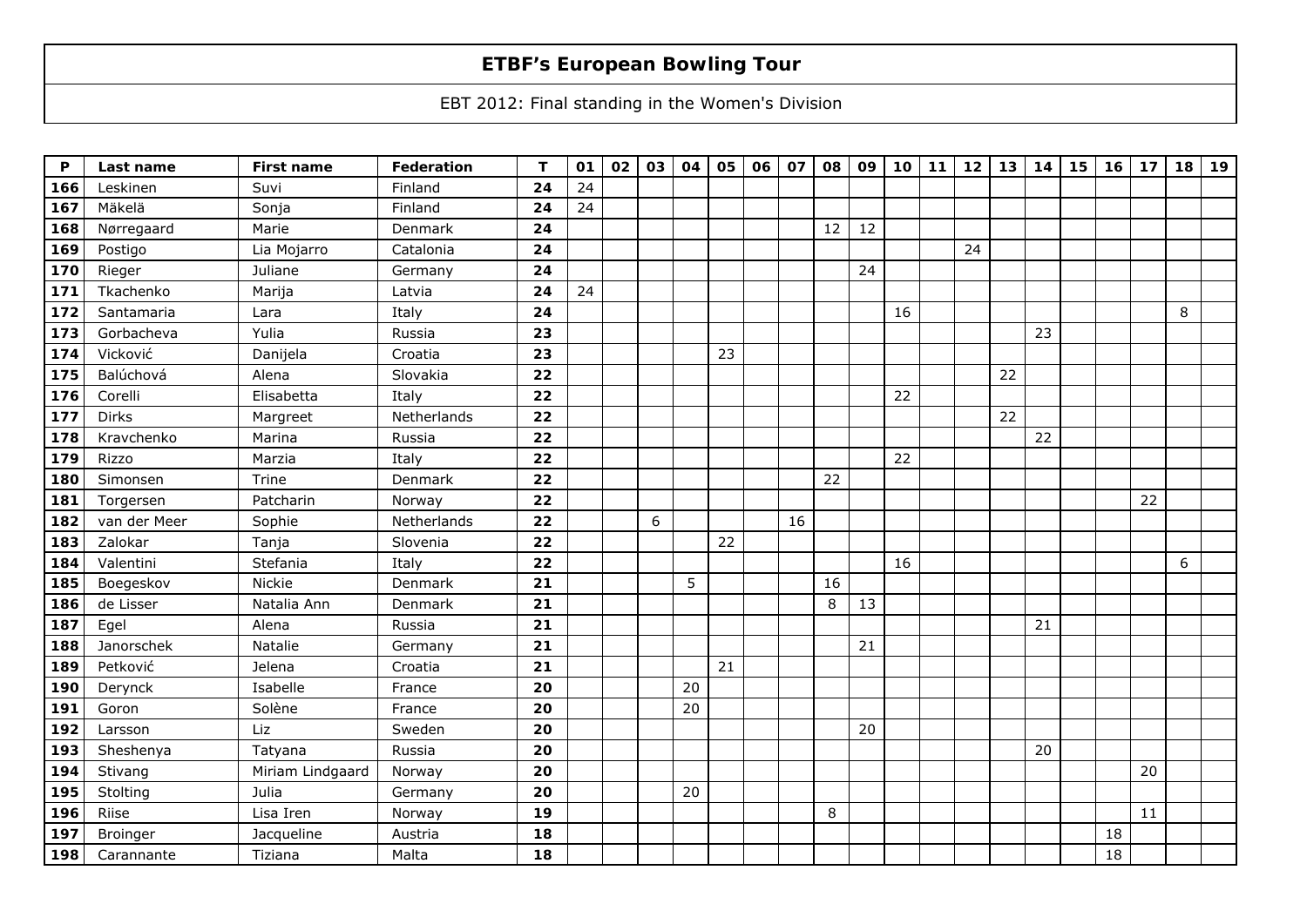| P   | Last name   | First name  | Federation  | $\mathsf{T}$ | 01 | 02 | 03 | 04 | 05 | 06 | 07 | 08 | 09 | 10 <sup>1</sup> | 11 | 12 | 13 | 14 | 15 | 16 | 17 | 18 | 19 |
|-----|-------------|-------------|-------------|--------------|----|----|----|----|----|----|----|----|----|-----------------|----|----|----|----|----|----|----|----|----|
| 199 | Heyde       | Karin       | Austria     | 18           |    |    |    |    |    |    |    |    |    |                 |    |    |    |    |    | 18 |    |    |    |
| 200 | Hilpinen    | Anja        | Finland     | 18           | 18 |    |    |    |    |    |    |    |    |                 |    |    |    |    |    |    |    |    |    |
| 201 | Kallio      | Kaisa       | Finland     | 18           | 18 |    |    |    |    |    |    |    |    |                 |    |    |    |    |    |    |    |    |    |
| 202 | Kamarainen  | Lina        | Finland     | 18           | 18 |    |    |    |    |    |    |    |    |                 |    |    |    |    |    |    |    |    |    |
| 203 | Levchuk     | Oleksandra  | Ukraine     | 18           | 18 |    |    |    |    |    |    |    |    |                 |    |    |    |    |    |    |    |    |    |
| 204 | Ribguth     | Janin       | Germany     | 18           |    |    | 8  | 10 |    |    |    |    |    |                 |    |    |    |    |    |    |    |    |    |
| 205 | Uotila      | Hannele     | Finland     | 18           | 18 |    |    |    |    |    |    |    |    |                 |    |    |    |    |    |    |    |    |    |
| 206 | Bartalotta  | Luigia      | Italy       | 16           |    |    |    |    |    |    |    |    |    | 16              |    |    |    |    |    |    |    |    |    |
| 207 | Gäbel       | Janine      | Germany     | 16           |    |    |    |    |    |    | 16 |    |    |                 |    |    |    |    |    |    |    |    |    |
| 208 | Matušíková  | Milada      | Slovakia    | 16           |    |    |    |    |    |    |    |    |    |                 |    |    | 16 |    |    |    |    |    |    |
| 209 | Pedersen    | Lotte Houbo | Denmark     | 16           |    |    |    |    |    |    |    | 16 |    |                 |    |    |    |    |    |    |    |    |    |
| 210 | Pirc-Musar  | Natasa      | Slovenia    | 16           |    |    |    |    |    |    |    |    |    |                 |    |    | 16 |    |    |    |    |    |    |
| 211 | Rommellini  | Daniela     | Italy       | 16           |    |    |    |    |    |    |    |    |    | 16              |    |    |    |    |    |    |    |    |    |
| 212 | Sascau      | Laura       | Italy       | 16           |    |    |    |    |    |    |    |    |    | 16              |    |    |    |    |    |    |    |    |    |
| 213 | Thomsen     | Lone        | Denmark     | 16           |    |    |    |    |    |    |    | 16 |    |                 |    |    |    |    |    |    |    |    |    |
| 214 | Weber       | Andrea      | Austria     | 16           |    |    |    |    |    |    | 8  |    |    |                 |    |    | 8  |    |    |    |    |    |    |
| 215 | Cardi       | Laetitia    | France      | 15           |    |    |    | 15 |    |    |    |    |    |                 |    |    |    |    |    |    |    |    |    |
| 216 | Clemmensen  | Hanne       | Denmark     | 15           |    |    |    |    |    |    |    |    | 15 |                 |    |    |    |    |    |    |    |    |    |
| 217 | Efimova     | Zaryana     | Russia      | 15           |    |    |    |    |    |    |    |    |    |                 |    |    |    | 15 |    |    |    |    |    |
| 218 | Hansen      | Andrea E.   | Norway      | 15           |    |    |    |    |    |    |    |    |    |                 |    |    |    |    |    |    | 15 |    |    |
| 219 | Jacobs      | Chantal     | Netherlands | 15           |    |    |    |    |    |    |    |    |    |                 |    |    |    |    | 15 |    |    |    |    |
| 220 | Korablinova | Nadezhda    | Russia      | 15           |    |    |    |    |    |    |    |    |    |                 |    |    |    | 15 |    |    |    |    |    |
| 221 | Nielsen     | Maria       | Denmark     | 15           |    |    |    |    |    |    |    |    |    |                 |    |    |    |    |    |    | 15 |    |    |
| 222 | Andersen    | Louise      | Denmark     | 14           |    |    |    |    |    |    |    |    | 14 |                 |    |    |    |    |    |    |    |    |    |
| 223 | Bakken      | Sandra      | Norway      | 14           |    |    |    |    |    |    |    | 8  |    |                 |    |    |    |    |    |    | 6  |    |    |
| 224 | Jacobsen    | Åse         | Norway      | 14           |    |    |    |    |    |    |    |    |    |                 |    |    |    |    |    |    | 14 |    |    |
| 225 | Korobkova   | Varvara     | Russia      | 14           |    |    |    |    |    |    |    |    |    |                 |    |    |    | 14 |    |    |    |    |    |
| 226 | Ribet       | Celine      | France      | 14           |    |    |    |    |    |    |    |    |    |                 |    |    |    |    | 14 |    |    |    |    |
| 227 | Stepanova   | Tatyana     | Russia      | 14           |    |    |    |    |    |    |    |    |    |                 |    |    |    | 14 |    |    |    |    |    |
| 228 | Tvedt       | Torill      | Norway      | 14           |    |    |    |    |    |    |    |    |    |                 |    |    |    |    |    |    | 14 |    |    |
| 229 | van Ojik    | Tessa       | Netherlands | 14           |    |    |    |    |    |    |    |    |    |                 |    |    |    |    | 14 |    |    |    |    |
| 230 | Frøshaug    | Ragnhild    | Norway      | 13           |    |    |    |    |    |    |    |    |    |                 |    |    |    |    |    |    | 13 |    |    |
| 231 | Johansen    | Anny        | Denmark     | 13           |    |    |    |    |    |    |    |    | 13 |                 |    |    |    |    |    |    |    |    |    |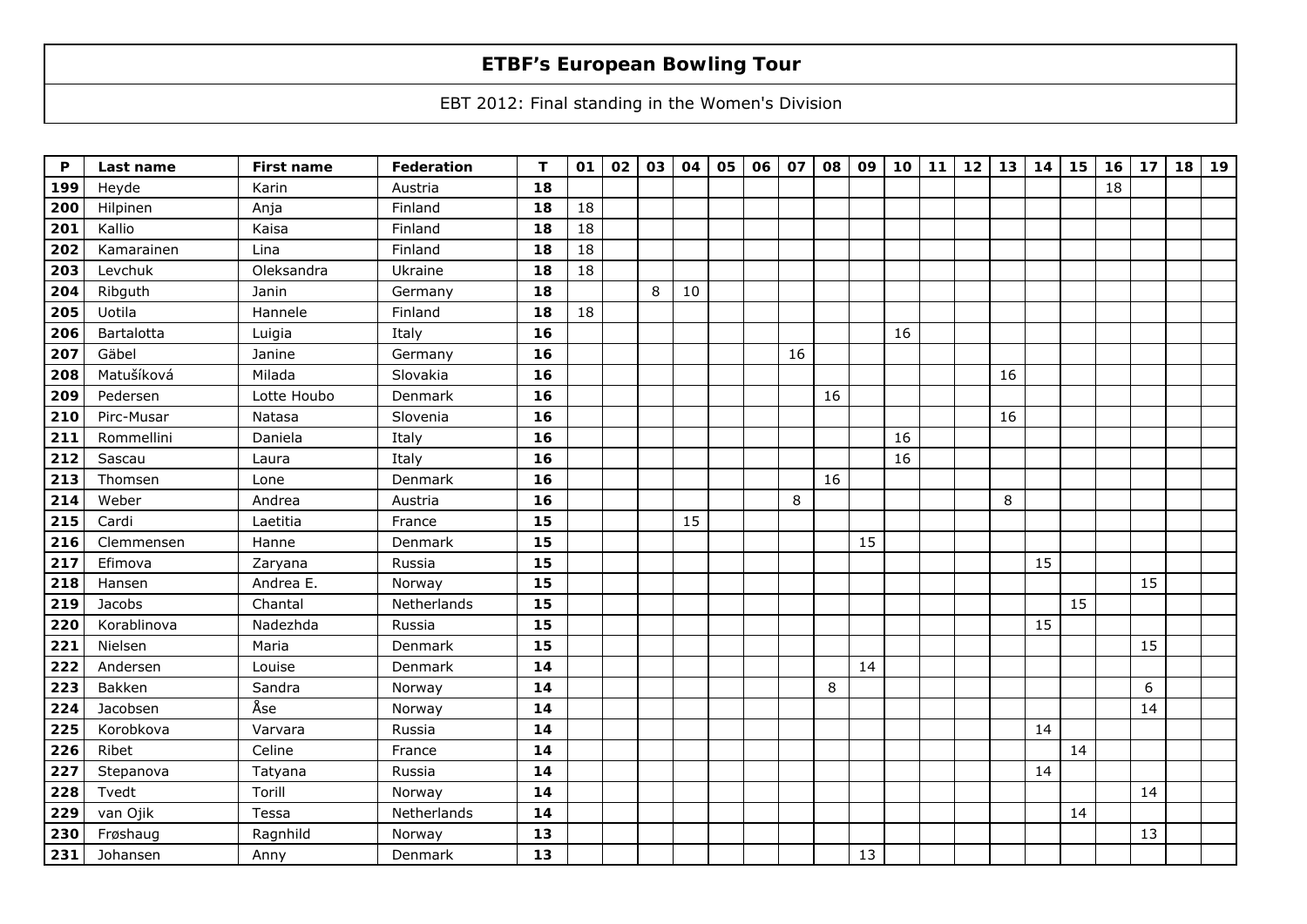| P   | Last name   | First name                         | Federation | $\mathbf{T}$ | 01             | 02 | 03 | 04 | 05 | 06 | 07 | 08 | 09 | 10 <sup>1</sup> | 11 | 12 | 13 | 14 |    | $15$ 16 | 17 | 18 | 19 |
|-----|-------------|------------------------------------|------------|--------------|----------------|----|----|----|----|----|----|----|----|-----------------|----|----|----|----|----|---------|----|----|----|
| 232 | Knudsen     | Marianne Ø                         | Norway     | 13           |                |    |    |    |    |    |    |    |    |                 |    |    |    |    |    |         | 13 |    |    |
| 233 | Kosyakova   | Polina                             | Russia     | 13           |                |    |    |    |    |    |    |    |    |                 |    |    |    | 13 |    |         |    |    |    |
| 234 | Reitmeister | Anka                               | Germany    | 13           |                |    |    |    |    |    |    |    |    |                 |    |    |    |    | 13 |         |    |    |    |
| 235 | Smotrova    | Ksenia                             | Russia     | 13           |                |    |    |    |    |    |    |    |    |                 |    |    |    | 13 |    |         |    |    |    |
| 236 | Apanyakina  | Ksenia                             | Russia     | 12           |                |    |    |    |    |    |    |    |    |                 |    |    |    | 12 |    |         |    |    |    |
| 237 | Arntzen     | Kine Mariel                        | Norway     | 12           |                |    |    |    |    |    |    |    |    |                 |    |    |    |    |    |         | 12 |    |    |
| 238 | Dillström   | Pirjo                              | Finland    | 12           | 12             |    |    |    |    |    |    |    |    |                 |    |    |    |    |    |         |    |    |    |
| 239 | Ehlers      | Andrea                             | Germany    | 12           |                |    |    |    |    |    |    |    |    |                 |    |    |    |    |    | 12      |    |    |    |
| 240 | Geissler    | Nadine                             | Germany    | 12           |                |    | 12 |    |    |    |    |    |    |                 |    |    |    |    |    |         |    |    |    |
| 241 | Glazkova    | Liana                              | Russia     | 12           |                |    |    |    |    |    |    |    |    |                 |    |    |    | 12 |    |         |    |    |    |
| 242 | Guigon      | Daniele                            | France     | 12           |                |    |    |    |    |    | 12 |    |    |                 |    |    |    |    |    |         |    |    |    |
| 243 | Gylden      | Lida                               | Finland    | 12           | 12             |    |    |    |    |    |    |    |    |                 |    |    |    |    |    |         |    |    |    |
| 244 | Hertz       | Julia                              | Germany    | 12           |                |    |    |    |    |    | 12 |    |    |                 |    |    |    |    |    |         |    |    |    |
| 245 | Hiltunen    | Eliisa                             | Finland    | 12           | 12             |    |    |    |    |    |    |    |    |                 |    |    |    |    |    |         |    |    |    |
| 246 | Jensen      | Maria Bak                          | Denmark    | 12           |                |    |    |    |    |    |    | 12 |    |                 |    |    |    |    |    |         |    |    |    |
| 247 | Kammerer    | Alexandra                          | Germany    | $12$         |                |    |    |    |    |    | 12 |    |    |                 |    |    |    |    |    |         |    |    |    |
| 248 | Kristensen  | Karina                             | Denmark    | 12           |                |    |    |    |    |    |    | 12 |    |                 |    |    |    |    |    |         |    |    |    |
| 249 | Rantala     | Henna                              | Finland    | 12           | 12             |    |    |    |    |    |    |    |    |                 |    |    |    |    |    |         |    |    |    |
| 250 | Schiller    | Marett                             | Germany    | 12           |                |    |    |    |    |    | 12 |    |    |                 |    |    |    |    |    |         |    |    |    |
| 251 | Šramková    | Kristína                           | Slovakia   | 12           |                |    |    |    |    |    |    |    |    |                 |    |    | 12 |    |    |         |    |    |    |
| 252 | Stowaserová | Vanda                              | Slovakia   | 12           |                |    |    |    |    |    |    |    |    |                 |    |    | 12 |    |    |         |    |    |    |
| 253 | Zölgert     | Stefanie                           | Germany    | 12           |                |    |    |    |    |    | 12 |    |    |                 |    |    |    |    |    |         |    |    |    |
| 254 | Baraldi     | Fabiana                            | Italy      | 12           |                |    |    |    |    |    |    |    |    |                 |    |    |    |    |    |         |    | 12 |    |
| 255 | Helgesen    | <b>Karoline</b><br>C <sub>mt</sub> | Norway     | 11           |                |    |    |    |    |    |    |    |    |                 |    |    |    |    |    |         | 11 |    |    |
| 256 | Rostovtseva | Nadezhda                           | Russia     | 11           |                |    |    |    |    |    |    |    |    |                 |    |    |    | 11 |    |         |    |    |    |
| 257 | Sazonova    | Elena                              | Russia     | 11           |                |    |    |    |    |    |    |    |    |                 |    |    |    | 11 |    |         |    |    |    |
| 258 | Ciattoni    | Simona                             | Italy      | 11           |                |    |    |    |    |    |    |    |    |                 |    |    |    |    |    |         |    | 11 |    |
| 259 | Laplanche   | Gaëlle                             | France     | 10           |                |    |    | 10 |    |    |    |    |    |                 |    |    |    |    |    |         |    |    |    |
| 260 | Hongisto    | Marja                              | Finland    | 9            | 9              |    |    |    |    |    |    |    |    |                 |    |    |    |    |    |         |    |    |    |
| 261 | Mizrahi     | Sarit                              | Israel     | 9            |                |    |    |    |    |    |    |    |    |                 |    |    |    |    |    | 9       |    |    |    |
| 262 | Oeing       | Manuela                            | Germany    | 9            |                |    |    |    |    |    |    |    |    |                 |    |    |    |    |    | 9       |    |    |    |
| 263 | Poikonen    | Heidi                              | Finland    | 9            | 9              |    |    |    |    |    |    |    |    |                 |    |    |    |    |    |         |    |    |    |
| 264 | Puska       | Jasmin                             | Finland    | 9            | $\overline{9}$ |    |    |    |    |    |    |    |    |                 |    |    |    |    |    |         |    |    |    |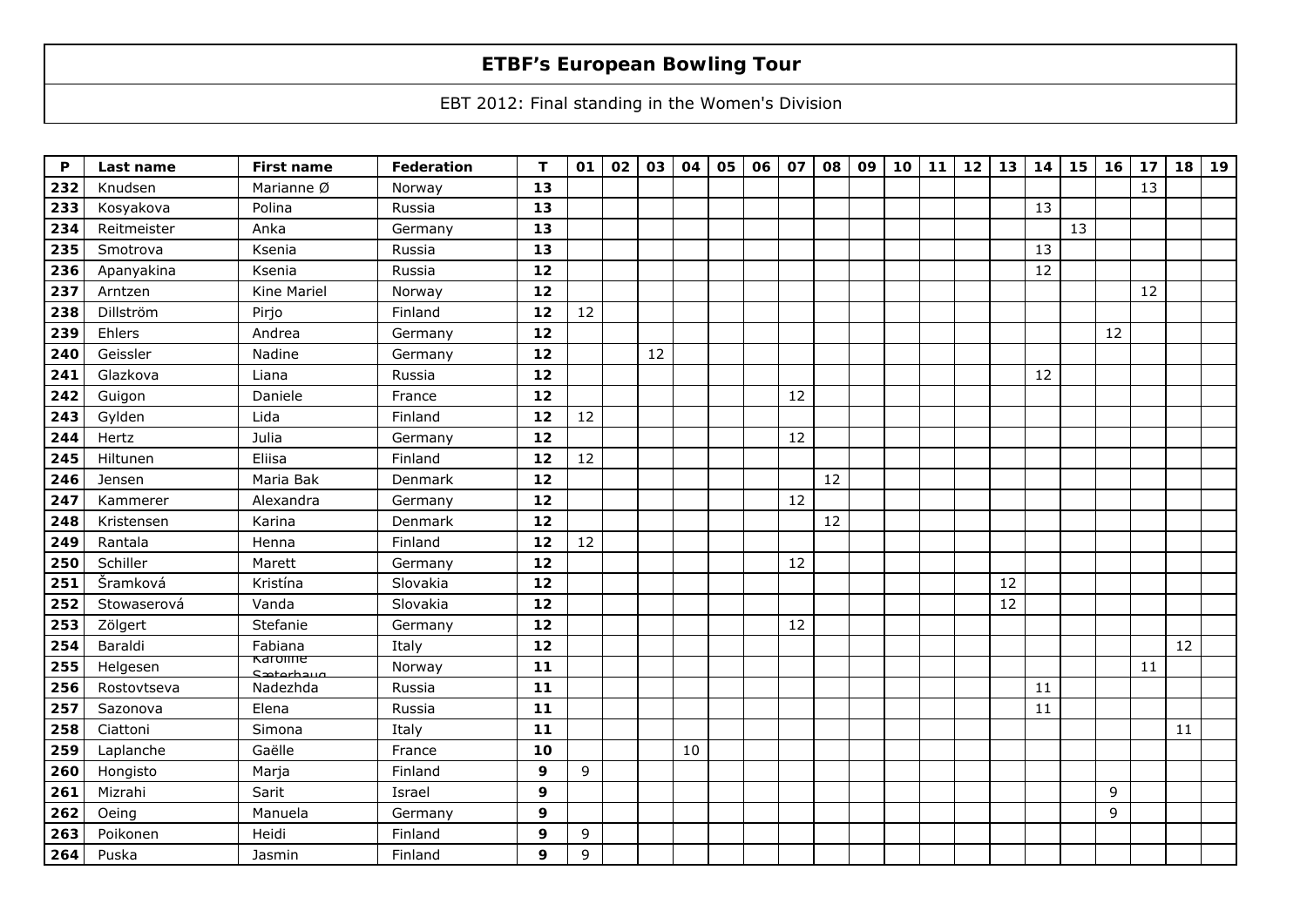| P   | Last name       | First name | Federation     | $\mathbf{T}$ | 01 | 02 | 03      | 04 | 05 | 06 | 07 | 08 | 09 | 10 <sub>1</sub> | 11 | 12 | 13 | 14 | 15 <sup>1</sup> | 16 | 17 | 18 | 19 |
|-----|-----------------|------------|----------------|--------------|----|----|---------|----|----|----|----|----|----|-----------------|----|----|----|----|-----------------|----|----|----|----|
| 265 | Puthisto        | Tija       | Finland        | 9            | 9  |    |         |    |    |    |    |    |    |                 |    |    |    |    |                 |    |    |    |    |
| 266 | Spitzmüller     | Wilma      | Austria        | 9            |    |    |         |    |    |    |    |    |    |                 |    |    |    |    |                 | 9  |    |    |    |
| 267 | Belyanina       | Maria      | Russia         | 8            |    |    |         |    |    |    |    |    |    |                 |    |    |    | 8  |                 |    |    |    |    |
| 268 | Carlsson        | Åsa        | Sweden         | 8            |    |    |         |    |    |    |    |    |    |                 |    |    |    |    |                 |    | 8  |    |    |
| 269 | Chládková       | Hana       | Czech Republic | 8            |    |    |         |    |    |    |    |    |    |                 |    |    | 8  |    |                 |    |    |    |    |
| 270 | Facius          | Monic      | Germany        | 8            |    |    |         |    |    |    | 8  |    |    |                 |    |    |    |    |                 |    |    |    |    |
| 271 | Fosseide        | Grethe     | Norway         | 8            |    |    |         |    |    |    |    |    |    |                 |    |    |    |    |                 |    | 8  |    |    |
| 272 | Goossens        | Katrien    | Belgium        | 8            |    |    | $\,8\,$ |    |    |    |    |    |    |                 |    |    |    |    |                 |    |    |    |    |
| 273 | Ingebrigtsen    | Sylvia     | Norway         | 8            |    |    |         |    |    |    |    |    |    |                 |    |    |    |    |                 |    | 8  |    |    |
| 274 | Krogh           | Therese    | Norway         | 8            |    |    |         |    |    |    |    |    |    |                 |    |    |    |    |                 |    | 8  |    |    |
| 275 | Larsen          | Celine     | Norway         | 8            |    |    |         |    |    |    |    |    |    |                 |    |    |    |    |                 |    | 8  |    |    |
| 276 | Mortensen       | Vibeke Lie | Denmark        | 8            |    |    |         |    |    |    |    | 8  |    |                 |    |    |    |    |                 |    |    |    |    |
| 277 | Orlova          | Anna       | Russia         | 8            |    |    |         |    |    |    |    |    |    |                 |    |    |    | 8  |                 |    |    |    |    |
| 278 | Shatalova       | Elvira     | Russia         | 8            |    |    |         |    |    |    |    |    |    |                 |    |    |    | 8  |                 |    |    |    |    |
| 279 | Sidelmann       | Dorthe     | Denmark        | 8            |    |    |         |    |    |    |    | 8  |    |                 |    |    |    |    |                 |    |    |    |    |
| 280 | Stashchenko     | Larisa     | Russia         | 8            |    |    |         |    |    |    |    |    |    |                 |    |    |    | 8  |                 |    |    |    |    |
| 281 | Uhlich          | Sonja      | Germany        | 8            |    |    | 8       |    |    |    |    |    |    |                 |    |    |    |    |                 |    |    |    |    |
| 282 | Celino          | Patrizia   | Italy          | 8            |    |    |         |    |    |    |    |    |    |                 |    |    |    |    |                 |    |    | 8  |    |
| 283 | Vateroni        | Simonetta  | Italy          | 8            |    |    |         |    |    |    |    |    |    |                 |    |    |    |    |                 |    |    | 8  |    |
| 284 | Petrut          | Lenuta     | Romania        | 8            |    |    |         |    |    |    |    |    |    |                 |    |    |    |    |                 |    |    | 8  |    |
| 285 | Andersen Löfman | Christin   | Norway         | 6            |    |    |         |    |    |    |    |    |    |                 |    |    |    |    |                 |    | 6  |    |    |
| 286 | Dosztaly        | Sarolta    | Hungary        | 6            |    |    |         |    |    |    |    |    |    |                 |    |    |    |    |                 | 6  |    |    |    |
| 287 | Ersland         | Nina       | Norway         | 6            |    |    |         |    |    |    |    |    |    |                 |    |    |    |    |                 |    | 6  |    |    |
| 288 | Hansen          | Randi      | Norway         | 6            |    |    |         |    |    |    |    |    |    |                 |    |    |    |    |                 |    | 6  |    |    |
| 289 | Kuleshova       | Anastasia  | Russia         | 6            |    |    |         |    |    |    |    |    |    |                 |    |    |    | 6  |                 |    |    |    |    |
| 290 | Kulikova        | Ksenia     | Russia         | 6            |    |    |         |    |    |    |    |    |    |                 |    |    |    | 6  |                 |    |    |    |    |
| 291 | Løvdal          | Mona       | Norway         | 6            |    |    |         |    |    |    |    |    |    |                 |    |    |    |    |                 |    | 6  |    |    |
| 292 | Mishkina        | Anastasia  | Russia         | 6            |    |    |         |    |    |    |    |    |    |                 |    |    |    | 6  |                 |    |    |    |    |
| 293 | Overgaard       | Ida Boel   | Denmark        | 6            |    |    |         |    |    |    |    | 6  |    |                 |    |    |    |    |                 |    |    |    |    |
| 294 | Parits          | Dina       | Russia         | 6            |    |    |         |    |    |    |    |    |    |                 |    |    |    | 6  |                 |    |    |    |    |
| 295 | Said            | Stephanie  | Malta          | 6            |    |    |         |    |    |    |    |    |    |                 |    |    |    |    |                 | 6  |    |    |    |
| 296 | Shakhbazyan     | Nadezhda   | Russia         | 6            |    |    |         |    |    |    |    |    |    |                 |    |    |    | 6  |                 |    |    |    |    |
| 297 | Svaneberg       | Anja       | Denmark        | 6            |    |    |         |    |    |    |    | 6  |    |                 |    |    |    |    |                 |    |    |    |    |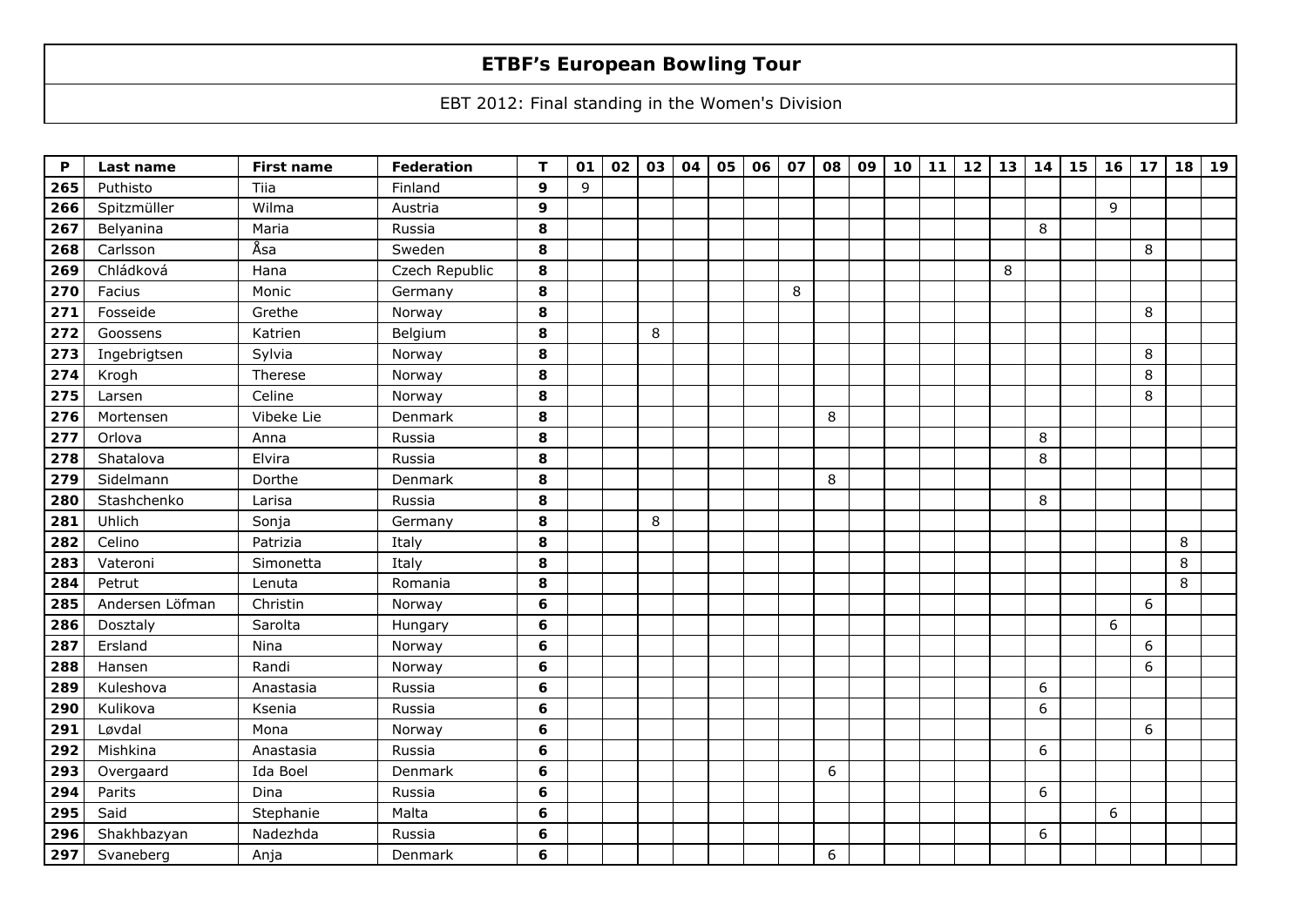| P   | Last name          | <b>First name</b> | Federation  | $\mathsf{T}$            | 01 | 02 | 03             | 04 | 05 | 06 | 07 | 08 | 09 | 10 <sup>1</sup> | 11 | 12 | 13 | 14             | 15 | 16 | 17 | 18                       | 19 |
|-----|--------------------|-------------------|-------------|-------------------------|----|----|----------------|----|----|----|----|----|----|-----------------|----|----|----|----------------|----|----|----|--------------------------|----|
| 298 | Szabo              | Nora              | Hungary     | 6                       |    |    |                |    |    |    |    |    |    |                 |    |    |    |                |    | 6  |    |                          |    |
| 299 | Visser             | Jolanda           | Netherlands | 6                       |    |    | 6              |    |    |    |    |    |    |                 |    |    |    |                |    |    |    |                          |    |
| 300 | Sabatelli          | Idania            | Italy       | 6                       |    |    |                |    |    |    |    |    |    |                 |    |    |    |                |    |    |    | 6                        |    |
| 301 | Di Dio             | Giuseppina        | Italy       | 6                       |    |    |                |    |    |    |    |    |    |                 |    |    |    |                |    |    |    | 6                        |    |
| 302 | Ciampolini         | Fabrizia          | Italy       | 6                       |    |    |                |    |    |    |    |    |    |                 |    |    |    |                |    |    |    | 6                        |    |
| 303 | Figueroa           | M. Rafaelita      | Philippines | 6                       |    |    |                |    |    |    |    |    |    |                 |    |    |    |                |    |    |    | 6                        |    |
| 304 | <b>Bretteville</b> | Elise             | France      | $\overline{5}$          |    |    |                | 5  |    |    |    |    |    |                 |    |    |    |                |    |    |    |                          |    |
| 305 | Maitre             | Nadège            | France      | 5                       |    |    |                | 5  |    |    |    |    |    |                 |    |    |    |                |    |    |    |                          |    |
| 306 | Trouniac           | Elise             | France      | 5                       |    |    |                | 5  |    |    |    |    |    |                 |    |    |    |                |    |    |    |                          |    |
| 307 | Belenko            | Victoria          | Russia      | 4                       |    |    |                |    |    |    |    |    |    |                 |    |    |    | $\overline{4}$ |    |    |    |                          |    |
| 308 | Koshel             | Maria             | Russia      | 4                       |    |    |                |    |    |    |    |    |    |                 |    |    |    | $\overline{4}$ |    |    |    |                          |    |
| 309 | Sukhanova          | Galina            | Russia      | 4                       |    |    |                |    |    |    |    |    |    |                 |    |    |    | 4              |    |    |    |                          |    |
| 310 | Suslova            | Oksana            | Russia      | 4                       |    |    |                |    |    |    |    |    |    |                 |    |    |    | $\overline{4}$ |    |    |    |                          |    |
| 311 | van der Meer       | Danielle          | Netherlands | 4                       |    |    | $\overline{4}$ |    |    |    |    |    |    |                 |    |    |    |                |    |    |    |                          |    |
| 312 | Zorina             | Marina            | Russia      | 4                       |    |    |                |    |    |    |    |    |    |                 |    |    |    | 4              |    |    |    |                          |    |
| 313 | D'Antuono          | Concetta          | Italy       | 4                       |    |    |                |    |    |    |    |    |    |                 |    |    |    |                |    |    |    | $\overline{\mathcal{A}}$ |    |
| 314 | Buggiani           | Sabrina           | Italy       | 4                       |    |    |                |    |    |    |    |    |    |                 |    |    |    |                |    |    |    | $\overline{4}$           |    |
| 315 | Gryaznova          | Varvara           | Russia      | 3                       |    |    |                |    |    |    |    |    |    |                 |    |    |    | 3              |    |    |    |                          |    |
| 316 | Kadensky           | Andrea            | Austria     | 3                       |    |    |                |    |    |    |    |    |    |                 |    |    |    |                |    | 3  |    |                          |    |
| 317 | Kharlamova         | Polina            | Russia      | 3                       |    |    |                |    |    |    |    |    |    |                 |    |    |    | 3              |    |    |    |                          |    |
| 318 | Kurdina            | Galina            | Russia      | 3                       |    |    |                |    |    |    |    |    |    |                 |    |    |    | 3              |    |    |    |                          |    |
| 319 | Lippek             | Katharina         | Germany     | 3                       |    |    |                |    |    |    |    |    |    |                 |    |    |    |                |    | 3  |    |                          |    |
| 320 | Pokasova           | Anastasia         | Russia      | 3                       |    |    |                |    |    |    |    |    |    |                 |    |    |    | 3              |    |    |    |                          |    |
| 321 | Rohrhofer          | Isabella          | Austria     | 3                       |    |    |                |    |    |    |    |    |    |                 |    |    |    |                |    | 3  |    |                          |    |
| 322 | Rulz               | Cornelia          | Austria     | 3                       |    |    |                |    |    |    |    |    |    |                 |    |    |    |                |    | 3  |    |                          |    |
| 323 | Vlasova            | Natalia           | Russia      | 3                       |    |    |                |    |    |    |    |    |    |                 |    |    |    | 3              |    |    |    |                          |    |
| 324 | Abras              | Florence          | Belgium     | $\overline{2}$          |    |    | $\overline{2}$ |    |    |    |    |    |    |                 |    |    |    |                |    |    |    |                          |    |
| 325 | Karaseva           | Ksenia            | Russia      | $\mathbf{2}$            |    |    |                |    |    |    |    |    |    |                 |    |    |    | $\overline{2}$ |    |    |    |                          |    |
| 326 | Sharapova          | Alena             | Russia      | $\mathbf{2}$            |    |    |                |    |    |    |    |    |    |                 |    |    |    | $\overline{2}$ |    |    |    |                          |    |
| 327 | van Boom           | Christine         | Belgium     | $\overline{\mathbf{2}}$ |    |    | $\overline{2}$ |    |    |    |    |    |    |                 |    |    |    |                |    |    |    |                          |    |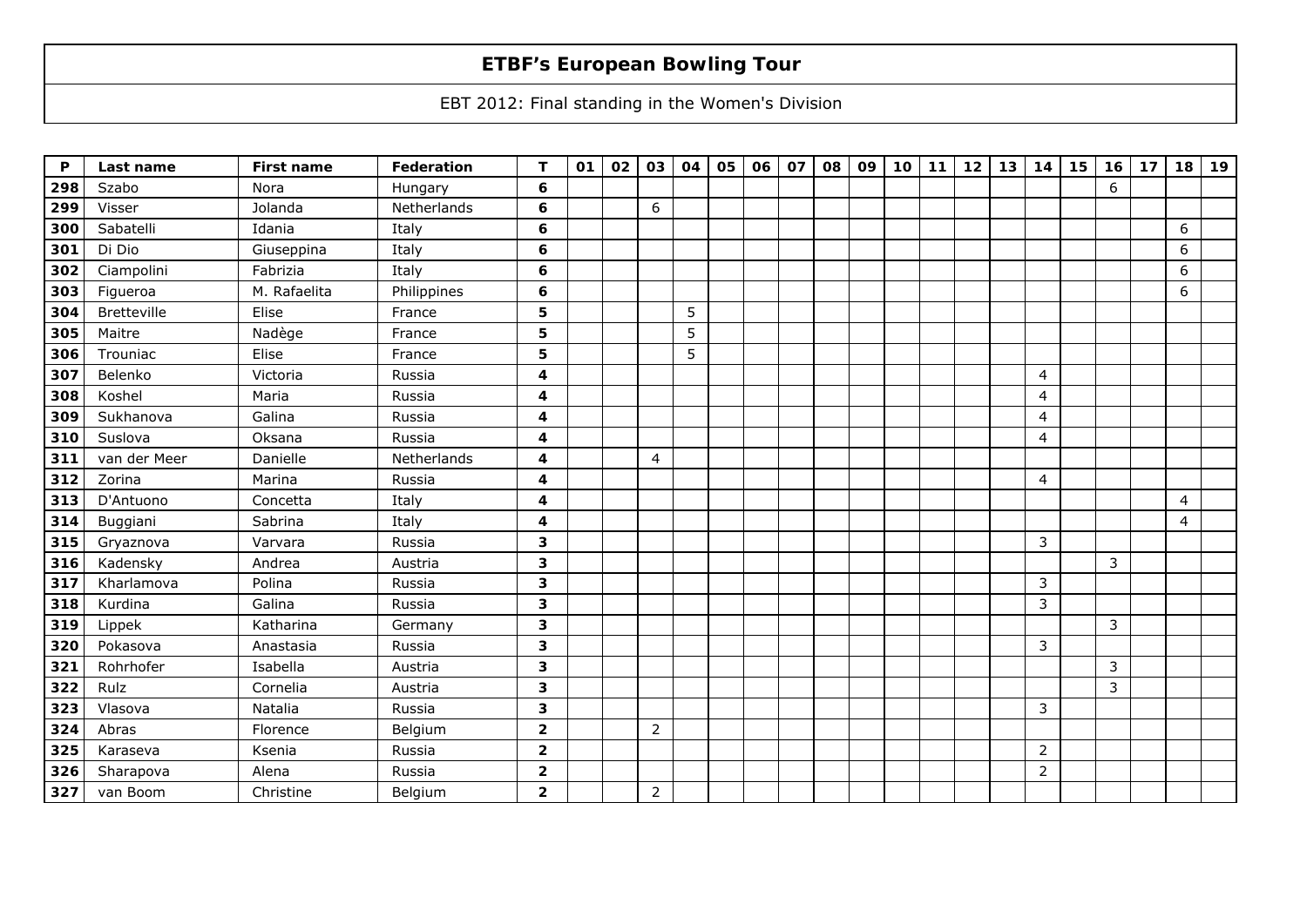### **Brunswick Ballmaster Open / Finland / Gold**

| Pos.            | <b>Points</b>  | Last name  | First name    | Federation |
|-----------------|----------------|------------|---------------|------------|
| 1               | 150            | Pöllänen   | Krista        | Finland    |
| $\overline{2}$  | 120            | Andersson  | Sandra        | Sweden     |
| 3               | 105            | Lantto     | Veronica      | Sweden     |
| $\overline{4}$  | 90             | Staudinger | Cassie        | Australia  |
| $\overline{5}$  | 75             | Bröndsted  | <b>Britt</b>  | Denmark    |
| $\overline{6}$  | 72             | Lundén     | Reija         | Finland    |
| $\overline{7}$  | 69             | Kovalova   | Daria         | Ukraine    |
| 8               | 66             | Pöntinen   | Marjo         | Finland    |
| 9               | 63             | Pöppler    | <b>Birgit</b> | Germany    |
| 10              | 60             | Pasanen    | Sanna         | Finland    |
| 11              | 45             | Flack      | Nina          | Sweden     |
| 12              | 45             | Lundén     | Rosa          | Finland    |
| 13              | 42             | Manninen   | Nina          | Finland    |
| 14              | 42             | Lukkari    | Mari          | Finland    |
| 15              | 39             | Impola     | Hannele       | Finland    |
| 16              | 39             | Nurmila    | Mari          | Finland    |
| 17              | 36             | Forslund   | Sonja         | Finland    |
| 18              | 36             | Jokinen    | Jonna         | Finland    |
| 19              | 33             | Alanko     | Nora          | Finland    |
| 20              | 33             | Manninen   | Heidi         | Finland    |
| 21              | 24             | Luoto      | Patricia      | Germany    |
| 22              | 24             | Nurmila    | Reija         | Finland    |
| 23              | 24             | Leskinen   | Suvi          | Finland    |
| $\overline{24}$ | 24             | Tkachenko  | Marija        | Latvia     |
| 25              | 24             | Mäkelä     | Sonja         | Finland    |
| 26              | 18             | Kamarainen | Lina          | Finland    |
| 27              | 18             | Uotila     | Hannele       | Finland    |
| 28              | 18             | Levchuk    | Oleksandra    | Ukraine    |
| 29              | 18             | Kallio     | Kaisa         | Finland    |
| $\overline{30}$ | 18             | Hilpinen   | Anja          | Finland    |
| 31              | 12             | Gylden     | Lida          | Finland    |
| 32              | 12             | Keituri    | Margit        | Finland    |
| 33              | 12             | Dillström  | Pirjo         | Finland    |
| 34              | 12             | Rantala    | Henna         | Finland    |
| $\overline{35}$ | 12             | Hiltunen   | Eliisa        | Finland    |
| 36              | 9              | Poikonen   | Heidi         | Finland    |
| 37              | 9              | Puska      | Jasmin        | Finland    |
| 38              | $\overline{9}$ | Hongisto   | Marja         | Finland    |
| 39              | 9              | Suslikova  | Elena         | Russia     |
| 40              | $\overline{9}$ | Puthisto   | Tiia          | Finland    |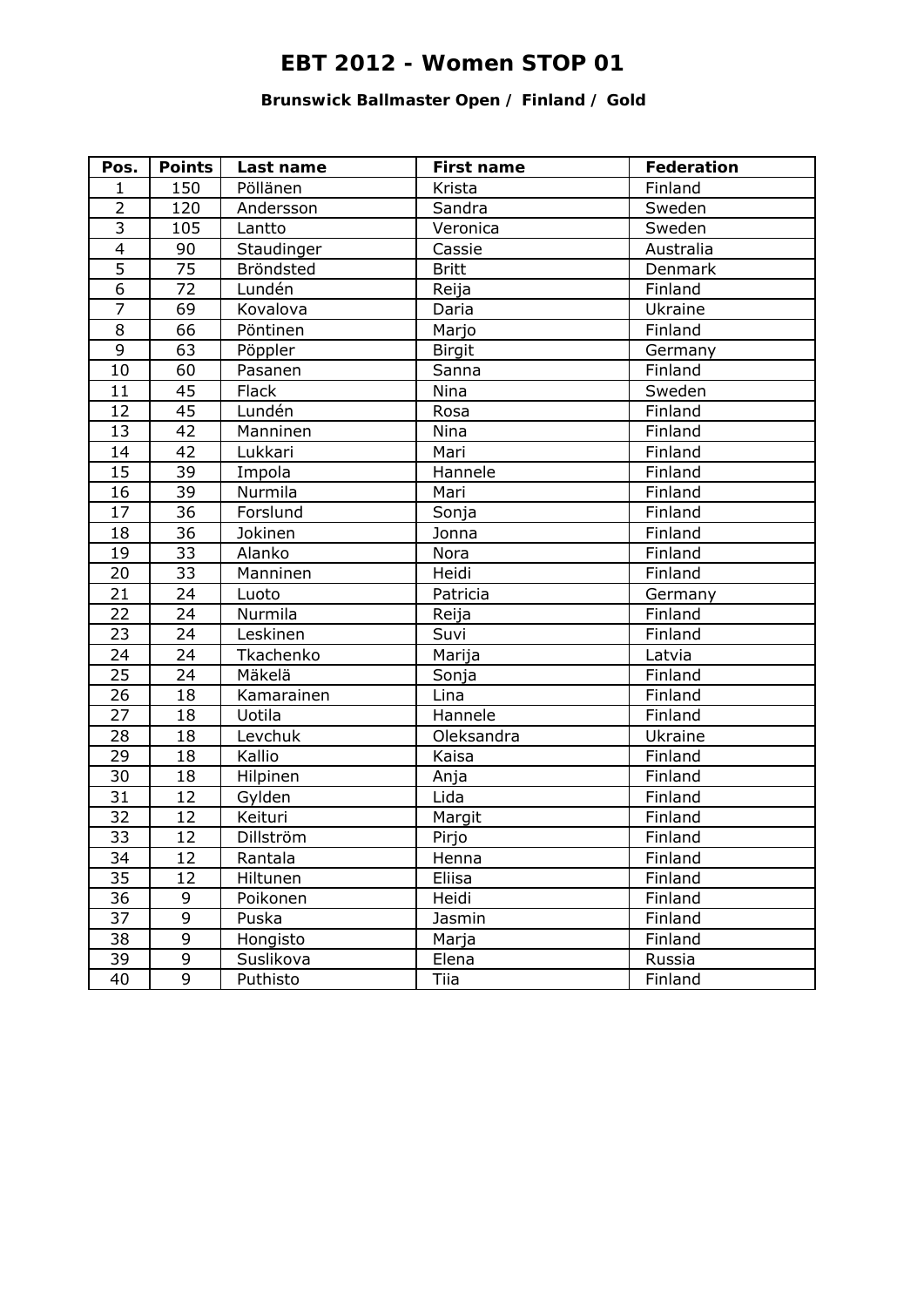### **6th International Wroclaw Open by Hammer / Poland / Satellite**

| Pos. | <b>Points</b> | Last name      | First name     | Federation |
|------|---------------|----------------|----------------|------------|
|      | 50            | <b>Debenec</b> | Maja           | Slovenia   |
|      | 40            | Charezińska    | Lucyna         | Poland     |
|      | 35            | Pajak          | Daria          | Poland     |
|      | 30            | Lund           | <b>Bettina</b> | Denmark    |
|      | 25            | Pajak          | Bożena         | Poland     |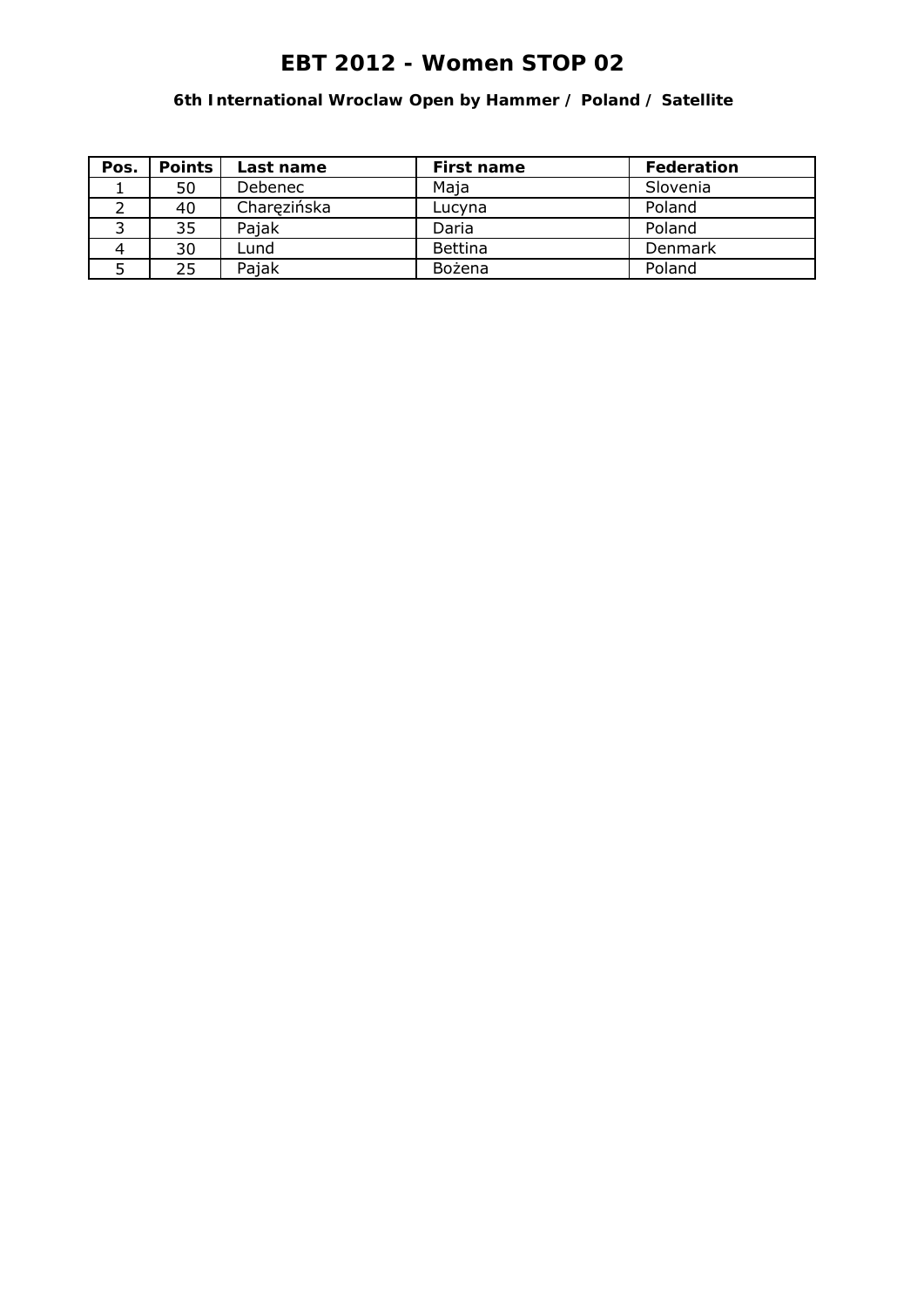### **Hammer Bronzen Schietspoel Tournament 2012 / Netherlands / Silver**

| Pos.                    | <b>Points</b>            | Last name         | <b>First name</b> | Federation  |
|-------------------------|--------------------------|-------------------|-------------------|-------------|
| $\mathbf{1}$            | 100                      | Andersson         | Sandra            | Sweden      |
| $\overline{2}$          | 80                       | Pöllänen          | Krista            | Finland     |
| $\overline{\mathbf{3}}$ | 70                       | Tol               | Ghislaine van der | Netherlands |
| $\overline{4}$          | 60                       | Sanders           | Nicole            | Netherlands |
| 5                       | 50                       | Thorstensen       | Heidi             | Norway      |
| $\overline{6}$          | 48                       | Flack             | Nina              | Sweden      |
| $\overline{7}$          | 46                       | Breeschoten       | Lisanne           | Netherlands |
| 8                       | 44                       | Persson-Planefors | Joline            | Sweden      |
| 9                       | 42                       | Maaswinkel        | Priscilla         | Netherlands |
| 10                      | 40                       | <b>Kok</b>        | Wendy             | Netherlands |
| 11                      | 30                       | Adolfsson         | Elin              | Sweden      |
| 12                      | 30                       | Johnsson          | Helén             | Sweden      |
| 13                      | 28                       | Jansen            | Ellen             | Netherlands |
| 14                      | 28                       | Jensen            | Mai Ginge         | Denmark     |
| 15                      | 26                       | Schütz            | Martina           | Germany     |
| 16                      | 26                       | Johansson         | Jenny             | Sweden      |
| 17                      | 24                       | Larsen            | Rebecka           | Sweden      |
| 18                      | 24                       | Brøndsted         | <b>Britt</b>      | Denmark     |
| 19                      | 22                       | Luoto             | Patricia          | Germany     |
| 20                      | 22                       | Wedel             | Sascha            | Denmark     |
| 21                      | 16                       | Andersson         | Ida               | Sweden      |
| 22                      | 16                       | Christensen       | Randi Brogaard    | Denmark     |
| 23                      | 16                       | Pajak             | Daria             | Poland      |
| 24                      | 16                       | Hultin            | Isabelle          | Sweden      |
| 25                      | 16                       | Pöppler           | <b>Birgit</b>     | Germany     |
| 26                      | 12                       | Impola            | Hannele           | Finland     |
| 27                      | 12                       | Pedersen          | Randi Kryger      | Denmark     |
| 28                      | 12                       | Geißler           | Nadine            | Germany     |
| 29                      | 12                       | Plummen           | Kelly             | Netherlands |
| 30                      | 12                       | Manninen          | Nina              | Finland     |
| 31                      | 8                        | Ribguth           | Janin             | Germany     |
| $\overline{32}$         | 8                        | Wegner            | Jenny             | Sweden      |
| $\overline{33}$         | $\overline{8}$           | Goossens          | Katrien           | Belgium     |
| 34                      | 8                        | Uhlich            | Sonja             | Germany     |
| 35                      | 8                        | Gabel             | Janine            | Germany     |
| 36                      | 6                        | Meer              | Sophie van der    | Netherlands |
| 37                      | 6                        | Visser            | Jolanda           | Netherlands |
| 38                      | 6                        | Timter            | Vanessa           | Germany     |
| 39                      | 6                        | Wiekeraad         | <b>Bianca</b>     | Netherlands |
| 40                      | 6                        | Jacques           | Amandine          | France      |
| 41                      | $\overline{\mathbf{4}}$  | Madsen            | Charlotte         | Denmark     |
| 42                      | $\overline{\mathcal{L}}$ | Meer              | Danielle van der  | Netherlands |
| 43                      | 4                        | Rooij             | Maxime de         | Netherlands |
| 44                      | $\overline{\mathcal{L}}$ | Nurmilo           | Mari              | Finland     |
| 45                      | $\overline{\mathcal{L}}$ | Guldbaek          | Heidi             | Denmark     |
| 46                      | $\overline{2}$           | Johansson         | Victoria          | Sweden      |
| 47                      | $\overline{2}$           | Boom              | Christine van     | Belgium     |
| 48                      | $\overline{2}$           | Abras             | Florence          | Belgium     |
| 49                      | $\overline{2}$           | Lislien           | Monica            | Norway      |
| 50                      | $\overline{2}$           | Saint Marc        | Aude              | France      |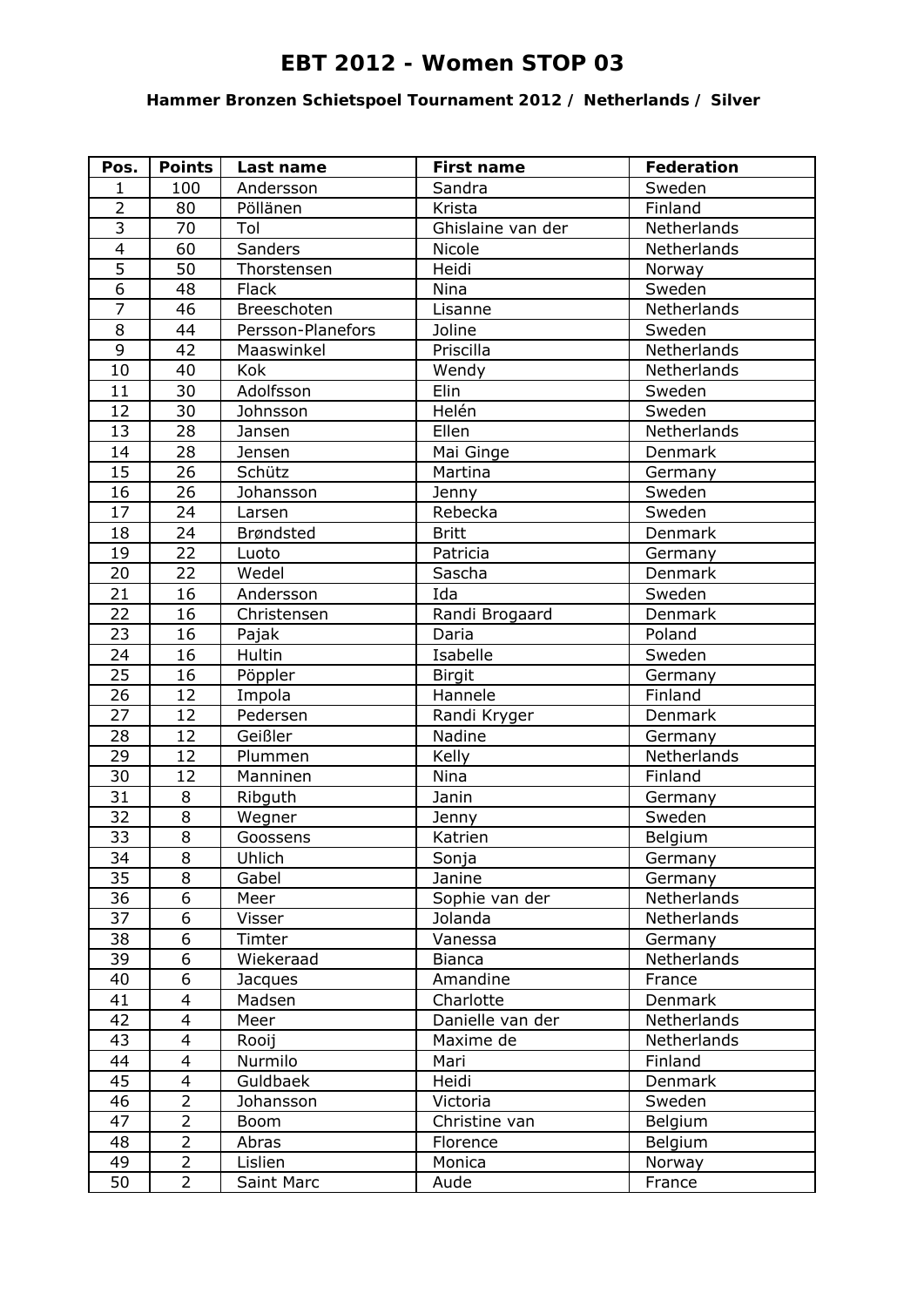### **Brunswick Euro Challenge / France / Platinum**

| Pos.                     | <b>Points</b>   | Last name          | First name    | Federation  |
|--------------------------|-----------------|--------------------|---------------|-------------|
| 1                        | 250             | Dorin-Ballard      | Carolyn       | <b>USA</b>  |
| $\overline{2}$           | 200             | Pöppler            | <b>Birgit</b> | Germany     |
| $\overline{3}$           | 175             | Aziela             | Zandra        | Malaysia    |
| $\overline{\mathcal{L}}$ | 150             | Johnson            | Liz           | <b>USA</b>  |
| $\overline{5}$           | 125             | Sin                | Li Jane       | Malaysia    |
| 6                        | 120             | Safiyah            | Siti          | Malaysia    |
| $\overline{7}$           | 115             | Jacques            | Amandine      | France      |
| 8                        | 110             | Staudinger         | Cassie        | Australia   |
| 9                        | 105             | Zulkifli           | Shalin        | Malaysia    |
| 10                       | 100             | Cheah              | Esther        | Malaysia    |
| 11                       | 75              | Dayang             | Khairuniza    | Malaysia    |
| 12                       | $\overline{75}$ | Bouillier          | Laurene       | France      |
| 13                       | 70              | Parkin             | Missy         | <b>USA</b>  |
| 14                       | 70              | Ginge Jensen       | Mai           | Denmark     |
| 15                       | 65              | Sijore             | Jacqueline    | Malaysia    |
| 16                       | 65              | <b>Broendsted</b>  | <b>Britt</b>  | Denmark     |
| 17                       | 60              | Maier              | Emily         | <b>USA</b>  |
| 18                       | 60              | Koh                | Sharon        | Malaysia    |
| 19                       | 55              | Gabel              | Janine        | Germany     |
| 20                       | 55              | Kok                | Wendy         | Netherlands |
| 21                       | 40              | Sanders            | Nicole        | Netherlands |
| 22                       | 40              | <b>Boiteux</b>     | Charline      | France      |
| $\overline{23}$          | 40              | Combes             | Alexandra     | France      |
| 24                       | 40              | Murat-Mourgues     | Valérie       | France      |
| $\overline{25}$          | 40              | Van Der Tol        | Ghislaine     | Netherlands |
| 26                       | 30              | Luoto              | Patricia      | Germany     |
| 27                       | 30              | Guerrero           | Clara         | Colombia    |
| 28                       | 30              | Célié              | Lauriane      | France      |
| 29                       | 30              | Heberle            | Nicole        | Germany     |
| 30                       | 30              | De Rooij           | Maxime        | Netherlands |
| 31                       | 20              | Derynck            | Isabelle      | France      |
| $\overline{32}$          | 20              | Timter             | Vanessa       | Germany     |
| $\overline{33}$          | 20              | Stolting           | Julia         | Germany     |
| 34                       | 20              | Goron              | Solène        | France      |
| 35                       | 20              | Maaswinkel         | Priscilla     | Netherlands |
| 36                       | 15              | Andersson          | Sandra        | Sweden      |
| 37                       | 15              | Glendert           | Malin         | Sweden      |
| 38                       | 15              | Pedersen           | Randi Kryger  | Denmark     |
| 39                       | 15              | Lunden             | Roosa         | Finland     |
| 40                       | 15              | Cardi              | Laetitia      | France      |
| 41                       | 10              | Sacco              | Isabelle      | France      |
| 42                       | 10              | Flack              | Nina          | Sweden      |
| 43                       | 10              | Wedel              | Sascha        | Denmark     |
| 44                       | 10              | Laplanche          | Gaëlle        | France      |
| 45                       | 10              | Ribguth            | Janin         | Germany     |
| 46                       | 5               | Allsebrook         | Jo            | England     |
| 47                       | $\overline{5}$  | Trouniac           | Elise         | France      |
| 48                       | $\overline{5}$  | <b>Bretteville</b> | Elise         | France      |
| 49                       | $\overline{5}$  | Boegeskov          | <b>Nickie</b> | Denmark     |
| 50                       | $\overline{5}$  | Maitre             | Nadège        | France      |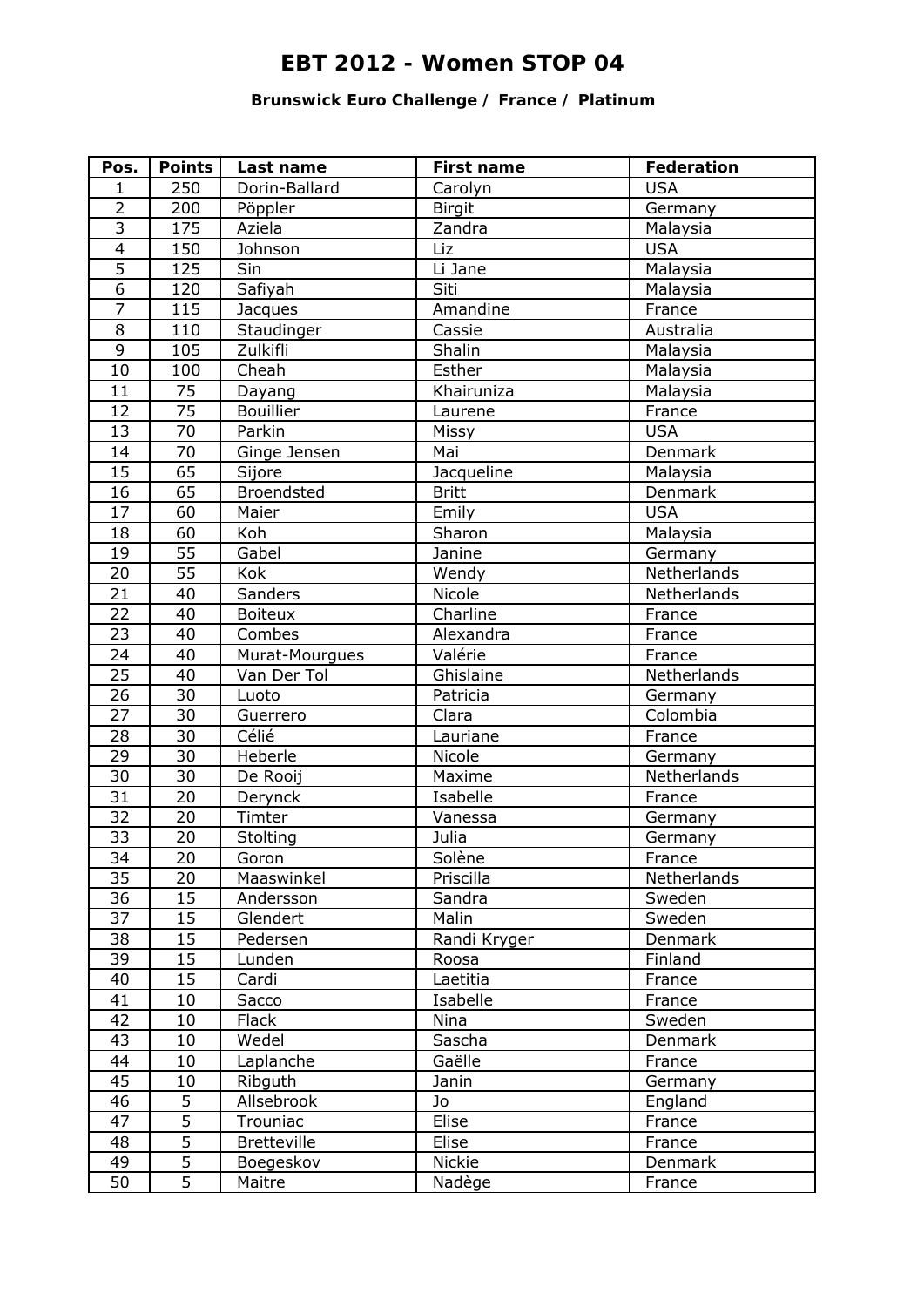### **Croatia Open 2012 / Croatia / Satellite**

| Pos. | <b>Points</b> | Last name       | First name | Federation |
|------|---------------|-----------------|------------|------------|
|      | 50            | Debenec         | Maja       | Slovenia   |
| 2    | 40            | Kerovec         | Mateja     | Slovenia   |
| 3    | 35            | Barić           | Slavica    | Croatia    |
| 4    | 30            | Požar           | Eva        | Slovenia   |
| 5    | 25            | Križman         | Mihela     | Slovenia   |
| 6    | 24            | <b>Dolinsek</b> | Mojca      | Slovenia   |
| ⇁    | 23            | Vicković        | Danijela   | Croatia    |
| 8    | 22            | Zalokar         | Tanja      | Slovenia   |
| 9    | 21            | Petković        | Jelena     | Croatia    |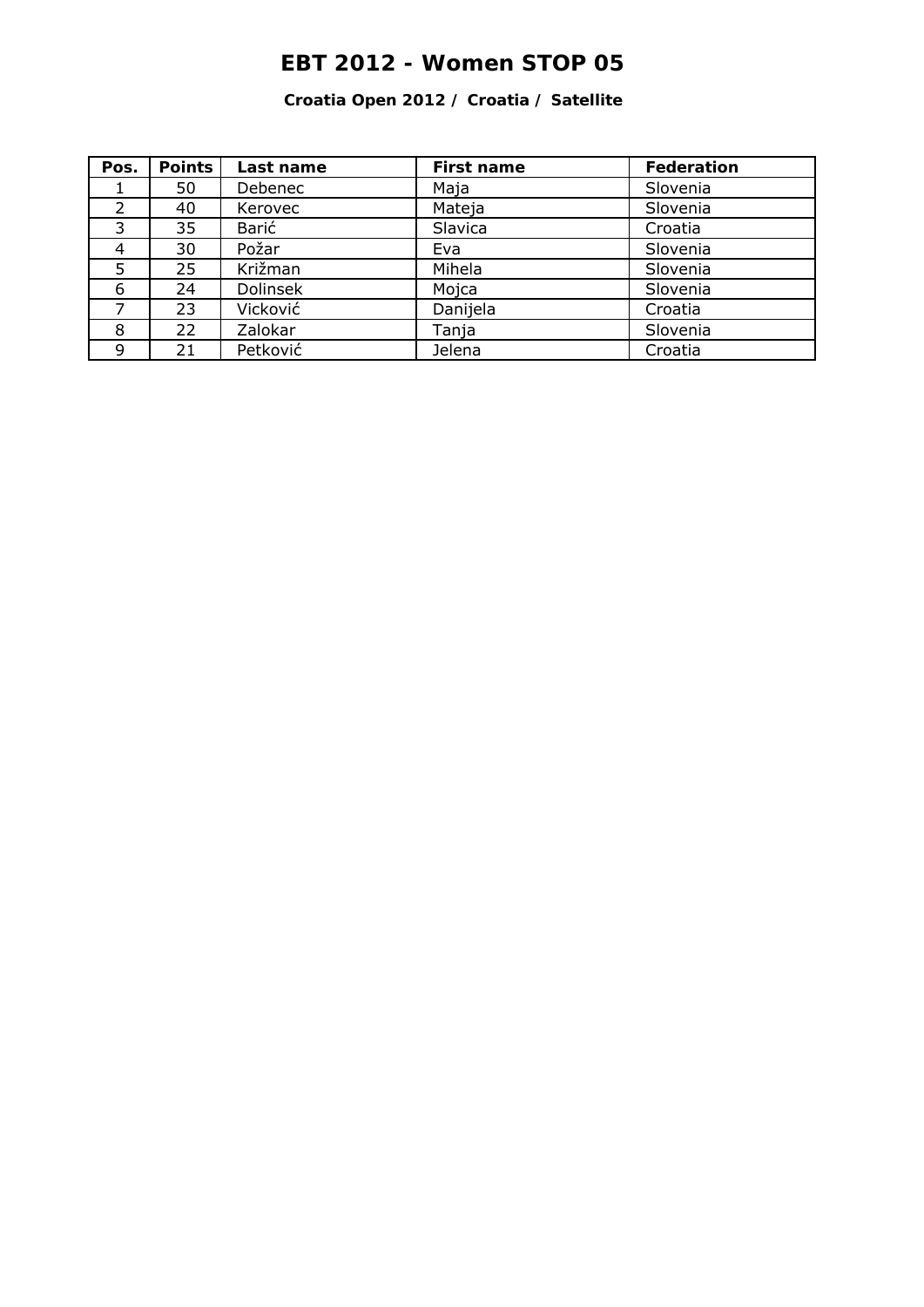### **6th Qubica/AMF Open 2012 / Slovenia / Silver**

| Pos.           | <b>Points</b> | Last name      | First name     | <b>Federation</b> |
|----------------|---------------|----------------|----------------|-------------------|
|                | 100           | <b>Sanders</b> | Nicole         | Netherlands       |
| $\overline{2}$ | 80            | Gross          | Ivonne         | Austria           |
| 3              | 70            | Wiekeraad      | Bianca         | Netherlands       |
| 4              | 60            | Oberkersch     | Teresa         | Austria           |
| 5              | 50            | Crowder        | Danielle       | <b>USA</b>        |
| 6              | 48            | Csernicsek     | <b>Bettina</b> | Austria           |
|                | 46            | Križman        | Mihela         | Slovenia          |
| 8              | 44            | Grmek          | Maja           | Slovenia          |
| 9              | 42            | Milkovich      | Elena          | Russia            |
| 10             | 40            | Gutsjahr       | Carmen         | Austria           |
| 11             | 30            | Kerovec        | Mateja         | Slovenia          |
| 12             | 30            | <b>Biach</b>   | Alexandra      | Austria           |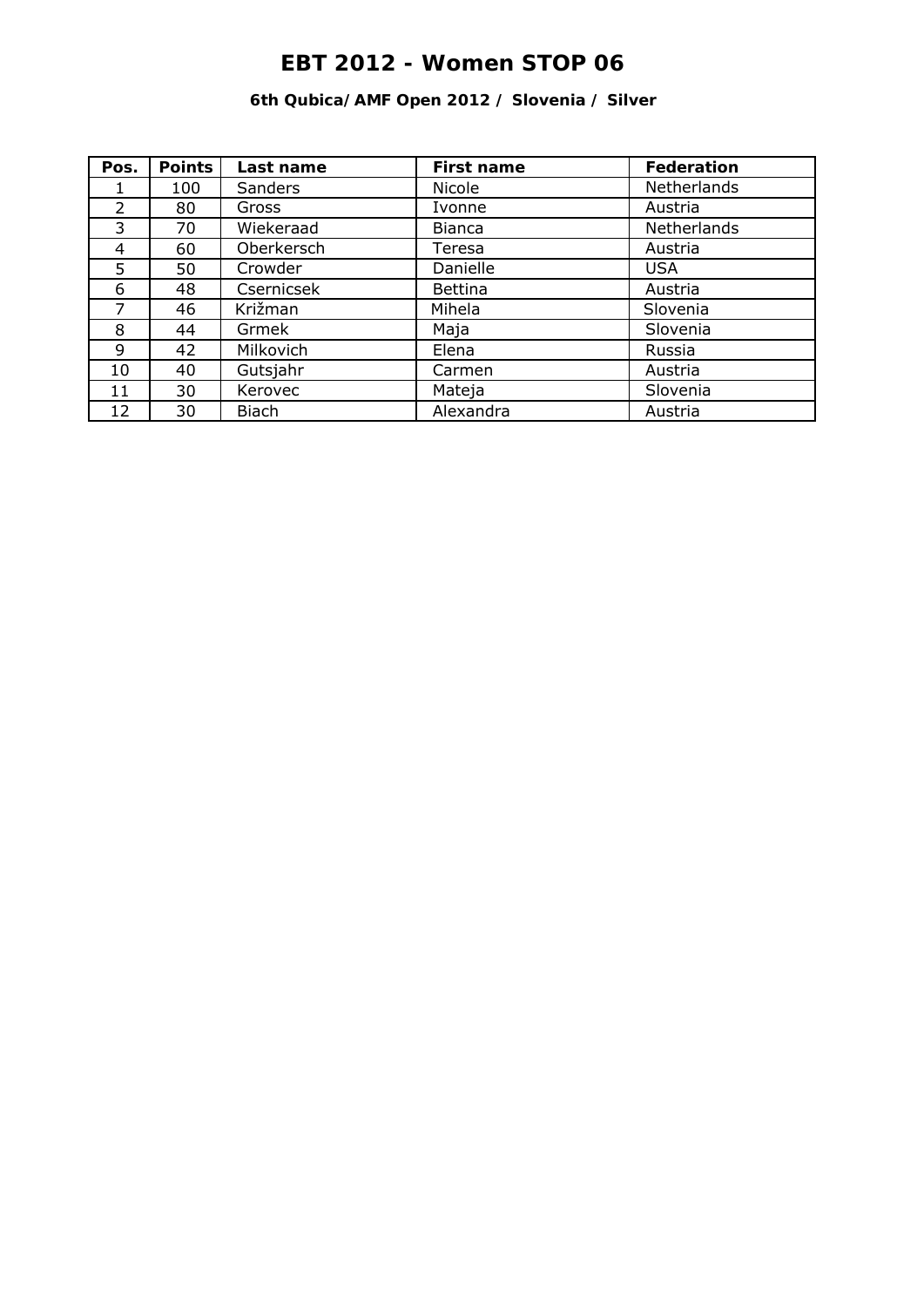### **3rd Track Dream-Bowl Palace Open 2012 / Germany / Silver**

| Pos.            | <b>Points</b>   | Last name         | First name    | <b>Federation</b> |
|-----------------|-----------------|-------------------|---------------|-------------------|
| $\mathbf{1}$    | 100             | Guerrero          | Clara         | Colombia          |
| $\overline{2}$  | 80              | Bröndsted         | <b>Britt</b>  | <b>Denmark</b>    |
| $\overline{3}$  | 70              | Pöllänen          | Krista        | Finland           |
| 4               | 60              | Staudinger        | Cassie        | Australia         |
| $\overline{5}$  | 50              | Sijore            | Jacqueline    | Malaysia          |
| $\overline{6}$  | 48              | Flack             | <b>Nina</b>   | Sweden            |
| $\overline{7}$  | 46              | Pöppler           | <b>Birgit</b> | Germany           |
| 8               | 44              | Larsen            | Rebecka       | Sweden            |
| $\overline{9}$  | 42              | Aziela            | Zandra        | Malaysia          |
| 10              | 40              | Breeschoten       | Lisanne       | Netherlands       |
| 11              | 30              | van der Tol       | Ghisline      | Netherlands       |
| $\overline{12}$ | $\overline{30}$ | Persson-Planefors | Joline        | Sweden            |
| 13              | $\overline{28}$ | Debenec           | Maja          | Slovenia          |
| 14              | 28              | Wiekeraad         | <b>Bianca</b> | Netherlands       |
| 15              | 26              | Jensen            | Mai Ginge     | <b>Denmark</b>    |
| $\overline{16}$ | $\overline{26}$ | Laub              | Sabrina       | Germany           |
| 17              | 24              | Sanders           | Nicole        | Netherlands       |
| 18              | 24              | Thorstensen       | Heidi         | Norway            |
| 19              | 22              | <b>Kok</b>        | Wendy         | Netherlands       |
| $\overline{20}$ | 22              | Wedel             | Sascha        | Denmark           |
| $\overline{21}$ | 16              | Gäbel             | Janine        | Germany           |
| 22              | 16              | Jansen            | Ellen         | Netherlands       |
| 23              | 16              | van derr Meer     | Sophie        | Netherlands       |
| $\overline{24}$ | 16              | Celiseva          | Jelena        | Latvia            |
| $\overline{25}$ | 16              | Schütz            | Martina       | Germany           |
| 26              | 12              | Kammerer          | Alexandra     | Germany           |
| 27              | 12              | Zölgert           | Stefanie      | Germany           |
| 28              | 12              | Hertz             | Julia         | Germany           |
| $\overline{29}$ | 12              | Schiller          | Marett        | Germany           |
| $\overline{30}$ | 12              | Guigon            | Daniele       | France            |
| 31              | 8               | Facius            | Monic         | Germany           |
| $\overline{32}$ | $\overline{8}$  | Weber             | Andrea        | Austria           |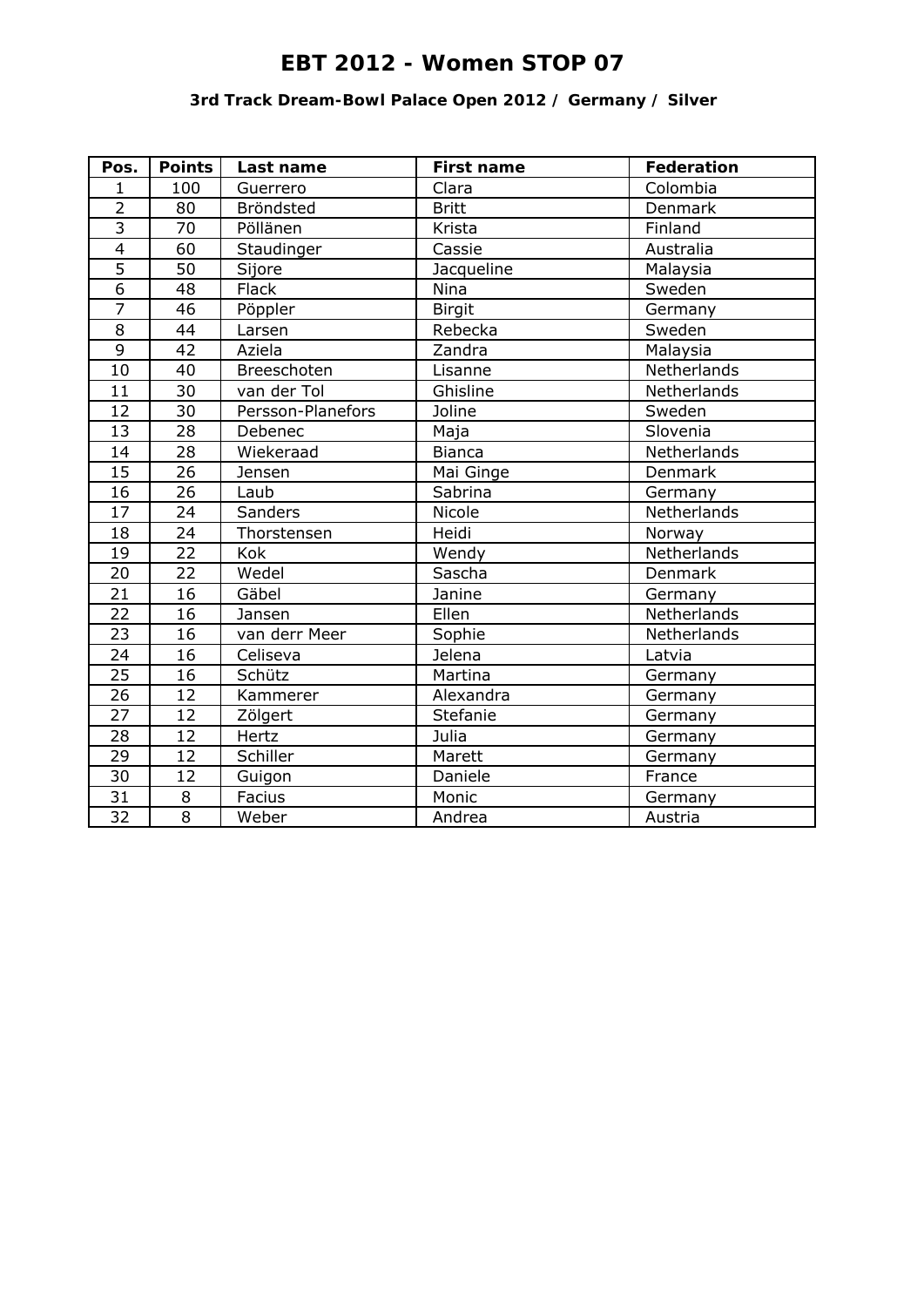### **Bowltech Aalborg International 2012 / Denmark / Silver**

| Pos.                      | <b>Points</b>   | Last name         | <b>First name</b> | Federation     |
|---------------------------|-----------------|-------------------|-------------------|----------------|
| 1                         | 100             | Bröndsted         | <b>Britt</b>      | Denmark        |
| $\overline{2}$            | 80              | Andersson         | Sandra            | Sweden         |
| $\overline{\overline{3}}$ | 70              | Thorstensen       | Heidi             | Norway         |
| $\overline{4}$            | 60              | Jensen            | Anja Ginge        | <b>Denmark</b> |
| $\overline{5}$            | 50              | Flack             | Nina              | Sweden         |
| $\overline{6}$            | 48              | <b>Burkal</b>     | Pia               | Denmark        |
| $\overline{7}$            | 46              | Larsen            | Rebecka           | Sweden         |
| 8                         | 44              | Rasmussen         | Pernille Welleius | Denmark        |
| $\overline{9}$            | 42              | Hultin            | Isabelle          | Sweden         |
| 10                        | 40              | Wedel             | Sascha            | Denmark        |
| 11                        | $\overline{30}$ | Persson-Planefors | Joline            | Sweden         |
| $\overline{12}$           | $\overline{30}$ | Kryger            | Randi             | Denmark        |
| $\overline{13}$           | $\overline{28}$ | Adolfsson         | Elin              | Sweden         |
| 14                        | $\overline{28}$ | Johansson         | Jenny             | Sweden         |
| $\overline{15}$           | $\overline{26}$ | Jensen            | Mai Ginge         | <b>Denmark</b> |
| 16                        | 26              | Johansen          | <b>Rikke</b>      | <b>Denmark</b> |
| 17                        | 24              | Andersson         | Ida               | Sweden         |
| 18                        | 24              | Christensen       | Randi B.          | <b>Denmark</b> |
| 19                        | 22              | Simonsen          | Trine             | Denmark        |
| 20                        | 22              | Wegner            | Jenny             | Sweden         |
| 21                        | 16              | Bögeskov          | Nickie M. L.      | <b>Denmark</b> |
| 22                        | 16              | Madsen            | Charlotte         | <b>Denmark</b> |
| 23                        | 16              | Pedersen          | Lotte Houbo       | Denmark        |
| $\overline{24}$           | 16              | Thomsen           | Lone              | <b>Denmark</b> |
| $\overline{25}$           | 16              | Ingvoldstad       | Mariann           | Norway         |
| $\overline{26}$           | 12              | Guldbäk           | Heidi             | Denmark        |
| 27                        | 12              | Nørregaard        | Marie             | Denmark        |
| 28                        | $\overline{12}$ | Jensen            | Maria Bak         | Denmark        |
| $\overline{29}$           | $\overline{12}$ | Kristensen        | Karina            | Denmark        |
| 30                        | 12              | Johansen          | <b>Stine</b>      | Denmark        |
| 31                        | 8               | Sidelmann         | Dorthe            | Denmark        |
| $\overline{32}$           | $\overline{8}$  | Riise             | Lisa Iren         | Norway         |
| $\overline{33}$           | $\overline{8}$  | <b>Bakken</b>     | Sandra            | Norway         |
| $\overline{34}$           | $\overline{8}$  | de Lisser         | Natalia Ann       | Denmark        |
| $\overline{35}$           | $\overline{8}$  | Mortensen         | Vibeke Lie        | <b>Denmark</b> |
| 36                        | 6               | Svaneberg         | Anja              | Denmark        |
| 37                        | 6               | Overgaard         | Ida Boel          | Denmark        |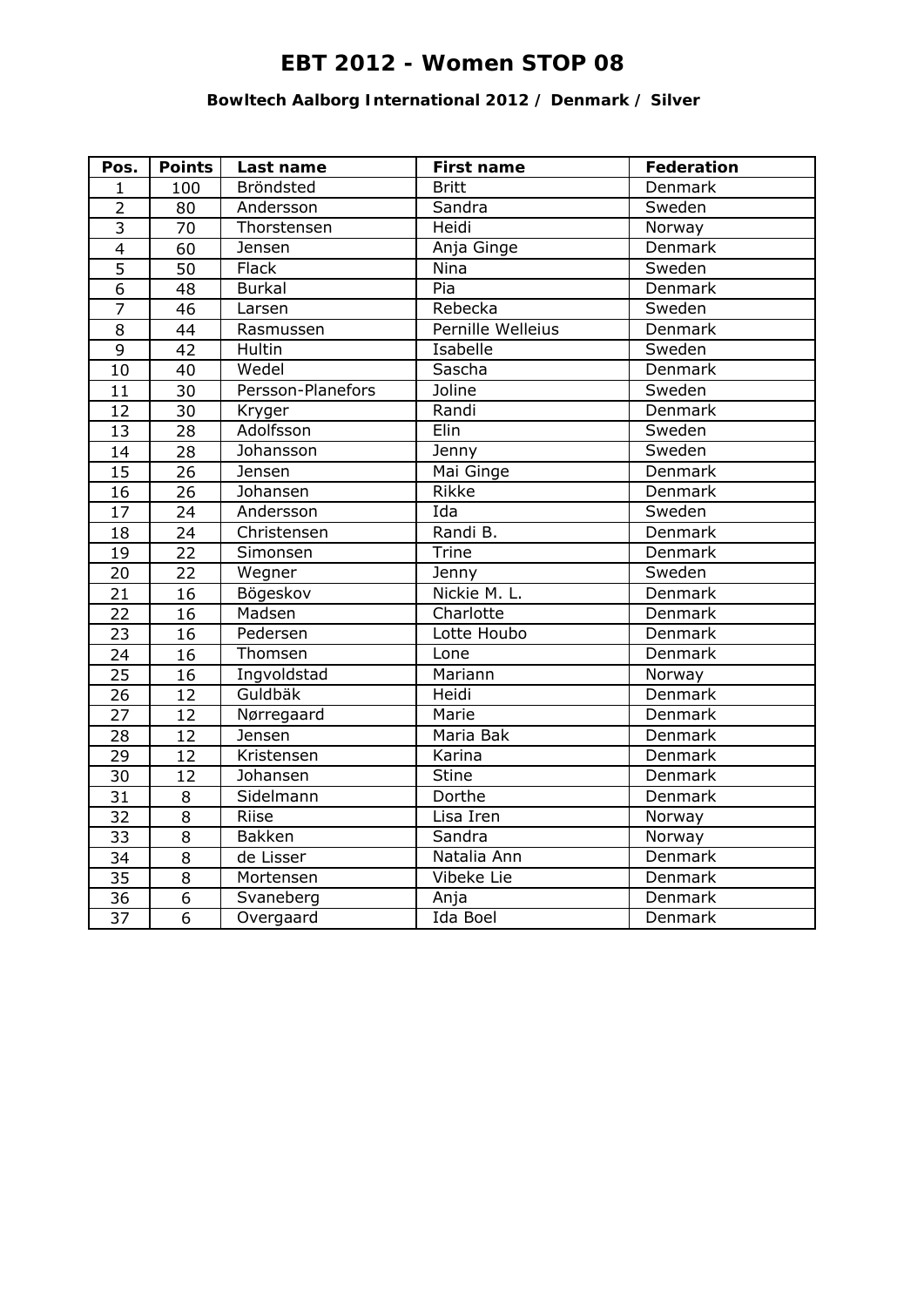#### **Odense International / Denmark / Satellite**

| Pos. | <b>Points</b> | Last name         | First name     | Federation  |
|------|---------------|-------------------|----------------|-------------|
|      | 50            | Breeschoten       | Lisanne        | Netherlands |
| 2    | 40            | Linderoth         | Josefine       | Sweden      |
| 3    | 35            | Wegner            | Jenny          | Sweden      |
| 4    | 30            | Andersson         | Sandra         | Sweden      |
| 5    | 25            | Persson           | Mimmi          | Sweden      |
| 6    | 24            | Rieger            | Juliane        | Germany     |
| 7    | 23            | <b>Burkal</b>     | Pia            | Denmark     |
| 8    | 22            | Johansen          | <b>Stine</b>   | Denmark     |
| 9    | 21            | <b>Janorschek</b> | Natalie        | Germany     |
| 10   | 20            | Larsson           | Liz            | Sweden      |
| 11   | 15            | Wegner            | Cajsa          | Sweden      |
| 12   | 15            | Clemmensen        | Hanne          | Denmark     |
| 13   | 14            | Andersen          | Louise         | Denmark     |
| 14   | 14            | Rasmussen         | Pernille       | Denmark     |
| 15   | 13            | Johansen          | Anny           | Denmark     |
| 16   | 13            | Lisser            | Natalia Ann De | Denmark     |
| 17   | 12            | Nørregaard        | Marie          | Denmark     |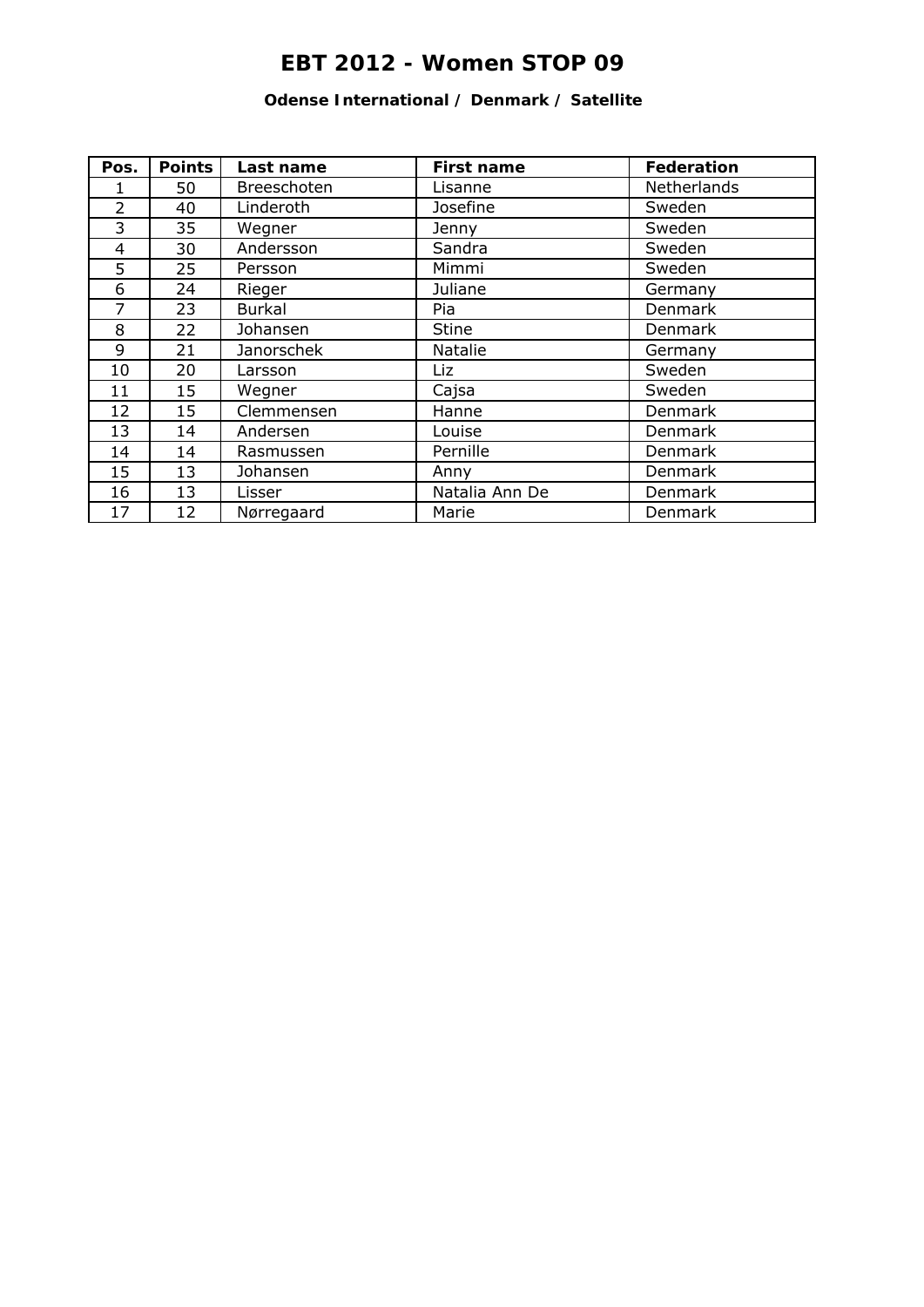### **Brunswick Italia Challenge / Italia / Silver**

| Pos.           | <b>Points</b> | Last name       | <b>First name</b> | Federation  |
|----------------|---------------|-----------------|-------------------|-------------|
| $\mathbf{1}$   | 100           | <b>Flack</b>    | Nina              | Sweden      |
| $\overline{2}$ | 80            | Glendert        | Malin             | Sweden      |
| 3              | 70            | Balzano         | Annalisa          | Italy       |
| 4              | 60            | Morra           | Alessandra        | Italy       |
| 5              | 50            | Elena           | Grazia            | Italy       |
| 6              | 48            | Schutz          | Jenny             | Switzerland |
| $\overline{7}$ | 46            | Ferina          | Roberta           | Italy       |
| 8              | 44            | Di Benedetto    | Helga             | Italy       |
| 9              | 42            | Fasulo          | Roberta           | Italy       |
| 10             | 40            | Andrello        | Paola             | Italy       |
| 11             | 30            | Borsari         | Elena             | Italy       |
| 12             | 30            | Farina          | Elenora           | Italy       |
| 13             | 28            | Pionna          | Carla             | Italy       |
| 14             | 28            | <b>Buzzelli</b> | Daniela           | Italy       |
| 15             | 26            | Lauro           | Michela           | Italy       |
| 16             | 26            | Regali          | Fausta            | Italy       |
| 17             | 24            | Rossi           | Melania           | Italy       |
| 18             | 24            | <b>Boccato</b>  | Valentine         | Italy       |
| 19             | 22            | Corelli         | Elisabetta        | Italy       |
| 20             | 22            | Rizzo           | Marzia            | Italy       |
| 21             | 16            | Rommellini      | Daniela           | Italy       |
| 22             | 16            | Santamaria      | Lara              | Italy       |
| 23             | 16            | Valentini       | Stefania          | Italy       |
| 24             | 16            | Sascau          | Laura             | Italy       |
| 25             | 16            | Bartalotta      | Luigia            | Italy       |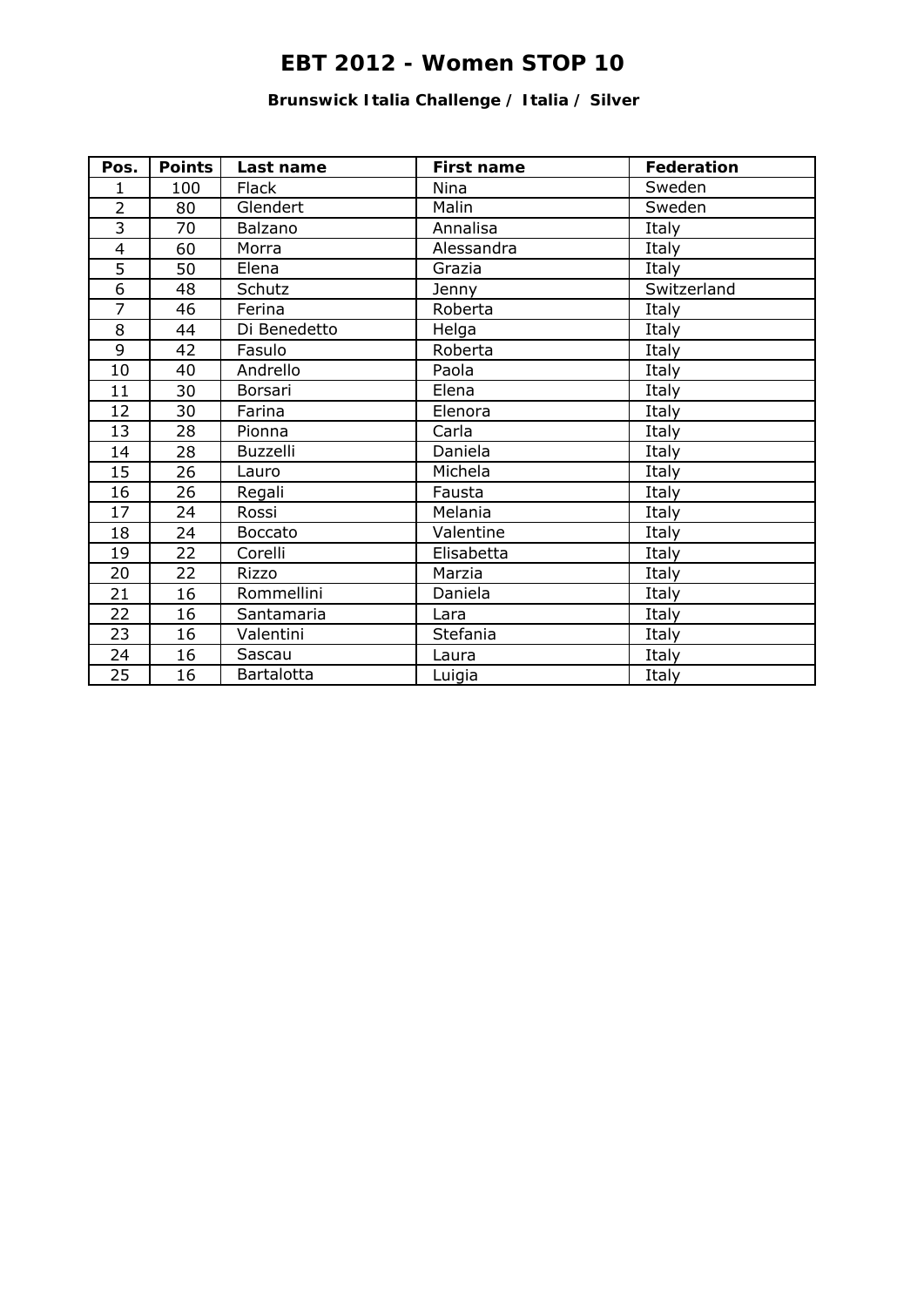### **8th Storm San Marino Open / San Marino / Gold**

| Pos.           | <b>Points</b> | Last name      | <b>First name</b> | Federation |
|----------------|---------------|----------------|-------------------|------------|
|                | 150           | Gaillard       | Laurence          | France     |
| $\overline{2}$ | 120           | Bagnolini      | Monica            | Italy      |
| 3              | 105           | Linderoth      | Josefine          | Sweden     |
| 4              | 90            | Frioni         | Pamela            | Italy      |
| 5              | 75            | Signaigo       | Suzana            | <b>USA</b> |
| 6              | 72            | Di Paolantonio | Monica            | Italy      |
| 7              | 69            | Balzano        | Annalisa          | Italy      |
| 8              | 66            | Rossi          | Melania           | Italy      |
| 9              | 63            | Sacco          | Isabelle          | France     |
| 10             | 60            | Vani           | Luana             | Italy      |
| 11             | 45            | Mattalini      | Monica            | Italy      |
| 12             | 45            | Vallons        | Melissa           | Belgium    |
| 13             | 42            | Cattaneo       | Susi              | Italy      |
| 14             | 42            | Taschini       | Antonella         | Italy      |
| 15             | 39            | Bambi          | Laura             | Italy      |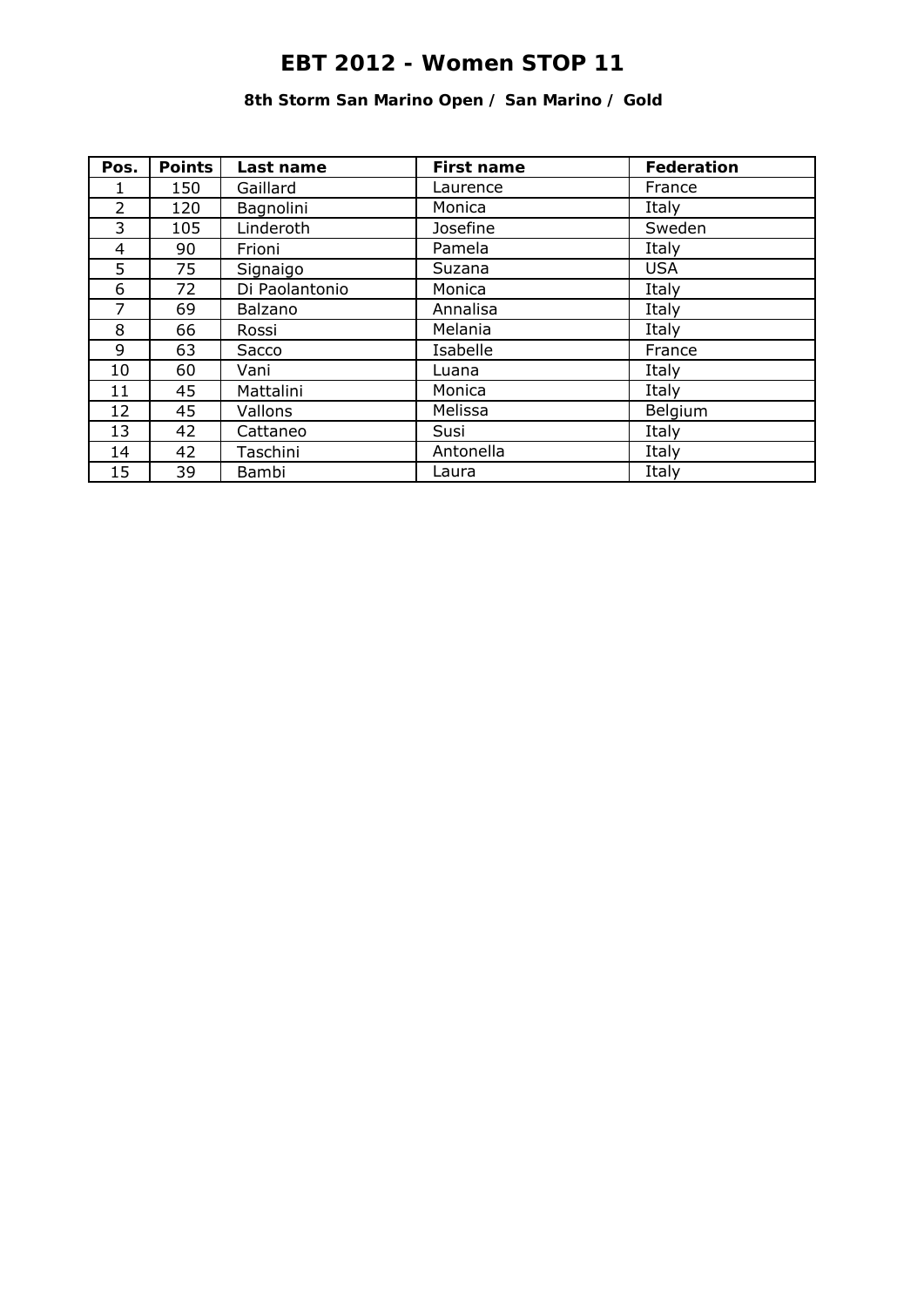#### **34 Trofeu Internacional Ciutat de Barcelona / Catalonia / Gold**

| Pos.           | <b>Points</b> | Last name         | First name      | <b>Federation</b> |
|----------------|---------------|-------------------|-----------------|-------------------|
| 1              | 150           | Larsen            | Rebecka         | Sweden            |
| $\overline{2}$ | 120           | Pöllänen          | Krista          | Finland           |
| 3              | 105           | Linderoth         | Josefine        | Sweden            |
| 4              | 90            | Andersson         | Sandra          | Sweden            |
| 5              | 75            | Persson-planefors | Joline          | Sweden            |
| 6              | 72            | Moreno            | Cristina Sanz   | Catalonia         |
| 7              | 69            | <b>Flack</b>      | Nina            | Sweden            |
| 8              | 66            | Staudinger        | Cassie          | Australia         |
| 9              | 63            | Leal              | Luz Adriana     | Catalonia         |
| 10             | 60            | Saint Marc        | Aude            | France            |
| 11             | 45            | Signaigo          | Suzana          | <b>USA</b>        |
| 12             | 45            | Tomas             | Cheska          | Netherlands       |
| 13             | 42            | Cullen            | Hannah          | Ireland           |
| 14             | 42            | Celie             | Lauriane        | France            |
| 15             | 39            | Stankova          | Petra           | Slovakia          |
| 16             | 39            | De Rooij          | Maxime          | Netherlands       |
| 17             | 36            | Thorstensen       | Heidi           | Norway            |
| 18             | 36            | Wegner            | Jenny           | Sweden            |
| 19             | 33            | Alden             | Evelina         | Sweden            |
| 20             | 33            | Medina            | Noelia Rastrero | Catalonia         |
| 21             | 24            | Postigo           | Lia Mojarro     | Catalonia         |
| 22             | 24            | <b>Burgos</b>     | Roser Romero    | Catalonia         |
| 23             | 24            | Ingles            | Ingrid Julià    | Catalonia         |
| 24             | 24            | Pascual           | Monica Boldo    | Catalonia         |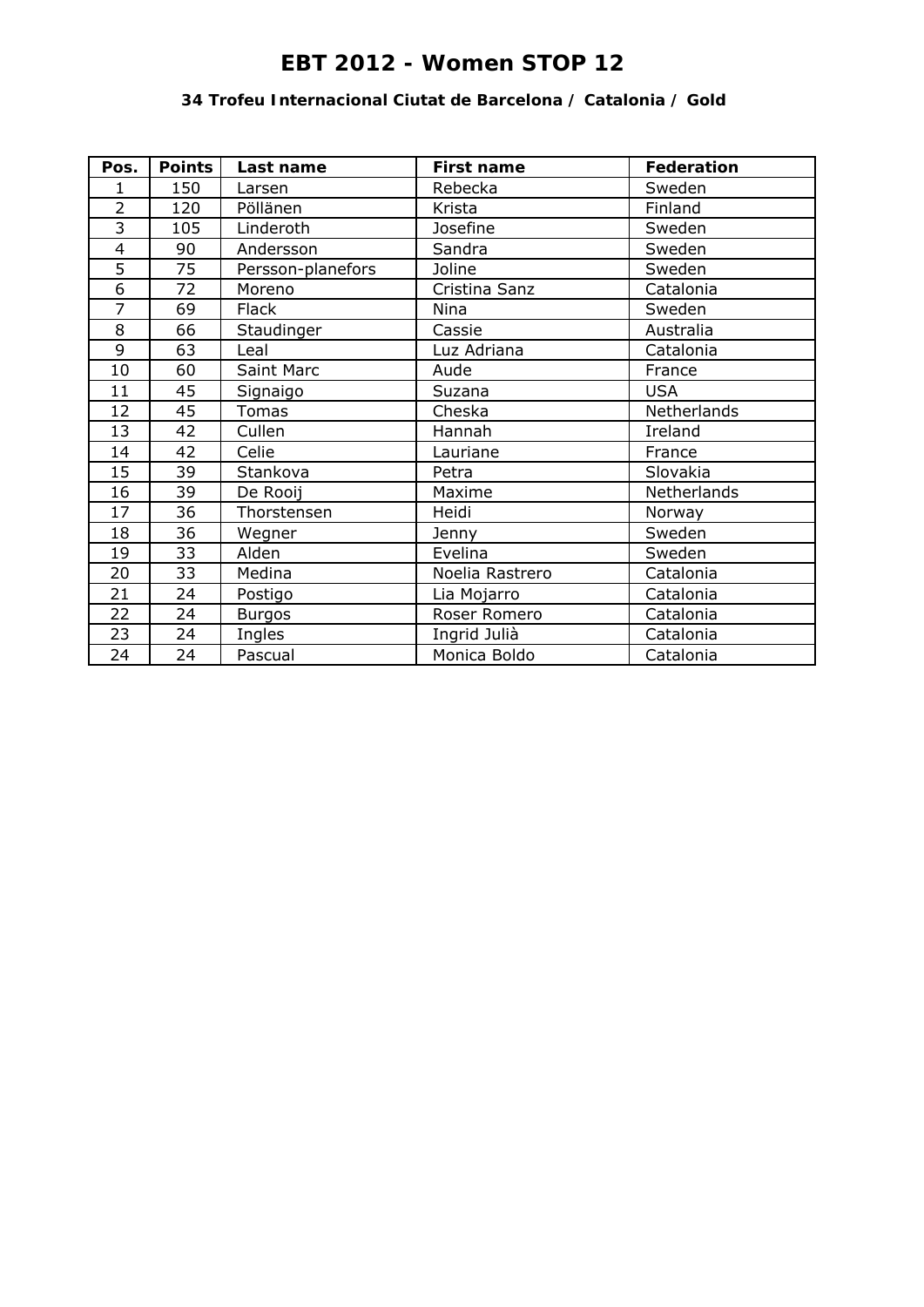**BNC Open / Slovakia / Silver**

| Pos.            | <b>Points</b>   | Last name      | First name     | Federation      |
|-----------------|-----------------|----------------|----------------|-----------------|
| 1               | 100             | Pöppler        | <b>Birgit</b>  | Germany         |
| $\overline{2}$  | 80              | Thorstensen    | Heidi          | Norway          |
| $\overline{3}$  | 70              | Andersson      | Sandra         | Sweden          |
| $\overline{4}$  | 60              | Stefanova      | Marina         | <b>Bulgaria</b> |
| $\overline{5}$  | 50              | Lund           | <b>Bettina</b> | Denmark         |
| 6               | 48              | <b>Sanders</b> | Nicole         | Netherlands     |
| $\overline{7}$  | 46              | <b>Tomas</b>   | Cheska         | Netherlands     |
| 8               | 44              | Gross          | Ivonne         | Austria         |
| 9               | 42              | van Hemert     | Paula          | Netherlands     |
| 10              | 40              | Linderoth      | Josefine       | Sweden          |
| 11              | 30              | Itzhak         | Tali           | Israel          |
| 12              | 30              | Beuthner       | Laura          | Germany         |
| 13              | 28              | Beštová        | Kateřina       | Czech Republic  |
| 14              | 28              | Krivolutskaya  | Viktorija      | Russia          |
| 15              | 26              | Kerovec        | Mateja         | Slovenia        |
| 16              | $\overline{26}$ | Debenec        | Maja           | Slovenia        |
| 17              | 24              | Lébrová        | Jana           | Czech Republic  |
| 18              | 24              | Krizman        | Mihela         | Slovenia        |
| 19              | 22              | Balúchová      | Alena          | Slovakia        |
| 20              | 22              | <b>Dirks</b>   | Margreet       | Netherlands     |
| $\overline{21}$ | 16              | Stanková       | Petra          | Slovakia        |
| 22              | 16              | Pilecky        | Jutta          | Austria         |
| 23              | 16              | Pirc-Musar     | Natasa         | Slovenia        |
| $\overline{24}$ | 16              | Hudcová        | Monika         | Czech Republic  |
| 25              | 16              | Matušíková     | Milada         | Slovakia        |
| 26              | 12              | Keituri        | Margit         | Finland         |
| 27              | 12              | Oberkersch     | Teresa         | Austria         |
| $\overline{28}$ | 12              | Stowaserová    | Vanda          | Slovakia        |
| 29              | 12              | Farkas-Bucin   | Luminita       | Hungary         |
| 30              | 12              | Šramková       | Kristína       | Slovakia        |
| $\overline{31}$ | 8               | Weber          | Andrea         | Austria         |
| $\overline{32}$ | $\overline{8}$  | Chládková      | Hana           | Czech Republic  |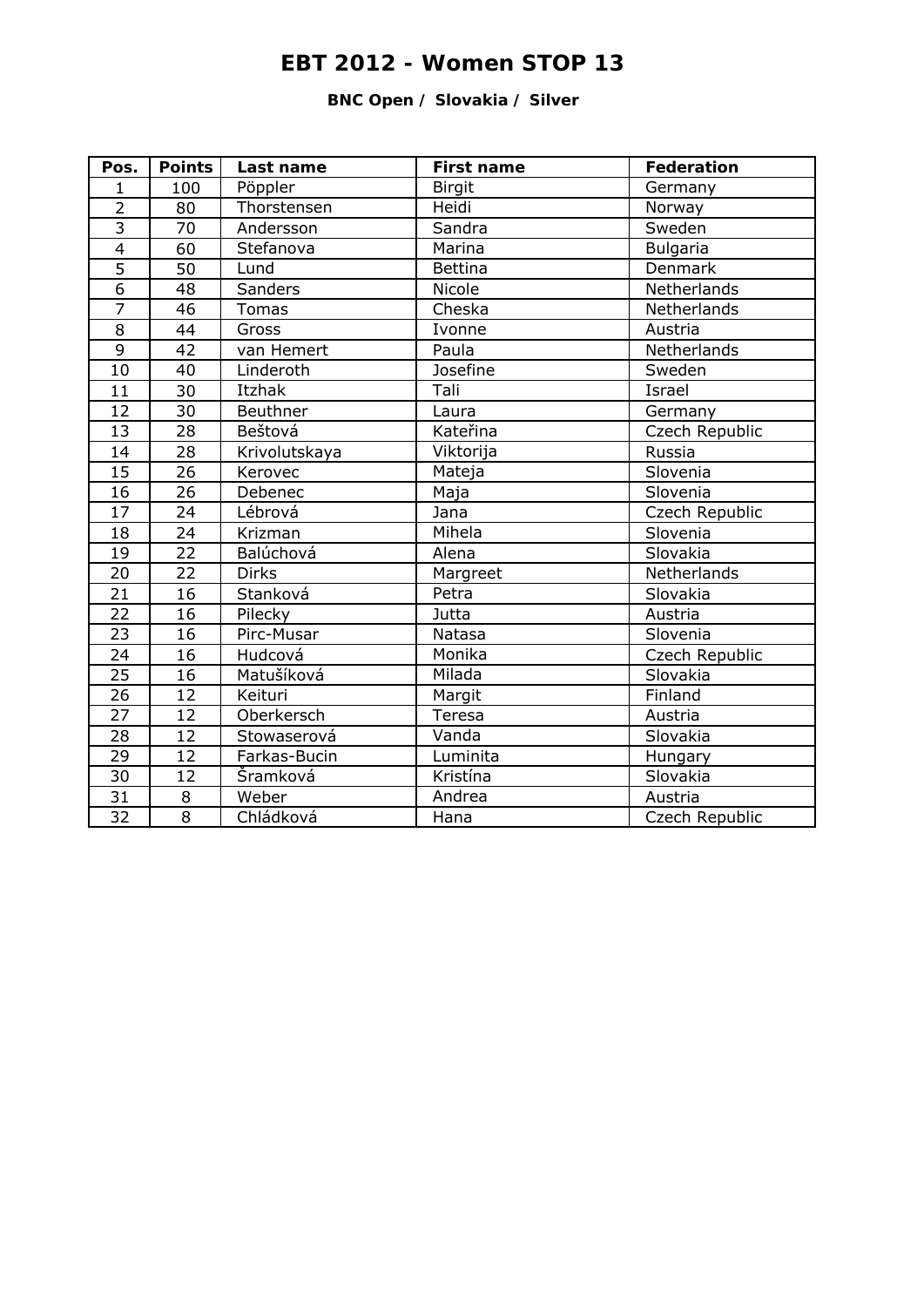### **Russian Open / Russia / Satellite**

| Pos.           | <b>Points</b>  | Last name   | First name | Federation |
|----------------|----------------|-------------|------------|------------|
| 1              | 50             | Smirnova    | Evgeniya   | Russia     |
| $\overline{2}$ | 40             | Kryl        | Kristina   | Russia     |
| 3              | 35             | Korobkova   | Alena      | Russia     |
| $\overline{4}$ | 30             | Bulanova    | Maria      | Russia     |
| $\overline{5}$ | 25             | Minenko     | Daria      | Russia     |
| 6              | 24             | Suslikova   | Elena      | Russia     |
| $\overline{7}$ | 23             | Gorbacheva  | Yulia      | Russia     |
| 8              | 22             | Kravchenko  | Marina     | Russia     |
| 9              | 21             | Egel        | Alena      | Russia     |
| 10             | 20             | Sheshenya   | Tatyana    | Russia     |
| 11             | 15             | Efimova     | Zaryana    | Russia     |
| 12             | 15             | Korablinova | Nadezhda   | Russia     |
| 13             | 14             | Stepanova   | Tatyana    | Russia     |
| 14             | 14             | Korobkova   | Varvara    | Russia     |
| 15             | 13             | Kosyakova   | Polina     | Russia     |
| 16             | 13             | Smotrova    | Ksenia     | Russia     |
| 17             | 12             | Apanyakina  | Ksenia     | Russia     |
| 18             | 12             | Glazkova    | Liana      | Russia     |
| 19             | 11             | Sazonova    | Elena      | Russia     |
| 20             | 11             | Rostovtseva | Nadezhda   | Russia     |
| 21             | 8              | Shatalova   | Elvira     | Russia     |
| 22             | $\overline{8}$ | Stashchenko | Larisa     | Russia     |
| 23             | 8              | Orlova      | Anna       | Russia     |
| 24             | 8              | Milkovich   | Elena      | Russia     |
| 25             | 8              | Belyanina   | Maria      | Russia     |
| 26             | 6              | Parits      | Dina       | Russia     |
| 27             | 6              | Kulikova    | Ksenia     | Russia     |
| 28             | 6              | Shakhbazyan | Nadezhda   | Russia     |
| 29             | $\overline{6}$ | Mishkina    | Anastasia  | Russia     |
| 30             | $\overline{6}$ | Kuleshova   | Anastasia  | Russia     |
| 31             | 4              | Koshel      | Maria      | Russia     |
| 32             | 4              | Suslova     | Oksana     | Russia     |
| 33             | 4              | Sukhanova   | Galina     | Russia     |
| 34             | 4              | Belenko     | Victoria   | Russia     |
| 35             | 4              | Zorina      | Marina     | Russia     |
| 36             | 3              | Kharlamova  | Polina     | Russia     |
| 37             | $\overline{3}$ | Vlasova     | Natalia    | Russia     |
| 38             | $\overline{3}$ | Kurdina     | Galina     | Russia     |
| 39             | $\overline{3}$ | Pokasova    | Anastasia  | Russia     |
| 40             | $\overline{3}$ | Gryaznova   | Varvara    | Russia     |
| 41             | $\overline{2}$ | Karaseva    | Ksenia     | Russia     |
| 42             | $\overline{2}$ | Sharapova   | Alena      | Russia     |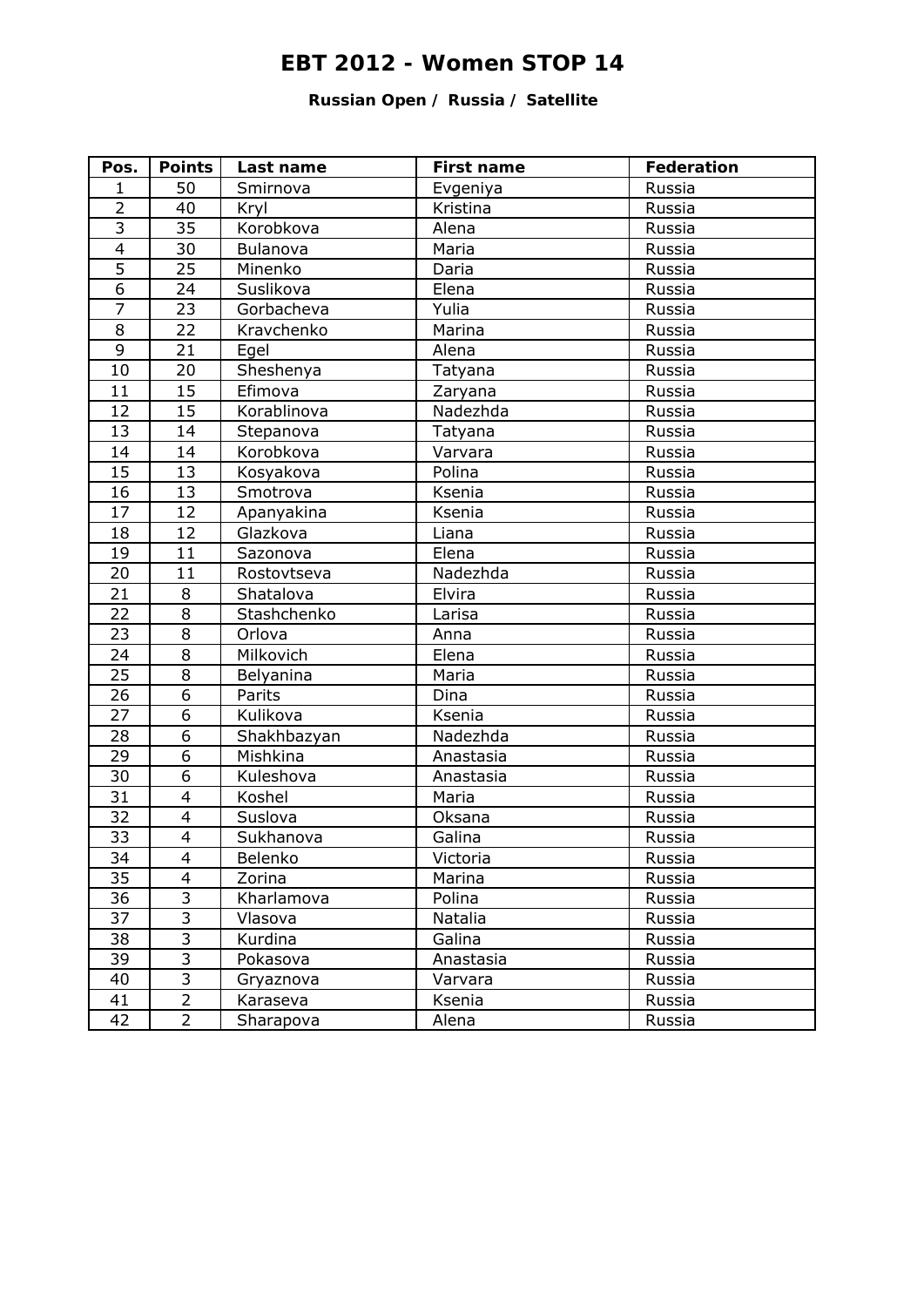### **Chandra Open 2012 / Netherlands / Satellite**

| Pos.           | <b>Points</b> | Last name      | <b>First name</b> | Federation  |
|----------------|---------------|----------------|-------------------|-------------|
|                | 50            | van der Tol    | Ghislaine         | Netherlands |
| $\overline{2}$ | 40            | Pöppler        | <b>Birgit</b>     | Germany     |
| 3              | 35            | Haandrikman    | Carmen            | Netherlands |
| 4              | 30            | Breeschoten    | Lisanne           | Netherlands |
| 5              | 25            | <b>Sanders</b> | Nicole            | Netherlands |
| 6              | 24            | Lund           | <b>Bettina</b>    | Denmark     |
| 7              | 23            | Jansen         | Ellen             | Netherlands |
| 8              | 22            | Maaswinkel     | Priscilla         | Netherlands |
| 9              | 21            | de Rooij       | Maxime            | Netherlands |
| 10             | 20            | <b>Tomas</b>   | Cheska            | Netherlands |
| 11             | 15            | Wiekeraad      | <b>Bianca</b>     | Netherlands |
| 12             | 15            | <b>Jacobs</b>  | Chantal           | Netherlands |
| 13             | 14            | Ribet          | Celine            | France      |
| 14             | 14            | van Ojik       | Tessa             | Netherlands |
| 15             | 13            | Plummen        | Kelly             | Netherlands |
| 16             | 13            | Reitmeister    | Anka              | Germany     |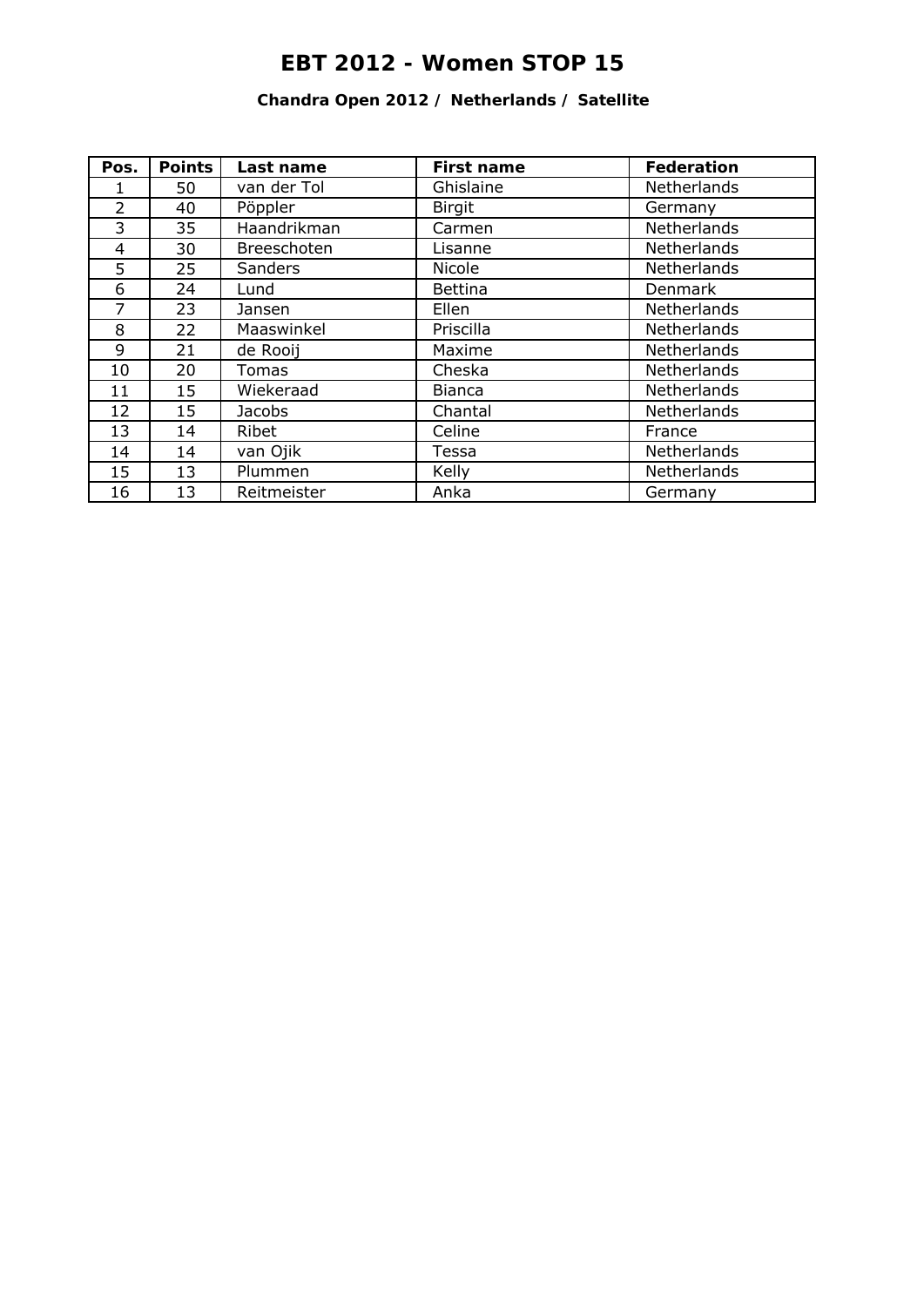### **10th Columbia 300 Vienna Open / Austria / Gold**

| Pos.                     | <b>Points</b>   | Last name         | <b>First name</b> | Federation         |
|--------------------------|-----------------|-------------------|-------------------|--------------------|
| $\mathbf{1}$             | 150             | Kulick            | Kelly             | <b>USA</b>         |
| $\overline{2}$           | 120             | Guerrero          | Clara             | Colombia           |
| 3                        | 105             | Pöppler           | <b>Birgit</b>     | Germany            |
| $\overline{\mathcal{L}}$ | 90              | Johnson           | Lis               | <b>USA</b>         |
| $\overline{5}$           | 75              | Breeschoten       | Lisanne           | <b>Netherlands</b> |
| $\overline{6}$           | 72              | Persson-Planefors | Joline            | Sweden             |
| $\overline{7}$           | 69              | <b>Barnes</b>     | Lynda             | <b>USA</b>         |
| 8                        | 66              | Heberle           | Nicole            | Germany            |
| $\overline{9}$           | 63              | Parkin            | Missy             | <b>USA</b>         |
| 10                       | 60              | Johansen          | <b>Stine</b>      | Denmark            |
| 11                       | 45              | Luoto             | Patricia          | Germany            |
| 12                       | 45              | Allsebrook        | Jo                | England            |
| 13                       | 42              | Larsen            | Rebecka           | Sweden             |
| 14                       | 42              | Andersson         | Ida               | Sweden             |
| $\overline{1}5$          | 39              | Rasmussen         | Pernille          | Denmark            |
| 16                       | 39              | Gross             | Ivonne            | Austria            |
| 17                       | 36              | Beuthner          | Laura             | Germany            |
| 18                       | 36              | Wegner            | Jenny             | Sweden             |
| 19                       | 33              | Andersson         | Sandra            | Sweden             |
| 20                       | $\overline{33}$ | Adler             | Tamara            | Austria            |
| 21                       | 24              | Wegner            | Casja             | Sweden             |
| 22                       | 24              | Klug              | Patricia          | Austria            |
| 23                       | 24              | Celiseva          | Jelena            | Latvia             |
| 24                       | 24              | Thorstensen       | Heidi             | Norway             |
| 25                       | 24              | Farkas-Bucin      | Luminita          | Hungary            |
| 26                       | 18              | <b>Broinger</b>   | Jacqueline        | Austria            |
| 27                       | 18              | Linderroth        | Josefine          | Sweden             |
| 28                       | 18              | Guldbäek          | Heidi             | Denmark            |
| $\overline{29}$          | 18              | Heyde             | Karin             | Austria            |
| 30                       | 18              | Carannante        | Tiziana           | Malta              |
| $\overline{31}$          | 12              | <b>Ehlers</b>     | Andrea            | Germany            |
| 32                       | 12              | Debenec           | Maja              | Slovenia           |
| 33                       | 12              | Gutsjahr          | Carmen            | Austria            |
| 34                       | 12              | Pilecky           | Jutta             | Austria            |
| $\overline{35}$          | 12              | Oberkersch        | Teresa            | Austria            |
| 36                       | 9               | Hudcova           | Monika            | Czech Republic     |
| 37                       | $\overline{9}$  | Mizrahi           | Sarit             | Israel             |
| 38                       | $\overline{9}$  | Johansen          | Rikke             | Denmark            |
| 39                       | $\overline{9}$  | Oeing             | Manuela           | Germany            |
| 40                       | $\overline{9}$  | Spitzmüller       | Wilma             | Austria            |
| 41                       | 6               | Dosztaly          | Sarolta           | Hungary            |
| 42                       | $\overline{6}$  | Szabo             | Nora              | Hungary            |
| 43                       | $\overline{6}$  | Stankova          | Petra             | Slovakia           |
| 44                       | 6               | Said              | Stephanie         | Malta              |
| 45                       | 6               | Keituri           | Margit            | Finland            |
| 46                       | $\overline{3}$  | Rohrhofer         | Isabella          | Austria            |
| 47                       | $\overline{3}$  | Kadensky          | Andrea            | Austria            |
| 48                       | $\overline{3}$  | Rulz              | Cornelia          | Austria            |
| 49                       | $\overline{3}$  | <b>Biach</b>      | Andrea            | Austria            |
| $\overline{50}$          | $\overline{3}$  | Lippek            | Katharina         | Germany            |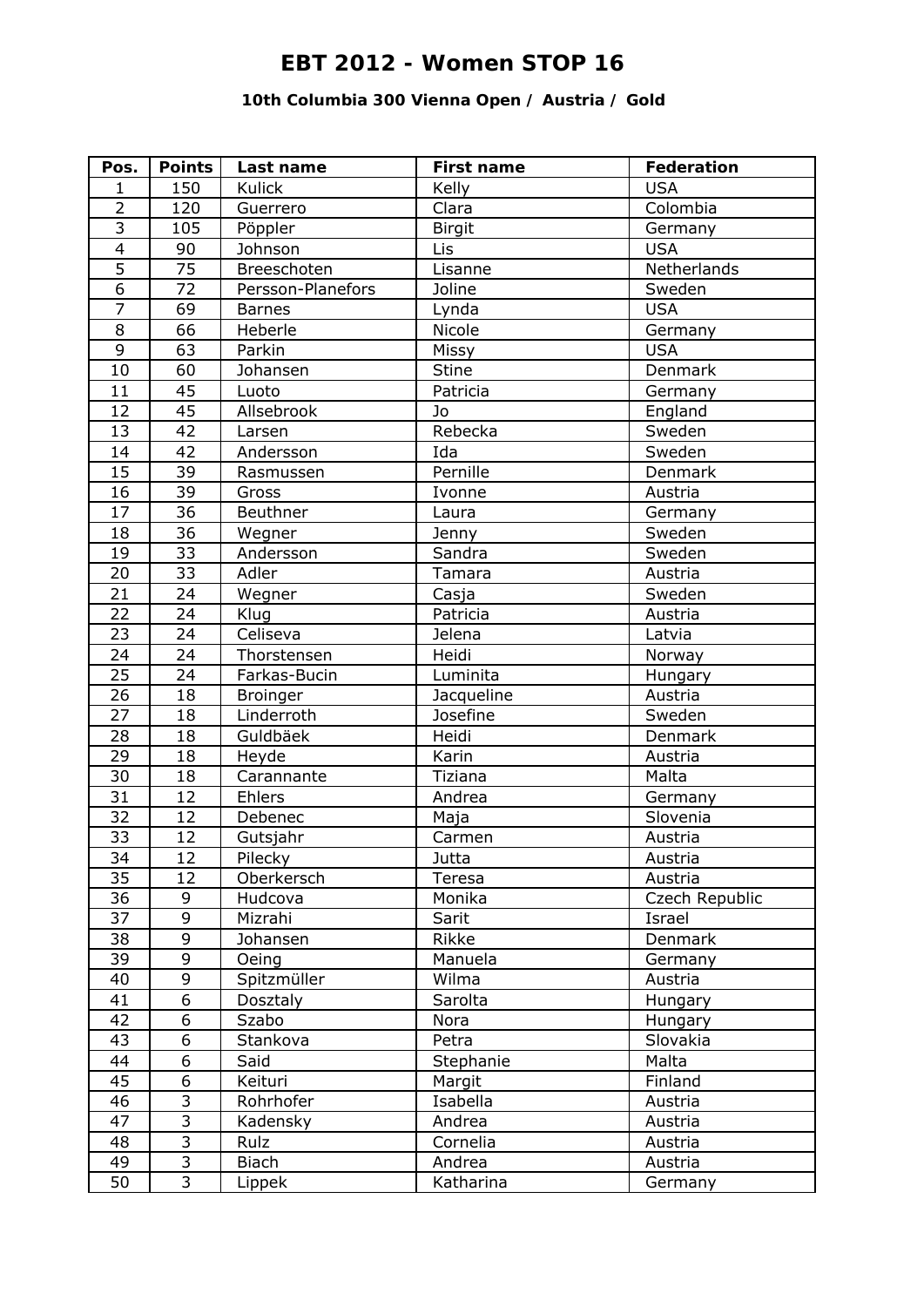### **Norwegian Open 2012 by Brunswick / Norway / Satellite**

| Pos.                     | <b>Points</b>  | Last name       | First name         | Federation     |
|--------------------------|----------------|-----------------|--------------------|----------------|
| $\mathbf{1}$             | 50             | Brøndsted       | <b>Britt</b>       | <b>Denmark</b> |
| $\overline{2}$           | 40             | Planefors       | Joline Persson     | Sweden         |
| 3                        | 35             | Kjeldsen        | Kamilla            | <b>Denmark</b> |
| $\overline{\mathcal{L}}$ | 30             | Larsen          | Rebecka            | Sweden         |
| $\overline{5}$           | 25             | Lislien         | Monica             | Norway         |
| $\overline{6}$           | 24             | Thorstensen     | Heidi              | Norway         |
| $\overline{7}$           | 23             | Adolfsson       | <b>Elin</b>        | Sweden         |
| 8                        | 22             | Torgersen       | Patcharin          | Norway         |
| $\overline{9}$           | 21             | <b>Flack</b>    | Nina               | Sweden         |
| 10                       | 20             | Stivang         | Miriam Lindgaard   | Norway         |
| 11                       | 15             | Nielsen         | Maria              | Denmark        |
| 12                       | 15             | Hansen          | Andrea E.          | Norway         |
| 13                       | 14             | Tvedt           | Torill             | Norway         |
| 14                       | 14             | Jacobsen        | Åse                | Norway         |
| 15                       | 13             | Frøshaug        | Ragnhild           | Norway         |
| 16                       | 13             | Knudsen         | Marianne Ø         | Norway         |
| 17                       | 12             | Arntzen         | <b>Kine Mariel</b> | Norway         |
| 18                       | 12             | Ingvoldstad     | Mariann            | Norway         |
| 19                       | 11             | Helgesen        | Karoline Sæterhaug | Norway         |
| 20                       | 11             | <b>Riise</b>    | Lisa Iren          | Norway         |
| 21                       | 8              | Fosseide        | Grethe             | Norway         |
| 22                       | $\overline{8}$ | Carlsson        | Åsa                | Sweden         |
| 23                       | 8              | Larsen          | Celine             | Norway         |
| 24                       | $\overline{8}$ | Ingebrigtsen    | Sylvia             | Norway         |
| 25                       | $\overline{8}$ | Krogh           | <b>Therese</b>     | Norway         |
| 26                       | 6              | Hansen          | Randi              | Norway         |
| 27                       | $\overline{6}$ | Andersen Löfman | Christin           | Norway         |
| 28                       | 6              | <b>Bakken</b>   | Sandra             | Norway         |
| 29                       | $\overline{6}$ | Ersland         | Nina               | Norway         |
| $\overline{30}$          | $\overline{6}$ | Løvdal          | Mona               | Norway         |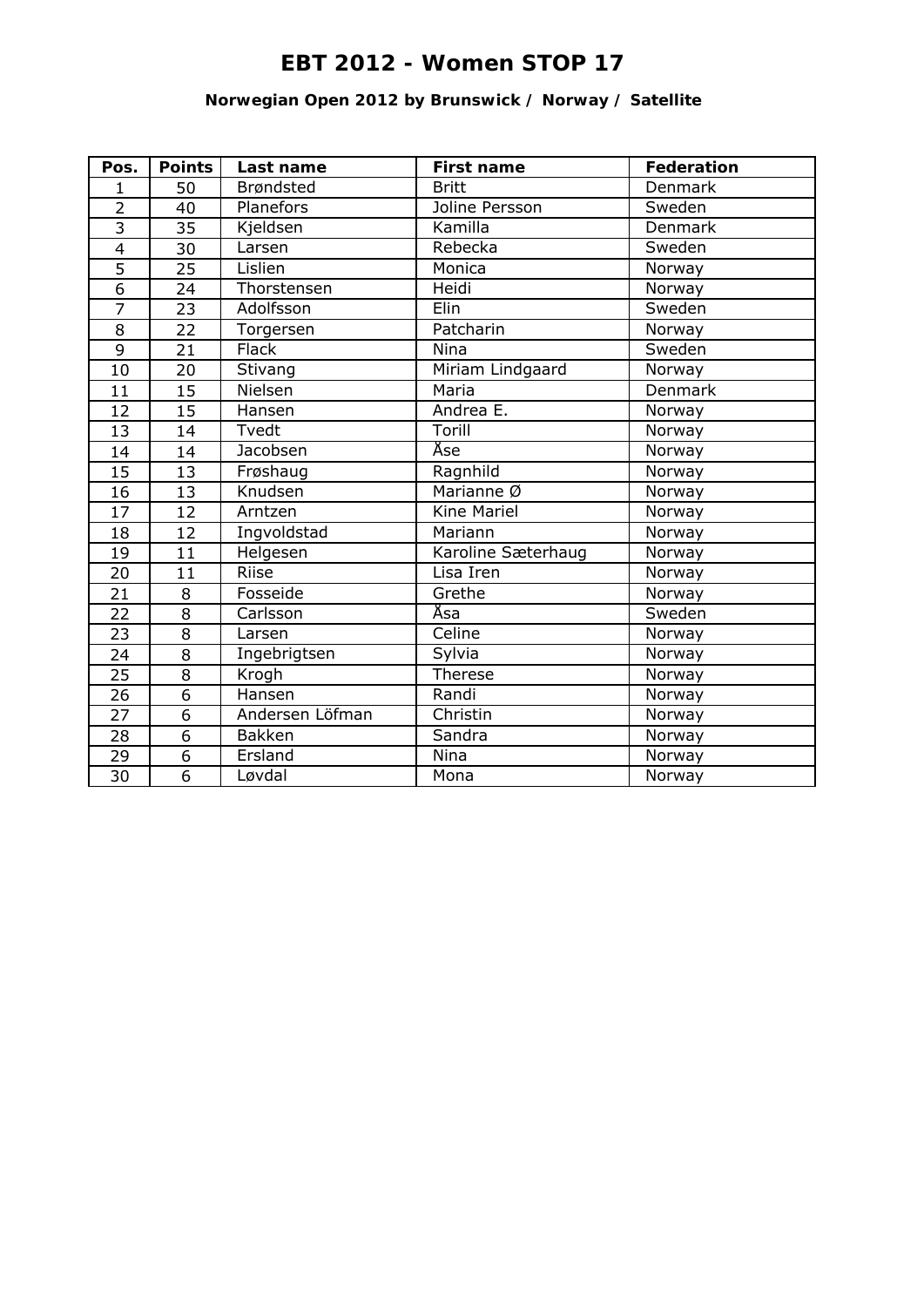### **1st Florence International / Italy / Satellite**

| Pos.                    | <b>Points</b>   | Last name   | First name     | <b>Federation</b> |
|-------------------------|-----------------|-------------|----------------|-------------------|
| $\mathbf{1}$            | 50              | Thorstensen | Heidi          | Norway            |
| $\overline{2}$          | 40              | Linderoth   | Josefine       | Sweden            |
| $\overline{3}$          | 35              | Wegner      | Jenny          | Sweden            |
| $\overline{\mathbf{4}}$ | 30              | Lund        | <b>Bettina</b> | Denmark           |
| $\overline{5}$          | $\overline{25}$ | Breeschoten | Lisanne        | Netherlands       |
| $\overline{6}$          | 24              | Allsebrook  | Jo             | United Kingdom    |
| $\overline{7}$          | 23              | Andersson   | Ida            | Sweden            |
| 8                       | 22              | Thomas      | Cheska         | Netherlands       |
| 9                       | 21              | Wiekeraad   | <b>Bianca</b>  | Netherlands       |
| 10                      | 20              | Morra       | Alessandra     | Italy             |
| 11                      | 15              | Lunden      | Roosa          | Finland           |
| 12                      | 15              | Balzano     | Annalisa       | Italy             |
| 13                      | 14              | Frioni      | Pamela         | Italy             |
| 14                      | 14              | Pöntinen    | Marjo          | Finland           |
| 15                      | 13              | Debenec     | Maja           | Slovenia          |
| $\overline{16}$         | 13              | Andreello   | Paola          | Italy             |
| 17                      | 12              | Baraldi     | Fabiana        | Italy             |
| 18                      | 12              | Buzzelli    | Daniela        | Italy             |
| 19                      | 11              | Ciattoni    | Simona         | Italy             |
| 20                      | 11              | Cattaneo    | Susi           | Italy             |
| $\overline{21}$         | 8               | Rossi       | Melania        | Italy             |
| 22                      | $\overline{8}$  | Celino      | Patrizia       | Italy             |
| 23                      | $\overline{8}$  | Vateroni    | Simonetta      | Italy             |
| 24                      | $\overline{8}$  | Petrut      | Lenuta         | Romania           |
| $\overline{25}$         | $\overline{8}$  | Santamaria  | Lara           | Italy             |
| 26                      | $\overline{6}$  | Valentini   | Stefania       | Italy             |
| $\overline{27}$         | $\overline{6}$  | Sabatelli   | Idania         | Italy             |
| 28                      | 6               | Di Dio      | Giuseppina     | Italy             |
| 29                      | $\overline{6}$  | Ciampolini  | Fabrizia       | Italy             |
| $\overline{30}$         | $\overline{6}$  | Figueroa    | M. Rafaelita   | Philippines       |
| $\overline{31}$         | $\overline{4}$  | D'Antuono   | Concetta       | Italy             |
| $\overline{32}$         | $\overline{4}$  | Buggiani    | Sabrina        | Italy             |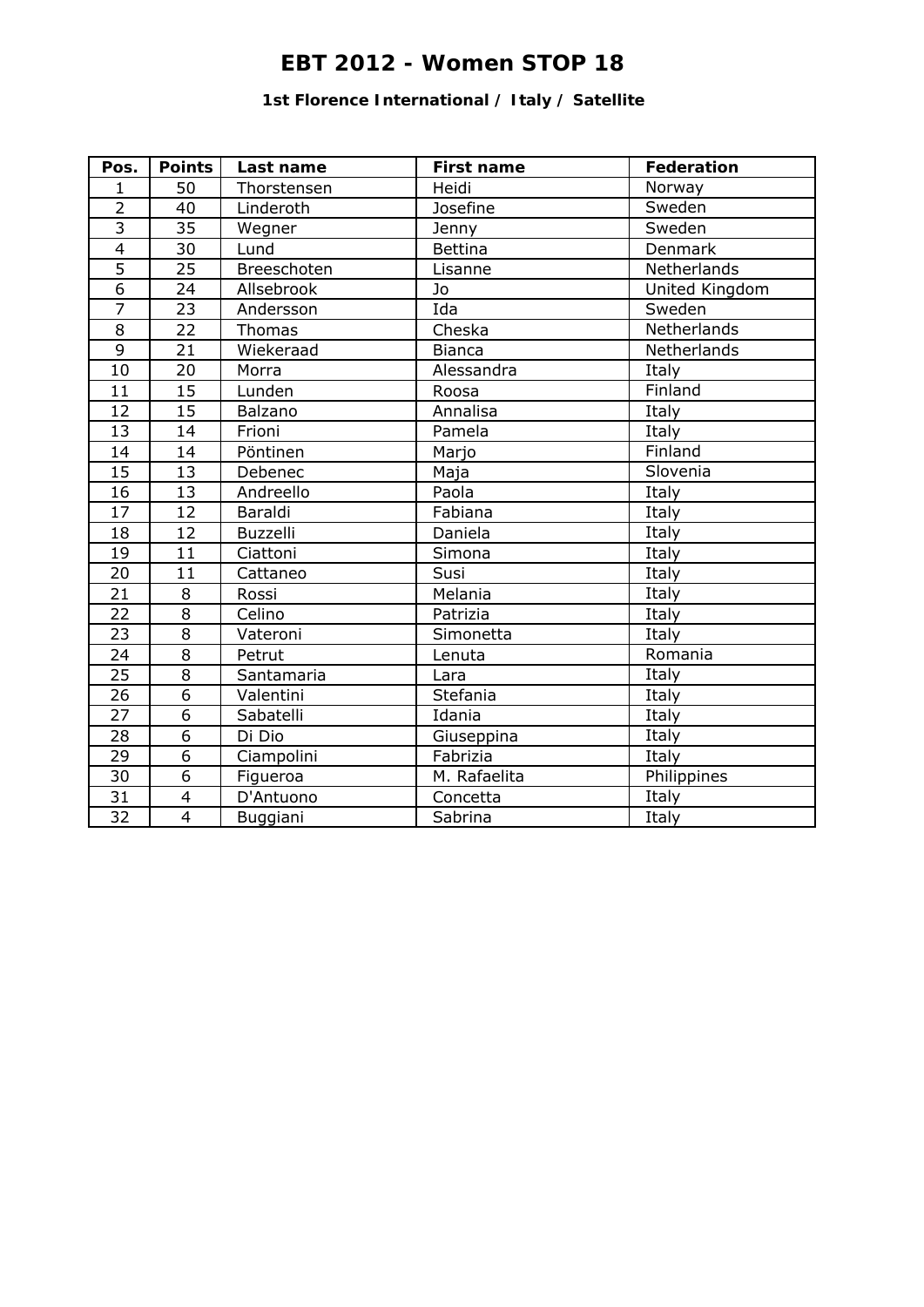### **Qatar Bowling Open / Qatar / Platinum**

| Pos.          | <b>Points</b> | Last name     | <b>First name</b> | <b>Federation</b> |
|---------------|---------------|---------------|-------------------|-------------------|
|               | 250           | Pöppler       | <b>Birgit</b>     | Germany           |
| $\mathcal{P}$ | 200           | Wedel         | Sascha            | Denmark           |
| 3             | 175           | <b>Burkal</b> | Pia               | Denmark           |
| 4             | 150           | Andersson     | Ida               | Sweden            |
| 5             | 125           | Christensen   | Randi B.          | Denmark           |
| 6             | 120           | Bröndsted     | <b>Britt</b>      | Denmark           |
| 7             | 115           | Guerra        | Aumi              | Dominican Rep.    |
| 8             | 110           | Andersson     | Sandra            | Sweden            |
| 9             | 105           | Jonsson       | Caroline          | Sweden            |
| 10            | 100           | Johansson     | Victoria          | Sweden            |
| 11            | 75            | Pedersen      | Randi Kryger      | Denmark           |
| 12            | 75            | Madsen        | Charlotte         | Denmark           |
| 13            | 70            | Keituri       | Margit            | Finland           |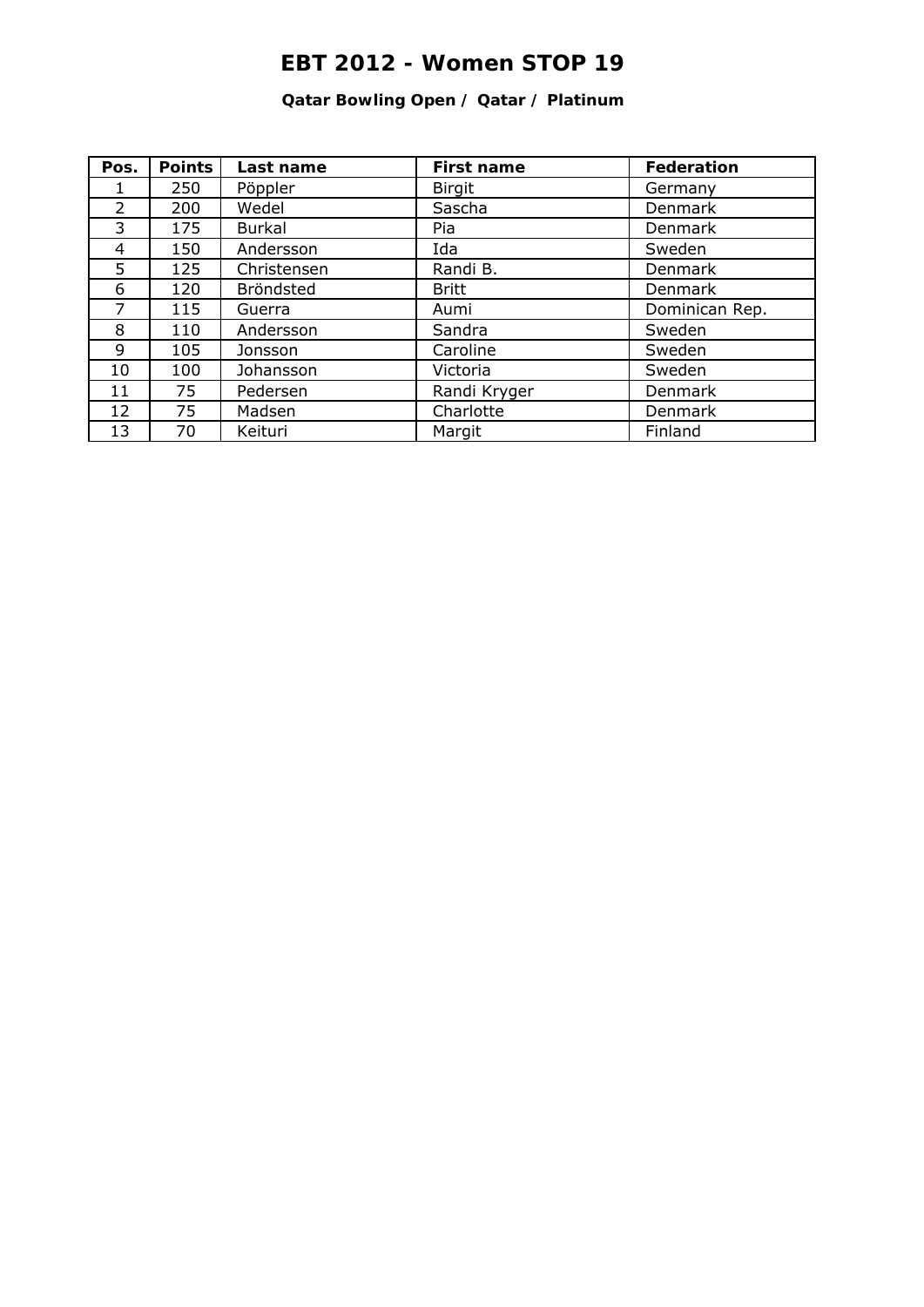| P              | Last name      | First name | Federation | $\mathbf{T}$ | 01           | 02 | 03  | 04  | 05 | 06  | 07             | 08             | 09 | 10  | 11  | 12  | 13  | 14 | 15 | 16  | 17 | 18             | 19  |
|----------------|----------------|------------|------------|--------------|--------------|----|-----|-----|----|-----|----------------|----------------|----|-----|-----|-----|-----|----|----|-----|----|----------------|-----|
| $\mathbf{1}$   | <b>Barrett</b> | Dominic    | England    | 695          | 90           |    |     | 65  |    |     | 60             | 70             |    | 70  | 90  | 120 | 30  |    |    |     |    |                | 100 |
| $\overline{2}$ | Koivuniemi     | Mika       | Finland    | 655          | 105          |    |     | 175 |    |     | 50             |                |    |     |     |     |     |    |    | 75  |    |                | 250 |
| 3              | Larsen         | Martin     | Sweden     | 614          | 18           |    |     | 65  |    |     | 30             | 80             |    | 16  | 105 | 90  | 60  |    |    |     |    |                | 150 |
| 4              | Fagan          | Mike       | <b>USA</b> | 595          | 120          |    |     | 250 |    |     | 100            |                |    |     |     |     |     |    |    |     |    |                | 125 |
| 5              | Williams       | Stuart     | England    | 577          | 18           |    |     | 120 |    |     | 80             |                |    | 26  | 120 | 63  |     |    | 30 | 90  |    |                | 30  |
| 6              | Larsen         | Thomas     | Denmark    | 546          |              |    | 100 | 40  |    | 70  | 8              | 100            | 15 | 8   | 18  | 66  | 44  |    |    | 12  |    |                | 65  |
| $\overline{7}$ | Eklund         | Dennis     | Sweden     | 510          | 12           |    |     | 115 | 50 | 42  | 26             | 60             |    |     | 39  | 39  | 80  |    |    | 42  |    |                | 5   |
| 8              | Palermaa       | Osku       | Finland    | 505          | 36           |    |     | 100 |    | 100 | 28             |                |    |     | 36  | 150 | 46  |    |    | 9   |    |                |     |
| 9              | Rash           | Sean       | <b>USA</b> | 438          | 18           |    |     | 150 |    |     | 70             |                |    | 80  |     |     |     |    |    | 120 |    |                |     |
| 10             | Jones          | Tommy      | <b>USA</b> | 438          | 33           |    |     | 125 |    |     |                |                |    |     |     |     |     |    |    | 105 |    |                | 175 |
| 11             | Ranta          | Tony       | Finland    | 379          | 36           |    |     |     |    |     |                |                | 24 |     | 24  | 45  |     |    | 50 |     |    |                | 200 |
| 12             | Moor           | Paul       | England    | 374          | 33           |    | 48  | 10  |    |     | 42             | 16             |    | 46  | 45  | 39  | 12  |    | 13 |     |    | 15             | 55  |
| 13             | <b>Barnes</b>  | Chris      | <b>USA</b> | 357          | 72           |    |     | 60  |    |     |                |                |    |     |     |     |     |    |    | 150 |    |                | 75  |
| 14             | Jussila        | Perttu     | Finland    | 300          | 12           |    |     | 20  |    |     | 48             |                | 40 |     | 36  | 24  | 42  |    | 35 | 33  |    |                | 10  |
| 15             | Vezis          | Daniel     | Latvia     | 285          |              | 40 |     |     | 12 | 44  |                |                | 23 | 48  | 12  | 9   | 8   | 14 | 40 |     |    | 35             |     |
| 16             | Jehkinen       | Joonas     | Finland    | 281          |              |    |     | 200 |    |     |                |                |    |     |     | 12  |     |    |    | 69  |    |                |     |
| 17             | Andersson      | Robert     | Sweden     | 267          | 45           |    |     |     |    |     | 6              | 12             |    |     | 42  | 42  | 48  |    |    | 72  |    |                |     |
| 18             | Medveditskov   | Alexander  | Russia     | 225          | $\mathsf{3}$ |    |     |     | 30 | 50  | 24             | 26             | 8  |     |     | 24  | 26  | 6  | 11 | 9   | 6  | $\overline{2}$ |     |
| 19             | O'neill        | Bill       | <b>USA</b> | 220          | 150          |    |     |     |    |     |                |                |    |     |     |     |     |    |    |     |    |                | 70  |
| 20             | Kanold         | Mikael     | Sweden     | 218          |              | 35 | 46  | 30  |    | 46  |                | 24             |    |     | 24  |     |     |    |    |     | 13 |                |     |
| 21             | Smallwood      | Tom        | <b>USA</b> | 195          |              |    |     | 75  |    |     |                |                |    |     |     |     |     |    |    |     |    |                | 120 |
| 22             | Paulsson       | Martin     | Sweden     | 184          | 63           |    |     |     |    |     | 16             | $\overline{4}$ |    |     |     | 6   |     |    |    | 45  |    | 50             |     |
| 23             | Wahlgren       | Karl       | Sweden     | 181          | 45           |    |     | 20  |    | 40  |                | 12             |    |     |     | 18  | 24  |    |    | 12  |    |                | 10  |
| 24             | Parasakis      | Stavros    | Greece     | 173          |              |    |     |     |    |     |                |                |    |     | 150 |     |     |    |    |     |    | 23             |     |
| 25             | Konieczny      | Bodo       | Germany    | 172          |              |    | 26  |     |    |     | 46             |                |    |     |     |     | 100 |    |    |     |    |                |     |
| 26             | Stampe         | Mik        | Denmark    | 169          |              |    | 28  | 15  |    |     | 40             | 26             | 30 |     |     | 24  |     |    |    | 6   |    |                |     |
| 27             | Agerbo         | Jesper     | Denmark    | 164          | 9            |    | 16  | 40  |    |     | 16             | $\overline{4}$ | 14 |     |     |     |     |    |    |     |    |                | 65  |
| 28             | Karlsson       | Christian  | Sweden     | 163          |              |    |     |     | 25 | 22  | $\overline{4}$ | 6              | 8  |     | 66  | 3   |     |    | 4  |     | 25 |                |     |
| 29             | Ohrgaard       | Frederik   | Denmark    | 162          |              |    | 12  |     |    | 26  |                | 40             | 12 |     |     | 33  |     |    |    | 39  |    |                |     |
| 30             | Loschetter     | Chris      | <b>USA</b> | 160          | 60           |    |     |     |    |     |                |                |    | 100 |     |     |     |    |    |     |    |                |     |
| 31             | Blanchard      | Josh       | <b>USA</b> | 155          |              |    |     | 40  |    |     |                |                |    |     |     |     |     |    |    |     |    |                | 115 |
| 32             | Torgersen      | Tore       | Norway     | 153          |              |    |     |     |    |     |                | $\overline{4}$ |    |     |     | 69  |     |    |    | 60  | 20 |                |     |
| 33             | Klerk          | Chris      | <b>USA</b> | 147          |              |    |     |     |    |     |                |                |    |     | 75  | 72  |     |    |    |     |    |                |     |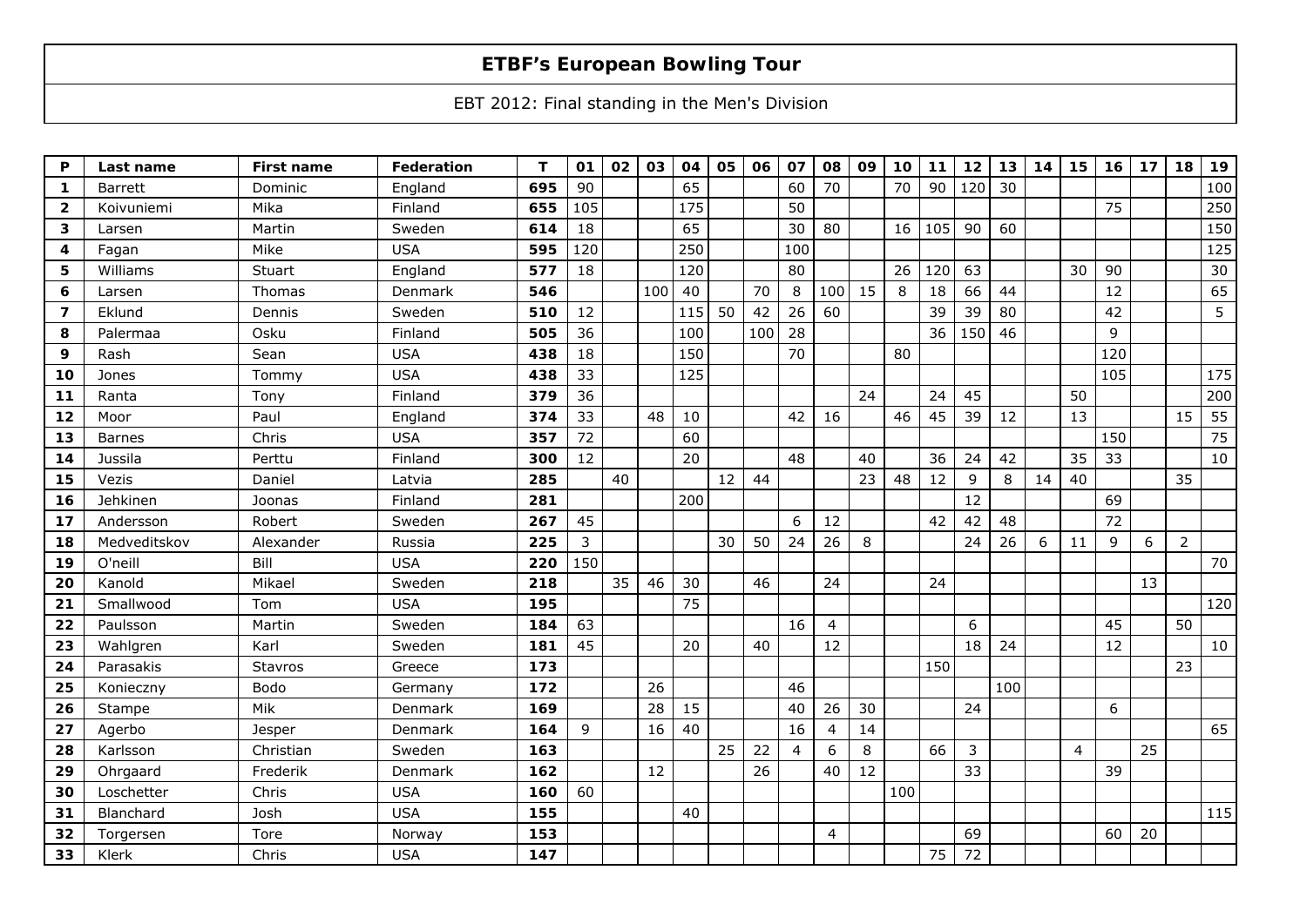| P  | Last name  | First name   | Federation     | T   | 01 | 02 | 03             | 04  | 05 <sub>1</sub> | 06             | 07             | 08             | 09 | 10 <sup>1</sup> | 11 | 12  | 13 | 14 | 15 <sup>1</sup> | 16 | 17             | 18             | 19  |
|----|------------|--------------|----------------|-----|----|----|----------------|-----|-----------------|----------------|----------------|----------------|----|-----------------|----|-----|----|----|-----------------|----|----------------|----------------|-----|
| 34 | Lampo      | Sami         | Finland        | 145 |    |    |                |     |                 |                |                |                | 13 |                 | 45 | 75  | 12 |    |                 |    |                |                |     |
| 35 | Ruiz       | Ildemaro     | Venezuela      | 144 |    |    |                | 15  |                 |                |                |                |    |                 | 24 | 105 |    |    |                 |    |                |                |     |
| 36 | Uotila     | Pasi         | Finland        | 141 | 75 |    |                |     |                 |                |                |                |    |                 |    |     |    |    |                 | 66 |                |                |     |
| 37 | Ljung      | Peter        | Sweden         | 138 |    |    |                |     |                 | 30             | 8              | 48             |    | 40              |    | 12  |    |    |                 |    |                |                |     |
| 38 | Voss       | <b>Brian</b> | <b>USA</b>     | 136 |    | 50 | 42             |     |                 | 28             | 16             |                |    |                 |    |     |    |    |                 |    |                |                |     |
| 39 | Russell    | Ronnie       | <b>USA</b>     | 134 | 24 |    |                |     |                 |                |                |                |    | 50              |    |     |    |    |                 |    |                |                | 60  |
| 40 | Hellström  | Peter        | Sweden         | 133 | 24 |    |                | 5   |                 |                |                | 42             | 12 |                 |    |     |    |    |                 |    | 50             |                |     |
| 41 | Gruffman   | James        | Sweden         | 133 |    |    |                |     | 40              | 16             | $\overline{4}$ |                | 35 |                 |    |     |    |    |                 |    | 8              |                | 30  |
| 42 | Hansen     | Carsten      | Denmark        | 128 |    |    | 12             |     |                 | 48             |                | 22             | 22 |                 |    | 24  |    |    |                 |    |                |                |     |
| 43 | Castillo   | Dino         | <b>USA</b>     | 127 | 24 |    |                | 40  |                 |                |                |                |    |                 |    |     |    |    |                 | 63 |                |                |     |
| 44 | Stott Jr.  | Paul         | Ireland        | 121 |    | 25 |                |     | 22              | 22             | $\overline{4}$ | 16             |    | 28              |    |     |    |    |                 |    | $\overline{4}$ |                |     |
| 45 | Hess       | Tom          | <b>USA</b>     | 117 | 12 |    |                | 105 |                 |                |                |                |    |                 |    |     |    |    |                 |    |                |                |     |
| 46 | Talpa      | Marek        | Czech Republic | 116 |    | 23 |                |     |                 |                | $\overline{4}$ |                |    | 16              | 6  |     | 16 |    | 8               | 18 |                | 25             |     |
| 47 | Verbruggen | Gery         | Belgium        | 114 |    |    | 30             | 20  |                 |                |                |                |    |                 |    | 42  |    |    | 22              |    |                |                |     |
| 48 | Ojala      | Kim          | Sweden         | 114 |    |    |                |     |                 |                | 16             | 50             |    |                 |    | 45  |    |    |                 | 3  |                |                |     |
| 49 | Wells      | John         | England        | 110 |    |    |                | 110 |                 |                |                |                |    |                 |    |     |    |    |                 |    |                |                |     |
| 50 | Falah      | Yousif       | <b>Bahrain</b> | 110 |    |    |                |     |                 |                |                |                |    |                 |    |     |    |    |                 |    |                |                | 110 |
| 51 | Ahokas     | Jarmo        | Finland        | 110 | 18 |    |                |     |                 | 80             |                |                |    |                 |    |     |    |    |                 | 12 |                |                |     |
| 52 | Fransson   | Daniel       | Sweden         | 106 |    |    |                |     |                 |                |                | 8              |    |                 |    |     |    |    |                 | 45 |                | 13             | 40  |
| 53 | Lalisang   | Ryan         | Indonesia      | 105 |    |    |                |     |                 |                |                |                |    |                 |    |     |    |    |                 |    |                |                | 105 |
| 54 | Jähi       | Joonas       | Finland        | 105 | 39 |    |                | 30  |                 |                |                |                |    | 12              |    |     |    |    |                 | 24 |                |                |     |
| 55 | Aarup      | Mathias      | Sweden         | 100 | 6  |    | 50             |     |                 |                | 12             | 28             |    | 4               |    |     |    |    |                 |    |                |                |     |
| 56 | Olsson     | Mattias      | Sweden         | 100 |    |    |                |     |                 | 60             | 12             | $\overline{4}$ |    | 24              |    |     |    |    |                 |    |                |                |     |
| 57 | Grabrijan  | Anze         | Slovenia       | 100 |    | 12 |                |     | 8               | 24             | 44             |                |    | $\overline{4}$  |    |     |    |    |                 |    |                | 8              |     |
| 58 | Lousdal    | Anders       | Denmark        | 98  |    |    |                | 60  |                 |                | 26             | 6              | 6  |                 |    |     |    |    |                 |    |                |                |     |
| 59 | Gross      | Thomas       | Austria        | 96  |    |    |                |     |                 | 26             |                |                |    |                 |    |     | 70 |    |                 |    |                |                |     |
| 60 | Suslov     | Andrey       | Russia         | 95  |    |    |                |     | 35              | 6              |                |                |    | 22              |    |     |    | 30 |                 |    |                | $\overline{2}$ |     |
| 61 | Holzapfel  | Michael      | Germany        | 95  |    |    | $\overline{4}$ | 55  |                 |                | 30             |                |    |                 |    |     |    |    | 6               |    |                |                |     |
| 62 | Sallonen   | Petteri      | Finland        | 90  | 24 |    |                |     |                 |                |                |                |    | 42              |    |     |    |    |                 | 24 |                |                |     |
| 63 | Quarry     | Mike         | England        | 88  |    |    |                | 55  |                 |                |                |                |    |                 |    |     |    |    | 8               | 3  |                | 22             |     |
| 64 | Ankerdal   | Michael      | Denmark        | 86  |    |    |                |     |                 |                |                | 8              | 3  |                 |    |     |    |    |                 |    |                |                | 75  |
| 65 | Racpan     | Christian    | Germany        | 83  |    |    | 22             | 10  |                 | $\overline{4}$ |                |                |    |                 | 6  | 9   |    |    | 14              | 18 |                |                |     |
| 66 | Lebon      | J.M.         | Belgium        | 83  |    |    | 80             |     |                 |                |                |                |    |                 |    | 3   |    |    |                 |    |                |                |     |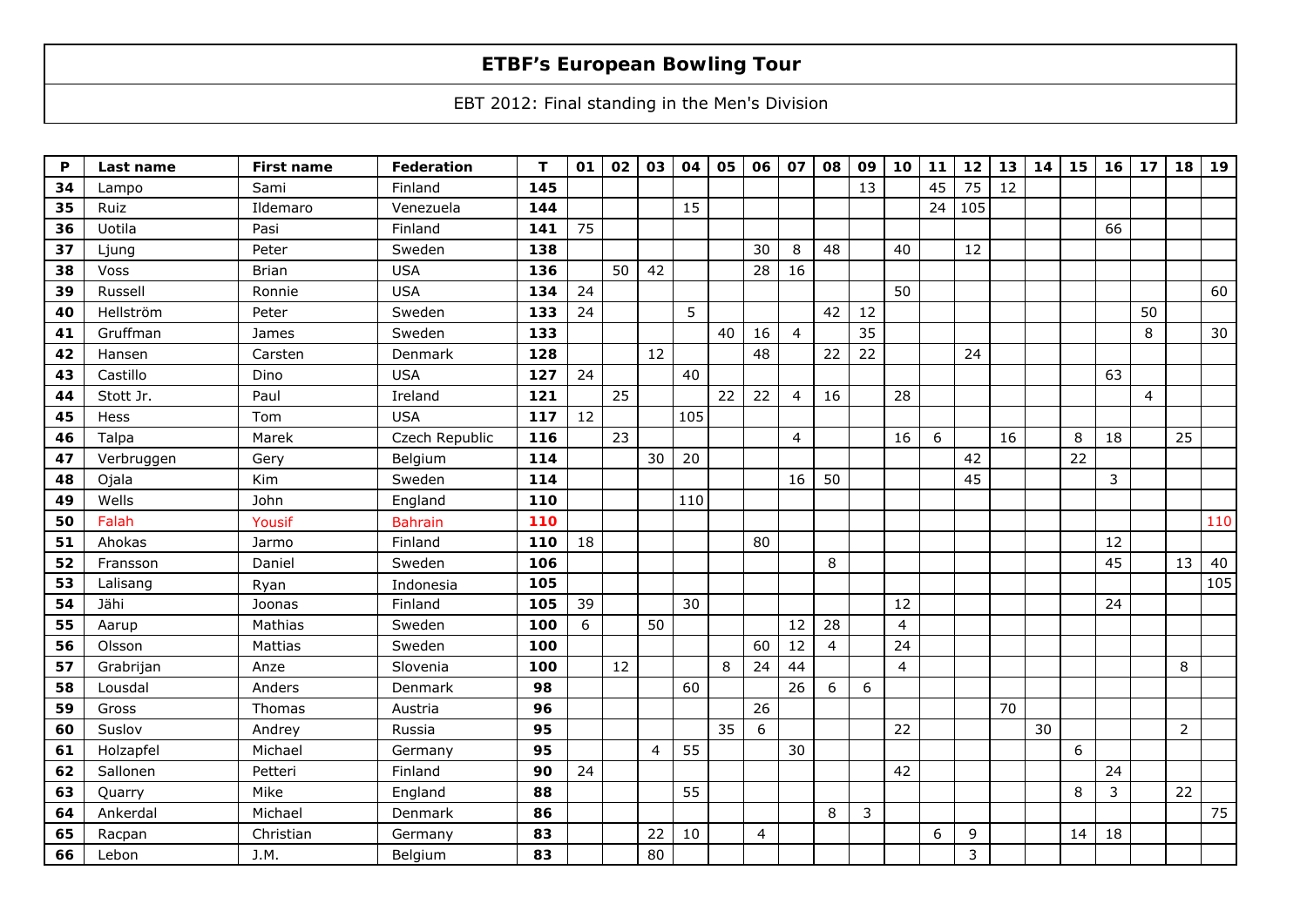| P  | Last name    | First name      | Federation  | $\mathbf{T}$ | 01 | 02             | 03             | 04 | 05 | 06 | 07             | 08             | 09 | 10 | 11 | 12 | 13             | 14 | 15 <sup>1</sup> | 16             | 17 | 18 | 19 |
|----|--------------|-----------------|-------------|--------------|----|----------------|----------------|----|----|----|----------------|----------------|----|----|----|----|----------------|----|-----------------|----------------|----|----|----|
| 67 | Karlsson     | Joachim         | Sweden      | 81           |    |                |                |    |    |    |                |                |    |    | 63 |    |                |    |                 | 18             |    |    |    |
| 68 | Berndt       | Marcus          | Sweden      | 81           |    |                |                |    |    |    |                |                |    |    | 72 | 9  |                |    |                 |                |    |    |    |
| 69 | Fishler      | Ben             | Israel      | 79           |    | 14             |                |    |    | 30 | $\overline{2}$ |                |    |    |    |    |                | 8  | 14              |                | 11 |    |    |
| 70 | Raatikainen  | Teemu           | Finland     | 77           | 69 |                |                |    |    |    |                |                |    | 8  |    |    |                |    |                 |                |    |    |    |
| 71 | Roros        | <b>Stamatis</b> | Greece      | 77           |    |                |                |    |    |    |                |                |    |    | 69 |    |                |    |                 |                |    | 8  |    |
| 72 | Thurlby      | Rob             | England     | 75           |    |                |                |    |    |    |                |                |    | 12 | 60 |    |                |    |                 | $\overline{3}$ |    |    |    |
| 73 | Ang          | Adrian          | Malaysia    | 75           |    |                |                | 75 |    |    |                |                |    |    |    |    |                |    |                 |                |    |    |    |
| 74 | Ciminelli    | Ryan            | <b>USA</b>  | 72           | 12 |                |                |    |    |    |                |                |    | 60 |    |    |                |    |                 |                |    |    |    |
| 75 | van Weeren   | Jord            | Netherlands | 71           |    |                | 70             |    |    |    |                |                |    |    |    |    |                |    | $\mathbf{1}$    |                |    |    |    |
| 76 | Kalika       | Mykhaylo        | Ukraine     | 71           |    |                |                |    |    |    |                |                |    |    |    |    |                | 35 |                 | 36             |    |    |    |
| 77 | Alix         | Yoan            | France      | 71           |    |                | 6              | 5  |    |    |                |                |    |    | 39 |    |                |    | 21              |                |    |    |    |
| 78 | Williams Jr. | Walter Ray      | <b>USA</b>  | 70           |    |                |                | 70 |    |    |                |                |    |    |    |    |                |    |                 |                |    |    |    |
| 79 | Russel       | Isaac           | Malaysia    | 70           |    |                |                |    |    |    |                |                |    |    |    |    |                |    |                 |                |    |    | 70 |
| 80 | MacLelland   | Daniel          | Canada      | 70           |    |                |                | 70 |    |    |                |                |    |    |    |    |                |    |                 |                |    |    |    |
| 81 | Spacey       | Tanner          | <b>USA</b>  | 67           |    |                |                |    |    |    |                |                |    |    |    |    | $\overline{2}$ | 13 | 25              | 12             | 15 |    |    |
| 82 | Frawley      | Andrew          | Australia   | 66           | 66 |                |                |    |    |    |                |                |    |    |    |    |                |    |                 |                |    |    |    |
| 83 | Ek           | Svein Aake      | Norway      | 65           |    |                |                |    |    |    |                | 30             |    |    |    |    |                |    |                 |                | 35 |    |    |
| 84 | Teece        | Raymond         | England     | 64           |    |                |                | 40 |    |    | 24             |                |    |    |    |    |                |    |                 |                |    |    |    |
| 85 | Mrosek       | Manuel          | Germany     | 62           |    |                | 60             |    |    |    | $\overline{2}$ |                |    |    |    |    |                |    |                 |                |    |    |    |
| 86 | Tjernes      | Fredrik         | Norway      | 60           |    |                | $\overline{2}$ |    |    |    |                | 44             |    |    |    |    |                |    |                 |                | 14 |    |    |
| 87 | Ovide        | Marcial         | Catalonia   | 60           |    |                |                |    |    |    |                |                |    |    |    | 60 |                |    |                 |                |    |    |    |
| 88 | Lopez        | Miguel          | <b>USA</b>  | 60           |    |                |                |    |    |    |                |                |    |    | 42 | 18 |                |    |                 |                |    |    |    |
| 89 | Johnson Jr.  | Magnus          | Sweden      | 60           | 42 |                |                | 10 |    |    |                | $\overline{2}$ |    |    |    |    |                |    |                 |                | 6  |    |    |
| 90 | Hong         | Wu Siu          | Hong Kong   | 60           |    |                |                |    |    |    |                |                |    |    |    |    |                |    |                 |                |    |    | 60 |
| 91 | Skobrics     | Zoltán          | Hungary     | 58           |    |                |                |    |    | 8  |                |                |    |    |    |    | 50             |    |                 |                |    |    |    |
| 92 | Sarmadi      | Mathias         | France      | 57           |    |                | 16             | 30 |    |    |                |                |    |    |    |    |                |    | 11              |                |    |    |    |
| 93 | MacLelland   | Dan             | Canada      | 57           |    |                |                |    |    |    |                |                |    |    |    |    |                |    |                 | 42             |    |    | 15 |
| 94 | Börding      | <b>Tobias</b>   | Germany     | 56           |    |                | 44             |    |    |    | 12             |                |    |    |    |    |                |    |                 |                |    |    |    |
| 95 | Press        | Ryan            | <b>USA</b>  | 55           |    |                |                |    |    |    |                |                |    |    |    |    | 16             |    |                 | 39             |    |    |    |
| 96 | Nilsson      | Mattias         | Sweden      | 55           |    |                |                |    |    |    |                |                |    |    |    |    | 40             |    |                 |                |    | 15 |    |
| 97 | Al Hassan    | Shaker          | <b>UAE</b>  | 55           |    |                |                |    |    |    |                |                |    |    |    |    |                |    |                 |                |    |    | 55 |
| 98 | Loos         | Michael         | Austria     | 54           |    |                |                |    |    | 24 |                |                |    | 30 |    |    |                |    |                 |                |    |    |    |
| 99 | Parapini     | Marco Cesare    | Italy       | 53           |    | $\overline{2}$ |                |    |    | 28 | 6              |                |    | 8  |    | 9  |                |    |                 |                |    |    |    |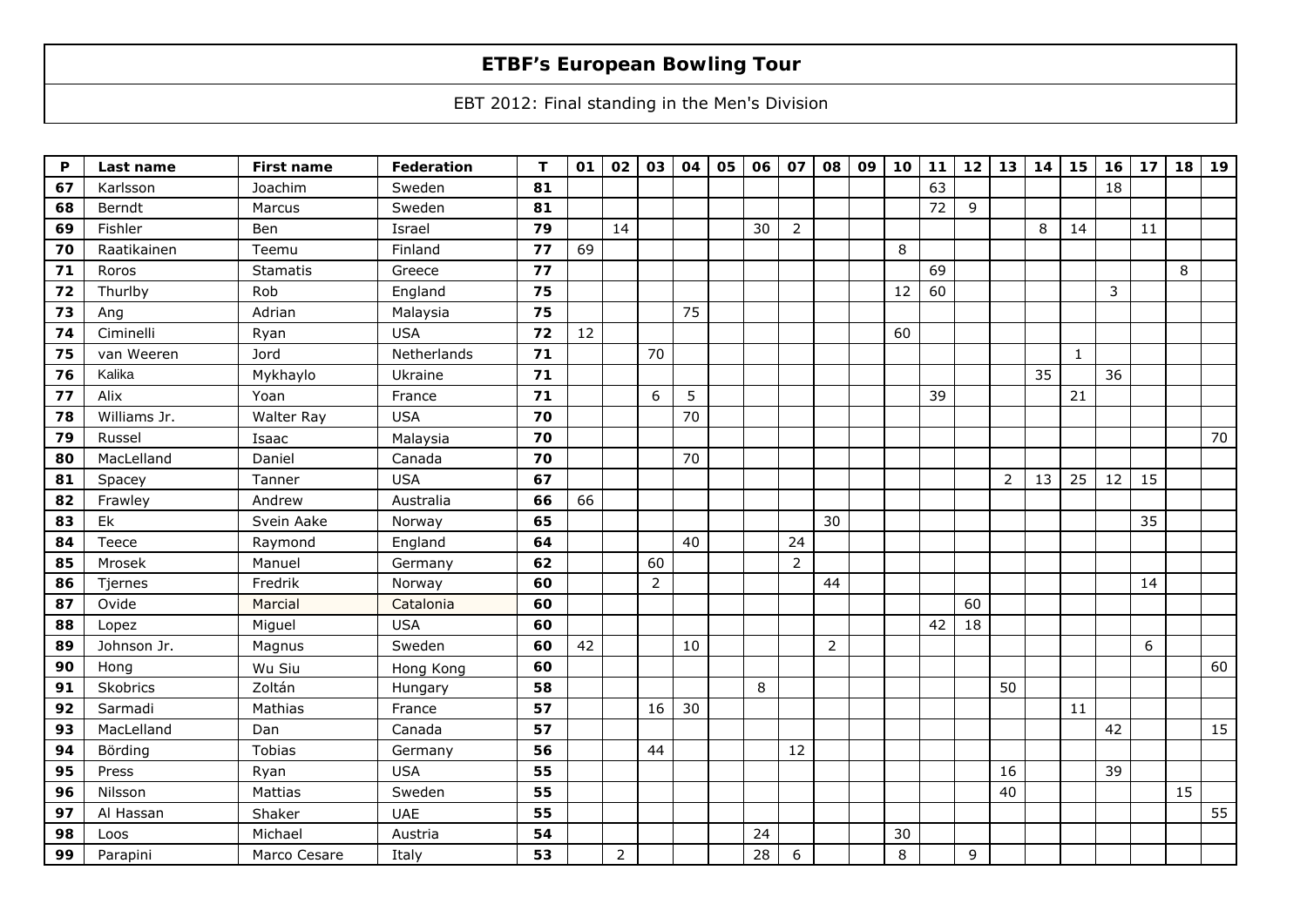| P   | Last name     | First name  | Federation  | $\mathbf{T}$ | 01 | 02 | 03 | 04 | 05 | 06 | 07 | 08 | 09             | 10 <sub>1</sub> | 11 | 12 | 13 | 14 | 15 | 16 | 17 | 18 | 19 |
|-----|---------------|-------------|-------------|--------------|----|----|----|----|----|----|----|----|----------------|-----------------|----|----|----|----|----|----|----|----|----|
| 100 | Wetterberg    | Mattias     | Sweden      | 52           |    |    |    |    |    |    |    |    | 25             | 22              |    |    |    |    |    |    |    |    | 5  |
| 101 | Wahlgren      | Joakim      | Sweden      | 50           |    |    |    |    |    |    |    |    |                |                 |    |    | 30 |    |    |    |    | 20 |    |
| 102 | Tidbeck       | Marcus      | Sweden      | 50           |    |    |    |    |    |    |    |    | 50             |                 |    |    |    |    |    |    |    |    |    |
| 103 | Mortensen     | Jimmy Dan   | Denmark     | 50           |    |    | 26 |    |    |    |    | 6  | 3              |                 |    |    |    |    |    |    |    |    | 15 |
| 104 | Kent          | Marshall    | <b>USA</b>  | 50           |    |    |    |    |    |    |    |    |                |                 |    |    |    | 50 |    |    |    |    |    |
| 105 | Stefanidis    | George      | Greece      | 49           |    |    |    |    |    |    |    |    |                |                 | 33 |    | 16 |    |    |    |    |    |    |
| 106 | Olsen         | Svein Roger | Norway      | 49           |    |    |    |    |    |    |    | 46 |                |                 |    |    |    |    |    |    | 3  |    |    |
| 107 | Stathatos     | Yiannis     | Greece      | 48           |    |    |    | 20 |    |    |    |    |                | 12              |    |    | 16 |    |    |    |    |    |    |
| 108 | Heinonen      | Markus      | Finland     | 48           |    |    |    |    |    |    |    |    |                |                 | 12 | 36 |    |    |    |    |    |    |    |
| 109 | Høberg        | Lars        | Denmark     | 47           |    |    | 24 |    |    |    |    | 6  | $\overline{2}$ |                 |    |    |    |    |    |    |    |    | 15 |
| 110 | Guldbäk       | John        | Denmark     | 46           |    |    |    |    |    |    |    | 6  |                |                 |    |    |    |    |    |    |    |    | 40 |
| 111 | Tiainen       | Samuli      | Finland     | 45           |    |    |    |    |    |    |    |    | 15             |                 |    |    |    |    |    |    |    | 30 |    |
| 112 | Ishman        | Adam        | <b>USA</b>  | 45           |    |    |    |    |    |    |    |    |                |                 | 33 | 12 |    |    |    |    |    |    |    |
| 113 | Bolleby       | Kim         | Sweden      | 45           |    |    |    |    |    | 16 |    | 24 |                |                 |    |    |    |    |    |    |    |    | 5  |
| 114 | Weier         | Cameron     | <b>USA</b>  | 44           |    |    |    |    |    |    |    |    |                |                 |    |    | 24 | 20 |    |    |    |    |    |
| 115 | Marrone       | Erik        | Italy       | 44           |    |    |    |    |    |    |    |    |                | 44              |    |    |    |    |    |    |    |    |    |
| 116 | Ridhwan       | Syafiq      | Malaysia    | 43           |    |    |    | 15 |    |    | 28 |    |                |                 |    |    |    |    |    |    |    |    |    |
| 117 | Monacelli     | Amleto      | Venezuela   | 42           |    |    |    |    |    |    |    |    |                |                 | 24 | 18 |    |    |    |    |    |    |    |
| 118 | Heino         | Mika        | Finland     | 42           | 42 |    |    |    |    |    |    |    |                |                 |    |    |    |    |    |    |    |    |    |
| 119 | Volkel        | Dirk        | Germany     | 41           |    |    |    |    | 23 | 12 |    |    |                |                 |    |    | 6  |    |    |    |    |    |    |
| 120 | Roos          | Mikael      | Sweden      | 40           |    |    |    |    |    |    |    |    |                |                 |    |    |    |    |    |    | 40 |    |    |
| 121 | Pepe          | Anthony     | <b>USA</b>  | 40           |    |    |    |    |    |    |    |    |                |                 |    |    |    |    |    |    |    |    | 40 |
| 122 | Larsen        | Jesper      | Sweden      | 40           |    |    |    |    |    |    |    |    |                |                 |    |    |    |    |    |    |    | 40 |    |
| 123 | Kalika        | Oleksandr   | Ukraine     | 40           |    |    |    |    |    |    |    |    |                |                 |    |    |    | 40 |    |    |    |    |    |
| 124 | Janahi        | Mohamed     | Bahrain     | 40           |    |    |    |    |    |    |    |    |                |                 |    |    |    |    |    |    |    |    | 40 |
| 125 | Fürbacher     | Roman       | Austria     | 40           |    |    |    |    |    | 16 |    |    |                |                 |    |    | 6  |    |    | 18 |    |    |    |
| 126 | Claessens     | Wim         | Belgium     | 40           |    |    | 40 |    |    |    |    |    |                |                 |    |    |    |    |    |    |    |    |    |
| 127 | Al-Mansoori   | Hareb       | <b>UAE</b>  | 40           |    |    |    |    |    |    |    |    |                |                 |    |    |    |    |    |    |    |    | 40 |
| 128 | Winternheimer | Pascal      | Germany     | 39           | 39 |    |    |    |    |    |    |    |                |                 |    |    |    |    |    |    |    |    |    |
| 129 | Spada         | Amedeo      | Italy       | 39           |    |    |    |    |    |    |    |    |                |                 | 18 |    |    |    |    |    |    | 21 |    |
| 130 | D'Achille     | Nico        | Italy       | 39           |    |    |    |    | 15 |    |    |    |                | 6               | 18 |    |    |    |    |    |    |    |    |
| 131 | <b>Berges</b> | Mathieu     | Switzerland | 39           |    |    |    |    |    |    |    |    |                | 24              | 9  |    |    |    |    | 6  |    |    |    |
| 132 | Gulbrandson   | Erik        | <b>USA</b>  | 36           |    |    |    |    |    |    |    |    |                |                 |    | 36 |    |    |    |    |    |    |    |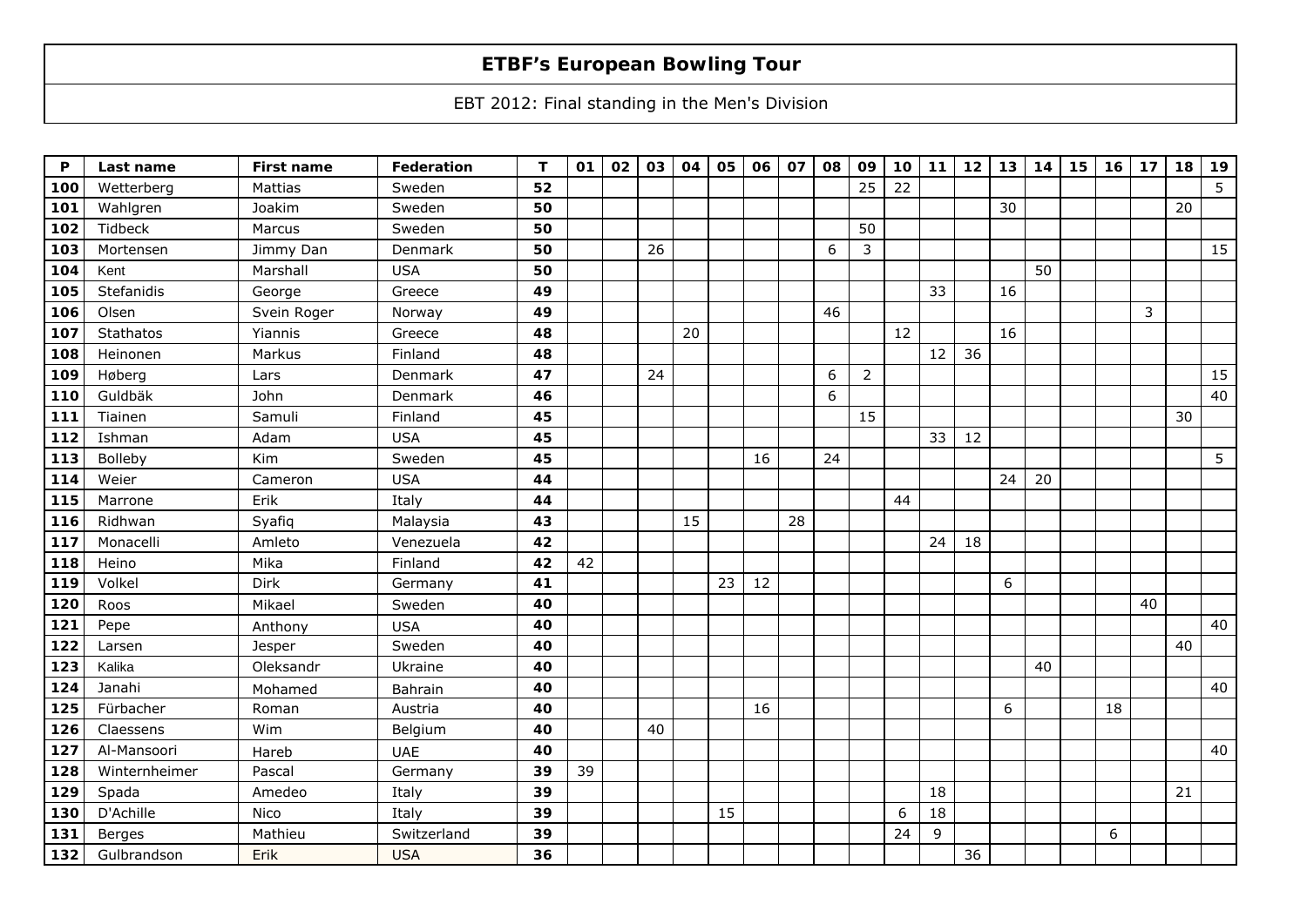| P   | Last name    | First name   | Federation  | $\mathbf{T}$ | 01           | 02 | 03             | 04 | 05 | 06 | 07                      | 08             | 09 | 10 <sup>1</sup> | 11 | 12 | 13 | 14             |    | $15$ 16 | 17           | 18             | 19 |
|-----|--------------|--------------|-------------|--------------|--------------|----|----------------|----|----|----|-------------------------|----------------|----|-----------------|----|----|----|----------------|----|---------|--------------|----------------|----|
| 133 | Gheorghe     | Catalin      | Romania     | 36           |              |    |                |    |    |    |                         |                |    |                 | 18 | 18 |    |                |    |         |              |                |    |
| 134 | Aviram       | <b>Or</b>    | Israel      | 36           |              |    |                |    |    |    |                         |                |    |                 |    |    |    |                |    | 36      |              |                |    |
| 135 | Kabowski     | Eike         | Germany     | 35           |              |    | $\overline{2}$ |    |    |    |                         |                |    |                 |    | 33 |    |                |    |         |              |                |    |
| 136 | Helminen     | Jouni        | Finland     | 35           | $\mathbf{3}$ | 30 | $\overline{2}$ |    |    |    |                         |                |    |                 |    |    |    |                |    |         |              |                |    |
| 137 | Landl        | René         | Austria     | 34           |              |    |                |    |    |    |                         |                |    |                 |    |    | 28 |                |    | 6       |              |                |    |
| 138 | Bohm         | Patrick      | Sweden      | 33           |              |    |                |    |    |    |                         |                |    |                 |    |    |    |                |    | 33      |              |                |    |
| 139 | Mol          | Roel         | Netherlands | 32           |              |    | 28             |    |    |    |                         |                |    |                 |    |    |    |                |    |         |              | $\overline{4}$ |    |
| 140 | Celli        | Maurizio     | Italy       | 32           |              |    |                |    |    |    |                         |                |    | 12              | 12 |    |    |                |    |         |              | 8              |    |
| 141 | van Dommelen | Remco        | Netherlands | 31           |              |    | $\,8\,$        |    |    |    | 22                      |                |    |                 |    |    |    |                | 1  |         |              |                |    |
| 142 | Zulkifl      | Zuhlmazran   | Malaysia    | 30           |              |    |                | 30 |    |    |                         |                |    |                 |    |    |    |                |    |         |              |                |    |
| 143 | Zucchinelli  | Enzo         | Italy       | 30           |              |    |                |    |    |    |                         |                |    | 30              |    |    |    |                |    |         |              |                |    |
| 144 | Wilhelmsson  | Filip        | Sweden      | 30           |              |    |                |    |    |    |                         |                |    |                 |    |    |    |                |    |         | 30           |                |    |
| 145 | Smaglik      | Ed           | <b>USA</b>  | 30           |              |    |                |    |    |    |                         |                |    |                 | 24 | 6  |    |                |    |         |              |                |    |
| 146 | Olesen       | Morten       | Denmark     | 30           |              |    |                |    |    |    |                         | 30             |    |                 |    |    |    |                |    |         |              |                |    |
| 147 | Klitte       | Martin       | Denmark     | 30           |              |    |                |    |    |    | 8                       | 16             | 6  |                 |    |    |    |                |    |         |              |                |    |
| 148 | Jansson      | Markus       | Sweden      | 30           |              |    |                |    |    |    |                         | 16             |    |                 |    |    |    |                |    |         | 14           |                |    |
| 149 | Dol          | Daniel       | Netherlands | 30           |              |    | 30             |    |    |    |                         |                |    |                 |    |    |    |                |    |         |              |                |    |
| 150 | Al-Sahoti    | Jamal        | Qatar       | 30           |              |    |                |    |    |    |                         |                |    |                 |    |    |    |                |    |         |              |                | 30 |
| 151 | Al-Awamy     | Mansoor      | Qatar       | 30           |              |    |                |    |    |    |                         |                |    |                 |    |    |    |                |    |         |              |                | 30 |
| 152 | Al Mahri     | Mohammed     | <b>UAE</b>  | 30           |              |    |                |    |    |    |                         |                |    |                 |    |    |    |                |    |         |              |                | 30 |
| 153 | Aiman        | Mohd Nur     | Malaysia    | 30           |              |    |                | 30 |    |    |                         |                |    |                 |    |    |    |                |    |         |              |                |    |
| 154 | Adsbøl       | Johnni       | Denmark     | 30           |              |    | 24             |    |    |    |                         |                | 6  |                 |    |    |    |                |    |         |              |                |    |
| 155 | Pedersen     | Glenn Morten | Norway      | 29           |              |    |                |    |    |    |                         | 8              |    |                 |    |    |    |                |    |         | 21           |                |    |
| 156 | Pirozzi      | Massimo      | Italy       | 28           |              |    |                |    |    |    |                         |                |    | 28              |    |    |    |                |    |         |              |                |    |
| 157 | Panchenko    | Alexander    | Kazakhstan  | 28           |              |    |                |    |    |    |                         |                |    |                 |    |    |    | 22             |    |         |              | 6              |    |
| 158 | Lindqvist    | Björn        | Sweden      | 28           |              |    |                |    |    |    |                         | 28             |    |                 |    |    |    |                |    |         |              |                |    |
| 159 | Keituri      | Petri        | Finland     | 28           |              |    |                |    |    |    |                         |                |    |                 |    |    | 28 |                |    |         |              |                |    |
| 160 | Hendrickx    | Gianny       | Belgium     | 28           |              |    | $\overline{2}$ |    |    |    |                         |                |    |                 |    |    | 26 |                |    |         |              |                |    |
| 161 | Helldén      | Johan        | Sweden      | 28           |              |    |                |    |    |    | 6                       | 22             |    |                 |    |    |    |                |    |         |              |                |    |
| 162 | Cohen        | Oron         | Israel      | 28           |              | 15 |                |    |    | 6  | $\overline{\mathbf{4}}$ |                |    |                 |    |    |    | $\overline{2}$ |    |         | $\mathbf{1}$ |                |    |
| 163 | Andersson    | Pontus       | Sweden      | 28           |              |    |                |    |    |    |                         | $\overline{4}$ |    |                 |    |    |    |                |    |         | 24           |                |    |
| 164 | Dreyer       | Dirk         | Germany     | 27           |              |    | 12             |    |    |    |                         |                |    |                 |    |    |    |                | 15 |         |              |                |    |
| 165 | Valenta      | Bryan        | <b>USA</b>  | 26           |              |    |                |    |    |    |                         |                |    | 26              |    |    |    |                |    |         |              |                |    |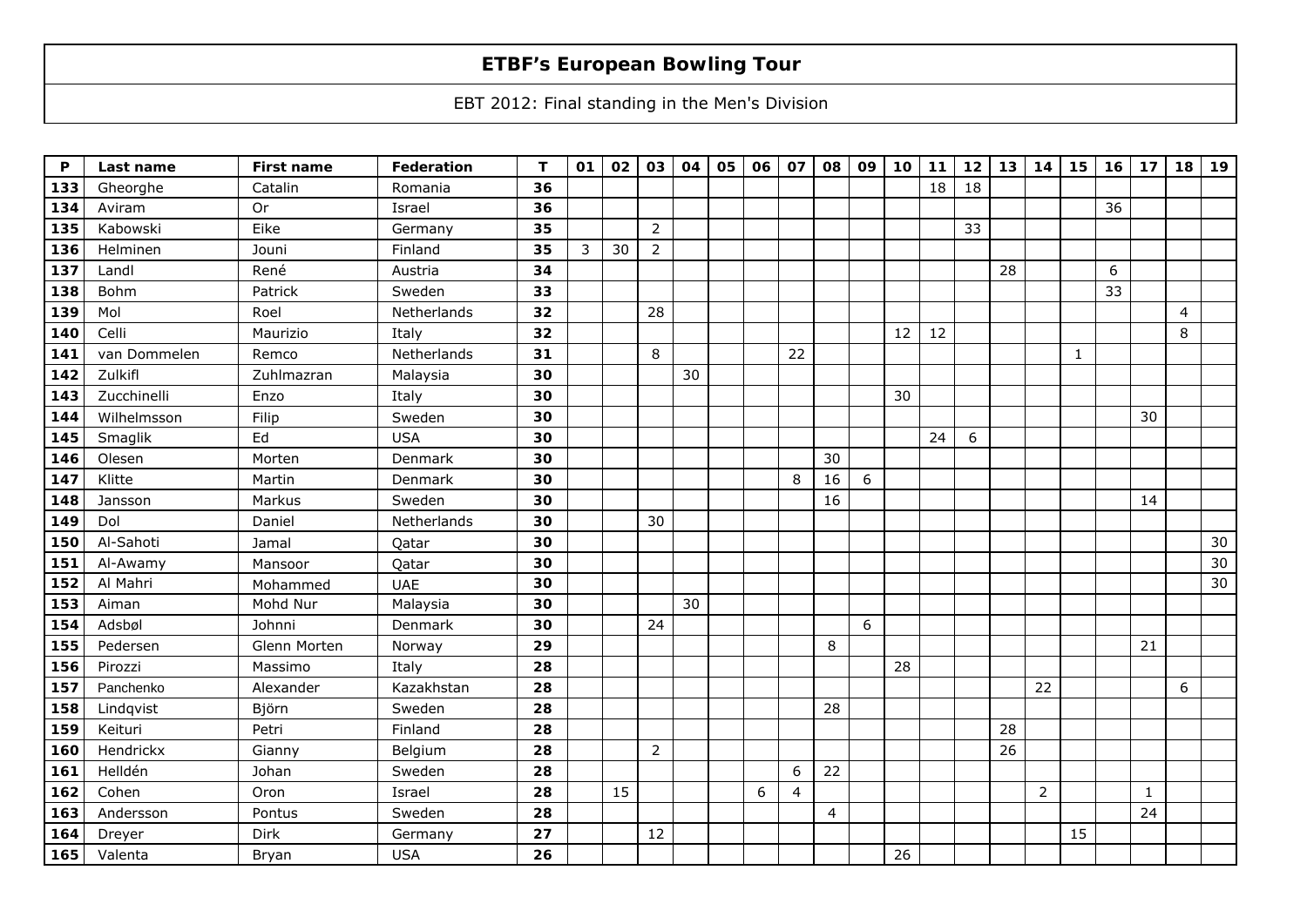| P   | Last name    | First name  | Federation     | $\mathsf{T}$ | 01           | 02             | 03 | 04 | 05 | 06 | 07             | 08 | 09             | 10 <sub>1</sub> | 11 | 12 | 13             | 14 | 15             | 16 | 17 | 18 | 19 |
|-----|--------------|-------------|----------------|--------------|--------------|----------------|----|----|----|----|----------------|----|----------------|-----------------|----|----|----------------|----|----------------|----|----|----|----|
| 166 | Grove        | Jeroen      | Netherland     | 26           |              |                |    |    | 24 |    |                |    |                |                 |    |    |                |    | $\overline{2}$ |    |    |    |    |
| 167 | Koshelev     | Nikita      | Russia         | 25           |              |                |    |    |    |    |                |    |                |                 |    |    |                | 25 |                |    |    |    |    |
| 168 | Tussimei     | Saverio     | Italy          | 24           |              |                |    |    |    |    |                |    |                |                 |    |    |                |    |                |    |    | 24 |    |
| 169 | Schroeder    | Timo        | Germany        | 24           |              |                |    |    |    |    |                |    | $\overline{2}$ |                 | 18 |    |                |    | $\overline{4}$ |    |    |    |    |
| 170 | Robinson     | Ian         | Sweden         | 24           |              | 24             |    |    |    |    |                |    |                |                 |    |    |                |    |                |    |    |    |    |
| 171 | Monroy       | Jaime       | Colombia       | 24           |              |                |    |    |    |    |                |    |                |                 |    |    |                |    |                | 24 |    |    |    |
| 172 | Maggi        | Mats        | Belgium        | 24           |              |                |    |    |    |    |                |    |                |                 |    | 24 |                |    |                |    |    |    |    |
| 173 | Lapshinsky   | Dmitry      | Russia         | 24           |              |                |    |    |    |    |                |    |                |                 |    |    |                | 24 |                |    |    |    |    |
| 174 | Hahn         | Daniel      | Austria        | 24           |              |                |    |    |    |    |                |    |                |                 |    |    |                |    |                | 24 |    |    |    |
| 175 | Grundschober | Leo         | Austria        | 24           |              |                |    |    |    |    |                |    |                |                 |    |    |                |    |                | 24 |    |    |    |
| 176 | de Vries     | Alex        | Netherlands    | 24           |              |                |    |    |    |    |                |    |                |                 |    |    |                |    | 24             |    |    |    |    |
| 177 | Bohn III     | Parker      | <b>USA</b>     | 24           | 9            |                |    | 15 |    |    |                |    |                |                 |    |    |                |    |                |    |    |    |    |
| 178 | Andersin     | Erik        | Sweden         | 24           | $\mathsf{3}$ |                |    |    |    | 12 |                |    |                |                 |    |    |                |    |                | 9  |    |    |    |
| 179 | Allen        | Patrick     | <b>USA</b>     | 24           | 24           |                |    |    |    |    |                |    |                |                 |    |    |                |    |                |    |    |    |    |
| 180 | Stenko       | Nino        | Slovenia       | 23           |              |                |    |    | 11 | 8  |                |    |                |                 |    |    | $\overline{4}$ |    |                |    |    |    |    |
| 181 | Spil         | Johnny      | Netherlands    | 23           |              |                |    |    |    |    |                |    |                |                 |    |    |                |    | 23             |    |    |    |    |
| 182 | Rudshagen    | Björn Einar | Norway         | 23           |              |                |    |    |    |    |                | 8  |                |                 |    |    |                |    |                |    | 15 |    |    |
| 183 | Linder       | Lars        | Denmark        | 23           |              |                |    |    |    |    |                | 12 | 11             |                 |    |    |                |    |                |    |    |    |    |
| 184 | Karmazin     | Evgeny      | Ukraine        | 23           |              |                |    |    |    |    |                |    |                |                 |    |    |                | 23 |                |    |    |    |    |
| 185 | Karlsson     | Kevin       | Sweden         | 23           |              |                |    |    |    |    |                | 12 |                |                 |    |    |                |    |                |    | 11 |    |    |
| 186 | Jonsson      | Arnar David | Norway         | 23           |              |                |    |    |    |    |                |    |                |                 |    |    |                |    |                |    | 23 |    |    |
| 187 | Blaz         | Kogej       | Slovenia       | 23           |              | $\overline{2}$ |    |    | 21 |    |                |    |                |                 |    |    |                |    |                |    |    |    |    |
| 188 | Sasnauskas   | Linas       | Lithuania      | 22           |              |                |    |    |    |    |                |    |                |                 |    |    | 22             |    |                |    |    |    |    |
| 189 | Polanisz     | Emil        | Poland         | 22           |              | 22             |    |    |    |    |                |    |                |                 |    |    |                |    |                |    |    |    |    |
| 190 | Michow       | Andre       | Germany        | 22           |              |                |    |    |    |    | 22             |    |                |                 |    |    |                |    |                |    |    |    |    |
| 191 | Matvienko    | Konstantin  | Russia         | 22           |              |                |    |    |    |    |                |    |                |                 |    |    |                | 8  |                |    |    | 14 |    |
| 192 | Lorenc       | Jaroslav    | Czech Republic | 22           |              |                |    |    |    |    |                |    |                |                 |    |    | 22             |    |                |    |    |    |    |
| 193 | Lochhead     | Matthew     | England        | 22           |              | 20             |    |    |    |    | $\overline{2}$ |    |                |                 |    |    |                |    |                |    |    |    |    |
| 194 | Kubalek      | Benjamin    | Austria        | 22           |              |                |    |    | 14 |    |                |    |                |                 |    |    | 8              |    |                |    |    |    |    |
| 195 | Jansson      | Raymond     | Sweden         | 22           |              |                |    |    |    |    |                |    |                |                 |    |    |                |    |                |    | 22 |    |    |
| 196 | Coussens     | Michael     | Belgium        | 22           |              |                | 22 |    |    |    |                |    |                |                 |    |    |                |    |                |    |    |    |    |
| 197 | Truus        | Kert        | Estonia        | 21           | 9            |                |    |    |    | 12 |                |    |                |                 |    |    |                |    |                |    |    |    |    |
| 198 | Silletti     | Alessandro  | Poland         | 21           |              | 21             |    |    |    |    |                |    |                |                 |    |    |                |    |                |    |    |    |    |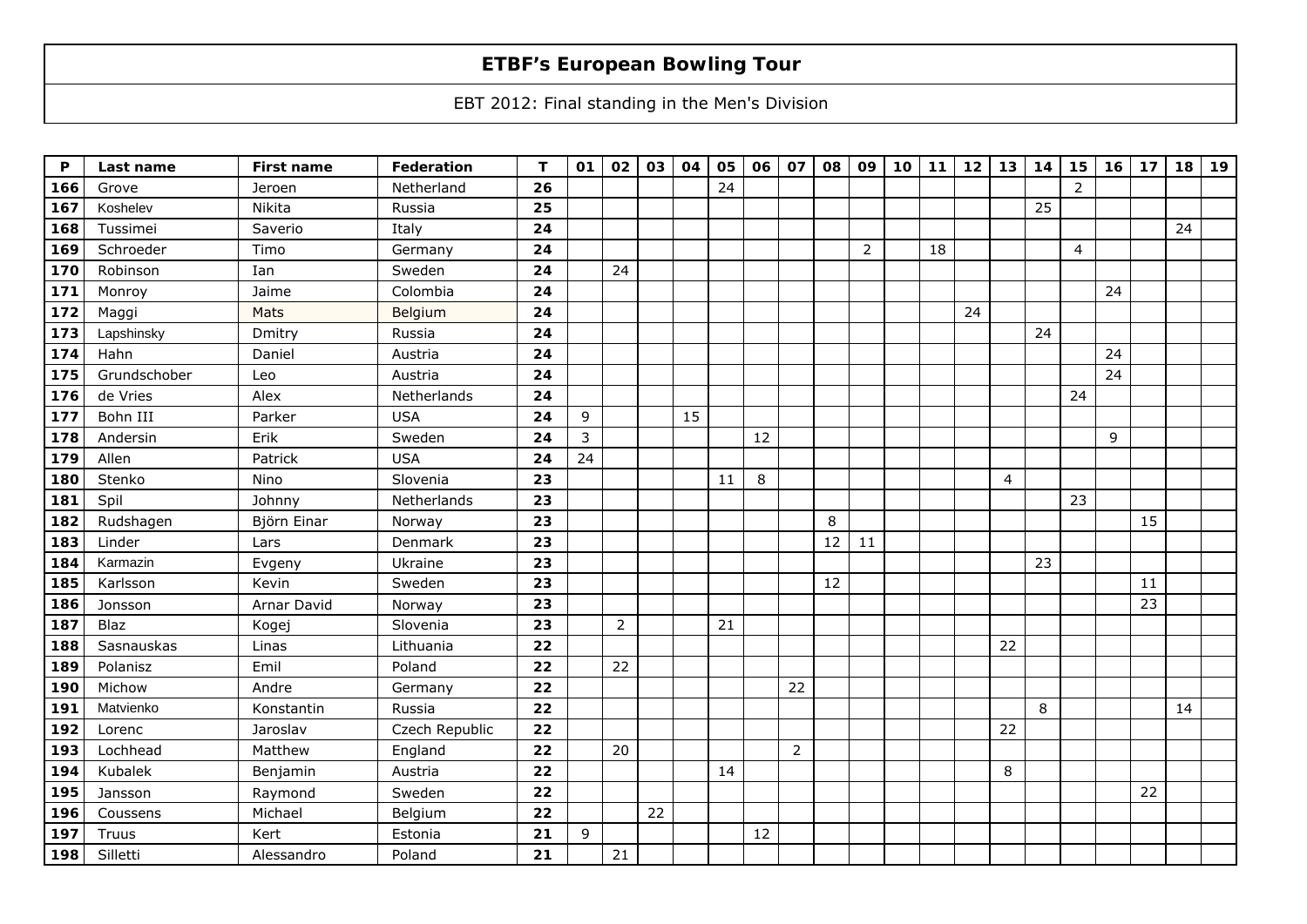| P   | Last name          | First name   | Federation  | $\mathsf{T}$ | 01 | 02 | 03 | 04 | 05             | 06 | 07             | 08 | 09             | 10 l           | 11 | 12 | 13             | 14 |    | $15$ 16 | 17             | 18             | 19 |
|-----|--------------------|--------------|-------------|--------------|----|----|----|----|----------------|----|----------------|----|----------------|----------------|----|----|----------------|----|----|---------|----------------|----------------|----|
| 199 | Minenko            | Alexander    | Russia      | 21           |    |    |    |    |                |    |                |    |                |                |    |    |                | 21 |    |         |                |                |    |
| 200 | Jørgensen          | Henrik       | Denmark     | 21           |    |    |    |    |                |    |                |    | 21             |                |    |    |                |    |    |         |                |                |    |
| 201 | Günther            | Kai          | Germany     | 21           |    |    |    |    |                |    | 12             |    |                |                |    |    |                |    |    | 9       |                |                |    |
| 202 | Gagenoiu           | Romeo        | Romania     | 21           |    |    |    |    |                |    |                |    |                |                | 9  | 12 |                |    |    |         |                |                |    |
| 203 | Pescher            | Oliver       | Germany     | 20           |    |    |    |    |                |    |                |    |                |                |    |    |                |    | 20 |         |                |                |    |
| 204 | Nagode             | Božo         | Slovenia    | 20           |    |    |    |    | $\overline{4}$ |    |                |    |                |                |    |    | 16             |    |    |         |                |                |    |
| 205 | McDermott          | Jamie        | Germany     | 20           |    |    |    |    |                |    |                |    | 20             |                |    |    |                |    |    |         |                |                |    |
| 206 | Jamal              | Mohammed     | Qatar       | 20           |    |    |    |    |                |    |                |    |                |                |    |    |                |    |    |         |                |                | 20 |
| 207 | Haroon             | Abdulla      | Qatar       | 20           |    |    |    |    |                |    |                |    |                |                |    |    |                |    |    |         |                |                | 20 |
| 208 | Gykis              | Vytautas     | Lithuania   | 20           |    | 8  |    |    | 6              |    |                |    |                |                |    |    |                |    |    |         |                | 6              |    |
| 209 | Gelzinger          | Christian    | Germany     | 20           |    |    |    |    |                |    |                |    |                |                |    |    |                |    |    |         |                |                | 20 |
| 210 | Crider             | Marshal      | <b>USA</b>  | 20           |    |    |    |    | 20             |    |                |    |                |                |    |    |                |    |    |         |                |                |    |
| 211 | Bohr               | Nathan       | <b>USA</b>  | 20           |    |    |    | 20 |                |    |                |    |                |                |    |    |                |    |    |         |                |                |    |
| 212 | Andersson          | Kim          | Sweden      | 20           |    |    |    |    |                |    |                |    | $\overline{4}$ | 16             |    |    |                |    |    |         |                |                |    |
| 213 | Al-Suwaidi         | Hussain      | <b>UAE</b>  | 20           |    |    |    |    |                |    |                |    |                |                |    |    |                |    |    |         |                |                | 20 |
| 214 | Al-Emady           | Khalid       | Qatar       | 20           |    |    |    |    |                |    |                |    |                |                |    |    |                |    |    |         |                |                | 20 |
| 215 | Galeone            | Nicola       | Italy       | 19           |    |    |    |    |                | 16 |                |    |                | $\overline{2}$ |    |    |                |    |    |         |                | $\mathbf{1}$   |    |
| 216 | Pakonen            | Olli         | Finland     | 18           |    |    |    |    |                |    |                |    |                |                |    |    |                |    |    | 18      |                |                |    |
| 217 | Ostergaard-Poulsen | Dan          | Denmark     | 18           |    |    | 16 |    |                |    |                |    | $\mathbf 2$    |                |    |    |                |    |    |         |                |                |    |
| 218 | Olesiński          | Krzysztof    | Poland      | 18           |    | 8  | 8  |    |                |    |                |    |                |                |    |    |                |    |    |         |                | $\overline{2}$ |    |
| 219 | Nurmilo            | Panu         | Finland     | 18           | 18 |    |    |    |                |    |                |    |                |                |    |    |                |    |    |         |                |                |    |
| 220 | Morig              | Oliver       | Germany     | 18           |    |    | 12 |    |                |    |                |    |                |                |    |    |                |    |    | 6       |                |                |    |
| 221 | Ibañez             | Moises Perez | Catalonia   | 18           |    |    |    |    |                |    |                |    |                |                |    | 18 |                |    |    |         |                |                |    |
| 222 | Cayez              | Vincent      | France      | 18           |    |    |    |    |                |    |                |    |                |                | 9  | 9  |                |    |    |         |                |                |    |
| 223 | Sloan              | Christopher  | Ireland     | 17           |    |    |    |    |                |    |                |    |                |                |    |    | $\overline{2}$ |    | 13 |         | $\overline{2}$ |                |    |
| 224 | Semenov            | Ivan         | Russia      | 17           |    |    |    |    |                |    | $\overline{2}$ |    |                |                |    |    |                | 15 |    |         |                |                |    |
| 225 | Olsson             | Jonas        | Sweden      | 17           |    |    |    |    |                |    |                |    | 14             |                |    | 3  |                |    |    |         |                |                |    |
| 226 | Svensson           | Jesper       | Sweden      | 16           |    |    |    |    |                |    |                | 16 |                |                |    |    |                |    |    |         |                |                |    |
| 227 | Ponti              | Francesco    | Italy       | 16           |    |    |    |    |                |    |                |    |                | 16             |    |    |                |    |    |         |                |                |    |
| 228 | Maddaloni          | Domenico     | Italy       | 16           |    |    |    |    |                |    |                |    |                | 16             |    |    |                |    |    |         |                |                |    |
| 229 | Köpf               | Rainer       | Germany     | 16           |    |    |    |    |                |    | 16             |    |                |                |    |    |                |    |    |         |                |                |    |
| 230 | Kok                | Eric         | Netherlands | 16           |    |    | 8  |    |                |    |                |    |                |                |    |    |                |    | 8  |         |                |                |    |
| 231 | Jacobs             | Mark         | Netherlands | 16           |    |    | 16 |    |                |    |                |    |                |                |    |    |                |    |    |         |                |                |    |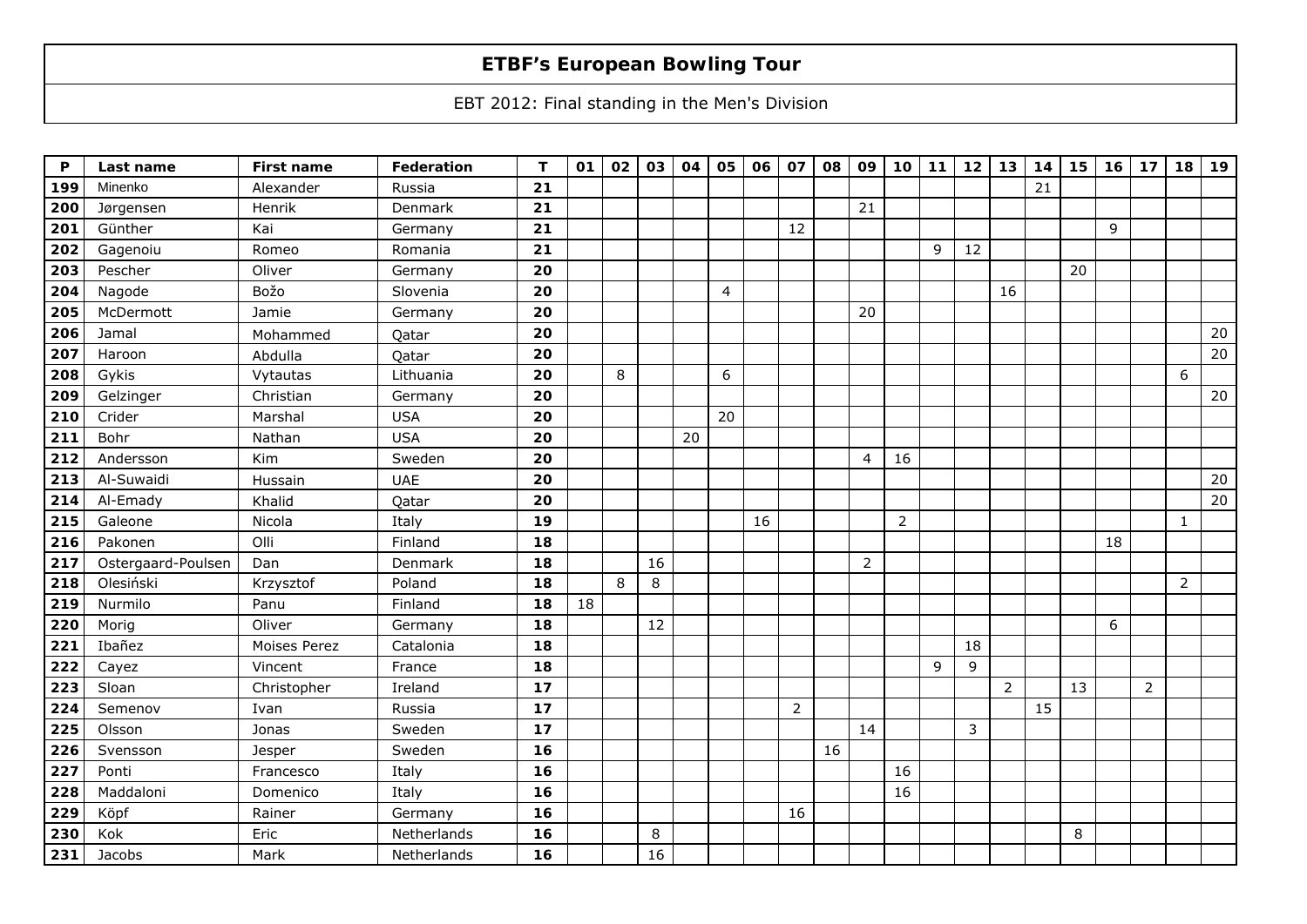| P   | Last name      | <b>First name</b> | Federation     | $\mathsf{T}$ | 01 | 02 | 03             | 04 | 05 | 06             | 07 | 08 | 09 | 10 <sup>1</sup> | 11 | 12 | 13 | 14 | 15             | 16 | 17 | 18 | 19 |
|-----|----------------|-------------------|----------------|--------------|----|----|----------------|----|----|----------------|----|----|----|-----------------|----|----|----|----|----------------|----|----|----|----|
| 232 | Hulst          | Phil              | Netherlands    | 16           |    |    | 12             |    |    |                |    |    |    |                 |    |    |    |    | $\overline{4}$ |    |    |    |    |
| 233 | Hindrák        | Jiří              | Czech Republic | 16           |    | 12 |                |    |    |                |    |    |    |                 |    |    | 4  |    |                |    |    |    |    |
| 234 | <b>Blank</b>   | Uwe               | Germany        | 16           |    |    | 16             |    |    |                |    |    |    |                 |    |    |    |    |                |    |    |    |    |
| 235 | Biolghini      | Diego             | Italy          | 16           |    |    |                |    |    |                |    |    |    | 8               |    |    |    |    |                |    |    | 8  |    |
| 236 | Banjac         | Zoran             | Croatia        | 16           |    |    |                |    | 14 | $\overline{2}$ |    |    |    |                 |    |    |    |    |                |    |    |    |    |
| 237 | Andrea         | Steffen           | Denmark        | 16           |    |    |                |    |    | 16             |    |    |    |                 |    |    |    |    |                |    |    |    |    |
| 238 | Zjawiony       | Łukasz            | Poland         | 15           |    | 15 |                |    |    |                |    |    |    |                 |    |    |    |    |                |    |    |    |    |
| 239 | Vial           | Paulo             | France         | 15           |    |    |                | 15 |    |                |    |    |    |                 |    |    |    |    |                |    |    |    |    |
| 240 | Sermand        | Julien            | France         | 15           |    |    |                |    |    |                |    |    |    |                 | 3  | 12 |    |    |                |    |    |    |    |
| 241 | Mrzlikar       | Mitja             | Slovenia       | 15           |    |    |                |    | 15 |                |    |    |    |                 |    |    |    |    |                |    |    |    |    |
| 242 | Miller         | Matt              | England        | 15           |    |    |                |    |    |                |    |    |    |                 |    |    |    |    | 15             |    |    |    |    |
| 243 | Kuznetsov      | Nikita            | Russia         | 15           |    |    |                |    |    |                |    |    |    |                 |    |    |    | 15 |                |    |    |    |    |
| 244 | Andreason      | Timothy           | Sweden         | 15           |    |    |                |    |    |                |    |    |    |                 |    | 3  |    |    |                |    |    | 12 |    |
| 245 | Al-Zoqari      | Zakareya          | Qatar          | 15           |    |    |                |    |    |                |    |    |    |                 |    |    |    |    |                |    |    |    | 15 |
| 246 | Al-Muraikhi    | Mubarak           | Qatar          | 15           |    |    |                |    |    |                |    |    |    |                 |    |    |    |    |                |    |    |    | 15 |
| 247 | Verdnik        | Peter             | Slovenia       | 14           |    |    |                |    | 12 | $\overline{2}$ |    |    |    |                 |    |    |    |    |                |    |    |    |    |
| 248 | Ravez          | Jimmy             | Belgium        | 14           |    |    | $\overline{4}$ | 10 |    |                |    |    |    |                 |    |    |    |    |                |    |    |    |    |
| 249 | Preus          | Patryk            | Poland         | 14           |    | 14 |                |    |    |                |    |    |    |                 |    |    |    |    |                |    |    |    |    |
| 250 | Parshukov      | Alexey            | Russia         | 14           |    |    |                |    |    |                |    |    |    |                 |    |    |    | 14 |                |    |    |    |    |
| 251 | Lajovic        | Dusan             | Slovenia       | 14           |    | 6  |                |    | 8  |                |    |    |    |                 |    |    |    |    |                |    |    |    |    |
| 252 | Kovač          | Bojan             | Slovenia       | 14           |    |    |                |    | 8  | 6              |    |    |    |                 |    |    |    |    |                |    |    |    |    |
| 253 | Hilferink      | Ramon             | Netherlands    | 14           |    |    | 6              |    |    |                |    |    |    |                 |    |    |    |    | 8              |    |    |    |    |
| 254 | Delcarmine     | Alessandro        | Italy          | 14           |    |    |                |    |    |                |    |    |    |                 |    |    |    |    |                |    |    | 14 |    |
| 255 | Wildenhayn     | Simon             | Germany        | 13           |    | 13 |                |    |    |                |    |    |    |                 |    |    |    |    |                |    |    |    |    |
| 256 | Volpert        | Nati              | Israel         | 13           |    | 11 |                |    |    |                |    |    |    | $\overline{2}$  |    |    |    |    |                |    |    |    |    |
| 257 | Vanderpijpen   | Greg              | Belgium        | 13           |    | 13 |                |    |    |                |    |    |    |                 |    |    |    |    |                |    |    |    |    |
| 258 | Sekulić        | Tomislav          | Croatia        | 13           |    |    |                |    | 13 |                |    |    |    |                 |    |    |    |    |                |    |    |    |    |
| 259 | Radi           | Tommaso           | Italy          | 13           |    |    |                |    |    |                |    |    |    |                 |    |    |    |    |                |    |    | 13 |    |
| 260 | Kozyrev        | Oleg              | Russia         | 13           |    |    |                |    |    |                |    |    |    |                 |    |    |    | 13 |                |    |    |    |    |
| 261 | Kovač          | Janez             | Slovenia       | 13           |    |    |                |    | 13 |                |    |    |    |                 |    |    |    |    |                |    |    |    |    |
| 262 | Karlsson       | Markus            | Sweden         | 13           |    |    |                |    |    |                |    |    |    |                 |    |    |    |    |                |    | 13 |    |    |
| 263 | Hansen         | Søren Åhman       | Denmark        | 13           |    |    |                |    |    |                |    |    | 13 |                 |    |    |    |    |                |    |    |    |    |
| 264 | van Kranenburg | Arjan             | Netherlands    | $12$         |    |    |                |    |    |                |    |    |    |                 |    |    |    |    | 12             |    |    |    |    |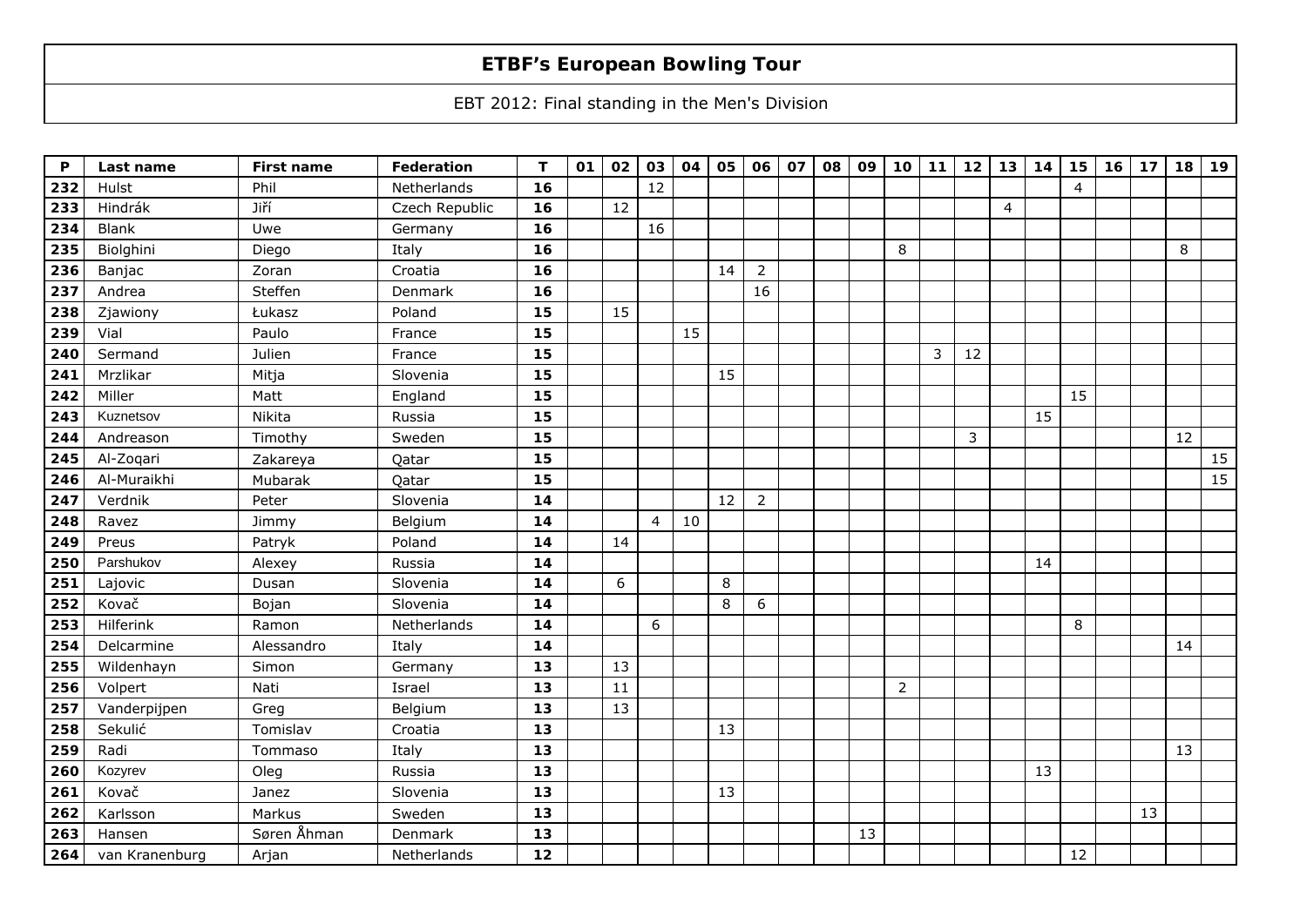| P   | Last name     | First name   | Federation     | $\mathsf{T}$ | 01 | 02             | 03             | 04 | 05 | 06 | 07 | 08             | 09             | 10 <sub>1</sub> | 11 | 12 | 13 | 14 | 15 | 16 | 17 | 18 | 19 |
|-----|---------------|--------------|----------------|--------------|----|----------------|----------------|----|----|----|----|----------------|----------------|-----------------|----|----|----|----|----|----|----|----|----|
| 265 | Unger         | Stephan      | Germany        | $12$         |    |                | $\overline{2}$ |    |    |    | 6  |                | $\overline{4}$ |                 |    |    |    |    |    |    |    |    |    |
| 266 | Tsorbatzoudis | Evangelos    | Greece         | 12           |    |                |                |    |    |    |    |                |                |                 |    |    | 12 |    |    |    |    |    |    |
| 267 | Snelting      | Martin       | Netherlands    | 12           |    |                |                |    |    | 12 |    |                |                |                 |    |    |    |    |    |    |    |    |    |
| 268 | Sharov        | Anton        | Russia         | 12           |    |                |                |    |    |    |    |                |                |                 |    |    |    | 12 |    |    |    |    |    |
| 269 | Prokhan       | Sergey       | Russia         | 12           |    |                |                |    |    |    |    |                |                |                 |    |    |    | 12 |    |    |    |    |    |
| 270 | Orálek        | Martin       | Czech Republic | 12           |    |                |                |    |    |    |    |                |                |                 |    |    | 12 |    |    |    |    |    |    |
| 271 | Nilsson       | Emil         | Sweden         | 12           |    |                |                |    |    |    |    | 12             |                |                 |    |    |    |    |    |    |    |    |    |
| 272 | Lehtonen      | Kimmo        | Finland        | 12           | 12 |                |                |    |    |    |    |                |                |                 |    |    |    |    |    |    |    |    |    |
| 273 | Hlede         | Joško        | Slovenia       | 12           |    |                |                |    |    | 12 |    |                |                |                 |    |    |    |    |    |    |    |    |    |
| 274 | Hirvonen      | Mikko        | Finland        | 12           |    |                |                |    |    |    |    |                |                |                 |    |    |    |    |    |    |    | 12 |    |
| 275 | Harang        | Øyvind       | Norway         | $12$         |    |                |                |    |    |    |    |                |                |                 |    |    |    |    |    |    | 12 |    |    |
| 276 | Hann          | Matt         | Ireland        | 12           |    |                |                |    |    |    |    |                |                |                 |    |    |    |    | 12 |    |    |    |    |
| 277 | Grabowski     | Achim        | Germany        | 12           |    |                |                |    |    |    | 12 |                |                |                 |    |    |    |    |    |    |    |    |    |
| 278 | Frouvelle     | Serge        | France         | $12$         |    |                |                |    |    |    |    |                |                |                 | 12 |    |    |    |    |    |    |    |    |
| 279 | El Sarafi     | Mohamed      | Egypt          | 12           |    |                |                |    |    |    |    |                |                |                 |    |    |    |    |    | 12 |    |    |    |
| 280 | de Bel        | Erik         | Netherlands    | $12$         |    |                |                |    |    |    |    |                |                |                 |    |    | 12 |    |    |    |    |    |    |
| 281 | Celli         | Massimiliano | Italy          | 12           |    |                |                |    |    |    |    |                |                |                 | 12 |    |    |    |    |    |    |    |    |
| 282 | Ancarani      | Sandro       | Switzerland    | 12           |    |                |                |    |    |    |    |                |                | 12              |    |    |    |    |    |    |    |    |    |
| 283 | Aker          | Christer     | Norway         | $12$         |    |                |                |    |    |    |    |                |                |                 |    |    |    |    |    |    | 12 |    |    |
| 284 | Vrenčur       | Rihard       | Slovenia       | 11           |    | 8              |                |    | 3  |    |    |                |                |                 |    |    |    |    |    |    |    |    |    |
| 285 | Rossi         | Federico     | Italy          | 11           |    |                |                |    |    |    |    |                |                |                 |    |    |    |    |    |    |    | 11 |    |
| 286 | Lind          | Tomas        | Sweden         | 11           |    |                |                |    |    |    |    |                |                |                 |    |    |    |    |    |    |    | 11 |    |
| 287 | Krasavkin     | Victor       | Russia         | 11           |    |                |                |    |    |    |    |                |                |                 |    |    |    | 11 |    |    |    |    |    |
| 288 | Kantyka       | Dawid        | Poland         | 11           |    | 11             |                |    |    |    |    |                |                |                 |    |    |    |    |    |    |    |    |    |
| 289 | <b>Buch</b>   | Thomas       | Denmark        | 11           |    |                |                |    |    |    |    |                | 11             |                 |    |    |    |    |    |    |    |    |    |
| 290 | Branezac      | Damir        | Switzerland    | 11           |    |                |                |    | 11 |    |    |                |                |                 |    |    |    |    |    |    |    |    |    |
| 291 | Belenky       | Mikhail      | Russia         | 11           |    |                |                |    |    |    |    |                |                |                 |    |    |    | 11 |    |    |    |    |    |
| 292 | Piticariu     | Marius       | Romania        | 10           |    | $\overline{4}$ |                |    |    |    |    |                |                |                 |    | 6  |    |    |    |    |    |    |    |
| 293 | Peters        | Jake         | <b>USA</b>     | 10           |    |                |                | 10 |    |    |    |                |                |                 |    |    |    |    |    |    |    |    |    |
| 294 | Nielsen       | Lars         | Denmark        | 10           |    |                |                |    |    |    |    | $\overline{2}$ | 8              |                 |    |    |    |    |    |    |    |    |    |
| 295 | Mack          | Tim          | <b>USA</b>     | 10           |    |                |                |    |    |    |    |                |                |                 |    |    |    |    |    |    |    |    | 10 |
| 296 | Kapronczay    | Gergely      | Hungary        | 10           |    |                |                |    | 6  |    |    |                |                |                 |    |    | 4  |    |    |    |    |    |    |
| 297 | Al-Saud       | Abdulhakim   | Kasakhstan     | 10           |    |                |                |    |    |    |    |                |                |                 |    |    |    |    |    |    |    |    | 10 |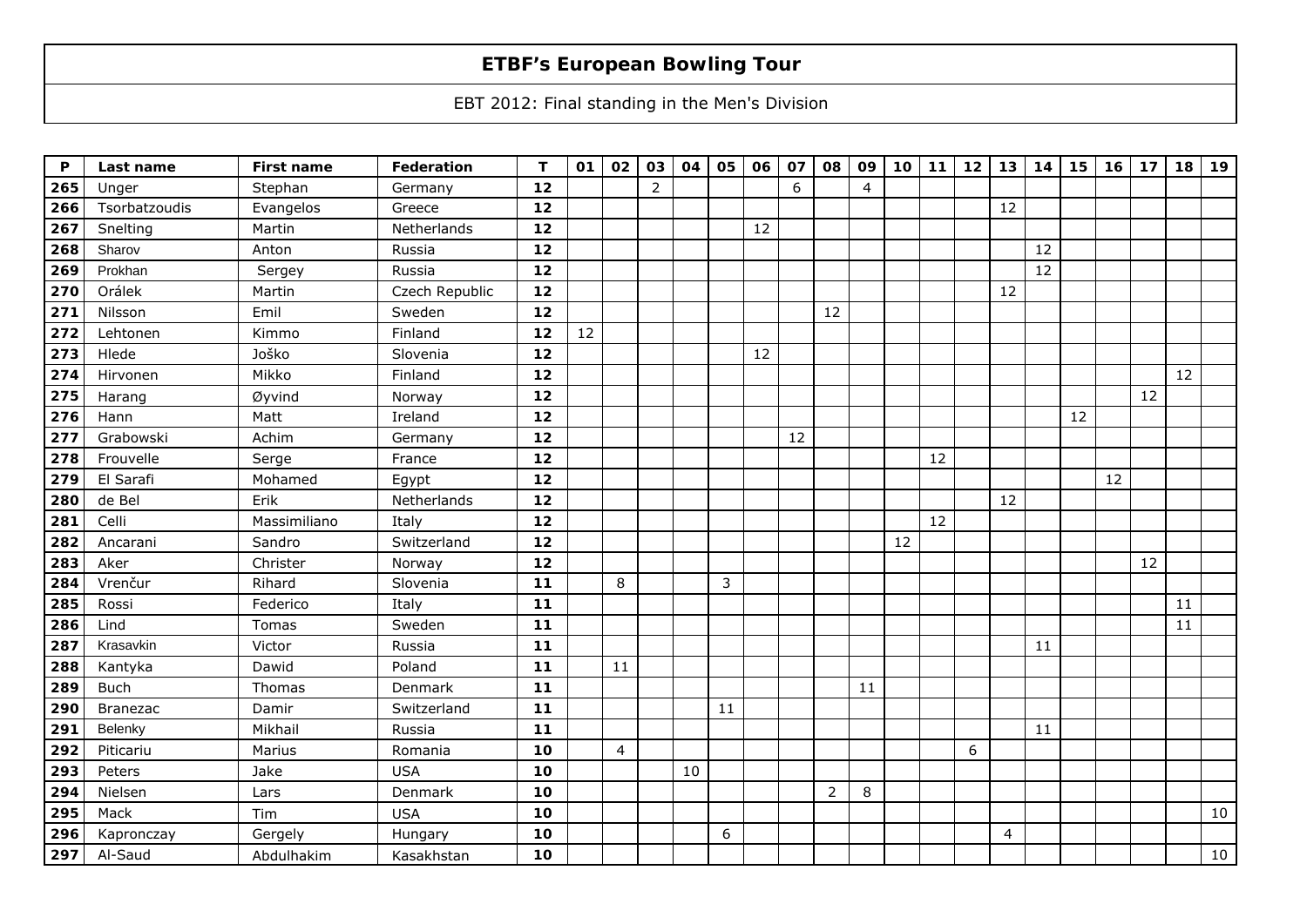| P   | Last name    | First name     | Federation     | $\mathsf{T}$ | 01 | 02 | 03 | 04 | 05 | 06 | 07 | 08 | 09 | 10 <sup>1</sup> | 11 | 12 | 13 | 14 | $15 \mid$      | 16 | 17 | 18 | 19 |
|-----|--------------|----------------|----------------|--------------|----|----|----|----|----|----|----|----|----|-----------------|----|----|----|----|----------------|----|----|----|----|
| 298 | Al-Doseri    | Khaled         | Oatar          | 10           |    |    |    |    |    |    |    |    |    |                 |    |    |    |    |                |    |    |    | 10 |
| 299 | Liukkonen    | Niko           | Finland        | 9            | 9  |    |    |    |    |    |    |    |    |                 |    |    |    |    |                |    |    |    |    |
| 300 | Leandersson  | Tomas          | Sweden         | 9            | 9  |    |    |    |    |    |    |    |    |                 |    |    |    |    |                |    |    |    |    |
| 301 | Kweens       | Christian      | Netherlands    | 9            |    |    | 8  |    |    |    |    |    |    |                 |    |    |    |    | $\mathbf{1}$   |    |    |    |    |
| 302 | Jonasdofsky  | Mark           | Germany        | 9            |    |    |    |    |    |    |    |    |    |                 | 9  |    |    |    |                |    |    |    |    |
| 303 | Gomez        | Andres         | Colombia       | 9            |    |    |    |    |    |    |    |    |    |                 |    |    |    |    |                | 9  |    |    |    |
| 304 | Bortolon     | Renato         | Italy          | 9            |    |    |    |    |    |    |    |    |    |                 | 9  |    |    |    |                |    |    |    |    |
| 305 | Vercellino   | Mario          | Italy          | 8            |    |    |    |    |    |    |    |    |    | 8               |    |    |    |    |                |    |    |    |    |
| 306 | Thienpondt   | Nico           | Netherlands    | 8            |    |    |    |    |    |    |    |    |    |                 |    |    |    |    | 8              |    |    |    |    |
| 307 | Stott        | Paul           | Ireland        | 8            |    |    |    |    |    |    |    |    |    |                 |    |    |    |    |                |    |    | 8  |    |
| 308 | Schwarzbauer | Christian      | Austria        | 8            |    |    |    |    |    |    |    |    |    |                 |    |    | 8  |    |                |    |    |    |    |
| 309 | Sandbækken   | Mads           | Norway         | 8            |    |    |    |    |    |    |    |    |    |                 |    |    |    |    |                |    | 8  |    |    |
| 310 | Pichl        | Rainer         | Germany        | 8            |    |    |    |    |    | 8  |    |    |    |                 |    |    |    |    |                |    |    |    |    |
| 311 | Petković     | Saša           | Croatia        | 8            |    |    |    |    | 8  |    |    |    |    |                 |    |    |    |    |                |    |    |    |    |
| 312 | Nygård       | Lars-Christian | Norway         | 8            |    |    |    |    |    |    |    |    |    |                 |    |    |    |    |                |    | 8  |    |    |
| 313 | Nolan        | Pat            | <b>USA</b>     | 8            |    |    |    |    |    | 6  |    |    |    |                 |    |    |    |    | $\overline{2}$ |    |    |    |    |
| 314 | Mineev       | Evgeny         | Russia         | 8            |    |    |    |    |    |    |    |    |    |                 |    |    |    | 8  |                |    |    |    |    |
| 315 | Malek        | Milan          | Slovenia       | 8            |    |    |    |    | 8  |    |    |    |    |                 |    |    |    |    |                |    |    |    |    |
| 316 | Korshak      | Yan            | Russia         | 8            |    |    |    |    |    |    |    |    |    |                 |    |    |    | 8  |                |    |    |    |    |
| 317 | Korab        | Jan            | Czech Republic | 8            |    |    |    |    |    |    |    |    |    |                 |    |    | 8  |    |                |    |    |    |    |
| 318 | Kondratyev   | Oleksandr      | Ukraine        | 8            |    |    |    |    |    |    |    |    |    |                 |    |    |    | 8  |                |    |    |    |    |
| 319 | Holmqvist    | Anders         | Sweden         | 8            |    |    |    |    |    |    |    |    |    |                 |    |    |    |    |                |    | 8  |    |    |
| 320 | Hardarson    | Hafthor        | Iceland        | 8            |    |    |    |    |    |    | 8  |    |    |                 |    |    |    |    |                |    |    |    |    |
| 321 | Gutsche      | Falco          | Germany        | 8            |    | 8  |    |    |    |    |    |    |    |                 |    |    |    |    |                |    |    |    |    |
| 322 | Grindvik     | Robin Nordaas  | Norway         | 8            |    |    |    |    |    |    |    | 8  |    |                 |    |    |    |    |                |    |    |    |    |
| 323 | Gerischer    | Steffen        | Germany        | 8            |    | 8  |    |    |    |    |    |    |    |                 |    |    |    |    |                |    |    |    |    |
| 324 | Fogar        | Andrea         | Italy          | 8            |    |    |    |    |    | 8  |    |    |    |                 |    |    |    |    |                |    |    |    |    |
| 325 | Fischer      | Alexander      | Germany        | 8            |    |    |    |    |    | 8  |    |    |    |                 |    |    |    |    |                |    |    |    |    |
| 326 | Eide         | Sigbjørn       | Norway         | 8            |    |    |    |    |    |    |    |    |    |                 |    |    |    |    |                |    | 8  |    |    |
| 327 | Drevenstedt  | Frank          | Germany        | 8            |    |    |    |    |    |    |    |    | 8  |                 |    |    |    |    |                |    |    |    |    |
| 328 | Cundy        | Darren         | England        | 8            |    |    | 8  |    |    |    |    |    |    |                 |    |    |    |    |                |    |    |    |    |
| 329 | Basner       | Peter          | Germany        | 8            |    |    |    |    |    |    | 8  |    |    |                 |    |    |    |    |                |    |    |    |    |
| 330 | Andrassy     | Lukáš          | Slovakia       | 8            |    |    |    |    |    |    |    |    |    |                 |    |    | 8  |    |                |    |    |    |    |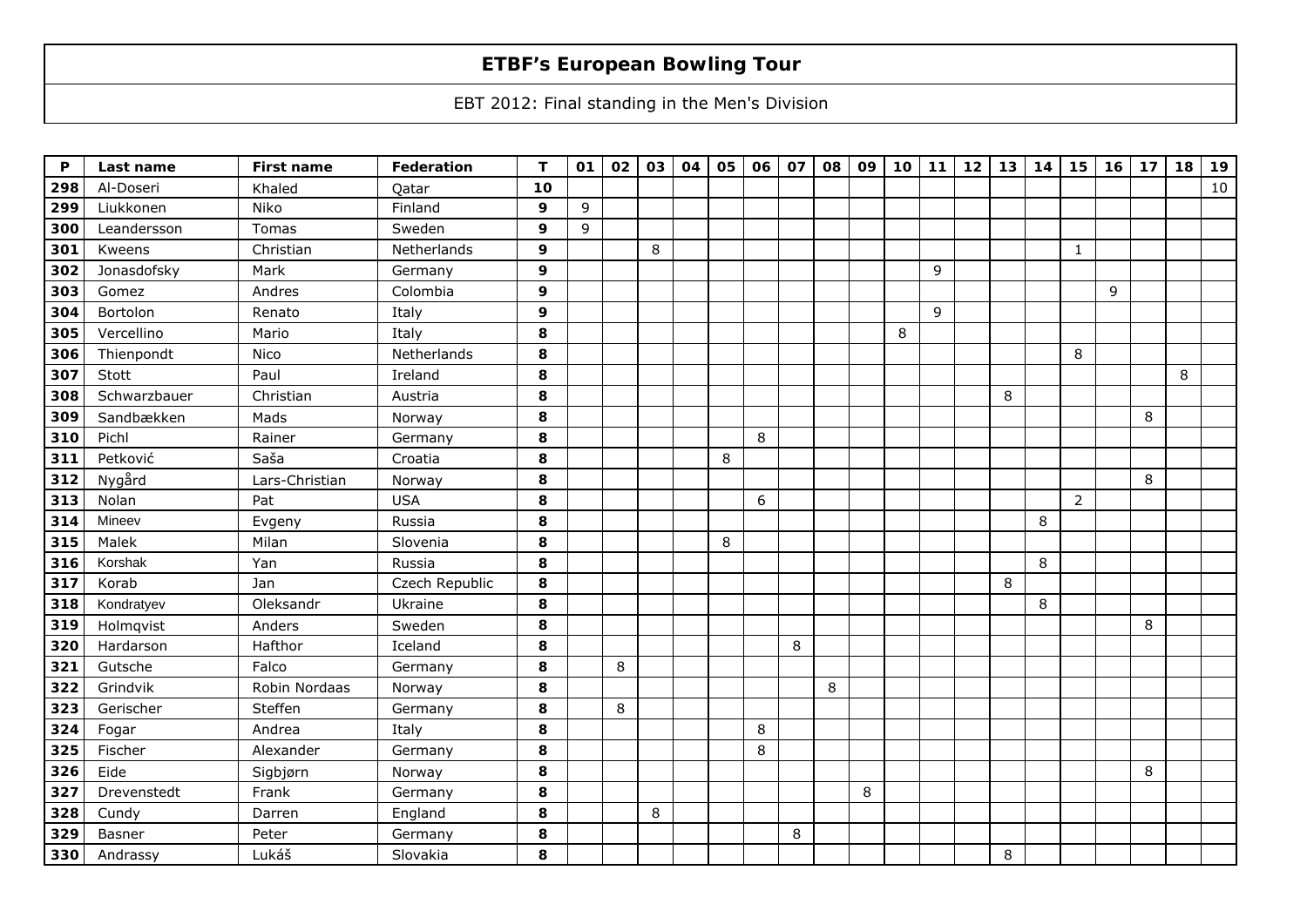| P   | Last name      | <b>First name</b> | Federation     | $\mathsf{T}$ | 01 | 02 | 03    | 04 | 05             | 06 | 07 | 08 | 09 | 10 <sub>1</sub> | 11 | 12 | 13 | 14 | 15 | 16 | 17 | 18 | 19 |
|-----|----------------|-------------------|----------------|--------------|----|----|-------|----|----------------|----|----|----|----|-----------------|----|----|----|----|----|----|----|----|----|
| 331 | Andersen       | Jan               | Denmark        | 8            |    |    |       |    |                |    |    |    | 8  |                 |    |    |    |    |    |    |    |    |    |
| 332 | Østlie Solberg | Thor Kristian     | Norway         | 6            |    |    |       |    |                |    |    |    |    |                 |    |    |    |    |    |    | 6  |    |    |
| 333 | Österholm      | Johan             | Sweden         | 6            |    |    |       |    |                |    |    |    |    |                 |    |    | 6  |    |    |    |    |    |    |
| 334 | Östberg        | Simon             | Sweden         | 6            |    |    |       |    |                |    |    |    |    |                 |    |    |    |    |    |    | 6  |    |    |
| 335 | Yan            | Korshak           | Russia         | 6            |    |    |       |    |                |    | 6  |    |    |                 |    |    |    |    |    |    |    |    |    |
| 336 | Vítek          | David             | Czech Republic | 6            |    | 6  |       |    |                |    |    |    |    |                 |    |    |    |    |    |    |    |    |    |
| 337 | van Geel       | Jeroen            | Netherlands    | 6            |    |    |       |    |                |    |    |    |    |                 |    |    |    |    | 6  |    |    |    |    |
| 338 | Teece          | Richie            | England        | 6            |    |    |       |    |                |    |    |    |    |                 |    |    |    |    | 6  |    |    |    |    |
| 339 | Stinissen      | Michell           | Netherlands    | 6            |    |    |       |    |                |    |    |    |    |                 |    |    |    |    | 6  |    |    |    |    |
| 340 | Sobolev        | Pavel             | Belarus        | 6            |    |    |       |    |                |    |    |    |    |                 |    |    |    | 6  |    |    |    |    |    |
| 341 | Smith          | Mark              | England        | 6            |    |    |       |    |                |    |    |    |    |                 |    |    |    |    | 6  |    |    |    |    |
| 342 | Siletti        | Allesandro        | Italy          | 6            |    |    | 6     |    |                |    |    |    |    |                 |    |    |    |    |    |    |    |    |    |
| 343 | Sacco          | Francois          | Francois       | 6            |    |    | $6\,$ |    |                |    |    |    |    |                 |    |    |    |    |    |    |    |    |    |
| 344 | Sacco          | Thierry           | France         | 6            |    |    |       |    |                |    |    |    |    |                 | 6  |    |    |    |    |    |    |    |    |
| 345 | Rodriguez      | Paco              | Spain          | 6            |    |    | 6     |    |                |    |    |    |    |                 |    |    |    |    |    |    |    |    |    |
| 346 | Rauscher       | Alexander         | Austria        | 6            |    |    |       |    |                |    |    |    |    |                 |    |    |    |    |    | 6  |    |    |    |
| 347 | Pachera        | Graziano          | Italy          | 6            |    |    |       |    |                |    |    |    |    |                 |    |    |    |    |    |    |    | 6  |    |
| 348 | Origlia        | Eros              | Italy          | 6            |    |    |       |    |                |    |    |    |    | 6               |    |    |    |    |    |    |    |    |    |
| 349 | Olsen          | Martin            | Norway         | 6            |    |    |       |    |                |    |    |    |    |                 |    |    |    |    |    |    | 6  |    |    |
| 350 | Okorokov       | Maxim             | Russia         | 6            |    |    |       |    |                |    |    |    |    |                 |    | 6  |    |    |    |    |    |    |    |
| 351 | Nechushtan     | Omar              | Israel         | 6            |    |    |       |    |                |    |    |    |    |                 |    |    | 6  |    |    |    |    |    |    |
| 352 | Mrkonjić       | Miše              | Croatia        | 6            |    |    |       |    | 6              |    |    |    |    |                 |    |    |    |    |    |    |    |    |    |
| 353 | Miculinić      | Dario             | Croatia        | 6            |    |    |       |    | 6              |    |    |    |    |                 |    |    |    |    |    |    |    |    |    |
| 354 | Marval         | Michael           | Czech Republic | 6            |    |    |       |    |                |    |    |    |    |                 |    |    | 6  |    |    |    |    |    |    |
| 355 | Martin         | Adam              | Poland         | 6            |    | 6  |       |    |                |    |    |    |    |                 |    |    |    |    |    |    |    |    |    |
| 356 | Maniero        | Alesio            | Italy          | 6            |    |    |       |    | 6              |    |    |    |    |                 |    |    |    |    |    |    |    |    |    |
| 357 | Lönnroth       | Magnus            | Finland        | 6            | 6  |    |       |    |                |    |    |    |    |                 |    |    |    |    |    |    |    |    |    |
| 358 | Linke          | Andrzej           | Poland         | 6            |    | 6  |       |    |                |    |    |    |    |                 |    |    |    |    |    |    |    |    |    |
| 359 | Lindbjer       | Filip             | Sweden         | 6            |    |    |       |    |                |    |    |    | 6  |                 |    |    |    |    |    |    |    |    |    |
| 360 | Kus            | Uroš              | Slovenia       | 6            |    |    |       |    | $\overline{2}$ | 4  |    |    |    |                 |    |    |    |    |    |    |    |    |    |
| 361 | Kurppa         | Niko              | Finland        | 6            | 6  |    |       |    |                |    |    |    |    |                 |    |    |    |    |    |    |    |    |    |
| 362 | Kriznis        | Vagelis           | Greece         | 6            |    |    |       |    |                |    |    |    |    |                 |    |    |    |    |    |    |    | 6  |    |
| 363 | Klockgether    | Stefan            | Germany        | 6            |    |    |       |    |                |    |    |    | 6  |                 |    |    |    |    |    |    |    |    |    |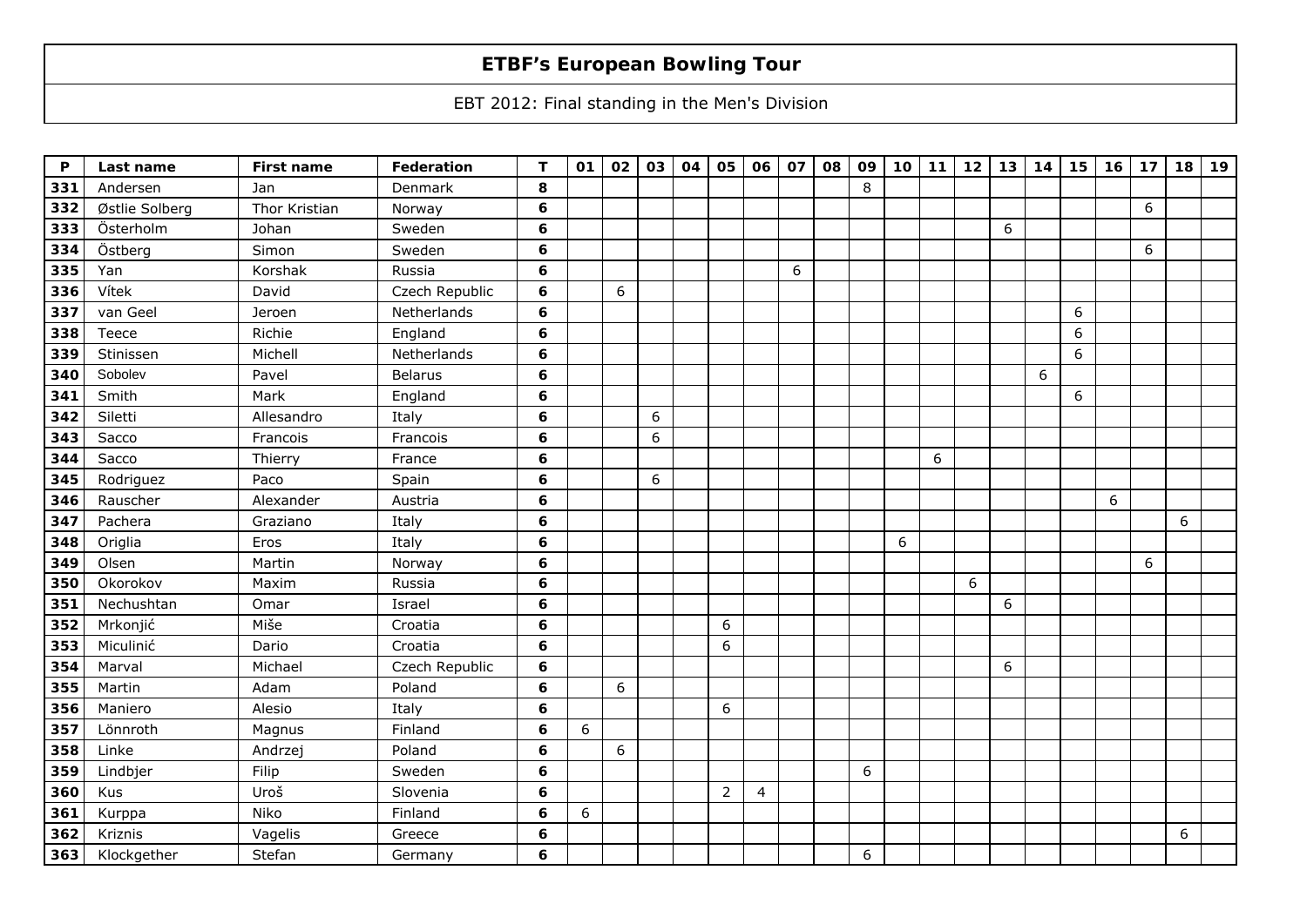| P   | Last name      | First name   | Federation     | $\mathsf{T}$            | 01 | 02 | 03             | 04 | 05             | 06 | 07             | 08 | 09 | 10 <sup>1</sup> | 11 | 12 | 13             | 14 | 15 <sup>1</sup> | 16           | 17             | 18             | 19 |
|-----|----------------|--------------|----------------|-------------------------|----|----|----------------|----|----------------|----|----------------|----|----|-----------------|----|----|----------------|----|-----------------|--------------|----------------|----------------|----|
| 364 | Kivelä         | Riku-Petteri | Finland        | 6                       |    |    |                |    |                |    |                |    |    |                 |    |    |                |    | $\mathbf{3}$    | $\mathbf{3}$ |                |                |    |
| 365 | Kallio         | Jesse        | Finland        | 6                       |    |    |                |    |                |    |                |    |    |                 |    |    |                |    |                 |              |                | 6              |    |
| 366 | Henry          | Sebastien    | France         | 6                       |    |    |                |    |                |    |                |    |    |                 |    | 6  |                |    |                 |              |                |                |    |
| 367 | Hemmi          | Eemeli       | Finland        | 6                       | 6  |    |                |    |                |    |                |    |    |                 |    |    |                |    |                 |              |                |                |    |
| 368 | Grimsen        | Peder        | Sweden         | 6                       |    |    |                |    |                |    |                |    |    | 6               |    |    |                |    |                 |              |                |                |    |
| 369 | Gorodnichiy    | Igor         | Russia         | 6                       |    |    |                |    |                |    |                |    |    |                 |    |    |                | 6  |                 |              |                |                |    |
| 370 | Glazkov        | Yury         | Russia         | 6                       |    |    |                |    |                |    |                |    |    |                 |    |    |                | 6  |                 |              |                |                |    |
| 371 | Fatu           | Valentin     | Romania        | 6                       |    |    |                |    |                |    |                |    |    |                 | 6  |    |                |    |                 |              |                |                |    |
| 372 | Erzen          | Tomaz        | Slovenia       | 6                       |    |    |                |    |                | 6  |                |    |    |                 |    |    |                |    |                 |              |                |                |    |
| 373 | Cimino         | Fabio        | Italy          | 6                       |    |    |                |    |                |    |                |    |    | 6               |    |    |                |    |                 |              |                |                |    |
| 374 | Baade          | Marco        | Germany        | 6                       |    |    | $\overline{4}$ |    |                |    | $\overline{2}$ |    |    |                 |    |    |                |    |                 |              |                |                |    |
| 375 | Baravaglio     | Bruno        | Italy          | 6                       |    |    |                |    |                |    |                |    |    |                 | 6  |    |                |    |                 |              |                |                |    |
| 376 | Antuszewicz    | Przemysław   | Poland         | 6                       |    | 6  |                |    |                |    |                |    |    |                 |    |    |                |    |                 |              |                |                |    |
| 377 | Andreev        | Sergey       | Russia         | 6                       |    |    |                |    |                |    |                |    |    |                 |    |    |                | 6  |                 |              |                |                |    |
| 378 | Andersson      | Andreas      | Sweden         | 6                       |    |    |                |    |                |    |                |    |    | 6               |    |    |                |    |                 |              |                |                |    |
| 379 | Alho           | Timo         | Finland        | 6                       | 6  |    |                |    |                |    |                |    |    |                 |    |    |                |    |                 |              |                |                |    |
| 380 | Lotthe         | Xavier       | France         | $5\phantom{.0}$         |    |    |                | 5  |                |    |                |    |    |                 |    |    |                |    |                 |              |                |                |    |
| 381 | Liew           | Alex         | Malaysia       | $5\phantom{.0}$         |    |    |                |    |                |    |                |    |    |                 |    |    |                |    |                 |              |                |                | 5  |
| 382 | Heinilä        | Sami         | Finland        | 5                       |    |    |                | 5  |                |    |                |    |    |                 |    |    |                |    |                 |              |                |                |    |
| 383 | Durupt         | Jérome       | France         | 5                       |    |    |                | 5  |                |    |                |    |    |                 |    |    |                |    |                 |              |                |                |    |
| 384 | <b>Bigall</b>  | René         | Germany        | $5\phantom{.0}$         |    |    |                |    |                |    |                |    |    |                 | 3  |    | $\overline{2}$ |    |                 |              |                |                |    |
| 385 | Al-Deyab       | Ahmed        | Qatar          | 5                       |    |    |                |    |                |    |                |    |    |                 |    |    |                |    |                 |              |                |                | 5  |
| 386 | Žváček         | Petr         | Czech Republic | $\overline{4}$          |    |    |                |    |                |    |                |    |    |                 |    |    | $\overline{4}$ |    |                 |              |                |                |    |
| 387 | Wendlandt      | Steffen      | Germany        | 4                       |    |    |                |    |                |    |                |    | 4  |                 |    |    |                |    |                 |              |                |                |    |
| 388 | Vedriš         | Vedran       | Croatia        | $\overline{4}$          |    |    |                |    | $\overline{4}$ |    |                |    |    |                 |    |    |                |    |                 |              |                |                |    |
| 389 | Varchetta      | Gennaro      | Italy          | $\overline{\mathbf{4}}$ |    |    |                |    |                |    |                |    |    |                 |    |    |                |    |                 |              |                | $\overline{4}$ |    |
| 390 | van den Heuvel | Menno        | Netherlands    | $\overline{4}$          |    |    | $\overline{4}$ |    |                |    |                |    |    |                 |    |    |                |    |                 |              |                |                |    |
| 391 | Tonno          | Giuseppe     | Italy          | $\overline{\mathbf{4}}$ |    |    |                |    |                |    |                |    |    |                 |    |    |                |    |                 |              |                | $\overline{4}$ |    |
| 392 | Špiljar        | Marko        | Croatia        | 4                       |    |    |                |    | $\overline{4}$ |    |                |    |    |                 |    |    |                |    |                 |              |                |                |    |
| 393 | Sparby         | Jan Cato     | Norway         | $\overline{4}$          |    |    |                |    |                |    |                |    |    |                 |    |    |                |    |                 |              | $\overline{4}$ |                |    |
| 394 | Smith          | Allan        | <b>USA</b>     | 4                       |    |    |                |    |                |    |                |    |    |                 |    |    |                |    | $\overline{4}$  |              |                |                |    |
| 395 | Sidorov        | Alexey       | Russia         | 4                       |    |    |                |    |                |    |                |    |    |                 |    |    |                | 4  |                 |              |                |                |    |
| 396 | Sadeharju      | Arttu        | Finland        | 4                       |    |    |                |    |                |    |                |    |    | 4               |    |    |                |    |                 |              |                |                |    |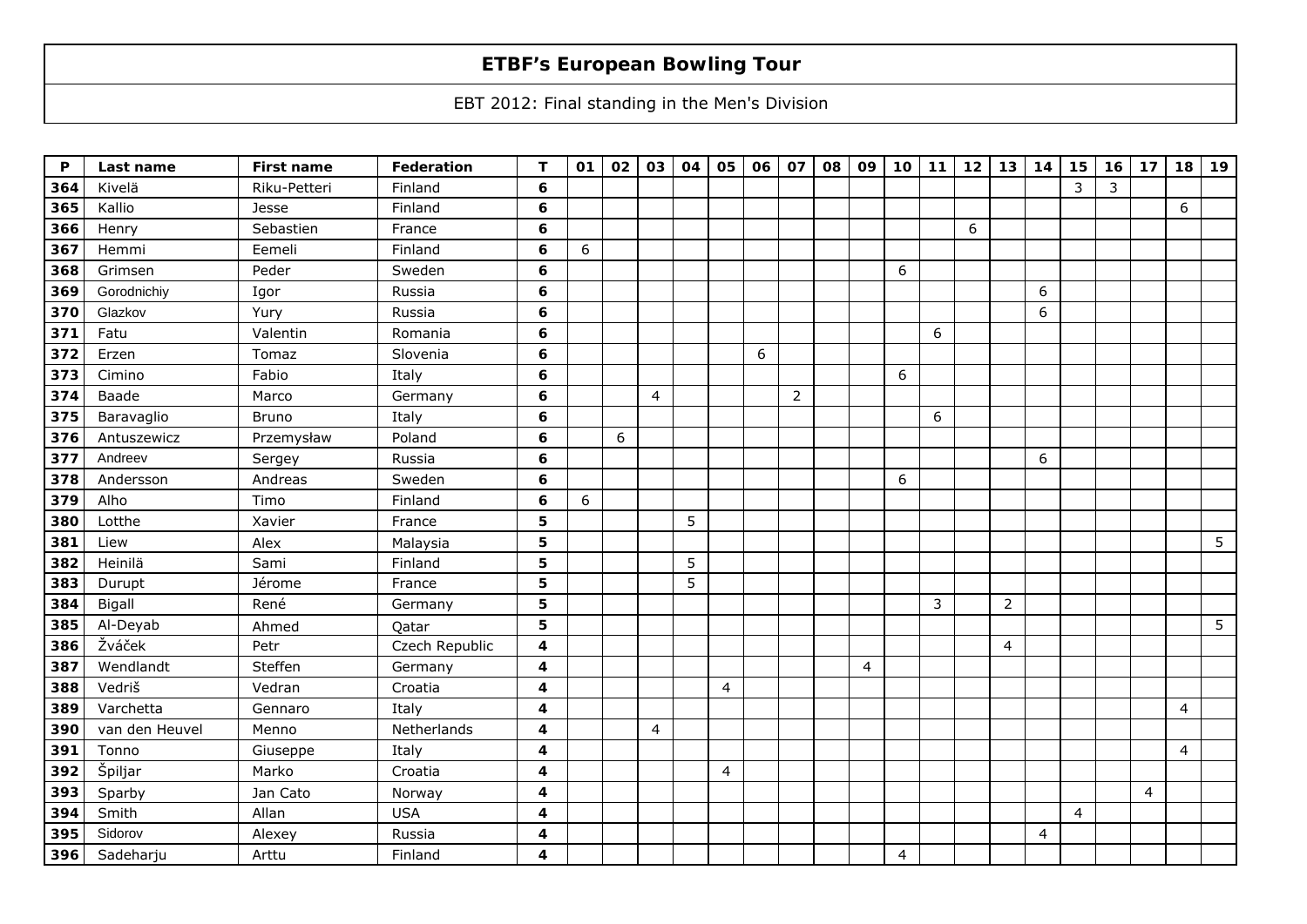| P   | Last name       | First name | Federation  | $\mathsf{T}$            | 01 | 02             | 03 | 04 | 05             | 06             | 07 | 08 | 09 | 10 <sup>1</sup> | 11 | 12 | 13 | 14             | 15             | 16 | 17             | 18                       | 19 |
|-----|-----------------|------------|-------------|-------------------------|----|----------------|----|----|----------------|----------------|----|----|----|-----------------|----|----|----|----------------|----------------|----|----------------|--------------------------|----|
| 397 | Naglić          | Stjepan    | Croatia     | $\overline{4}$          |    |                |    |    | 4              |                |    |    |    |                 |    |    |    |                |                |    |                |                          |    |
| 398 | Minulin         | Oleg       | Kazakhstan  | 4                       |    |                |    |    |                |                |    |    |    |                 |    |    |    | 4              |                |    |                |                          |    |
| 399 | Magni           | Giorgio    | Italy       | $\overline{\mathbf{4}}$ |    |                |    |    |                |                |    |    |    |                 |    |    |    |                |                |    |                | $\overline{\mathcal{A}}$ |    |
| 400 | Lischka         | Klaus-Uwe  | Germany     | 4                       |    |                |    |    |                |                |    |    |    |                 |    |    | 4  |                |                |    |                |                          |    |
| 401 | Lischka         | Klaus-Uwe  | Germany     | 4                       |    |                |    |    |                | $\overline{4}$ |    |    |    |                 |    |    |    |                |                |    |                |                          |    |
| 402 | Lindbäck        | Lars       | Sweden      | 4                       |    |                |    |    |                |                |    |    |    |                 |    |    |    |                |                |    | $\overline{4}$ |                          |    |
| 403 | Kuznetsov       | Dmitry     | Russia      | 4                       |    |                |    |    |                |                |    |    |    |                 |    |    |    | $\overline{4}$ |                |    |                |                          |    |
| 404 | Kulseng         | Øyvin      | Norway      | 4                       |    |                |    |    |                |                |    |    |    |                 |    |    |    |                |                |    | $\overline{4}$ |                          |    |
| 405 | Korolev         | Yury       | Russia      | $\overline{4}$          |    |                |    |    |                |                |    |    |    |                 |    |    |    | 4              |                |    |                |                          |    |
| 406 | Joris           | Nico       | Belgium     | 4                       |    |                |    |    |                |                |    |    |    |                 |    |    |    |                | $\overline{4}$ |    |                |                          |    |
| 407 | Jansen          | Tor Inge   | Norway      | 4                       |    |                |    |    |                |                |    |    |    |                 |    |    |    |                |                |    | $\overline{4}$ |                          |    |
| 408 | Janicki         | Tomasz     | Poland      | 4                       |    | $\overline{4}$ |    |    |                |                |    |    |    |                 |    |    |    |                |                |    |                |                          |    |
| 409 | Hoste           | Kevin      | Belgium     | 4                       |    |                | 4  |    |                |                |    |    |    |                 |    |    |    |                |                |    |                |                          |    |
| 410 | Gertsen         | Carsten    | Denmark     | 4                       |    |                |    |    |                |                |    |    | 4  |                 |    |    |    |                |                |    |                |                          |    |
| 411 | Fedin           | Alexey     | Russia      | 4                       |    |                |    |    |                |                |    |    |    |                 |    |    |    | $\overline{4}$ |                |    |                |                          |    |
| 412 | Eržen           | Lino       | Slovenia    | 4                       |    |                |    |    |                | $\overline{4}$ |    |    |    |                 |    |    |    |                |                |    |                |                          |    |
| 413 | Coppola         | Gianpiero  | Italy       | 4                       |    |                |    |    |                |                |    |    |    |                 |    |    |    |                |                |    |                | $\overline{4}$           |    |
| 414 | Bryłkowski      | Bartosz    | Poland      | 4                       |    | $\overline{4}$ |    |    |                |                |    |    |    |                 |    |    |    |                |                |    |                |                          |    |
| 415 | <b>Brnić</b>    | Damir      | Croatia     | 4                       |    |                |    |    | $\overline{4}$ |                |    |    |    |                 |    |    |    |                |                |    |                |                          |    |
| 416 | <b>Bódis</b>    | Giorgio    | Hungary     | 4                       |    |                |    |    |                |                |    |    |    | $\overline{4}$  |    |    |    |                |                |    |                |                          |    |
| 417 | Boccato         | Marco      | Italy       | 4                       |    |                |    |    |                |                |    |    |    | 4               |    |    |    |                |                |    |                |                          |    |
| 418 | Błaszczak       | Adam       | Poland      | 4                       |    | 4              |    |    |                |                |    |    |    |                 |    |    |    |                |                |    |                |                          |    |
| 419 | <b>Bland Jr</b> | Kenneth    | <b>USA</b>  | 4                       |    |                |    |    |                | $\overline{4}$ |    |    |    |                 |    |    |    |                |                |    |                |                          |    |
| 420 | Bielski         | Paweł      | Poland      | 4                       |    | $\overline{4}$ |    |    |                |                |    |    |    |                 |    |    |    |                |                |    |                |                          |    |
| 421 | Algreen-Ussing  | Rasmus     | Denmark     | $\overline{4}$          |    |                |    |    |                |                |    |    | 4  |                 |    |    |    |                |                |    |                |                          |    |
| 422 | Vestneshagen    | Morten     | Norway      | 3                       |    |                |    |    |                |                |    |    |    |                 |    |    |    |                |                |    | 3              |                          |    |
| 423 | van der Heide   | Jeroen     | Netherlands | 3                       |    |                |    |    |                |                |    |    |    |                 |    |    |    |                | 3              |    |                |                          |    |
| 424 | Sverchkov       | Vladimir   | Russia      | 3                       |    |                |    |    |                |                |    |    |    |                 |    |    |    | 3              |                |    |                |                          |    |
| 425 | Starchenkov     | Roman      | Russia      | 3                       |    |                |    |    |                |                |    |    |    |                 |    |    |    | 3              |                |    |                |                          |    |
| 426 | Starchenkov     | Sergey     | Russia      | 3                       |    |                |    |    |                |                |    |    |    |                 |    |    |    | 3              |                |    |                |                          |    |
| 427 | Spagnoli        | Davide     | Italy       | 3                       |    |                |    |    |                |                |    |    |    |                 | 3  |    |    |                |                |    |                |                          |    |
| 428 | Skorupa         | Jacek      | Poland      | 3                       |    | 3              |    |    |                |                |    |    |    |                 |    |    |    |                |                |    |                |                          |    |
| 429 | Selvnes         | Pål        | Norway      | 3                       |    |                |    |    |                |                |    |    |    |                 |    |    |    |                |                |    | 3              |                          |    |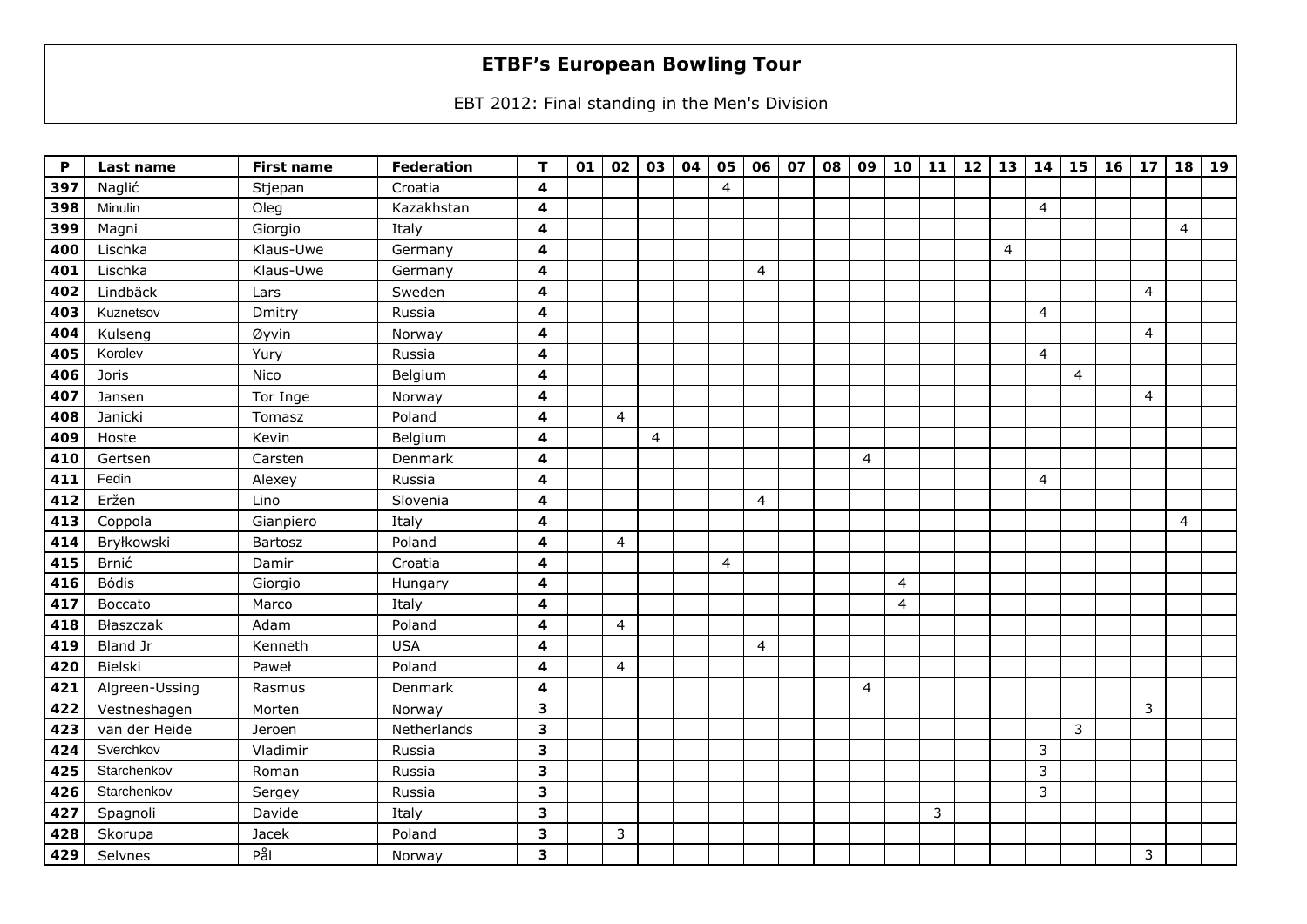| P   | Last name     | <b>First name</b> | Federation  | $\mathsf{T}$   | 01 | 02             | 03 | 04 | 05 | 06 | 07 | 08             | 09 | 10 l | 11 | 12 | 13 | 14             | 15           | 16 | 17 | 18             | 19 |
|-----|---------------|-------------------|-------------|----------------|----|----------------|----|----|----|----|----|----------------|----|------|----|----|----|----------------|--------------|----|----|----------------|----|
| 430 | Sazonov       | Oleg              | Russia      | 3              |    |                |    |    |    |    |    |                |    |      |    |    |    | 3              |              |    |    |                |    |
| 431 | Samain        | Jean Marc         | Belgium     | 3              |    |                |    |    |    |    |    |                |    |      |    | 3  |    |                |              |    |    |                |    |
| 432 | Salin         | Sami              | Finland     | $\mathbf{3}$   | 3  |                |    |    |    |    |    |                |    |      |    |    |    |                |              |    |    |                |    |
| 433 | Righi         | Domenico          | San Marino  | 3              |    |                |    |    | 3  |    |    |                |    |      |    |    |    |                |              |    |    |                |    |
| 434 | Ranieri       | Simone            | Italy       | 3              |    |                |    |    |    |    |    |                |    |      |    |    |    |                |              |    |    | 3              |    |
| 435 | Petroons      | Steve             | Belgium     | 3              |    |                |    |    |    |    |    |                |    |      |    |    |    |                | 3            |    |    |                |    |
| 436 | Nedimović     | Ljubo             | Slovenia    | 3              |    |                |    |    | 3  |    |    |                |    |      |    |    |    |                |              |    |    |                |    |
| 437 | Merkovsky     | Fabio             | Slovakia    | $\mathbf{3}$   |    |                |    |    | 3  |    |    |                |    |      |    |    |    |                |              |    |    |                |    |
| 438 | Madsen        | Mathias           | Denmark     | 3              |    |                |    |    |    |    |    |                | 3  |      |    |    |    |                |              |    |    |                |    |
| 439 | Lyratzis      | Kostas            | Greece      | 3              |    |                |    |    |    |    |    |                |    |      | 3  |    |    |                |              |    |    |                |    |
| 440 | Larsen        | Jakob             | Denmark     | 3              |    |                |    |    |    |    |    |                | 3  |      |    |    |    |                |              |    |    |                |    |
| 441 | Lajovic       | Anže              | Slovenia    | 3              |    |                |    |    | 3  |    |    |                |    |      |    |    |    |                |              |    |    |                |    |
| 442 | Krasnoshtanov | Anton             | Russia      | 3              |    |                |    |    |    |    |    |                |    |      |    |    |    | 3              |              |    |    |                |    |
| 443 | Ketonen       | Jani              | Finland     | $\mathbf{3}$   | 3  |                |    |    |    |    |    |                |    |      |    |    |    |                |              |    |    |                |    |
| 444 | Kastner       | Brajan            | Poland      | $\mathbf{3}$   |    | 3              |    |    |    |    |    |                |    |      |    |    |    |                |              |    |    |                |    |
| 445 | Ieva          | Carlo             | Italy       | 3              |    |                |    |    |    |    |    |                |    |      |    |    |    |                |              |    |    | $\overline{3}$ |    |
| 446 | Hansen        | Nicolai           | Denmark     | 3              |    |                |    |    |    |    |    |                | 3  |      |    |    |    |                |              |    |    |                |    |
| 447 | Grieger       | Jens              | Germany     | 3              |    |                |    |    |    |    |    |                |    |      |    |    |    |                |              | 3  |    |                |    |
| 448 | Geliassen     | Tor Inge          | Norway      | $\mathbf{3}$   |    |                |    |    |    |    |    |                |    |      |    |    |    |                |              |    | 3  |                |    |
| 449 | Funk          | Pierre            | Germany     | 3              |    | 3              |    |    |    |    |    |                |    |      |    |    |    |                |              |    |    |                |    |
| 450 | Frascati      | Giuseppe          | Italy       | $\mathbf{3}$   |    |                |    |    |    |    |    |                |    |      |    |    |    |                |              |    |    | $\mathsf{3}$   |    |
| 451 | Fagerstrøm    | Thomas Fredrik    | Norway      | 3              |    |                |    |    |    |    |    |                |    |      |    |    |    |                |              |    | 3  |                |    |
| 452 | Dell'amico    | Massimo           | Italy       | 3              |    |                |    |    |    |    |    |                |    |      |    |    |    |                |              |    |    | 3              |    |
| 453 | de Bruijn     | Marco             | Netherlands | $\overline{3}$ |    |                |    |    |    |    |    |                |    |      |    |    |    |                | 3            |    |    |                |    |
| 454 | Cools         | Jonathan          | Belgium     | $\mathbf{3}$   |    |                |    |    |    |    |    |                |    |      |    |    |    |                | $\mathbf{3}$ |    |    |                |    |
| 455 | Cella         | Andrea            | Italy       | $\mathbf{3}$   |    |                |    |    |    |    |    |                |    |      | 3  |    |    |                |              |    |    |                |    |
| 456 | Bortolon      | Renato            | Italy       | 3              |    |                |    |    |    |    |    |                |    |      |    |    |    |                |              |    |    | 3              |    |
| 457 | Bentkowski    | Mariusz           | Poland      | 3              |    | 3              |    |    |    |    |    |                |    |      |    |    |    |                |              |    |    |                |    |
| 458 | Balan         | Marius            | Romania     | 3              |    | 3              |    |    |    |    |    |                |    |      |    |    |    |                |              |    |    |                |    |
| 459 | Volpert       | Yossi             | Israel      | $\overline{2}$ |    | $\overline{2}$ |    |    |    |    |    |                |    |      |    |    |    |                |              |    |    |                |    |
| 460 | Verheijen     | Stephan           | Netherlands | $\overline{2}$ |    |                |    |    |    |    |    |                |    |      |    |    |    |                | $2^{\circ}$  |    |    |                |    |
| 461 | Vasilyev      | Vladimir          | Russia      | $\mathbf 2$    |    |                |    |    |    |    |    |                |    |      |    |    |    | $\overline{2}$ |              |    |    |                |    |
| 462 | Thomsen       | Lasse             | Denmark     | $\overline{2}$ |    |                |    |    |    |    |    | $\overline{2}$ |    |      |    |    |    |                |              |    |    |                |    |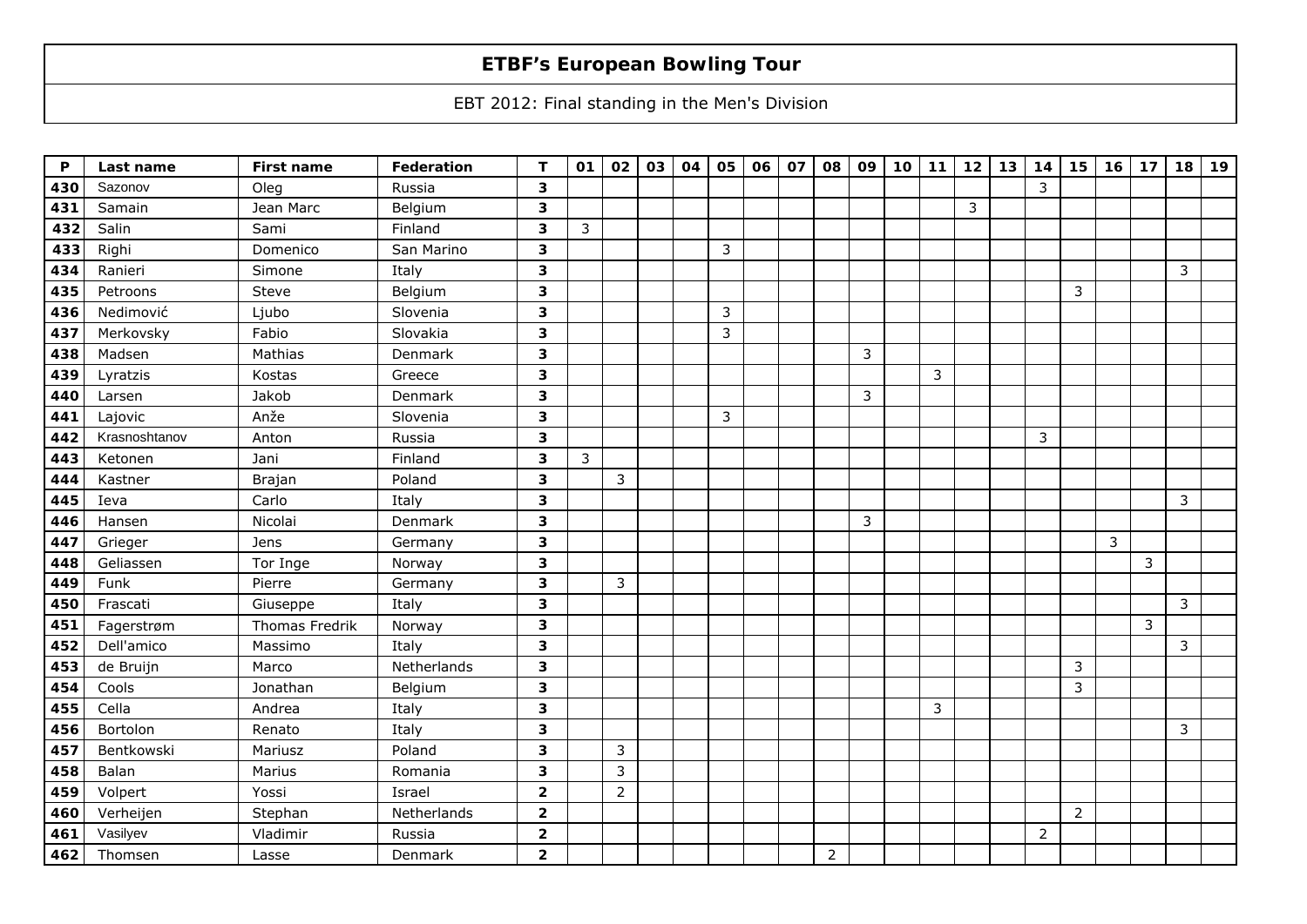| P   | Last name       | First name      | Federation     | $\mathbf T$             | 01 | 02             | 03 | 04 | 05             | 06             | 07 | 08             | 09             | 10 <sup>1</sup> | 11 | 12 | 13             | 14             | $15 \mid$      | 16 | 17             | 18             | 19 |
|-----|-----------------|-----------------|----------------|-------------------------|----|----------------|----|----|----------------|----------------|----|----------------|----------------|-----------------|----|----|----------------|----------------|----------------|----|----------------|----------------|----|
| 463 | Steenbekkers    | Sven            | Netherlands    | $\overline{2}$          |    |                |    |    |                |                |    |                |                |                 |    |    |                |                | $\overline{2}$ |    |                |                |    |
| 464 | Santu           | Alessandro      | Italy          | $\mathbf{2}$            |    |                |    |    |                |                |    |                |                | $\overline{2}$  |    |    |                |                |                |    |                |                |    |
| 465 | Rauscher        | Michael         | Austria        | $\overline{\mathbf{2}}$ |    |                |    |    |                | $\overline{2}$ |    |                |                |                 |    |    |                |                |                |    |                |                |    |
| 466 | Rasmussen       | Frank           | Denmark        | $\overline{2}$          |    |                |    |    |                |                |    |                | $\overline{2}$ |                 |    |    |                |                |                |    |                |                |    |
| 467 | Progar          | Edvard          | Slovenia       | $\mathbf{2}$            |    |                |    |    | $\overline{2}$ |                |    |                |                |                 |    |    |                |                |                |    |                |                |    |
| 468 | Pittesser       | Andreas         | Austria        | $\mathbf{2}$            |    |                |    |    |                |                |    |                |                |                 |    |    | $\overline{2}$ |                |                |    |                |                |    |
| 469 | Palestre        | Alfonso         | Italy          | $\overline{\mathbf{2}}$ |    |                |    |    |                |                |    |                |                |                 |    |    |                |                |                |    |                | $\overline{2}$ |    |
| 470 | Palazzotto      | Andrea          | Italy          | $\overline{2}$          |    |                |    |    |                |                |    |                |                | $\overline{2}$  |    |    |                |                |                |    |                |                |    |
| 471 | Olsen           | Olav J.         | Norway         | $\mathbf{2}$            |    |                |    |    |                |                |    |                |                |                 |    |    |                |                |                |    | $\overline{2}$ |                |    |
| 472 | Oddi            | Stefano         | Italy          | $\overline{2}$          |    |                |    |    |                |                |    |                |                |                 |    |    |                |                |                |    |                | $\overline{2}$ |    |
| 473 | Matvienko       | Kirill          | Russia         | $\mathbf{2}$            |    |                |    |    |                |                |    |                |                |                 |    |    |                | 2              |                |    |                |                |    |
| 474 | Macek           | Jan             | Czech Republic | $\overline{2}$          |    |                |    |    |                |                |    |                |                |                 |    |    | $\overline{2}$ |                |                |    |                |                |    |
| 475 | Łoś             | Adam            | Poland         | $\overline{\mathbf{2}}$ |    | $\overline{2}$ |    |    |                |                |    |                |                |                 |    |    |                |                |                |    |                |                |    |
| 476 | Lillemo         | Jimmy           | Sweden         | $\overline{2}$          |    |                |    |    |                |                |    |                |                |                 |    |    |                |                |                |    | $\overline{2}$ |                |    |
| 477 | László          | Paál            | Hungary        | $\mathbf{2}$            |    |                |    |    |                | $\overline{2}$ |    |                |                |                 |    |    |                |                |                |    |                |                |    |
| 478 | Klyushin        | Ivan            | Russia         | $\overline{2}$          |    |                |    |    |                |                |    |                |                |                 |    |    |                | 2              |                |    |                |                |    |
| 479 | Jensen          | Anders Nörgaard | Denmark        | $\overline{2}$          |    |                |    |    |                |                |    | $\overline{2}$ |                |                 |    |    |                |                |                |    |                |                |    |
| 480 | Jensen          | Björn Saksager  | Denmark        | $\mathbf{2}$            |    |                |    |    |                |                |    | $\overline{2}$ |                |                 |    |    |                |                |                |    |                |                |    |
| 481 | Hopka           | Julius Emil     | Norway         | $\overline{2}$          |    |                |    |    |                |                |    |                |                |                 |    |    |                |                |                |    | $\overline{2}$ |                |    |
| 482 | Hansen          | Anders          | Denmark        | $\overline{2}$          |    |                |    |    |                |                |    |                | $\overline{2}$ |                 |    |    |                |                |                |    |                |                |    |
| 483 | Foley           | Barry           | Ireland        | $\overline{2}$          |    |                |    |    |                |                |    |                |                | $\overline{2}$  |    |    |                |                |                |    |                |                |    |
| 484 | Dimitrov        | Nikolai         | Bulgaria       | $\overline{2}$          |    |                |    |    | $\overline{2}$ |                |    |                |                |                 |    |    |                |                |                |    |                |                |    |
| 485 | de Hoogen       | John            | Netherlands    | $\mathbf{2}$            |    |                |    |    |                | $\overline{2}$ |    |                |                |                 |    |    |                |                |                |    |                |                |    |
| 486 | Calagiu         | Cristian        | Romania        | $\mathbf{2}$            |    | $\overline{2}$ |    |    |                |                |    |                |                |                 |    |    |                |                |                |    |                |                |    |
| 487 | <b>Bucens</b>   | Janis           | England        | $\overline{2}$          |    |                |    |    |                |                |    |                |                |                 |    |    |                |                | 2              |    |                |                |    |
| 488 | Borgognoni      | Marco           | Italy          | $\overline{\mathbf{2}}$ |    |                |    |    | $\overline{2}$ |                |    |                |                |                 |    |    |                |                |                |    |                |                |    |
| 489 | Bogachev        | Sergey          | Russia         | $\mathbf 2$             |    |                |    |    |                |                |    |                |                |                 |    |    |                | $\overline{2}$ |                |    |                |                |    |
| 490 | Biehl           | Joakim          | Sweden         | $\mathbf{2}$            |    |                |    |    |                |                |    |                |                |                 |    |    |                |                |                |    | $\overline{2}$ |                |    |
| 491 | Badovinac       | Aleš            | Slovenia       | $\overline{2}$          |    |                |    |    | $\overline{2}$ |                |    |                |                |                 |    |    |                |                |                |    |                |                |    |
| 492 | Wiśniewski      | Daniel          | Poland         | $\mathbf{1}$            |    | $\mathbf{1}$   |    |    |                |                |    |                |                |                 |    |    |                |                |                |    |                |                |    |
| 493 | Warnakulasuriya | Raje            | Italy          | $\mathbf{1}$            |    |                |    |    |                |                |    |                |                |                 |    |    |                |                |                |    |                | $\mathbf{1}$   |    |
| 494 | Walstad         | Per-Einar       | Norway         | $\mathbf{1}$            |    |                |    |    |                |                |    |                |                |                 |    |    |                |                |                |    | $\mathbf{1}$   |                |    |
| 495 | Vasilyev        | Nikita          | Russia         | $\mathbf{1}$            |    |                |    |    |                |                |    |                |                |                 |    |    |                | 1              |                |    |                |                |    |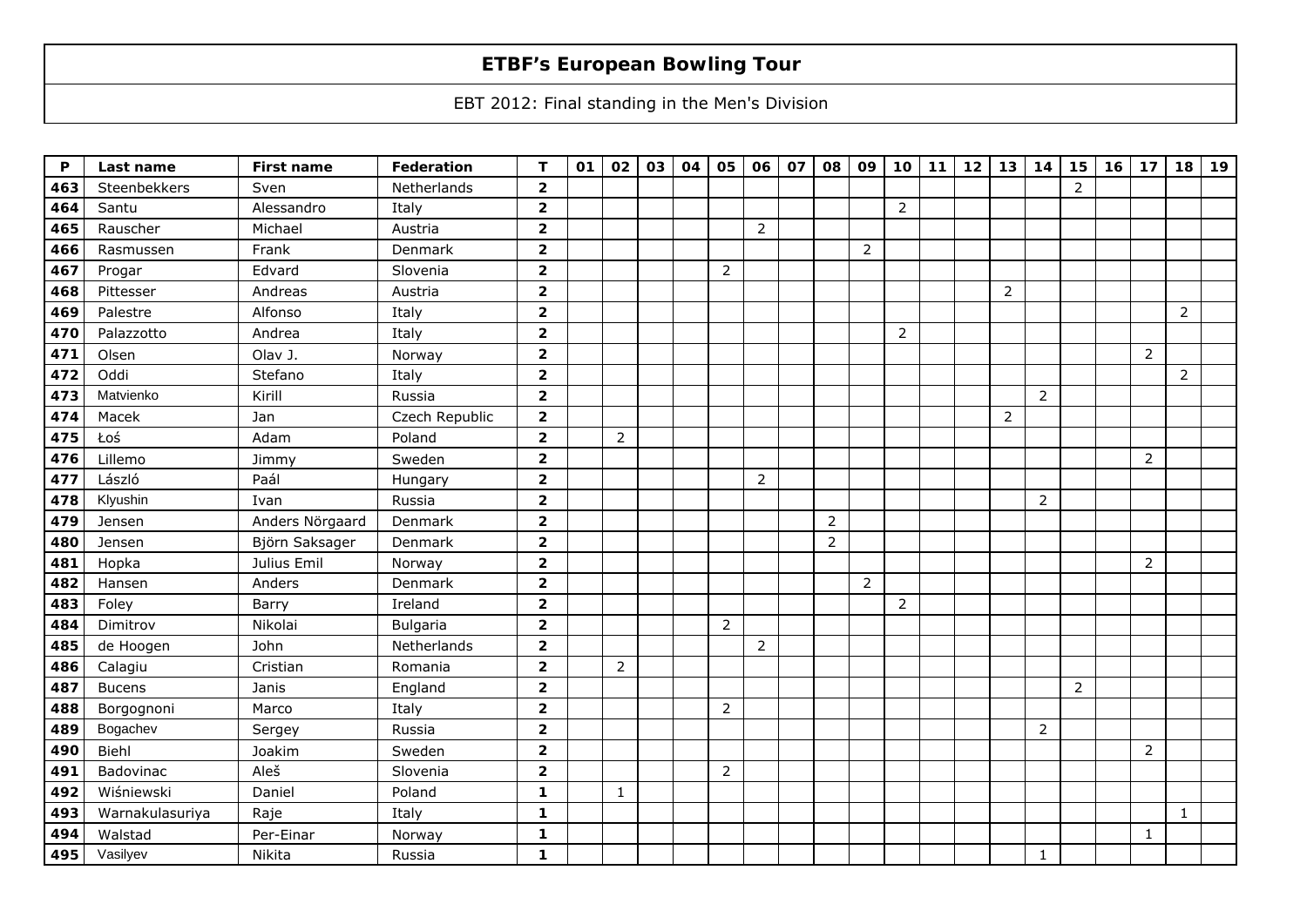| P   | Last name       | First name     | Federation     | $\mathsf{T}$ | 01 | 02           | 03 | 04 | 05           | 06 | 07 | 08 | 09 | 10 | 11 | 12 | 13 | 14 | 15           | 16 | 17           | 18           | 19 |
|-----|-----------------|----------------|----------------|--------------|----|--------------|----|----|--------------|----|----|----|----|----|----|----|----|----|--------------|----|--------------|--------------|----|
| 496 | van den Bogaard | Ron            | Netherlands    | 1            |    |              |    |    |              |    |    |    |    |    |    |    |    |    | $\mathbf{1}$ |    |              |              |    |
| 497 | Timofeev        | Nikita         | Russia         | 1            |    |              |    |    |              |    |    |    |    |    |    |    |    |    |              |    |              |              |    |
| 498 | Tagliavini      | Roberto        | Italy          | 1            |    | $\mathbf{1}$ |    |    |              |    |    |    |    |    |    |    |    |    |              |    |              |              |    |
| 499 | Sørensen        | Jens Ravn      | Denmark        | 1            |    |              |    |    |              |    |    |    | 1  |    |    |    |    |    |              |    |              |              |    |
| 500 | Sloan           | Christopher    | Ireland        | 1            |    |              |    |    |              |    |    |    |    |    |    |    |    |    |              |    |              | $\mathbf{1}$ |    |
| 501 | Simek           | Tomislav       | Switzerand     | 1            |    |              |    |    | $\mathbf{1}$ |    |    |    |    |    |    |    |    |    |              |    |              |              |    |
| 502 | Shilkin         | Dmitry         | <b>Belarus</b> | 1            |    |              |    |    |              |    |    |    |    |    |    |    |    | 1  |              |    |              |              |    |
| 503 | Santangelo      | Franco         | Italy          | 1            |    |              |    |    |              |    |    |    |    |    |    |    |    |    |              |    |              | 1            |    |
| 504 | Reuschel        | Frank          | Germany        | 1            |    | $\mathbf{1}$ |    |    |              |    |    |    |    |    |    |    |    |    |              |    |              |              |    |
| 505 | Rauth           | Oliver         | Germany        | 1            |    |              |    |    |              |    |    |    |    |    |    |    |    |    |              |    |              |              |    |
| 506 | Pronchev        | Anton          | Russia         | 1            |    |              |    |    |              |    |    |    |    |    |    |    |    | 1  |              |    |              |              |    |
| 507 | Popielarczyk    | Tomasz         | Poland         | 1            |    | 1            |    |    |              |    |    |    |    |    |    |    |    |    |              |    |              |              |    |
| 508 | Pongolini       | Nicola         | Italy          | 1            |    |              |    |    |              |    |    |    |    |    |    |    |    |    |              |    |              | $\mathbf{1}$ |    |
| 509 | Plummen         | Ton            | Netherlands    | 1            |    |              |    |    |              |    |    |    |    |    |    |    |    |    | $\mathbf{1}$ |    |              |              |    |
| 510 | Petersen        | Tommy          | Sweden         | 1            |    |              |    |    |              |    |    |    |    |    |    |    |    |    |              |    | $\mathbf{1}$ |              |    |
| 511 | Nyman           | Lennart        | Sweden         | 1            |    |              |    |    |              |    |    |    |    |    |    |    |    |    |              |    |              |              |    |
| 512 | Kovačević       | Kremenko       | Croatia        | 1            |    |              |    |    | $\mathbf{1}$ |    |    |    |    |    |    |    |    |    |              |    |              |              |    |
| 513 | Koradej         | Štefan         | Slovenia       | 1            |    |              |    |    |              |    |    |    |    |    |    |    |    |    |              |    |              |              |    |
| 514 | Kalan           | Žiga           | Slovenia       | 1            |    |              |    |    | 1            |    |    |    |    |    |    |    |    |    |              |    |              |              |    |
| 515 | Jøgensen        | Torben         | Denmark        | 1            |    |              |    |    |              |    |    |    |    |    |    |    |    |    |              |    |              |              |    |
| 516 | Jabłoński       | Janusz         | Poland         | 1            |    | 1            |    |    |              |    |    |    |    |    |    |    |    |    |              |    |              |              |    |
| 517 | Hansen          | Audun Boye     | Norway         | 1            |    |              |    |    |              |    |    |    |    |    |    |    |    |    |              |    |              |              |    |
| 518 | Ficze           | Gabor          | Hungary        | 1            |    |              |    |    | 1            |    |    |    |    |    |    |    |    |    |              |    |              |              |    |
| 519 | Eriksen         | Klavs Tranborg | Denmark        | 1            |    |              |    |    |              |    |    |    |    |    |    |    |    |    |              |    |              |              |    |
| 520 | Danilin         | Dmitry         | Russia         | 1            |    |              |    |    |              |    |    |    |    |    |    |    |    | 1  |              |    |              |              |    |
| 521 | Andersson       | Jörgen         | Sweden         | 1            |    |              |    |    |              |    |    |    |    |    |    |    |    |    |              |    | $\mathbf{1}$ |              |    |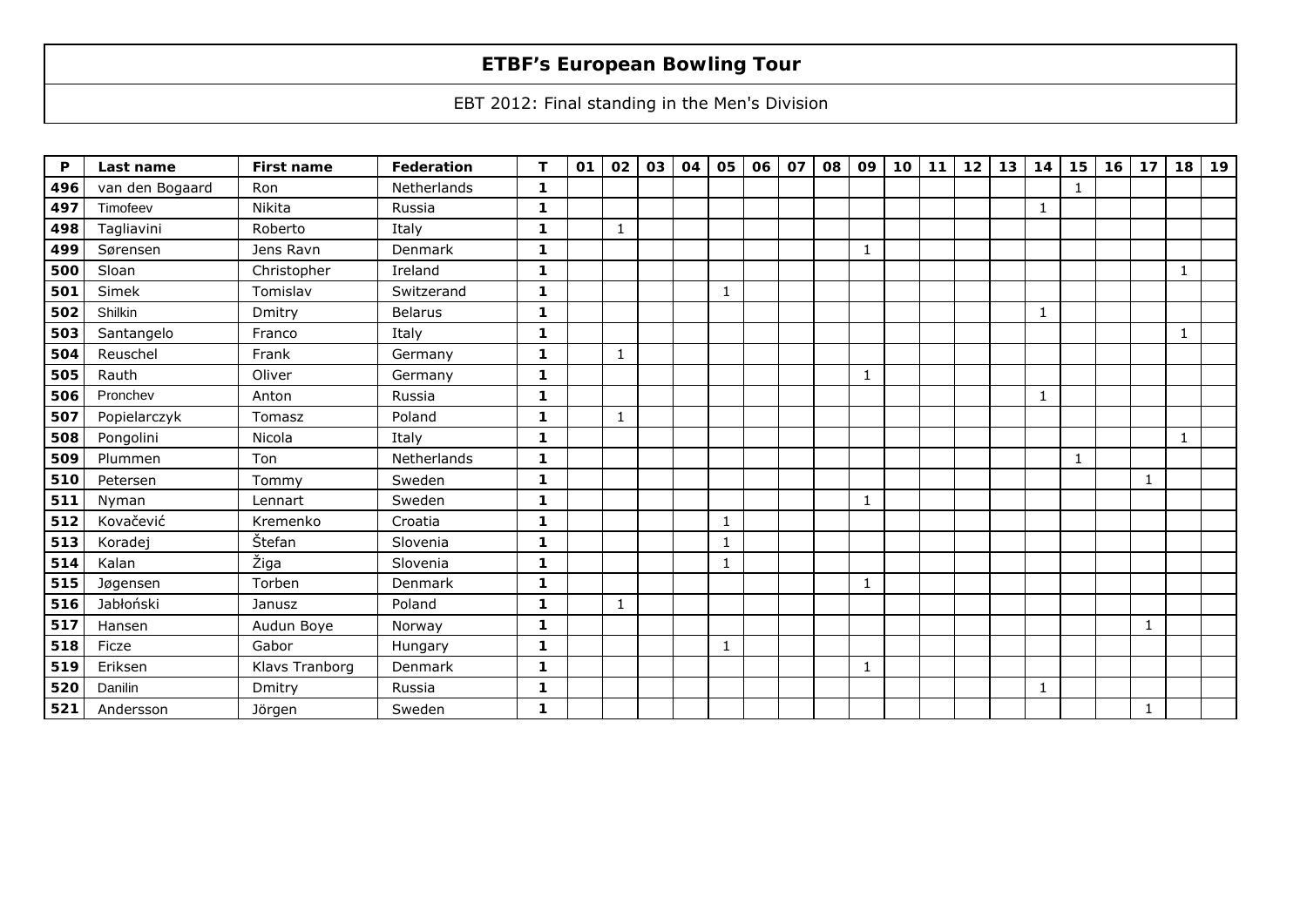### **Brunswick Ballmaster Open / Finland / Gold**

| Pos.                    | <b>Points</b>   | Last name      | First name   | Federation |
|-------------------------|-----------------|----------------|--------------|------------|
| $\mathbf{1}$            | 150             | O'neill        | Bill         | <b>USA</b> |
| $\overline{2}$          | 120             | Fagan          | Mike         | <b>USA</b> |
| 3                       | 105             | Koivuniemi     | Mika         | Finland    |
| $\overline{\mathbf{4}}$ | 90              | <b>Barrett</b> | Dominic      | England    |
| $\overline{5}$          | 75              | Uotila         | Pasi         | Finland    |
| $\overline{6}$          | $\overline{72}$ | <b>Barnes</b>  | Chris        | <b>USA</b> |
| $\overline{7}$          | 69              | Raatikainen    | Teemu        | Finland    |
| 8                       | 66              | Frawley        | Andrew       | Australia  |
| $\overline{9}$          | 63              | Paulsson       | Martin       | Sweden     |
| 10                      | 60              | Loschetter     | Chris        | <b>USA</b> |
| 11                      | 45              | Andersson      | Robert       | Sweden     |
| 12                      | 45              | Wahlgren       | Karl         | Sweden     |
| 13                      | 42              | Heino          | Mika         | Finland    |
| 14                      | 42              | Johnson Jr.    | Magnus       | Sweden     |
| 15                      | 39              | Winternheimer  | Pascal       | Germany    |
| 16                      | 39              | Jähi           | Joonas       | Finland    |
| 17                      | 36              | Ranta          | Tony         | Finland    |
| 18                      | 36              | Palermaa       | Osku         | Finland    |
| 19                      | 33              | Moor           | Paul         | England    |
| $\overline{20}$         | 33              | Jones          | Tommy        | <b>USA</b> |
| 21                      | 24              | Allen          | Patrick      | <b>USA</b> |
| 22                      | 24              | Russell        | Ronnie       | <b>USA</b> |
| 23                      | 24              | Sallonen       | Petteri      | Finland    |
| $\overline{24}$         | 24              | Castillo       | Dino         | <b>USA</b> |
| 25                      | 24              | Hellström      | Peter        | Sweden     |
| 26                      | 18              | Rash           | Sean         | <b>USA</b> |
| 27                      | 18              | Nurmilo        | Panu         | Finland    |
| 28                      | 18              | Ahokas         | Jarmo        | Finland    |
| $\overline{29}$         | 18              | Larsen         | Martin       | Sweden     |
| 30                      | 18              | Williams       | Stuart       | England    |
| $\overline{31}$         | 12              | Hess           | Tommy        | <b>USA</b> |
| 32                      | 12              | Lehtonen       | Kimmo        | Finland    |
| $\overline{33}$         | 12              | Ciminelli      | Ryan         | <b>USA</b> |
| 34                      | 12              | Jussila        | Perttu       | Finland    |
| $\overline{35}$         | 12              | Eklund         | Dennis       | Sweden     |
| 36                      | 9               | Agerbo         | Jesper       | Denmark    |
| 37                      | 9               | <b>Truus</b>   | Kert         | Estonia    |
| 38                      | $\overline{9}$  | Liukkonen      | Niko         | Finland    |
| 39                      | $\overline{9}$  | Leandersson    | <b>Tomas</b> | Sweden     |
| 40                      | 9               | Bohn III       | Parker       | <b>USA</b> |
| 41                      | 6               | Alho           | Timo         | Finland    |
| 42                      | $\overline{6}$  | Kurppa         | Niko         | Finland    |
| 43                      | $\overline{6}$  | Hemmi          | Eemeli       | Finland    |
| 44                      | 6               | Lönnroth       | Magnus       | Finland    |
| 45                      | 6               | Aarup          | Mathias      | Sweden     |
| 46                      | $\overline{3}$  | Ketonen        | Jani         | Finland    |
| 47                      | $\overline{3}$  | Andersin       | Erik         | Sweden     |
| 48                      | $\overline{3}$  | Medveditskov   | Alexander    | Russia     |
| 49                      | $\overline{3}$  | Helminen       | Jouni        | Finland    |
| 50                      | $\overline{3}$  | Salin          | Sami         | Finland    |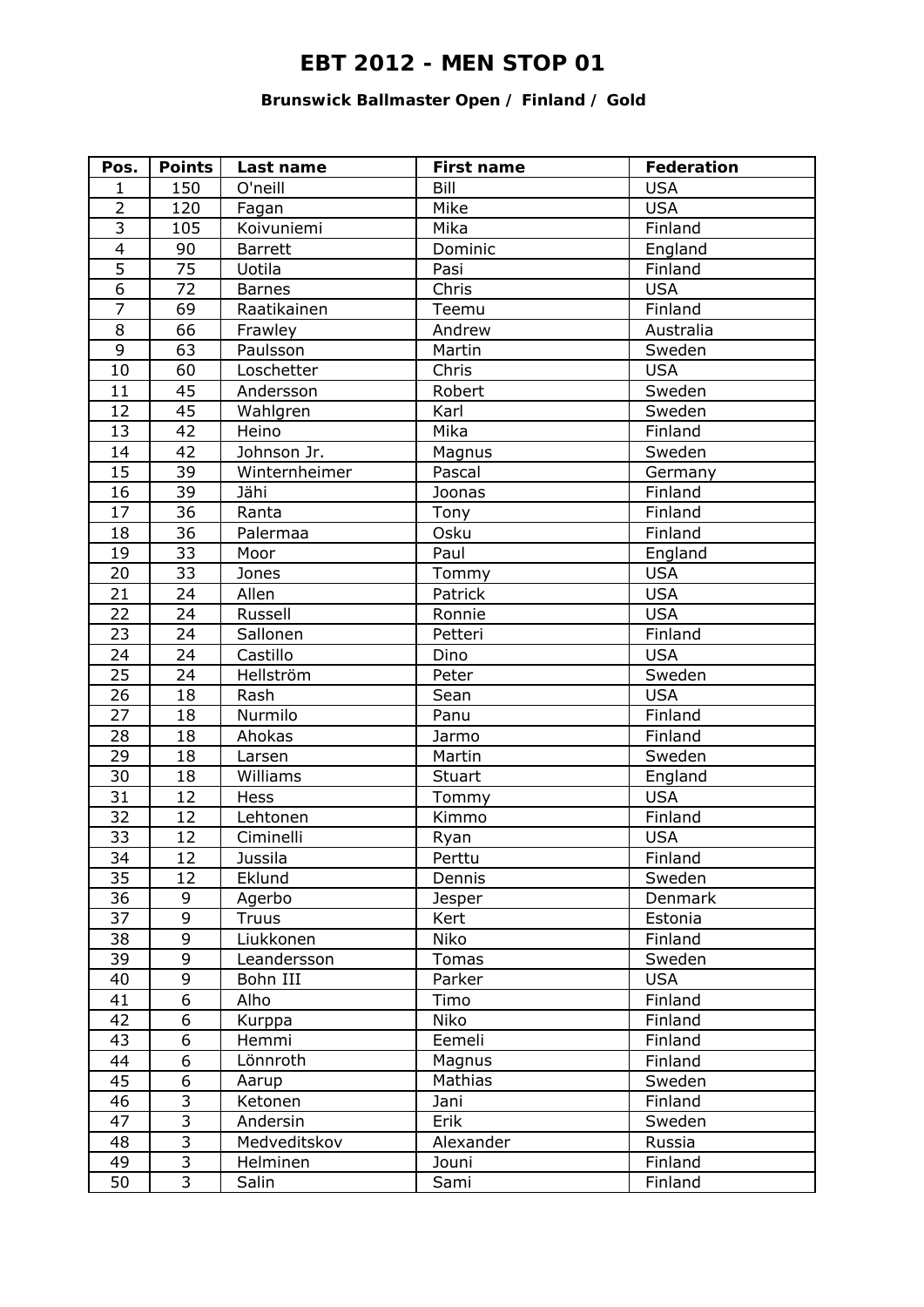### **6th International Wroclaw Open by Hammer / Poland / Satellite**

| Pos.            | <b>Points</b>            | Last name         | First name     | Federation     |
|-----------------|--------------------------|-------------------|----------------|----------------|
| $\mathbf{1}$    | 50                       | Voss              | <b>Brian</b>   | <b>USA</b>     |
| $\overline{2}$  | 40                       | Vezis             | Daniel         | Latvia         |
| $\overline{3}$  | 35                       | Kanold            | Mikael         | Sweden         |
| 4               | 30                       | Helminen          | Jouni          | Finland        |
| $\overline{5}$  | 25                       | Stott Jnr.        | Paul           | Ireland        |
| $\overline{6}$  | 24                       | Robinson          | Ian            | Sweden         |
| $\overline{7}$  | 23                       | Talpa             | Marek          | Czech Republic |
| 8               | 22                       | Polanisz          | Emil           | Poland         |
| 9               | 21                       | Silletti          | Alessandro     | Poland         |
| 10              | 20                       | Lochhead          | Matthew        | England        |
| 11              | 15                       | Cohen             | Oron           | Israel         |
| 12              | 15                       | Zjawiony          | Łukasz         | Poland         |
| 13              | 14                       | Preus             | Patryk         | Poland         |
| 14              | 14                       | Fishler           | Ben            | Israel         |
| 15              | 13                       | Wildenhayn        | Simon          | Germany        |
| 16              | 13                       | Vanderpijpen      | Greg           | Belgium        |
| 17              | 12                       | Grabrijan         | Anže           | Slovenia       |
| 18              | 12                       | Hindrák           | Jiří           | Czech Republic |
| 19              | 11                       | Volpert           | Nati           | Israel         |
| 20              | 11                       | Kantyka           | Dawid          | Poland         |
| 21              | 8                        | Olesiński         | Krzysztof      | Poland         |
| 22              | $\overline{8}$           | Gutsche           | Falco          | Germany        |
| $\overline{23}$ | 8                        | Gykis             | Vytautas       | Lithuania      |
| 24              | 8                        | Gerischer         | Steffen        | Germany        |
| $\overline{25}$ | $\overline{8}$           | Vrenčur           | Rihard         | Slovenia       |
| 26              | 6                        | Lajovic           | Dusan          | Slovenia       |
| 27              | $\overline{6}$           | Vítek             | David          | Czech Republic |
| 28              | 6                        | Antuszewicz       | Przemysław     | Poland         |
| 29              | 6                        | Linke             | Andrzej        | Poland         |
| $\overline{30}$ | $\overline{6}$           | Martin            | Adam           | Poland         |
| 31              | $\overline{\mathcal{L}}$ | Błaszczak         | Adam           | Poland         |
| 32              | 4                        | <b>Bielski</b>    | Paweł          | Poland         |
| $\overline{33}$ | $\overline{\mathbf{4}}$  | <b>Bryłkowski</b> | <b>Bartosz</b> | Poland         |
| 34              | 4                        | Piticariu         | Marius         | Romania        |
| 35              | $\overline{4}$           | Janicki           | Tomasz         | Poland         |
| 36              | $\overline{3}$           | Skorupa           | <b>Jacek</b>   | Poland         |
| 37              | $\overline{3}$           | Balan             | Marius         | Romania        |
| 38              | $\overline{3}$           | Funk              | Pierre         | Germany        |
| $\overline{39}$ | $\overline{3}$           | Kastner           | <b>Brajan</b>  | Poland         |
| 40              | $\overline{3}$           | Bentkowski        | Mariusz        | Poland         |
| 41              | $\overline{2}$           | Łoś               | Adam           | Poland         |
| 42              | $\overline{2}$           | Calagiu           | Cristian       | Romania        |
| 43              | $\overline{2}$           | <b>Blaz</b>       | Kogej          | Slovenia       |
| 44              | $\overline{2}$           | Volpert           | Yossi          | Israel         |
| 45              | $\overline{2}$           | Parapini          | Marco Cesare   | Italy          |
| 46              | $\mathbf{1}$             | Wiśniewski        | Daniel         | Poland         |
| 47              | $\mathbf 1$              | Tagliavini        | Roberto        | Italy          |
| 48              | $\mathbf{1}$             | Popielarczyk      | Tomasz         | Poland         |
| 49              | $\mathbf{1}$             | Jabłoński         | Janusz         | Poland         |
| 50              | $\mathbf{1}$             | Reuschel          | Frank          | Germany        |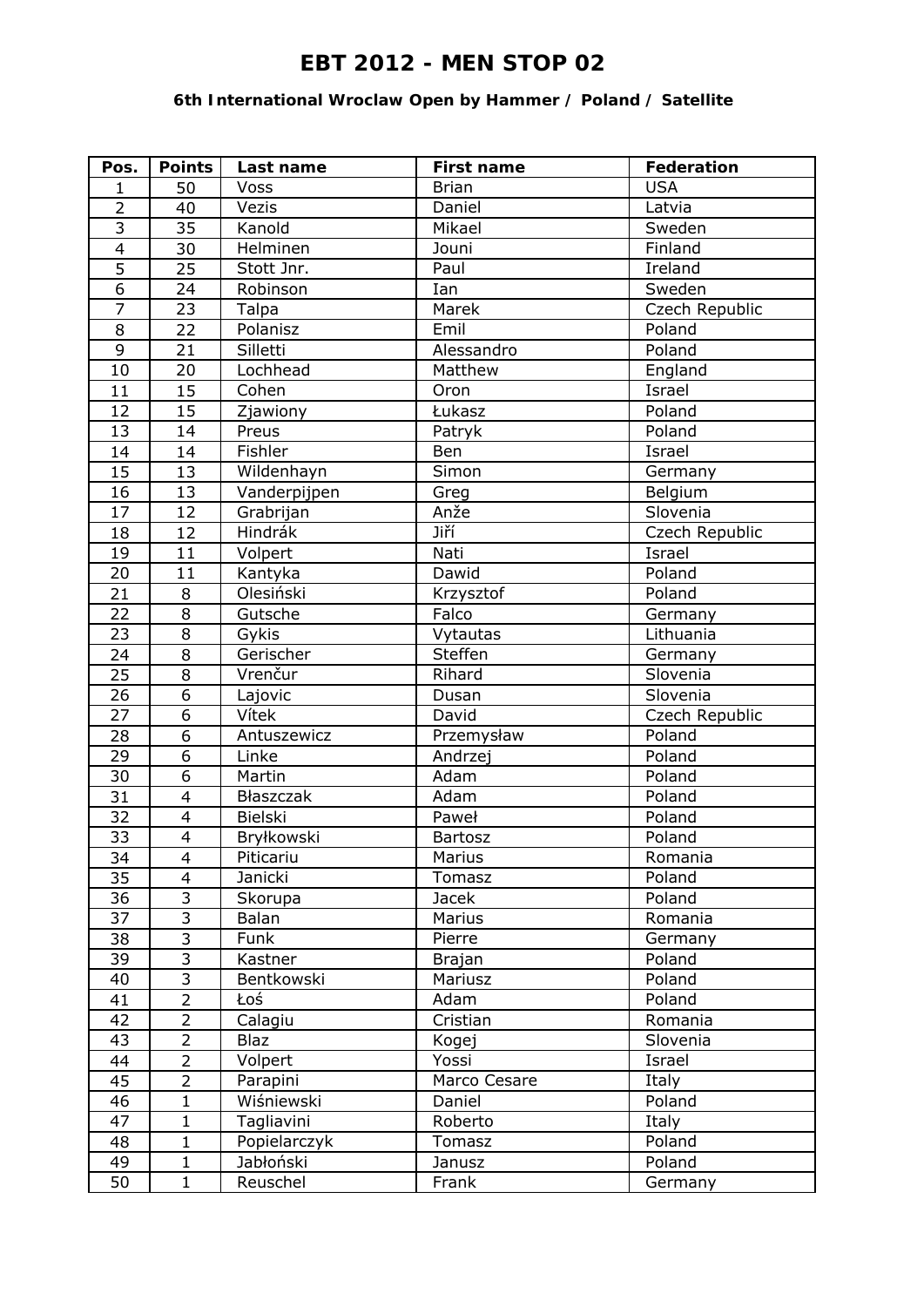### **Hammer Bronzen Schietspoel Tournament 2012 / Netherlands / Silver**

| Pos.            | <b>Points</b>           | Last name          | <b>First name</b> | Federation           |
|-----------------|-------------------------|--------------------|-------------------|----------------------|
| $\mathbf{1}$    | 100                     | Larsen             | Thomas            | Denmark              |
| $\overline{2}$  | 80                      | Lebon              | Jean Marc         | Belgium              |
| $\overline{3}$  | 70                      | Weeren             | Jord van          | Netherlands          |
| 4               | 60                      | Mrosek             | Manuel            | Germany              |
| $\overline{5}$  | 50                      | Arup               | Mathias           | Sweden               |
| $\overline{6}$  | 48                      | Moor               | Paul              | England              |
| $\overline{7}$  | 46                      | Kanold             | Mikael            | Sweden               |
| 8               | 44                      | Börding            | <b>Tobias</b>     | Germany              |
| 9               | 42                      | Voss               | <b>Brian</b>      | <b>United States</b> |
| 10              | 40                      | Claessens          | Wim               | Belgium              |
| 11              | 30                      | Verbruggen         | Gery              | Belgium              |
| 12              | 30                      | Dol                | Daniel            | Netherlands          |
| 13              | 28                      | Stampe             | Mik               | Denmark              |
| 14              | 28                      | Mol                | Roel              | Netherlands          |
| 15              | 26                      | Konieczny          | <b>Bodo</b>       | Germany              |
| 16              | 26                      | Mortensen          | Jimmy Dan         | Denmark              |
| 17              | 24                      | Adsbøl             | Johnni            | Denmark              |
| 18              | 24                      | Høberg             | Lars              | Denmark              |
| 19              | 22                      | Racpan             | Christian         | Germany              |
| 20              | 22                      | Coussens           | Michael           | Belgium              |
| 21              | 16                      | Sarmadi            | Mathias           | France               |
| 22              | 16                      | Agerbo             | Jesper            | <b>Denmark</b>       |
| $\overline{23}$ | 16                      | Ostergaard-Poulsen | Dan               | Denmark              |
| 24              | 16                      | Jacobs             | Mark              | Netherlands          |
| 25              | 16                      | <b>Blank</b>       | Uwe               | Germany              |
| 26              | 12                      | Hulst              | Phil              | Netherlands          |
| 27              | 12                      | Hansen             | Carsten           | Denmark              |
| 28              | 12                      | Morig              | Oliver            | Germany              |
| 29              | 12                      | Ohrgaard           | Frederik          | Denmark              |
| $\overline{30}$ | 12                      | Dreyer             | Dirk              | Germany              |
| 31              | 8                       | Cundy              | Darren            | England              |
| 32              | 8                       | Dommelen           | Remco van         | Netherlands          |
| $\overline{33}$ | $\overline{8}$          | Olesinski          | Krzysztof         | Poland               |
| 34              | 8                       | Kok                | Eric              | Netherlands          |
| 35              | 8                       | Kweens             | Christian         | Netherlands          |
| 36              | 6                       | Alix               | Yoan              | France               |
| 37              | 6                       | Sacco              | Francois          | Francois             |
| 38              | 6                       | Hilferink          | Ramon             | Netherlands          |
| 39              | 6                       | Siletti            | Allesandro        | Italy                |
| 40              | 6                       | Rodriguez          | Paco              | Spain                |
| 41              | $\overline{4}$          | <b>Baade</b>       | Marco             | Germany              |
| 42              | $\overline{\mathbf{4}}$ | Heuvel             | Menno van den     | Netherlands          |
| 43              | 4                       | Holzapfel          | Michael           | Germany              |
| 44              | $\overline{\mathbf{4}}$ | Ravez              | Jimmy             | Belgium              |
| 45              | $\overline{4}$          | Hoste              | Kevin             | Belgium              |
| 46              | $\overline{2}$          | Unger              | Stephan           | Germany              |
| 47              | $\overline{2}$          | Hendrickx          | Gianny            | Belgium              |
| 48              | $\overline{2}$          | Tjernes            | Fredrik           | Norway               |
| 49              | $\overline{2}$          | Kabowski           | Eike              | Germany              |
| 50              | $\overline{2}$          | Helminen           | Jouni             | Finland              |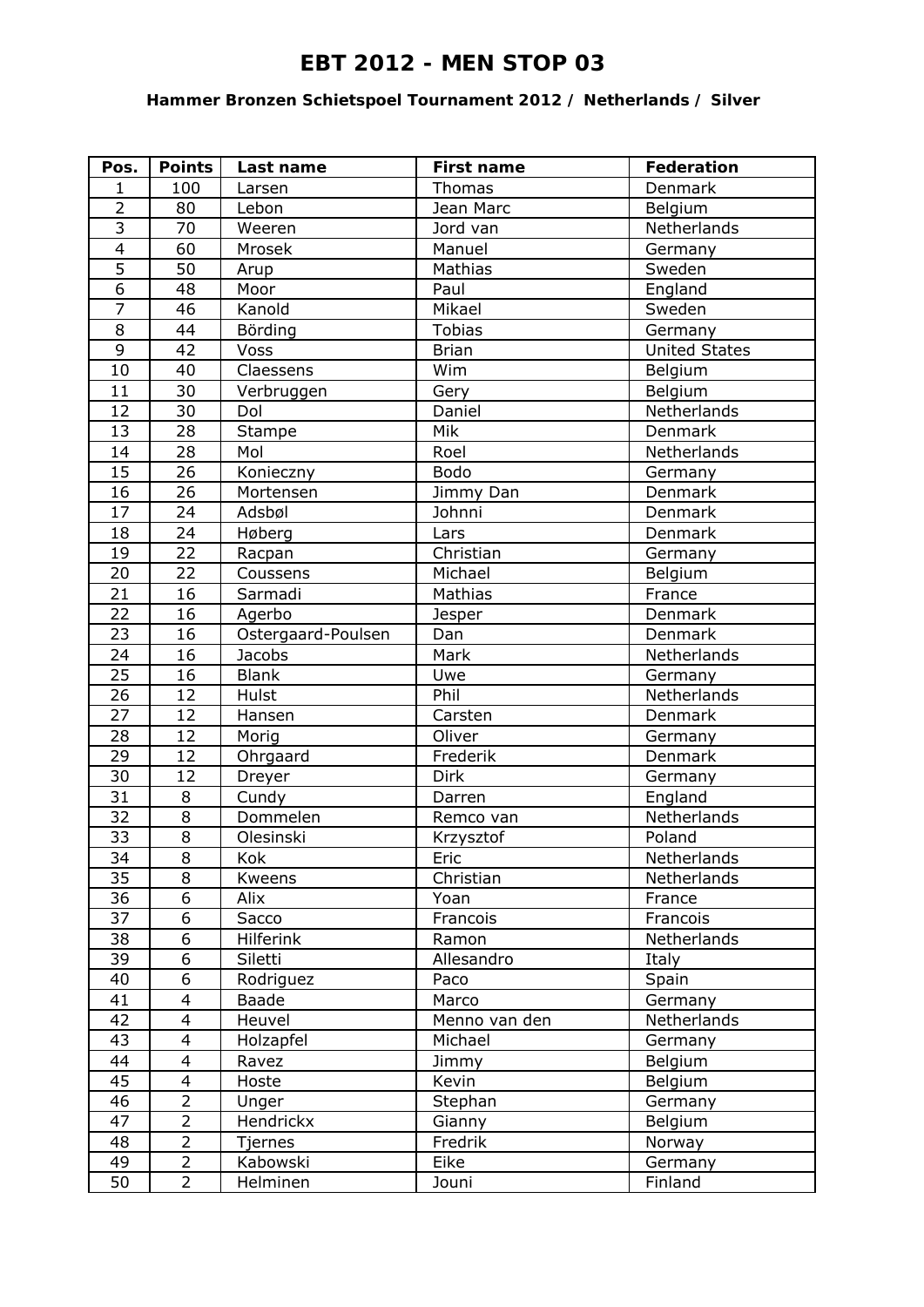### **Brunswick Euro Challenge / France / Platinum**

| Pos.                     | <b>Points</b>   | Last name     | First name        | Federation |
|--------------------------|-----------------|---------------|-------------------|------------|
| $\mathbf{1}$             | 250             | Fagan         | Mike              | <b>USA</b> |
| $\overline{2}$           | 200             | Jehkinen      | Joonas            | Finland    |
| 3                        | 175             | Koivuniemi    | Mika              | Finland    |
| $\overline{\mathcal{L}}$ | 150             | Rash          | Sean              | <b>USA</b> |
| $\overline{5}$           | 125             | Jones         | Tommy             | <b>USA</b> |
| $\overline{6}$           | 120             | Williams      | Stuart            | England    |
| $\overline{7}$           | 115             | Eklund        | Dennis            | Sweden     |
| 8                        | 110             | Wells         | John              | England    |
| $\overline{9}$           | 105             | Hess          | Tom               | <b>USA</b> |
| 10                       | 100             | Palermaa      | Osku              | Finland    |
| 11                       | 75              | Ang           | Adrian            | Malaysia   |
| 12                       | 75              | Smallwood     | Tom               | <b>USA</b> |
| 13                       | 70              | Williams Jr.  | <b>Walter Ray</b> | <b>USA</b> |
| 14                       | 70              | MacLelland    | Daniel            | Canada     |
| 15                       | 65              | Barrett       | Dominic           | England    |
| 16                       | 65              | Larsen        | Martin            | Sweden     |
| 17                       | 60              | <b>Barnes</b> | Chris             | <b>USA</b> |
| 18                       | 60              | Lousdal       | Anders            | Denmark    |
| 19                       | 55              | Quarry        | Mike              | England    |
| $\overline{20}$          | 55              | Holzapfel     | Michael           | Germany    |
| 21                       | 40              | Agerbo        | Jesper            | Denmark    |
| 22                       | 40              | Teece         | Raymond           | England    |
| 23                       | 40              | Blanchard     | Josh              | <b>USA</b> |
| $\overline{24}$          | 40              | Castillo      | Dino              | <b>USA</b> |
| 25                       | 40              | Larsen        | Thomas            | Denmark    |
| 26                       | 30              | Sarmadi       | Mathias           | France     |
| 27                       | 30              | Kanold        | Mikael            | Sweden     |
| 28                       | 30              | Aiman         | Mohd Nur          | Malaysia   |
| $\overline{29}$          | $\overline{30}$ | Jähi          | Joonas            | Finland    |
| 30                       | 30              | Zulkifl       | Zuhlmazran        | Malaysia   |
| $\overline{31}$          | 20              | Jussila       | Perttu            | Finland    |
| 32                       | 20              | Wahlgren      | Karl              | Sweden     |
| $\overline{33}$          | 20              | Stathatos     | Yiannis           | Greece     |
| 34                       | 20              | Bohr          | Nathan            | <b>USA</b> |
| $\overline{35}$          | 20              | Verbruggen    | Gery              | Belgium    |
| 36                       | 15              | Ridhwan       | Syafiq            | Malaysia   |
| 37                       | 15              | Bohn III      | Parker            | <b>USA</b> |
| 38                       | 15              | Vial          | Paulo             | France     |
| 39                       | 15              | Ruiz          | Ildemaro          | Venezuela  |
| 40                       | 15              | Stampe        | Mik               | Denmark    |
| 41                       | 10              | Moor          | Paul              | England    |
| 42                       | 10              | Ravez         | Jimmy             | Belgium    |
| 43                       | 10              | Peters        | Jake              | <b>USA</b> |
| 44                       | 10              | Racpan        | Christian         | Germany    |
| 45                       | 10              | Johnson       | Magnus            | Sweden     |
| 46                       | 5               | Hellström     | Peter             | Sweden     |
| 47                       | $\overline{5}$  | Durupt        | Jérome            | France     |
| 48                       | $\overline{5}$  | Alix          | Yoan              | France     |
| 49                       | $\overline{5}$  | Lotthe        | Xavier            | France     |
| 50                       | $\overline{5}$  | Heinilä       | Sami              | Finland    |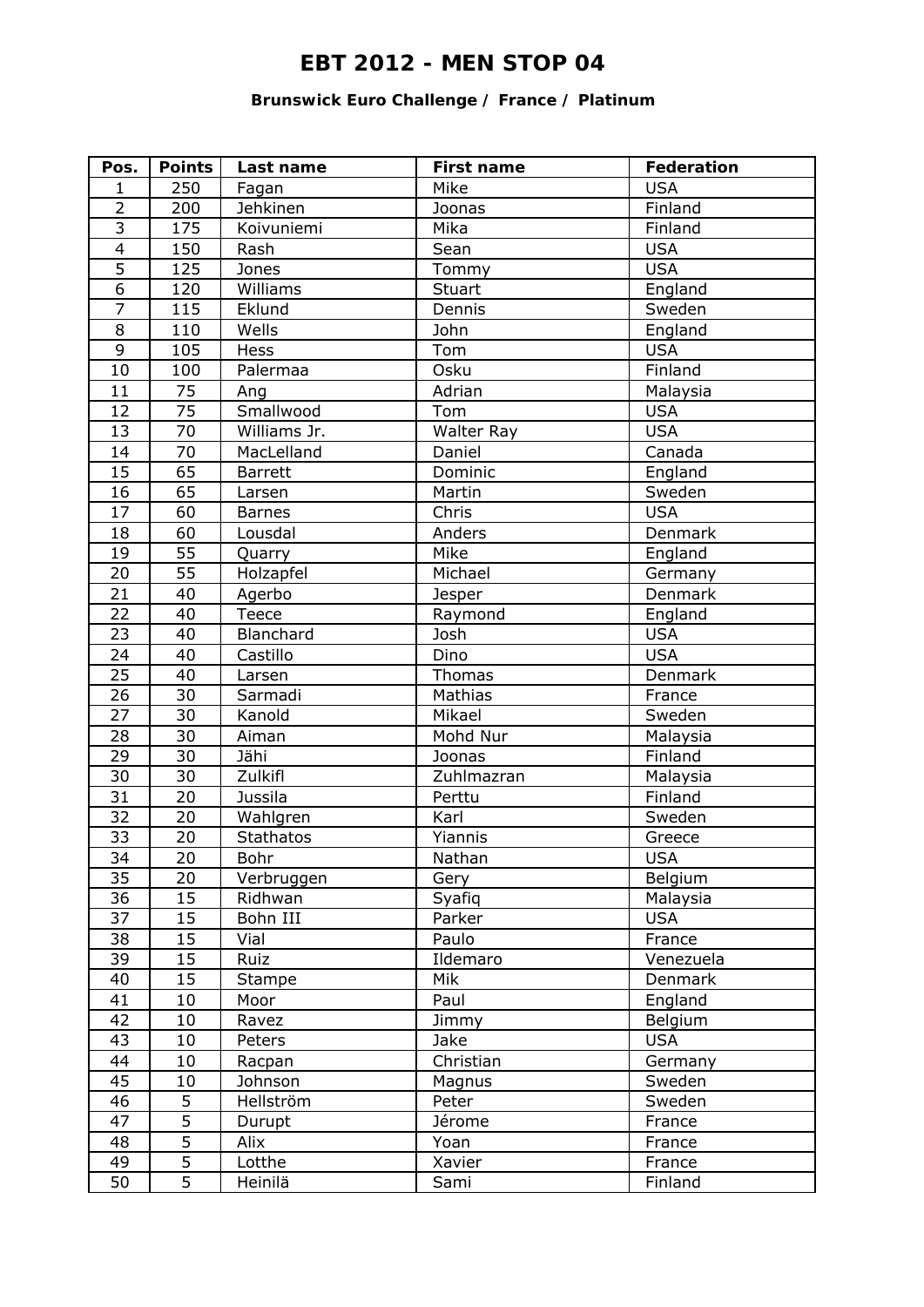### **Croatia Open 2012 / Croatia / Satellite**

| Pos.                    | <b>Points</b>                  | Last name        | First name         | Federation             |
|-------------------------|--------------------------------|------------------|--------------------|------------------------|
| $\mathbf{1}$            | 50                             | Eklund           | Dennis             | Sweden                 |
| $\overline{2}$          | 40                             | Gruffman         | James              | Sweden                 |
| 3                       | 35                             | Suslov           | Andrey             | Russia                 |
| $\overline{\mathbf{4}}$ | 30                             | Medveditskov     | Alexandar          | Russia                 |
| $\overline{5}$          | 25                             | Karlsson         | Christian          | Sweden                 |
| $\overline{6}$          | 24                             | Grove            | Jeroen             | Netherland             |
| $\overline{7}$          | 23                             | Volkel           | <b>Dirk</b>        | Germany                |
| 8                       | 22                             | Stott            | Paul               | Ireland                |
| $\overline{9}$          | 21                             | Kogej            | $Bla\ddot{z}$      | Slovenia               |
| 10                      | 20                             | Crider           | Marshal            | <b>USA</b>             |
| 11                      | 15                             | D'Achille        | <b>Nico</b>        | Italy                  |
| 12                      | 15                             | Mrzlikar         | Mitja              | Slovenia               |
| 13                      | 14                             | Kubalek          | Benjamin           | Austria                |
| 14                      | 14                             | Banjac           | Zoran              | Croatia                |
| 15                      | 13                             | Kovač            | Janez              | Slovenia               |
| 16                      | 13                             | Sekulić          | Tomislav           | Croatia                |
| 17                      | 12                             | Vezis            | Daniel             | Latvia                 |
| 18                      | 12                             | Verdnik          | Peter              | Slovenia               |
| 19                      | 11                             | Stenko           | Nino               | Slovenia               |
| 20                      | 11                             | <b>Branezac</b>  | Damir              | Switzerland            |
| 21                      | 8                              | Malek            | Milan              | Slovenia               |
| 22                      | $\overline{8}$                 | Kovač            | Bojan              | Slovenia               |
| 23                      | 8                              | Lajovic          | Dušan              | Slovenia               |
| 24                      | 8                              | Grabrijan        | Anže               | Slovenia               |
| 25                      | $\overline{8}$                 | Petković         | Saša               | Croatia                |
| 26                      | $\overline{6}$                 | Mrkonjić         | Miše               | Croatia                |
| 27                      | 6                              | Maniero          | Alesio             | Italy                  |
| 28                      | 6                              | Miculinić        | Dario              | Croatia                |
| 29                      | 6                              | Kapronczay       | Gergely            | Hungary                |
| 30                      | 6                              | Gykis            | Vytautas           | Lithuania              |
| $\overline{31}$         | $\overline{4}$                 | Nagode           | Božo               | Slovenia               |
| 32                      | $\overline{\mathbf{4}}$        | Vedriš           | Vedran             | Croatia                |
| 33                      | $\overline{\mathbf{4}}$        | Naglić           | Stjepan            | Croatia                |
| 34                      | 4                              | <b>Brnić</b>     | Damir              | Croatia                |
| $\overline{35}$         | $\overline{\mathbf{4}}$        | Špilj <u>ar</u>  | Marko              | Croatia                |
| 36                      | $\overline{3}$                 | Merkovsky        | Fabio              | Slovakia               |
| 37                      | $\overline{3}$                 | Vrenčur          | Rihard             | Slovenia               |
| 38                      | $\overline{3}$                 | Lajovic          | Anže               | Slovenia               |
| 39                      | $\overline{3}$                 | Nedimović        | Ljubo              | Slovenia               |
| 40                      | $\overline{3}$                 | Righi            | Domenico           | San Marino             |
| 41                      | $\overline{2}$                 | Borgognoni       | Marco              | Italy                  |
| 42                      | $\overline{2}$                 | Badovinac        | Aleš               | Slovenia               |
| 43                      | $\overline{2}$                 | <b>Kus</b>       | Uroš               | Slovenia               |
| 44                      | $\overline{2}$                 | Dimitrov         | Nikolai            | <b>Bulgaria</b>        |
| 45                      | $\overline{2}$<br>$\mathbf{1}$ | Progar           | Edvard             | Slovenia               |
| 46                      |                                | Ficze            | Gabor              | Hungary                |
| 47<br>48                | $\mathbf{1}$<br>$\mathbf{1}$   | Simek            | Tomislav<br>Štefan | Switzerand<br>Slovenia |
| 49                      | $\mathbf{1}$                   | Koradej<br>Kalan | Žiga               | Slovenia               |
| 50                      | $\mathbf{1}$                   | Kovačević        | Kremenko           | Croatia                |
|                         |                                |                  |                    |                        |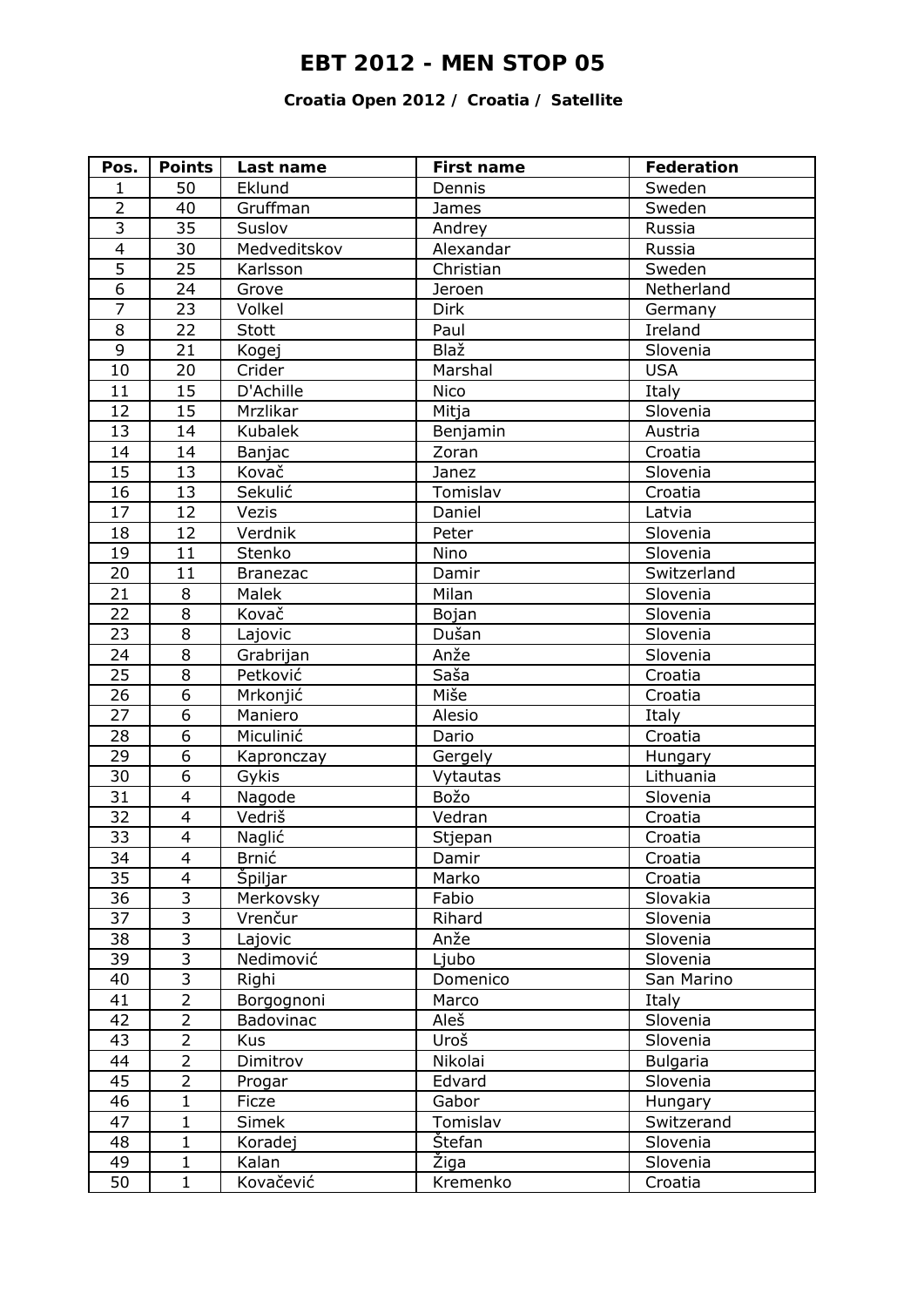### **6th Qubica/AMF Open 2012 / Slovenia / Silver**

| Pos.                    | <b>Points</b>           | Last name       | <b>First name</b> | Federation     |
|-------------------------|-------------------------|-----------------|-------------------|----------------|
| $\mathbf{1}$            | 100                     | Palermaa        | Osku              | Finland        |
| $\overline{2}$          | 80                      | Ahokas          | Jarmo             | Finland        |
| $\overline{\mathbf{3}}$ | 70                      | Larsen          | Thomas            | Denmark        |
| 4                       | 60                      | Olsson          | Mattias           | Sweden         |
| $\overline{5}$          | 50                      | Medveditskov    | Alexander         | Russia         |
| 6                       | 48                      | Warming Hansen  | Carsten           | Denmark        |
| $\overline{7}$          | 46                      | Kanold          | Mikael            | Sweden         |
| 8                       | 44                      | Vezis           | Daniel            | Latvia         |
| 9                       | 42                      | Eklund          | Dennis            | Sweden         |
| 10                      | 40                      | Wahlgren        | Karl              | Sweden         |
| 11                      | 30                      | Fishler         | Ben               | Israel         |
| 12                      | 30                      | Ljung           | Peter             | Sweden         |
| 13                      | 28                      | Parapini        | Marco-Cesare      | Italy          |
| 14                      | 28                      | Voss            | <b>Brian</b>      | <b>USA</b>     |
| 15                      | 26                      | Ohrgaard        | Frederik          | Denmark        |
| 16                      | 26                      | Gross           | Thomas            | Austria        |
| 17                      | 24                      | Loos            | Michael           | Austria        |
| 18                      | 24                      | Grabrijan       | Anže              | Slovenia       |
| 19                      | 22                      | Karlsson        | Christian         | Sweden         |
| 20                      | 22                      | Stott jnr       | Paul              | <b>Ireland</b> |
| 21                      | 16                      | Gruffman        | James             | Sweden         |
| 22                      | 16                      | Andrea          | Steffen           | Denmark        |
| 23                      | 16                      | Fürbacher       | Roman             | Austria        |
| 24                      | 16                      | <b>Bolleby</b>  | Kim               | Sweden         |
| 25                      | 16                      | Galeone         | Nicola            | Italy          |
| 26                      | 12                      | <b>Truus</b>    | Kert              | Estonia        |
| 27                      | 12                      | Völkel          | <b>Dirk</b>       | Germany        |
| 28                      | 12                      | Snelting        | Martin            | Netherlands    |
| 29                      | 12                      | Andersin        | Erik              | Sweden         |
| 30                      | 12                      | Hlede           | Joško             | Slovenia       |
| 31                      | 8                       | Fischer         | Alexander         | Germany        |
| $\overline{32}$         | 8                       | Stenko          | Nino              | Slovenia       |
| $\overline{33}$         | $\overline{8}$          | Fogar           | Andrea            | Italy          |
| 34                      | 8                       | Pichl           | Rainer            | Germany        |
| 35                      | 8                       | <b>Skobrics</b> | Zoltán            | Hungary        |
| 36                      | $\overline{6}$          | Nolan           | Pat               | <b>USA</b>     |
| 37                      | 6                       | Kovač           | Bojan             | Slovenia       |
| 38                      | 6                       | Erzen           | Tomaz             | Slovenia       |
| 39                      | 6                       | Suslov          | Andrey            | Russia         |
| 40                      | 6                       | Cohen           | Oron              | Israel         |
| 41                      | $\overline{4}$          | <b>Kus</b>      | Uroš              | Slovenia       |
| 42                      | $\overline{\mathbf{4}}$ | Racpan          | Christian         | Germany        |
| 43                      | 4                       | Lischka         | Klaus-Uwe         | Germany        |
| 44                      | $\overline{4}$          | Eržen           | Lino              | Slovenia       |
| 45                      | $\overline{4}$          | Bland Jr        | Kenneth           | <b>USA</b>     |
| 46                      | $\overline{2}$          | László          | Paál              | Hungary        |
| 47                      | $\overline{2}$          | de Hoogen       | John              | Netherlands    |
| 48                      | $\overline{2}$          | Rauscher        | Michael           | Austria        |
| 49                      | $\overline{2}$          | Verdnik         | Peter             | Slovenia       |
| 50                      | $\overline{2}$          | Banjac          | Zoran             | Croatia        |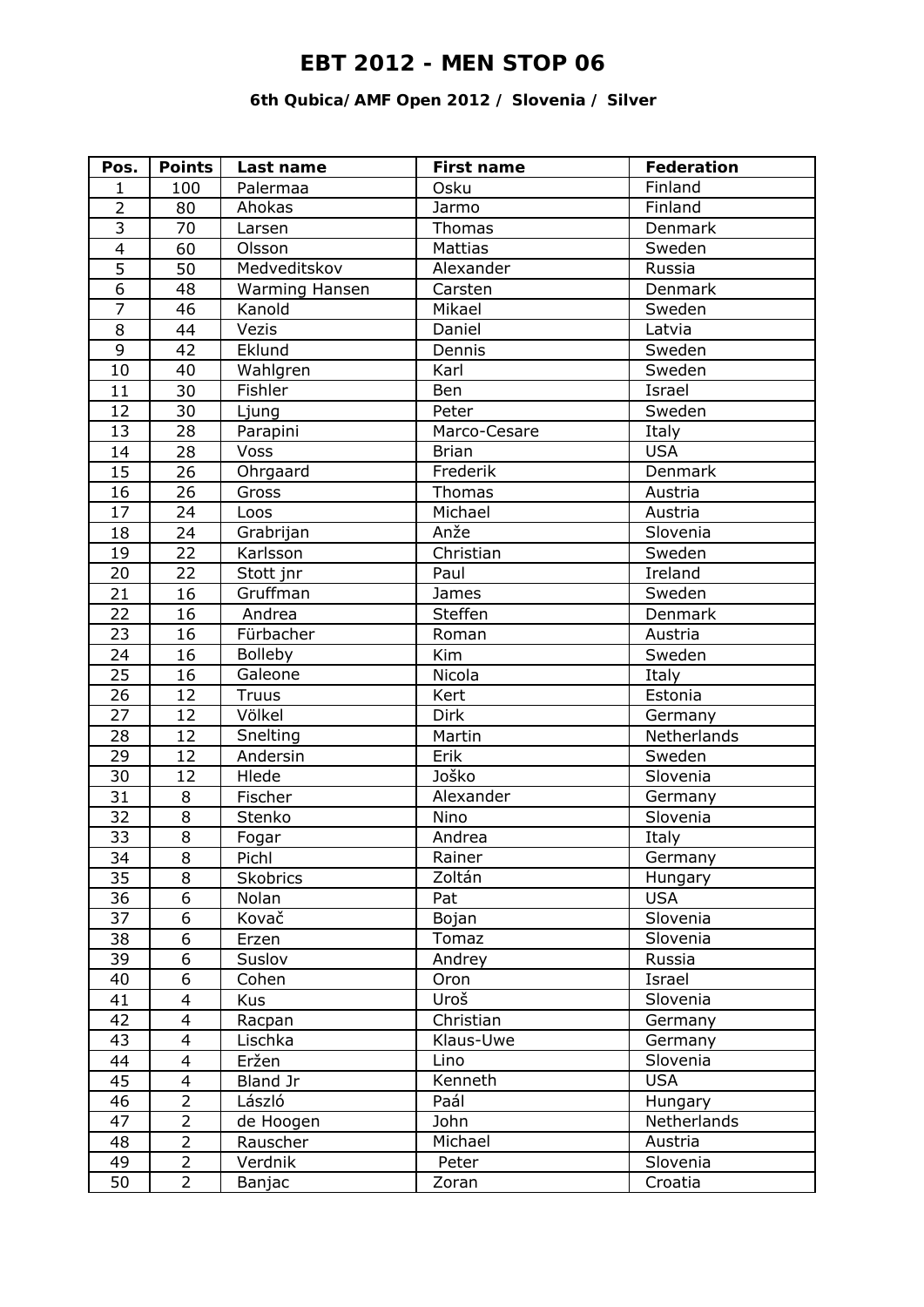### **3rd Track Dream-Bowl Palace Open 2012 / Germany / Silver**

| Pos.                      | <b>Points</b>            | Last name     | First name    | Federation     |
|---------------------------|--------------------------|---------------|---------------|----------------|
| $\mathbf{1}$              | 100                      | Fagan         | Mike          | <b>USA</b>     |
| $\overline{2}$            | 80                       | Williams      | Stuart        | England        |
| $\overline{\overline{3}}$ | 70                       | Rash          | Sean          | <b>USA</b>     |
| 4                         | 60                       | <b>Barret</b> | Dominic       | England        |
| $\overline{5}$            | 50                       | Koivuniemi    | Mika          | Finland        |
| 6                         | 48                       | Jussila       | Perttu        | Finland        |
| $\overline{7}$            | 46                       | Konieczny     | Bodo          | Germany        |
| $\overline{8}$            | 44                       | Grabrijan     | Anze          | Slovenia       |
| $\overline{9}$            | 42                       | Moor          | Paul          | Enhland        |
| 10                        | 40                       | Stampe        | Mik           | Denmark        |
| 11                        | 30                       | Larsen        | Martin        | Sweden         |
| 12                        | 30                       | Holzapfel     | Michael       | Germany        |
| 13                        | 28                       | Plaermaa      | Osku          | Finland        |
| 14                        | 28                       | Ridhwan       | Syafiq        | Malaysia       |
| 15                        | 26                       | Eklund        | Dennis        | Sweden         |
| 16                        | 26                       | Lousdal       | Anders        | Denmark        |
| 17                        | 24                       | Medveditskov  | Alexander     | Russia         |
| 18                        | 24                       | Teece         | Raymond       | England        |
| 19                        | 22                       | Michow        | Andre         | Germany        |
| 20                        | 22                       | van Dommelen  | Remco         | Netherlands    |
| 21                        | 16                       | Voss          | <b>Brian</b>  | <b>USA</b>     |
| 22                        | 16                       | Agerbo        | <b>Jesper</b> | Denmark        |
| $\overline{23}$           | 16                       | Ojala         | Kim           | Sweden         |
| 24                        | 16                       | Paulsson      | Martin        | Sweden         |
| 25                        | 16                       | Köpf          | Rainer        | Germany        |
| 26                        | 12                       | Aarup         | Mathias       | Sweden         |
| 27                        | 12                       | Günther       | Kai           | Germany        |
| 28                        | 12                       | Olsson        | Mathias       | Sweden         |
| 29                        | 12                       | Börding       | <b>Tobias</b> | Germany        |
| $\overline{30}$           | 12                       | Grabowski     | Achim         | Germany        |
| 31                        | $\,8\,$                  | Basner        | Peter         | Germany        |
| 32                        | $\overline{8}$           | Ljung         | Peter         | Sweden         |
| $\overline{33}$           | $\overline{8}$           | Hardarson     | Hafthor       | Iceland        |
| 34                        | 8                        | Klitte        | Martin        | Denmark        |
| 35                        | $\overline{8}$           | Larsen        | Thomas        | Denmark        |
| 36                        | $\overline{6}$           | Yan           | Korshak       | Russia         |
| 37                        | 6                        | Parapini      | Marco         | Italy          |
| 38                        | 6                        | Unger         | Stephan       | Germany        |
| 39                        | 6                        | Andersson     | Robert        | Sweden         |
| 40                        | 6                        | Helldén       | Johan         | Sweden         |
| 41                        | $\overline{\mathcal{L}}$ | Karlsson      | Christian     | Slovenia       |
| 42                        | 4                        | Cohen         | Oron          | Israel         |
| 43                        | 4                        | Gruffman      | James         | Sweden         |
| 44                        | 4                        | Talpa         | Marek         | Czech Republic |
| 45                        | $\overline{\mathcal{L}}$ | Stott         | Paul          | Ireland        |
| 46                        | $\overline{2}$           | Lochhead      | Matthew       | England        |
| 47                        | $\overline{2}$           | Mrosek        | Manuel        | Germany        |
| 48                        | $\overline{2}$           | Fishler       | Ben           | Israel         |
| 49                        | $\overline{2}$           | Semenov       | Ivan          | Russia         |
| 50                        | $\overline{2}$           | Baade         | Marco         | Germany        |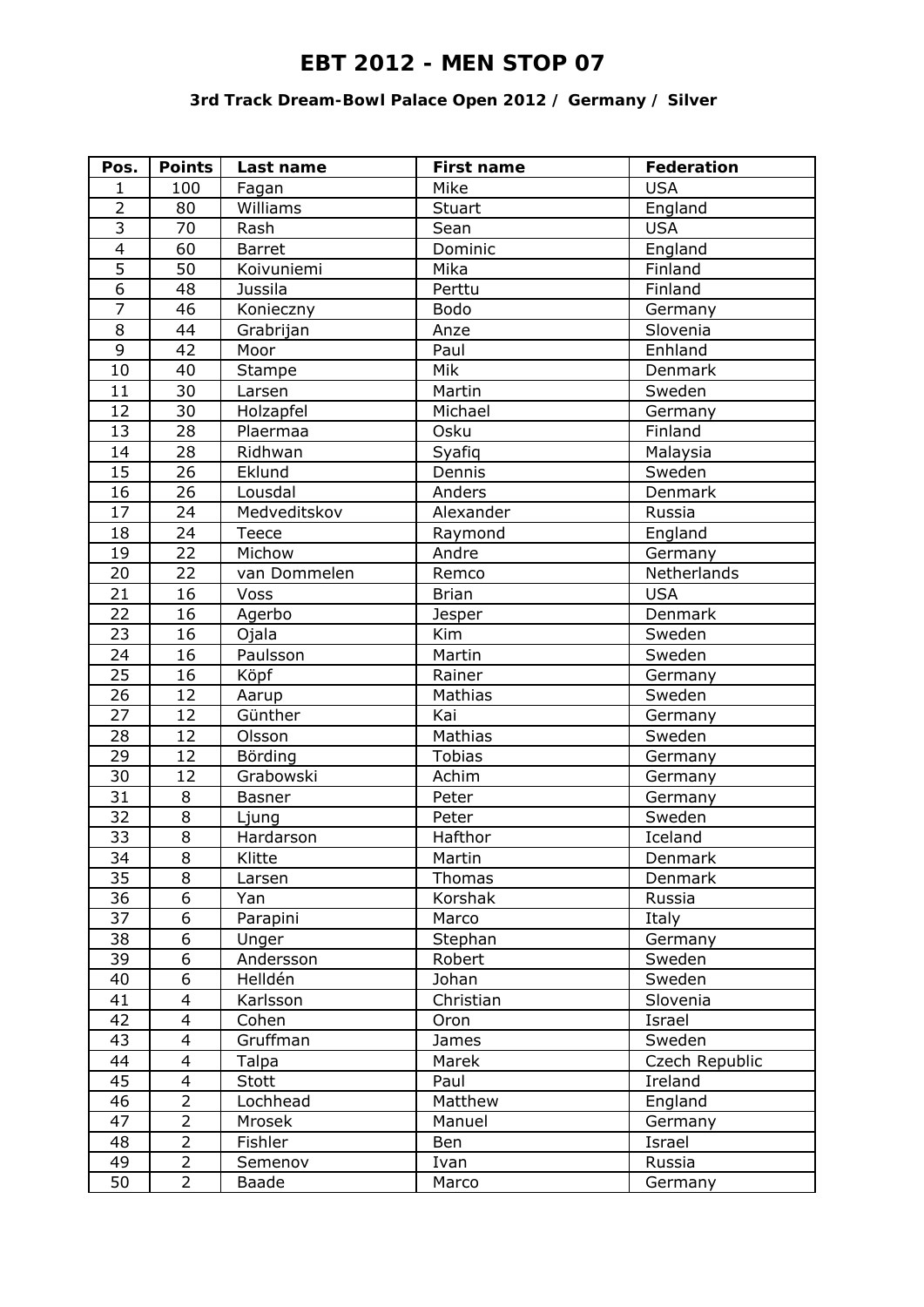### **Bowltech Aalborg International 2012 / Denmark / Silver**

| Pos.            | <b>Points</b>  | Last name        | <b>First name</b> | Federation     |
|-----------------|----------------|------------------|-------------------|----------------|
| $\mathbf{1}$    | 100            | Larsen           | Thomas            | Denmark        |
| $\overline{2}$  | 80             | Larsen           | Martin            | Sweden         |
| $\overline{3}$  | 70             | <b>Barrett</b>   | Dominic           | England        |
| 4               | 60             | Eklund           | Dennis            | Sweden         |
| $\overline{5}$  | 50             | Ojala            | Kim               | Sweden         |
| $\overline{6}$  | 48             | Ljung            | Peter             | Sweden         |
| $\overline{7}$  | 46             | Olsen            | Svein Roger       | Norway         |
| 8               | 44             | <b>Tjernes</b>   | Fredrik           | Norway         |
| 9               | 42             | <b>Hellström</b> | Peter             | Sweden         |
| 10              | 40             | Öhrgaard         | Frederik          | Denmark        |
| 11              | 30             | <b>EK</b>        | Svein Aake        | Norway         |
| 12              | 30             | Olesen           | Morten            | Denmark        |
| 13              | 28             | Lindqvist        | <b>Björn</b>      | Sweden         |
| 14              | 28             | Aarup            | Mathias           | Sweden         |
| $\overline{15}$ | 26             | <b>Stampe</b>    | Mik               | <b>Denmark</b> |
| 16              | 26             | Medveditskov     | Alexander         | Russia         |
| 17              | 24             | Kanold           | Mikael            | Sweden         |
| 18              | 24             | <b>Bolleby</b>   | Kim               | Sweden         |
| 19              | 22             | Hansen           | Carsten Warming   | Denmark        |
| 20              | 22             | Helldén          | Johan             | Sweden         |
| 21              | 16             | Svensson         | Jesper            | Sweden         |
| $\overline{22}$ | 16             | <b>Stott</b>     | Paul              | Ireland        |
| 23              | 16             | Jansson          | Markus            | Sweden         |
| $\overline{24}$ | 16             | Klitte           | Martin            | <b>Denmark</b> |
| 25              | 16             | Moor             | Paul              | England        |
| 26              | 12             | Andersson        | Robert            | Sweden         |
| $\overline{27}$ | 12             | Wahlgren         | Karl              | Sweden         |
| 28              | 12             | Karlsson         | Kevin             | Sweden         |
| 29              | 12             | Linder           | Lars              | Denmark        |
| $\overline{30}$ | 12             | Nilsson          | Emil              | Sweden         |
| $\overline{31}$ | 8              | Ankerdal         | Michael           | Denmark        |
| $\overline{32}$ | 8              | Grindvik         | Robin Nordaas     | Norway         |
| $\overline{33}$ | $\overline{8}$ | Pedersen         | Glenn Morten      | Norway         |
| 34              | 8              | Fransson         | Daniel            | Sweden         |
| $\overline{35}$ | $\overline{8}$ | Rudshagen        | Björn Einar       | Norway         |
| 36              | 6              | Karlsson         | Christian         | Sweden         |
| 37              | 6              | Höberg           | Lars              | Denmark        |
| 38              | 6              | Lousdal          | Anders            | Denmark        |
| 39              | 6              | Guldbäk          | John              | Denmark        |
| 40              | 6              | Mortensen        | Jimmy             | Denmark        |
| 41              | 4              | Torgersen        | <b>Tore</b>       | Norway         |
| 42              | 4              | Andersson        | Pontus            | Sweden         |
| 43              | 4              | Agerbo           | Jesper            | <b>Denmark</b> |
| 44              | 4              | Paulsson         | Martin            | Sweden         |
| 45              | 4              | Olsson           | Mattias           | Sweden         |
| 46              | $\overline{2}$ | Nielsen          | Lars              | Denmark        |
| 47              | $\overline{2}$ | Thomsen          | Lasse             | Denmark        |
| 48              | $\overline{2}$ | Johnson          | Magnus            | Sweden         |
| 49              | $\overline{2}$ | Jensen           | Anders Nörgaard   | Denmark        |
| 50              | $\overline{2}$ | Jensen           | Björn Saksager    | Denmark        |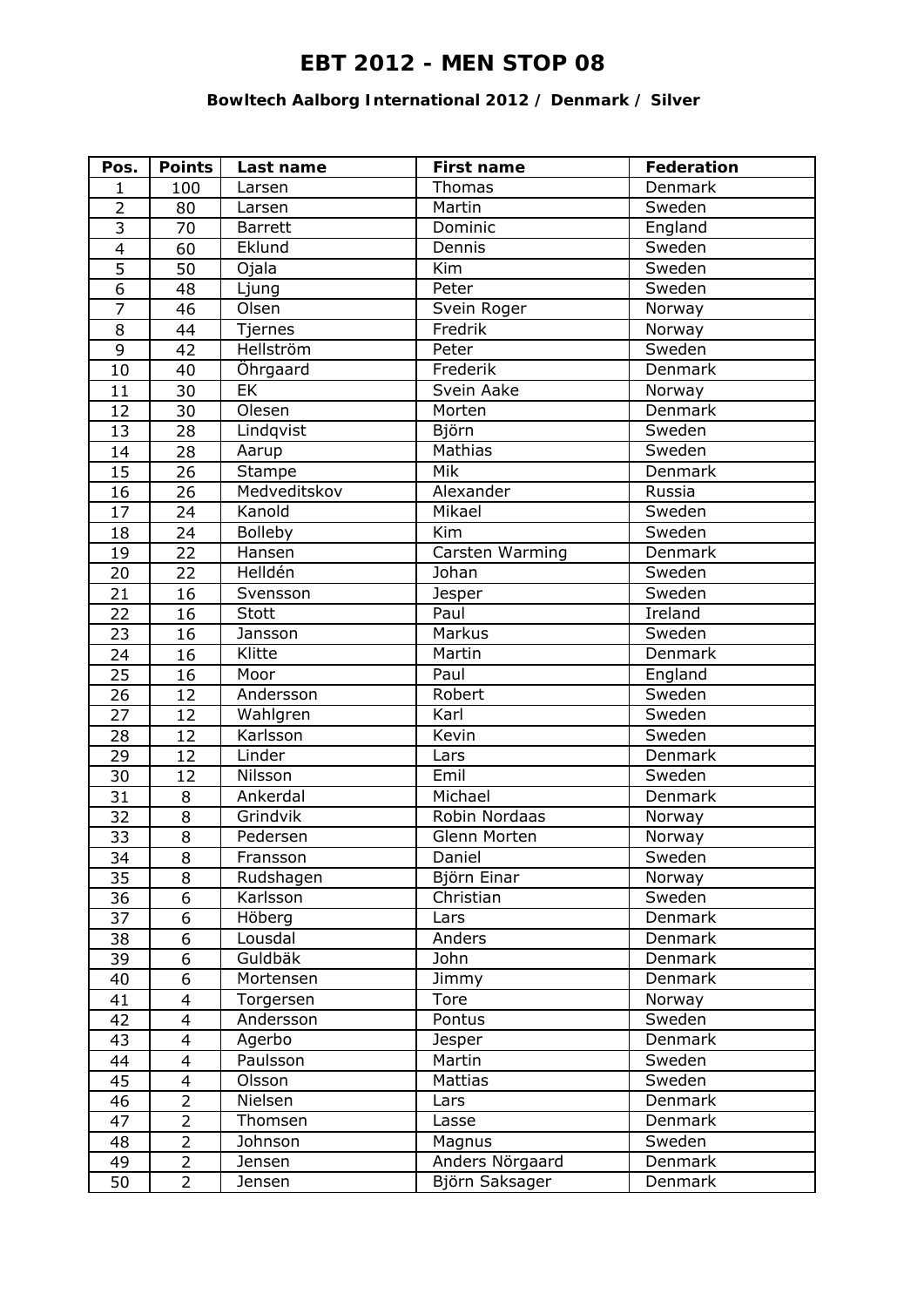#### **Odense International / Denmark / Satellite**

| Pos.                     | <b>Points</b>            | Last name          | <b>First name</b>     | Federation     |
|--------------------------|--------------------------|--------------------|-----------------------|----------------|
| $\mathbf{1}$             | 50                       | Tidbeck            | Marcus                | Sweden         |
| $\overline{2}$           | 40                       | Jussila            | Perttu                | Finland        |
| $\overline{\mathbf{3}}$  | 35                       | Gruffman           | James                 | Sweden         |
| $\overline{\mathcal{L}}$ | 30                       | Stampe             | Mik                   | Denmark        |
| $\overline{5}$           | 25                       | Wetterberg         | <b>Mattias</b>        | Sweden         |
| 6                        | 24                       | Ranta              | Tony                  | Finland        |
| $\overline{7}$           | 23                       | Vezis              | Daniel                | Latvia         |
| 8                        | 22                       | Hansen             | Carsten Warming       | Denmark        |
| 9                        | 21                       | Jørgensen          | Henrik                | Denmark        |
| 10                       | 20                       | McDermott          | Jamie                 | Germany        |
| 11                       | 15                       | Tiainen            | Samuli                | Finland        |
| 12                       | 15                       | Larsen             | Thomas                | Denmark        |
| 13                       | 14                       | Olsson             | Jonas                 | Sweden         |
| 14                       | 14                       | Agerbo             | Jesper                | Denmark        |
| 15                       | 13                       | Lampo              | Sami                  | Finland        |
| 16                       | 13                       | Hansen             | Søren Åhman           | Denmark        |
| 17                       | 12                       | Øhrgaard           | Frederik              | Denmark        |
| 18                       | 12                       | Hellström          | Peter                 | Sweden         |
| 19                       | 11                       | Linder             | Lars                  | Denmark        |
| 20                       | 11                       | <b>Buch</b>        | Thomas                | Denmark        |
| 21                       | 8                        | Andersen           | Jan                   | Denmark        |
| 22                       | $\overline{8}$           | Nielsen            | Lars                  | Denmark        |
| $\overline{23}$          | $\overline{8}$           | Karlsson           | Christian             | Sweden         |
| 24                       | 8                        | Drevenstedt        | Frank                 | Germany        |
| 25                       | $\overline{8}$           | Medveditskov       | Alexander             | Russia         |
| 26                       | $\overline{6}$           | Lindbjer           | Filip                 | Sweden         |
| 27                       | 6                        | Klockgether        | Stefan                | Germany        |
| 28                       | 6                        | Adsbøl             | Johnni                | Denmark        |
| 29                       | $\overline{6}$           | Lousdal            | Anders                | Denmark        |
| 30                       | $\overline{6}$           | Parkner            | Martin Klitte         | Denmark        |
| 31                       | $\overline{\mathbf{4}}$  | Unger              | Stephan               | Germany        |
| $\overline{32}$          | 4                        | Algreen-Ussing     | Rasmus                | Denmark        |
| $\overline{33}$          | $\overline{4}$           | Wendlandt          | Steffen               | Germany        |
| 34                       | 4                        | Andersson          | Kim                   | Sweden         |
| 35                       | $\overline{\mathcal{L}}$ | Gertsen            | Carsten               | Denmark        |
| 36                       | $\overline{3}$           | Larsen             | Jakob                 | <b>Denmark</b> |
| 37                       | $\overline{3}$           | Hansen             | Nicolai               | Denmark        |
| 38                       | $\overline{3}$           | Madsen             | Mathias               | Denmark        |
| 39                       | $\overline{3}$           | Ankerdal           | Michael               | Denmark        |
| 40                       | $\overline{3}$           | Mortensen          | Jimmy                 | Denmark        |
| 41                       | $\overline{2}$           | Schroeder          | Timo                  | Germany        |
| 42                       | $\overline{2}$           | Rasmussen          | Frank                 | Denmark        |
| 43                       | $\overline{2}$           | Høberg             | Lars                  | Denmark        |
| 44                       | $\overline{2}$           | Østergaard-Poulsen | Dan                   | Denmark        |
| 45                       | $\overline{2}$           | Hansen             | Anders                | Denmark        |
| 46                       | $\mathbf{1}$             | Rauth              | Oliver                | Germany        |
| 47                       | $\mathbf{1}$             | Sørensen           | Jens Ravn             | Denmark        |
| 48                       | $\mathbf 1$              | Jøgensen           | Torben                | Denmark        |
| 49                       | $\mathbf{1}$             | Eriksen            | <b>Klavs Tranborg</b> | Denmark        |
| 50                       | $\mathbf{1}$             | Nyman              | Lennart               | Sweden         |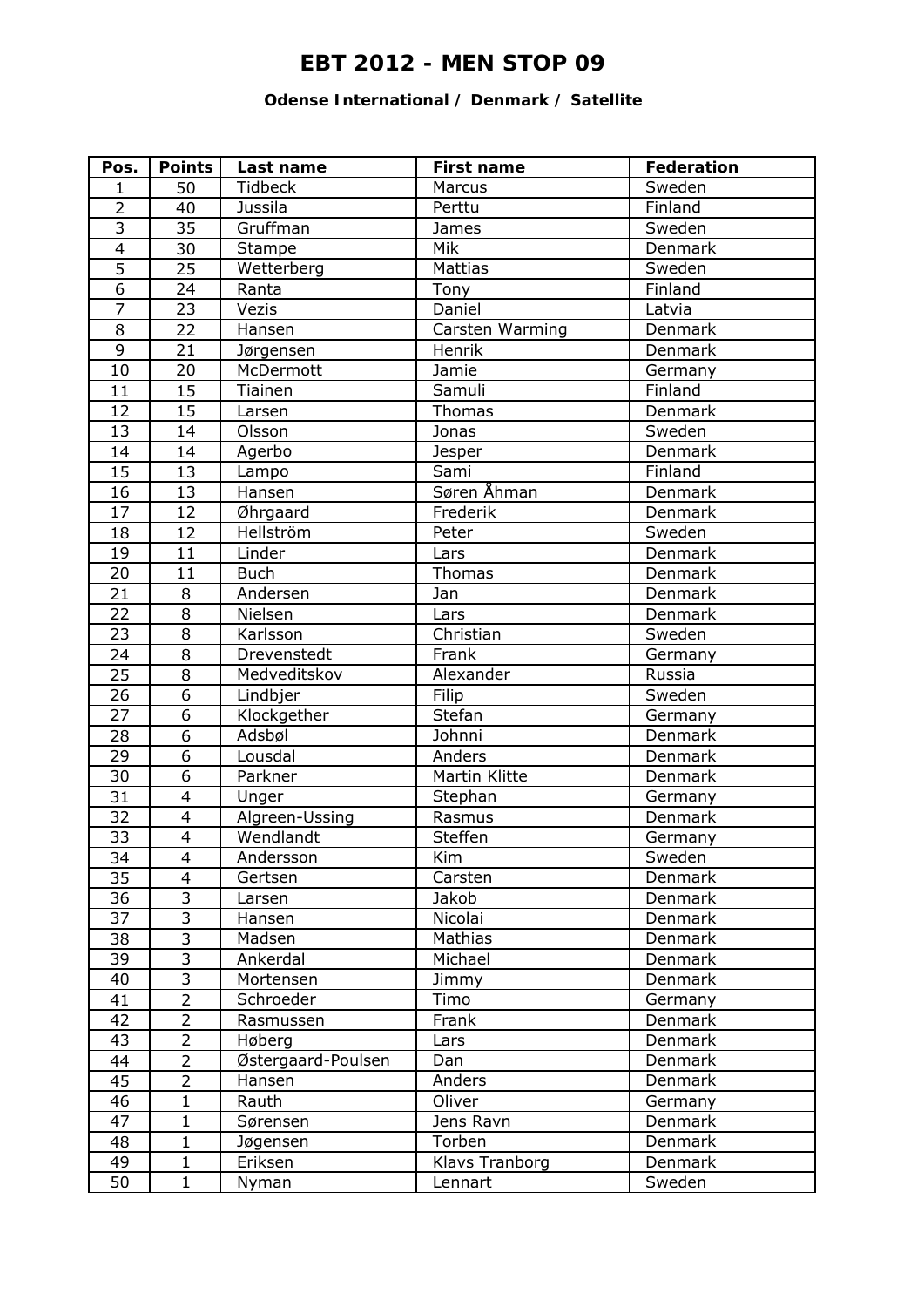### **Brunswick Italia Challenge / Italia / Silver**

| Pos.                     | <b>Points</b>           | Last name      | <b>First name</b> | Federation  |
|--------------------------|-------------------------|----------------|-------------------|-------------|
| $\mathbf{1}$             | 100                     | Loschetter     | Chris             | <b>USA</b>  |
| $\overline{2}$           | 80                      | Rash           | Sean              | <b>USA</b>  |
| $\overline{\mathbf{3}}$  | 70                      | <b>Barrett</b> | Dominic           | England     |
| $\overline{\mathcal{L}}$ | 60                      | Ciminelli      | Ryan              | <b>USA</b>  |
| $\overline{5}$           | 50                      | Russel         | Ronnie            | <b>USA</b>  |
| 6                        | 48                      | Vezis          | Daniel            | Latvia      |
| $\overline{7}$           | 46                      | Moor           | Paul              | England     |
| 8                        | 44                      | Marrone        | Erik              | Italy       |
| 9                        | 42                      | Salonen        | Petteri           | Finland     |
| 10                       | 40                      | Ljung          | Peter             | Sweden      |
| 11                       | 30                      | Zucchinelli    | Enzo              | Italy       |
| 12                       | 30                      | Loos           | Michael           | Austria     |
| 13                       | 28                      | Stott jr       | Paul              | Ireland     |
| 14                       | 28                      | Pirozzi        | Massimo           | Italy       |
| 15                       | 26                      | Valenta        | Bryan             | <b>USA</b>  |
| 16                       | 26                      | Williams       | Stuart            | England     |
| 17                       | 24                      | Olsson         | Matthias          | Sweden      |
| 18                       | 24                      | <b>Berges</b>  | Mathieu           | Switzerland |
| 19                       | 22                      | Suslov         | Andrey            | Russia      |
| 20                       | 22                      | Wetterberg     | Matthias          | Sweden      |
| 21                       | 16                      | Larsen         | Martin            | Sweden      |
| 22                       | 16                      | Ponti          | Francesco         | Italy       |
| 23                       | 16                      | Andersson      | <b>Kim</b>        | Sweden      |
| 24                       | 16                      | Maddaloni      | Domenico          | Italy       |
| 25                       | 16                      | Talpa          | Marek             | Czeck       |
| 26                       | 12                      | Stathatos      | Yiannis           | Greece      |
| 27                       | 12                      | Ancarani       | Sandro            | Switzerland |
| 28                       | 12                      | Thurlby        | Rob               | England     |
| 29                       | 12                      | Jähi           | Joonas            | Finland     |
| 30                       | 12                      | Celli          | Maurizio          | Italy       |
| 31                       | 8                       | Larsen         | Thomas            | Denmark     |
| $\overline{32}$          | $\overline{\infty}$     | Vercellino     | Mario             | Italy       |
| $\overline{33}$          | $\overline{8}$          | Biolghini      | Diego             | Italy       |
| 34                       | 8                       | Raatikainen    | Teemu             | Finland     |
| 35                       | 8                       | Parapini       | Marco             | Italy       |
| 36                       | $\overline{6}$          | Origlia        | Eros              | Italy       |
| 37                       | 6                       | Andersson      | Andreas           | Sweden      |
| 38                       | 6                       | Cimino         | Fabio             | Italy       |
| 39                       | 6                       | D'Achille      | Nico              | Italy       |
| 40                       | 6                       | Grimsen        | Peder             | Sweden      |
| 41                       | 4                       | Arup           | Mathias           | Sweden      |
| 42                       | 4                       | <b>Bódis</b>   | Giorgio           | Hungary     |
| 43                       | 4                       | Boccato        | Marco             | Italy       |
| 44                       | $\overline{\mathbf{4}}$ | Sadeharju      | Arttu             | Finland     |
| 45                       | 4                       | Grabrijan      | Anze              | Slovenia    |
| 46                       | $\overline{2}$          | Volpert        | Nati              | Israel      |
| 47                       | $\overline{2}$          | Santu          | Alessandro        | Italy       |
| 48                       | $\overline{2}$          | Foley          | Barry             | Ireland     |
| 49                       | $\overline{2}$          | Palazzotto     | Andrea            | Italy       |
| 50                       | $\overline{2}$          | Galeone        | Nicola            | Italy       |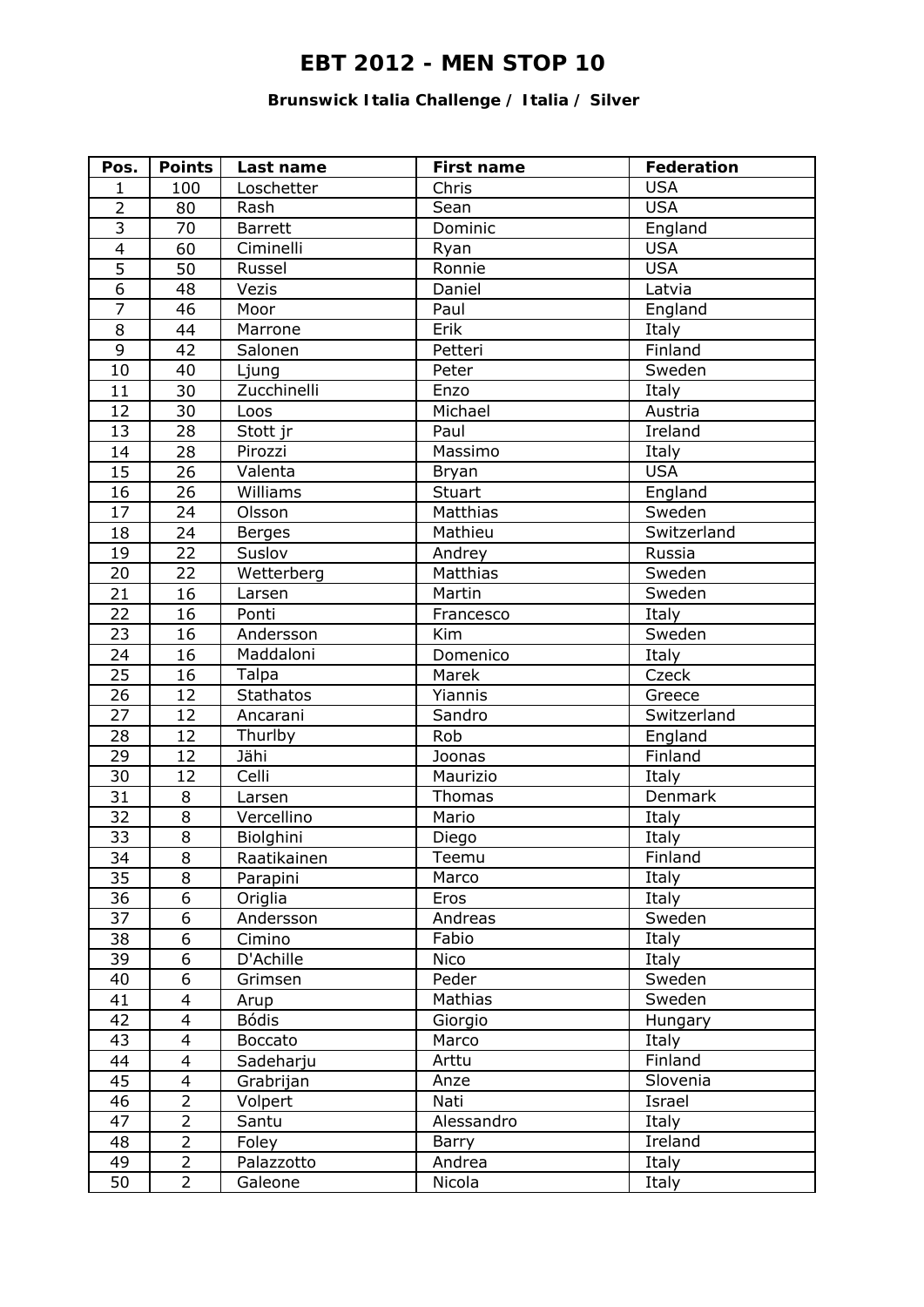### **8th Storm San Marino Open / San Marino / Gold**

| Pos.                     | <b>Points</b>   | Last name         | <b>First name</b> | Federation     |
|--------------------------|-----------------|-------------------|-------------------|----------------|
| $\mathbf{1}$             | 150             | Parasakis         | Stavros           | Greece         |
| $\overline{2}$           | 120             | Williams          | Stuart            | England        |
| $\overline{\mathbf{3}}$  | 105             | Larsen            | Martin            | Sweden         |
| $\overline{\mathcal{L}}$ | 90              | <b>Barrett</b>    | Dominic           | England        |
| $\overline{5}$           | 75              | Klerk             | Chris             | <b>USA</b>     |
| 6                        | $\overline{72}$ | Berndt            | Marcus            | Sweden         |
| $\overline{7}$           | 69              | Roros             | <b>Stamatis</b>   | Greece         |
| 8                        | 66              | Karlsson          | Christian         | Sweden         |
| 9                        | 63              | Karlsson          | Joachim           | Sweden         |
| 10                       | 60              | Thurlby           | Rob               | England        |
| 11                       | 45              | Lampo             | Sami              | Finland        |
| 12                       | 45              | Moor              | Paul              | England        |
| 13                       | 42              | Miguel            | Lopez             | <b>USA</b>     |
| 14                       | 42              | Andersson         | Robert            | Sweden         |
| 15                       | 39              | Eklund            | Dennis            | Sweden         |
| 16                       | 39              | Alix              | Yoan              | France         |
| 17                       | 36              | Jussila           | Perttu            | Finland        |
| 18                       | 36              | Palermaa          | Osku              | Finland        |
| 19                       | 33              | <b>Stefanidis</b> | George            | Greece         |
| 20                       | 33              | Ishman            | Adam              | <b>USA</b>     |
| 21                       | 24              | Ranta             | Tony              | Finland        |
| 22                       | 24              | Kanold            | Mikael            | Sweden         |
| 23                       | 24              | Ruiz              | Ildemaro          | Venezuela      |
| 24                       | 24              | Smaglik           | Ed                | <b>USA</b>     |
| 25                       | 24              | Monacelli         | Amleto            | Venezuela      |
| 26                       | 18              | Spada             | Amedeo            | Italy          |
| 27                       | 18              | D'Achille         | Nico              | Italy          |
| 28                       | 18              | Gheorghe          | Catalin           | Romania        |
| $\overline{29}$          | 18              | Larsen            | Thomas            | Denmark        |
| 30                       | 18              | Schroeder         | Timo              | Germany        |
| 31                       | 12              | Celli             | Massimiliano      | Italy          |
| $\overline{32}$          | 12              | Frouvelle         | Serge             | France         |
| $\overline{33}$          | 12              | Celli             | Maurizio          | Italy          |
| 34                       | 12              | Heinonen          | Markus            | Finland        |
| 35                       | 12              | Vezis             | Daniel            | Latvia         |
| 36                       | 9               | Gagenoiu          | Romeo             | Romania        |
| 37                       | 9               | Bortolon          | Renato            | Italy          |
| 38                       | 9               | Cayez             | Vincent           | France         |
| 39                       | 9               | <b>Berges</b>     | Mathieu           | Switzerland    |
| 40                       | 9               | Jonasdofsky       | Mark              | Germany        |
| 41                       | $\overline{6}$  | Sacco             | Thierry           | France         |
| 42                       | 6               | Racpan            | Christian         | Germany        |
| 43                       | 6               | Fatu              | Valentin          | Romania        |
| 44                       | 6               | Talpa             | Marek             | Czech Republic |
| 45                       | 6               | Baravaglio        | <b>Bruno</b>      | Italy          |
| 46                       | 3               | Bigall            | René              | Germany        |
| 47                       | $\overline{3}$  | Cella             | Andrea            | Italy          |
| 48                       | $\overline{3}$  | Sermand           | Julien            | France         |
| 49                       | $\overline{3}$  | Lyratzis          | Kostas            | Greece         |
| 50                       | $\overline{3}$  | Spagnoli          | Davide            | Italy          |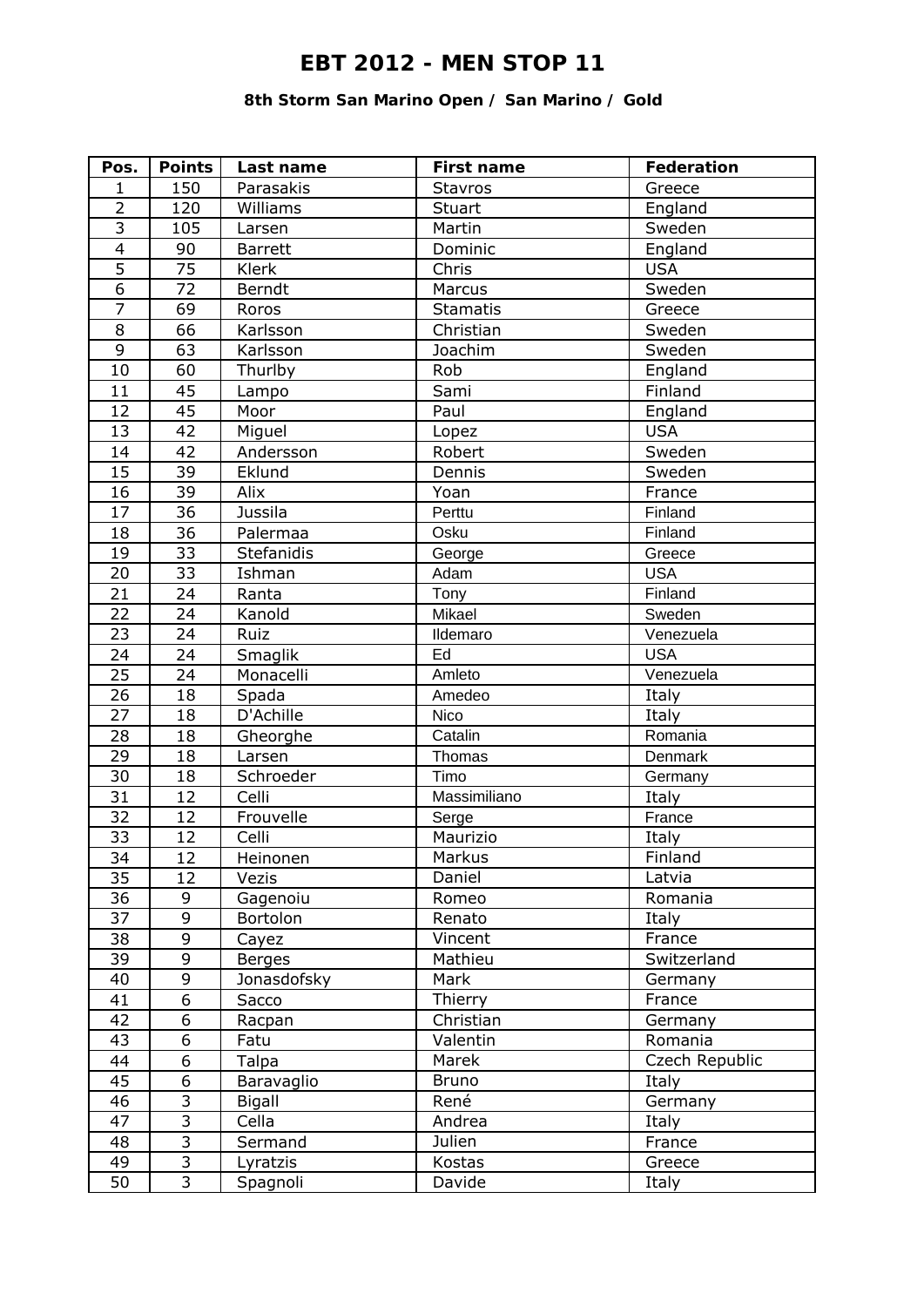#### **34 Trofeu Internacional Ciutat de Barcelona / Catalonia / Gold**

| Pos.            | <b>Points</b>   | Last name      | First name      | Federation     |
|-----------------|-----------------|----------------|-----------------|----------------|
| $\mathbf{1}$    | 150             | Palermaa       | Osku            | Finland        |
| $\overline{2}$  | 120             | <b>Barrett</b> | Dominic         | England        |
| $\overline{3}$  | 105             | Ruiz           | Ildemaro        | Venezuela      |
| 4               | 90              | Larsen         | Martin          | Sweden         |
| $\overline{5}$  | $\overline{75}$ | Lampo          | Sami            | Finland        |
| $\overline{6}$  | 72              | <b>Klerk</b>   | Chris           | <b>USA</b>     |
| $\overline{7}$  | 69              | Torgersen      | <b>Tore</b>     | Sweden         |
| $\overline{8}$  | 66              | Larsen         | Thomas          | <b>Denmark</b> |
| $\overline{9}$  | 63              | Williams       | Stuart          | England        |
| 10              | 60              | Ovide          | Marcial         | Catalonia      |
| 11              | 45              | Ojala          | Kim             | Sweden         |
| 12              | 45              | Ranta          | Tony            | Finland        |
| 13              | 42              | Andersson      | Robert          | Sweden         |
| 14              | 42              | Verbruggen     | Gery            | Belgium        |
| 15              | 39              | Eklund         | Dennis          | Sweden         |
| 16              | 39              | Moor           | Paul            | England        |
| 17              | 36              | Gulbrandson    | Erik            | <b>USA</b>     |
| 18              | 36              | Heinonen       | Markus          | Finland        |
| 19              | 33              | Kabowski       | Eike            | Germany        |
| 20              | 33              | Ohrgaard       | Frederik        | Denmark        |
| 21              | 24              | Jussila        | Perttu          | Finland        |
| 22              | 24              | Maggi          | Mats            | Belgium        |
| $\overline{23}$ | 24              | Medveditskov   | Alexander       | Russia         |
| 24              | 24              | Stampe         | Mik             | Denmark        |
| $\overline{25}$ | 24              | Hansen         | Carsten Warming | Denmark        |
| 26              | 18              | Ibañez         | Moises Perez    | Catalonia      |
| 27              | 18              | Monacelli      | Amleto          | Venezuela      |
| 28              | 18              | Lopez          | Miquel          | <b>USA</b>     |
| 29              | 18              | Gheorghe       | Catalin         | Romania        |
| $\overline{30}$ | 18              | Wahlgren       | Karl            | Sweden         |
| 31              | 12              | Ishman         | Adam            | <b>USA</b>     |
| $\overline{32}$ | 12              | Jehkinen       | Joonas          | Finland        |
| $\overline{33}$ | 12              | Ljung          | Peter           | Sweden         |
| 34              | 12              | Sermand        | Julien          | France         |
| 35              | 12              | Gagenoiu       | Romeo           | Romania        |
| 36              | 9               | Vezis          | Daniel          | Latvia         |
| 37              | 9               | Racpan         | Christian       | Germany        |
| 38              | $\overline{9}$  | Cayez          | Vincent         | France         |
| $\overline{39}$ | 9               | Berndt         | Marcus          | Sweden         |
| 40              | 9               | Parapini       | Marco Ceasre    | Italy          |
| 41              | $\overline{6}$  | Piticariu      | Marius          | Romania        |
| 42              | 6               | Okorokov       | Maxim           | Russia         |
| 43              | 6               | Paulsson       | Martin          | Sweden         |
| 44              | 6               | Smaglik        | Ed              | <b>USA</b>     |
| 45              | 6               | Henry          | Sebastien       | France         |
| 46              | $\overline{3}$  | Olsson         | Mattias         | Sweden         |
| 47              | $\overline{3}$  | Lebon          | Jean Marc       | Belgium        |
| 48              | $\overline{3}$  | Andreason      | Timothy         | Sweden         |
| 49              | $\overline{3}$  | Samain         | Jean Marc       | Belgium        |
| 50              | $\overline{3}$  | Karlsson       | Christian       | Slovenia       |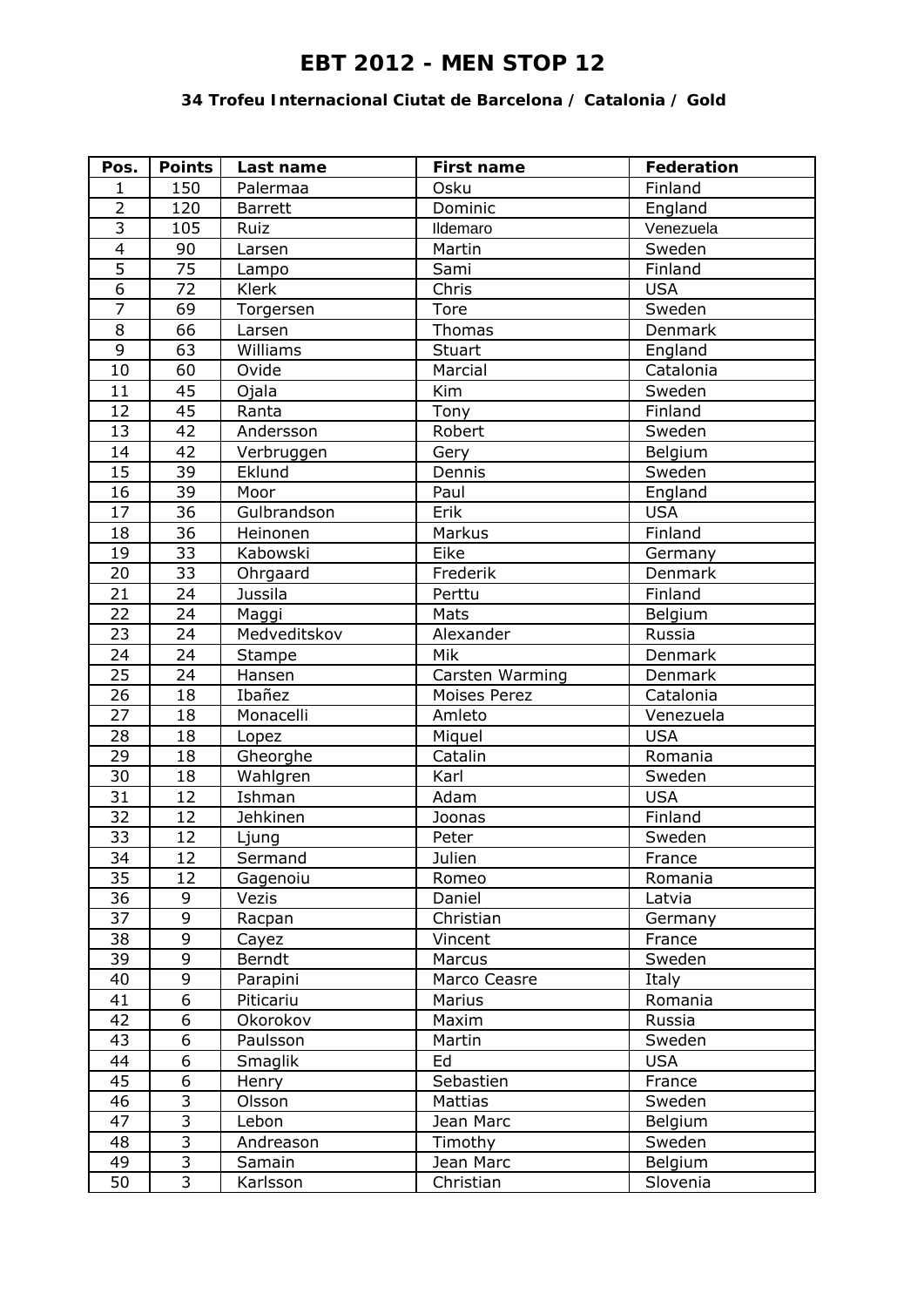### **BNC Open / Slovakia / Silver**

| Pos.            | <b>Points</b>            | Last name      | First name     | Federation     |
|-----------------|--------------------------|----------------|----------------|----------------|
| 1               | 100                      | Konieczny      | <b>Bodo</b>    | Germany        |
| $\overline{2}$  | 80                       | Eklund         | Dennis         | Swden          |
| 3               | 70                       | Gross          | Thomas         | Austria        |
| $\overline{4}$  | 60                       | Larsen         | Martin         | Sweden         |
| $\overline{5}$  | 50                       | Skobrics       | Zoltán         | Hungary        |
| 6               | 48                       | Andersson      | Robert         | Sweden         |
| $\overline{7}$  | 46                       | Palermaa       | Osku           | Finland        |
| 8               | 44                       | Larsem         | Thomas         | Denmark        |
| 9               | 42                       | Jussila        | Perttu         | Finland        |
| 10              | 40                       | Nilsson        | <b>Mattias</b> | Sweden         |
| 11              | 30                       | Wahlgren       | Joakim         | Sweden         |
| 12              | 30                       | <b>Barrett</b> | Dominic        | England        |
| 13              | 28                       | Keituri        | Petri          | Finland        |
| 14              | 28                       | Landl          | René           | Austria        |
| 15              | 26                       | Hendrickx      | Gianny         | Netherlands    |
| 16              | 26                       | Medveditskov   | Alexander      | Russia         |
| 17              | 24                       | Wahlgren       | Karl           | Sweden         |
| 18              | 24                       | Weier          | Cameron        | <b>USA</b>     |
| 19              | 22                       | Lorenc         | Jaroslav       | Czech Republic |
| 20              | 22                       | Sasnauskas     | Linas          | Lithuania      |
| 21              | 16                       | Stefanidis     | Giorgos        | Greece         |
| 22              | 16                       | Nagode         | Božo           | Slovenia       |
| 23              | 16                       | Stathatos      | Giannis        | Greece         |
| $\overline{24}$ | 16                       | Press          | Ryan           | <b>USA</b>     |
| 25              | 16                       | Talpa          | Marek          | Czech Republic |
| 26              | 12                       | Orálek         | Martin         | Czech Republic |
| 27              | 12                       | de Bel         | Erik           | Netherlands    |
| 28              | 12                       | Lampo          | Sami           | Finland        |
| 29              | 12                       | Tsorbatzoudis  | Evangelos      | Greece         |
| $\overline{30}$ | 12                       | Moor           | Paul           | England        |
| 31              | 8                        | Korab          | Jan            | Czech Republic |
| 32              | $\overline{8}$           | Andrassy       | Lukáš          | Slovakia       |
| $\overline{33}$ | $\overline{8}$           | Vezis          | Daniel         | Latvia         |
| 34              | 8                        | Kubalek        | Benjamin       | Austria        |
| 35              | $\overline{8}$           | Schwarzbauer   | Christian      | Austria        |
| 36              | 6                        | Fürbacher      | Roman          | Austria        |
| 37              | 6                        | Marval         | Michael        | Czech Republic |
| 38              | 6                        | Volkel         | <b>Dirk</b>    | Germany        |
| 39              | 6                        | Österholm      | Johan          | Sweden         |
| 40              | 6                        | Nechushtan     | Omar           | Israel         |
| 41              | 4                        | Lischka        | Klaus-Uwe      | Germany        |
| 42              | $\overline{\mathcal{L}}$ | Žváček         | Petr           | Czech Republic |
| 43              | 4                        | Kapronczay     | Gergely        | Hungary        |
| 44              | $\overline{\mathcal{L}}$ | <b>Hindrák</b> | Jiří           | Czech Republic |
| 45              | 4                        | Stenko         | Nino           | Slovenia       |
| 46              | $\overline{2}$           | Macek          | Jan            | Czech Republic |
| 47              | $\overline{2}$           | Spacey         | Tanner         | <b>USA</b>     |
| 48              | $\overline{2}$           | <b>Biigal</b>  | René           | Germany        |
| 49              | $\overline{2}$           | Sloan          | Christopher    | Ireland        |
| 50              | $\overline{2}$           | Pittesser      | Andreas        | Austria        |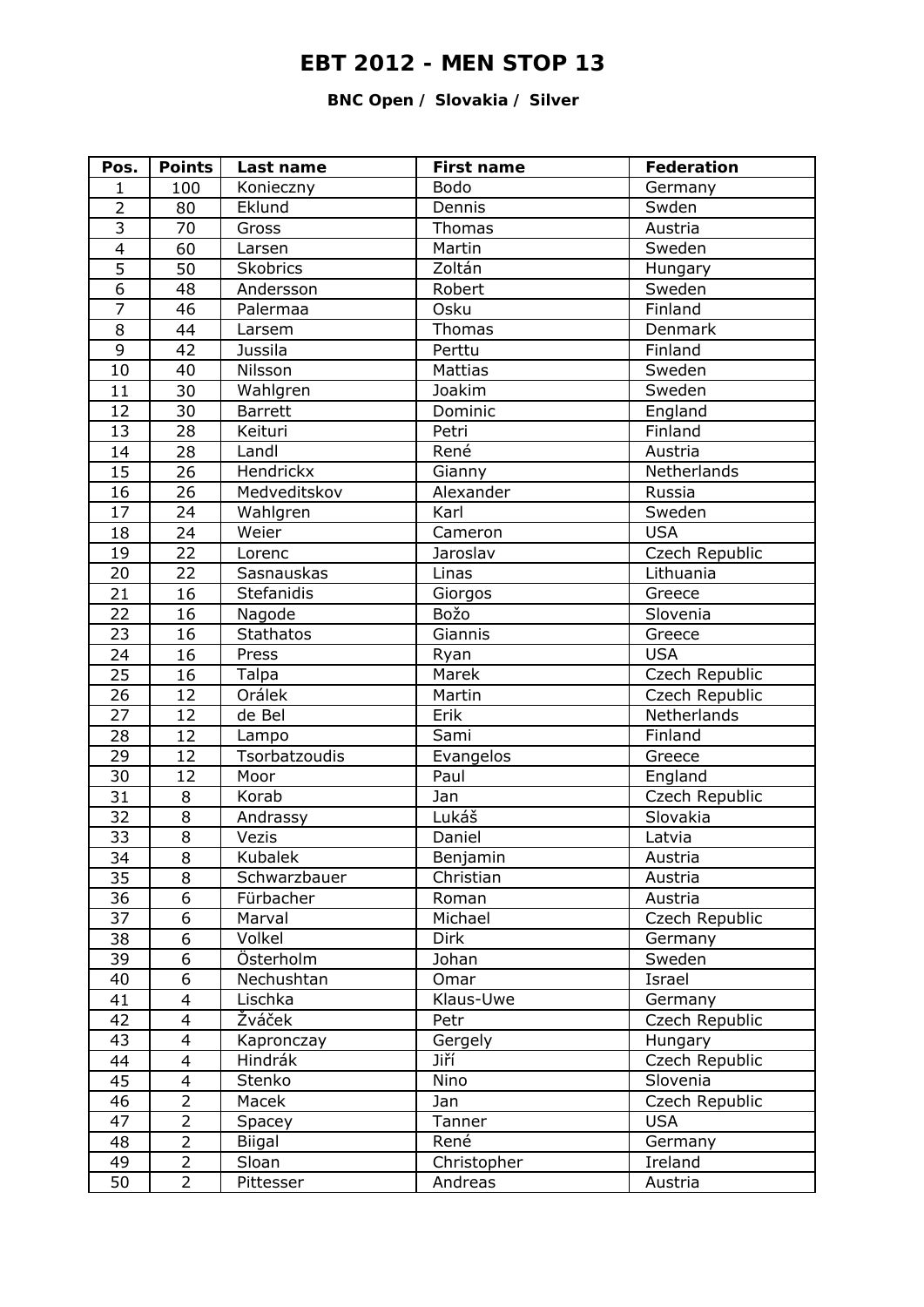### **Russian Open / Russia / Satellite**

| Pos.                     | <b>Points</b>            | Last name      | First name | Federation     |
|--------------------------|--------------------------|----------------|------------|----------------|
| $\mathbf{1}$             | 50                       | Kent           | Marshall   | <b>USA</b>     |
| $\overline{2}$           | 40                       | Kalika         | Oleksandr  | Ukraine        |
| 3                        | 35                       | Kalika         | Mykhaylo   | Ukraine        |
| $\overline{\mathcal{L}}$ | 30                       | Suslov         | Andrey     | Russia         |
| $\overline{5}$           | 25                       | Koshelev       | Nikita     | Russia         |
| $\overline{6}$           | 24                       | Lapshinsky     | Dmitry     | Russia         |
| $\overline{7}$           | 23                       | Karmazin       | Evgeny     | Ukraine        |
| 8                        | 22                       | Panchenko      | Alexander  | Kazakhstan     |
| $\overline{9}$           | 21                       | Minenko        | Alexander  | Russia         |
| 10                       | 20                       | Weier          | Cameron    | <b>USA</b>     |
| 11                       | 15                       | Semenov        | Ivan       | Russia         |
| 12                       | 15                       | Kuznetsov      | Nikita     | Russia         |
| 13                       | 14                       | Parshukov      | Alexey     | Russia         |
| 14                       | 14                       | Vezis          | Daniel     | Latvia         |
| 15                       | 13                       | Kozyrev        | Oleg       | Russia         |
| 16                       | 13                       | Spacey         | Tanner     | <b>USA</b>     |
| 17                       | 12                       | Sharov         | Anton      | Russia         |
| 18                       | 12                       | Prokhan        | Sergey     | Russia         |
| 19                       | 11                       | <b>Belenky</b> | Mikhail    | Russia         |
| 20                       | 11                       | Krasavkin      | Victor     | Russia         |
| 21                       | 8                        | Kondratyev     | Oleksandr  | Ukraine        |
| 22                       | $\overline{8}$           | Korshak        | Yan        | Russia         |
| 23                       | 8                        | Fishler        | Ben        | Israel         |
| 24                       | $\overline{8}$           | Matvienko      | Konstantin | Russia         |
| 25                       | $\overline{8}$           | Mineev         | Evgeny     | Russia         |
| 26                       | $\overline{6}$           | Gorodnichiy    | Igor       | Russia         |
| 27                       | 6                        | Medveditskov   | Alexander  | Russia         |
| 28                       | $\overline{6}$           | Sobolev        | Pavel      | <b>Belarus</b> |
| 29                       | 6                        | Andreev        | Sergey     | Russia         |
| 30                       | $\overline{6}$           | Glazkov        | Yury       | Russia         |
| $\overline{31}$          | $\overline{4}$           | Fedin          | Alexey     | Russia         |
| 32                       | 4                        | Sidorov        | Alexey     | Russia         |
| 33                       | $\overline{\mathbf{4}}$  | Kuznetsov      | Dmitry     | Russia         |
| 34                       | 4                        | Korolev        | Yury       | Russia         |
| $\overline{35}$          | $\overline{\mathcal{L}}$ | Minulin        | Oleg       | Kazakhstan     |
| 36                       | $\overline{3}$           | Sverchkov      | Vladimir   | Russia         |
| 37                       | $\overline{3}$           | Krasnoshtanov  | Anton      | Russia         |
| 38                       | $\overline{3}$           | Starchenkov    | Sergey     | Russia         |
| 39                       | $\overline{3}$           | Sazonov        | Oleg       | Russia         |
| 40                       | $\overline{3}$           | Starchenkov    | Roman      | Russia         |
| 41                       | $\overline{2}$           | Cohen          | Oron       | Israel         |
| 42                       | $\overline{2}$           | Vasilyev       | Vladimir   | Russia         |
| 43                       | $\overline{2}$           | Klyushin       | Ivan       | Russia         |
| 44                       | $\overline{2}$           | Matvienko      | Kirill     | Russia         |
| 45                       | $\overline{2}$           | Bogachev       | Sergey     | Russia         |
| 46                       | $\mathbf{1}$             | Timofeev       | Nikita     | Russia         |
| 47                       | $\mathbf 1$              | Pronchev       | Anton      | Russia         |
| 48                       | $\mathbf{1}$             | Vasilyev       | Nikita     | Russia         |
| 49                       | $\mathbf{1}$             | Danilin        | Dmitry     | Russia         |
| 50                       | $\mathbf{1}$             | Shilkin        | Dmitry     | <b>Belarus</b> |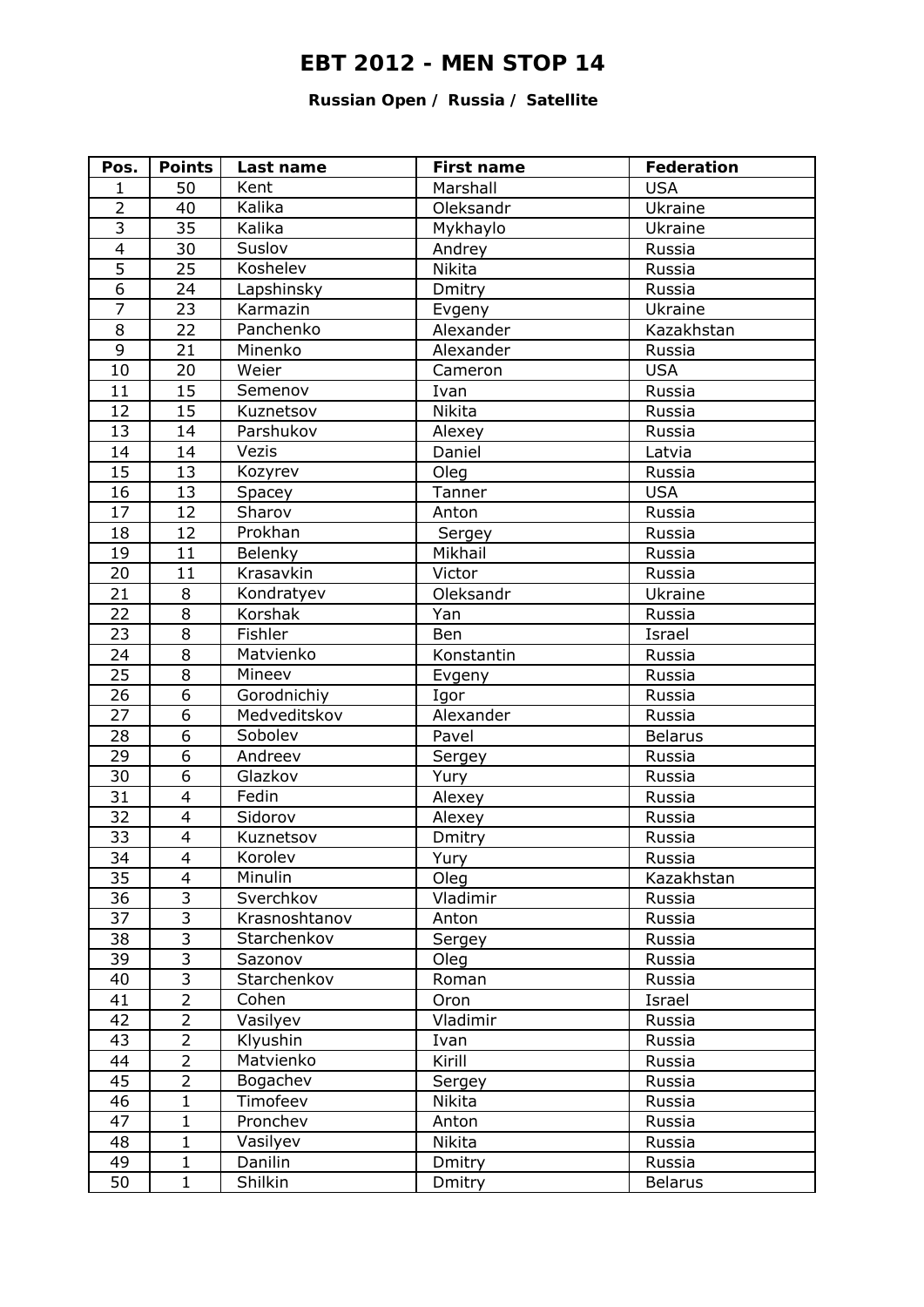### **Chandra Open 2012 / Netherlands / Satellite**

| Pos.            | <b>Points</b>           | Last name        | First name    | Federation     |
|-----------------|-------------------------|------------------|---------------|----------------|
| $\mathbf{1}$    | 50                      | Ranta            | Tony          | Finland        |
| $\overline{2}$  | 40                      | Vezis            | Daniel        | Latvia         |
| 3               | 35                      | Jussila          | Perttu        | Finland        |
| $\overline{4}$  | 30                      | Williams         | <b>Stuart</b> | England        |
| $\overline{5}$  | 25                      | Spacey           | Tanner        | <b>USA</b>     |
| $\overline{6}$  | 24                      | de Vries         | Alex          | Netherlands    |
| $\overline{7}$  | 23                      | Spil             | Johnny        | Netherlands    |
| 8               | 22                      | Verbruggen       | Gery          | Belgium        |
| 9               | 21                      | Alix             | Yoan          | France         |
| 10              | 20                      | Pescher          | Oliver        | Germany        |
| 11              | 15                      | Miller           | Matt          | England        |
| 12              | 15                      | Dreyer           | Dirk          | Germany        |
| 13              | 14                      | Fishler          | Ben           | Israel         |
| 14              | 14                      | Racpan           | Christian     | Germany        |
| 15              | 13                      | Moor             | Paul          | England        |
| 16              | 13                      | Sloan            | Christopher   | Ireland        |
| 17              | 12                      | van Kranenburg   | Arjan         | Netherlands    |
| 18              | 12                      | Hann             | Matt          | Ireland        |
| 19              | 11                      | Medveditskov     | Alexander     | Russia         |
| 20              | 11                      | Sarmadi          | Mathias       | France         |
| 21              | 8                       | Thienpondt       | <b>Nico</b>   | Netherlands    |
| 22              | $\overline{8}$          | <b>Kok</b>       | Eric          | Netherlands    |
| $\overline{23}$ | $\overline{8}$          | <b>Hilferink</b> | Ramon         | Netherlands    |
| $\overline{24}$ | 8                       | Talpa            | Marek         | Czech Republic |
| 25              | 8                       | Quarry           | Mike          | England        |
| 26              | $\overline{6}$          | Teece            | Richie        | England        |
| 27              | 6                       | van Geel         | Jeroen        | Netherlands    |
| 28              | 6                       | Holzapfel        | Michael       | Germany        |
| 29              | $\overline{6}$          | Smith            | Mark          | England        |
| $\overline{30}$ | $\overline{6}$          | Stinissen        | Michell       | Netherlands    |
| 31              | 4                       | <b>Joris</b>     | <b>Nico</b>   | Belgium        |
| $\overline{32}$ | 4                       | Schroeder        | Timo          | Germany        |
| $\overline{33}$ | $\overline{\mathbf{4}}$ | Smith            | Allan         | <b>USA</b>     |
| 34              | 4                       | Karlsson         | Christian     | Sweden         |
| $\overline{35}$ | 4                       | <b>Hulst</b>     | Phil          | Netherlands    |
| 36              | 3                       | Kivelä           | Riku-Petteri  | Finland        |
| 37              | $\overline{3}$          | Cools            | Jonathan      | Belgium        |
| 38              | $\overline{3}$          | van der Heide    | Jeroen        | Netherlands    |
| 39              | $\overline{3}$          | Petroons         | <b>Steve</b>  | Belgium        |
| 40              | $\overline{3}$          | de Bruijn        | Marco         | Netherlands    |
| 41              | $\overline{2}$          | <b>Bucens</b>    | Janis         | England        |
| 42              | $\overline{2}$          | Grove            | Jeroen        | Netherlands    |
| 43              | $\overline{2}$          | Verheijen        | Stephan       | Netherlands    |
| 44              | $\overline{2}$          | Steenbekkers     | Sven          | Netherlands    |
| 45              | $\overline{2}$          | Nolan            | Pat           | <b>USA</b>     |
| 46              | $\mathbf{1}$            | van Dommelen     | Remco         | Netherlands    |
| 47              | $\mathbf{1}$            | v/d Bogaard      | Ron           | Netherlands    |
| 48              | $\mathbf{1}$            | Plummen          | Ton           | Netherlands    |
| 49              | $\mathbf{1}$            | van Weeren       | Jord          | Netherlands    |
| 50              | $\mathbf{1}$            | Kweens           | Christian     | Netherlands    |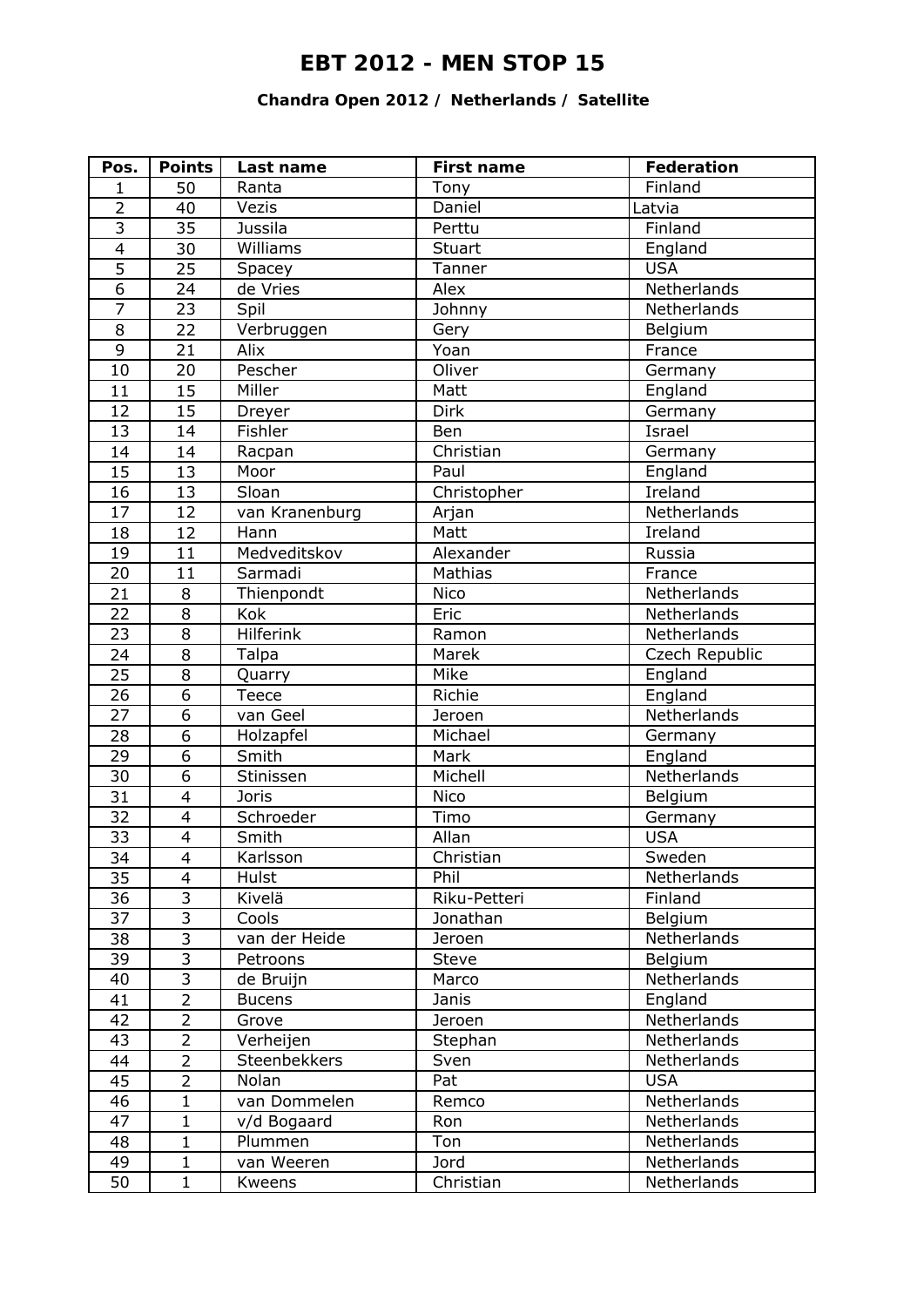### **10th Columbia 300 Vienna Open / Austria / Gold**

| Pos.                     | <b>Points</b>  | Last name     | First name   | Federation     |
|--------------------------|----------------|---------------|--------------|----------------|
| $\mathbf{1}$             | 150            | <b>Barnes</b> | Chris        | <b>USA</b>     |
| $\overline{2}$           | 120            | Rash          | Sean         | <b>USA</b>     |
| 3                        | 105            | Jones         | Tommy        | <b>USA</b>     |
| $\overline{\mathcal{L}}$ | 90             | Williams      | Stuart       | England        |
| $\overline{5}$           | 75             | Koivuniemi    | Mika         | Finland        |
| $\overline{6}$           | 72             | Andersson     | Robert       | Sweden         |
| $\overline{7}$           | 69             | Jehkinen      | Joonas       | Finland        |
| 8                        | 66             | Uotila        | Pasi         | Finland        |
| $\overline{9}$           | 63             | Castillo      | Dino         | <b>USA</b>     |
| 10                       | 60             | Torgersen     | Tore         | Norway         |
| 11                       | 45             | Fransson      | Daniel       | Sweden         |
| 12                       | 45             | Paulsson      | Martin       | Sweden         |
| 13                       | 42             | Eklund        | Dennis       | Sweden         |
| 14                       | 42             | MacLelland    | Dan          | Canada         |
| $\overline{1}5$          | 39             | Svensson      | Jesper       | Sweden         |
| 16                       | 39             | Öhrgaard      | Frederik     | Denmark        |
| 17                       | 36             | Kalika        | Mykhaylo     | Ukraine        |
| 18                       | 36             | Aviram        | 0r           | Israel         |
| 19                       | 33             | <b>Bohm</b>   | Patrick      | Sweden         |
| 20                       | 33             | Jussila       | Perttu       | Finland        |
| 21                       | 24             | Salonen       | Petteri      | Finland        |
| 22                       | 24             | Grundschober  | Leo          | Austria        |
| 23                       | 24             | Hahn          | Daniel       | Austria        |
| 24                       | 24             | Jaehi         | Joonas       | Finland        |
| 25                       | 24             | Monroy        | Jaime        | Colombia       |
| 26                       | 18             | Talpa         | Marek        | Ccech Republic |
| 27                       | 18             | Racpan        | Christian    | Germany        |
| 28                       | 18             | Pakonen       | Olli         | Finland        |
| $\overline{29}$          | 18             | Karlsson      | Joachim      | Sweden         |
| 30                       | 18             | Fürbacher     | Roman        | Austria        |
| $\overline{31}$          | 12             | Spacey        | Tanner       | <b>USA</b>     |
| 32                       | 12             | Wahlgren      | Karl         | Sweden         |
| 33                       | 12             | Ahokas        | Jarmo        | Finland        |
| 34                       | 12             | Larsen        | Thomas       | Denmark        |
| $\overline{35}$          | 12             | El Sarafi     | Mohamed      | Egypt          |
| 36                       | 9              | Gomez         | Andres       | Colombia       |
| 37                       | $\overline{9}$ | Palermaa      | Osku         | Finland        |
| 38                       | $\overline{9}$ | Günther       | Kai          | Germany        |
| 39                       | $\overline{9}$ | Medveditskov  | Alexande     | Russia         |
| 40                       | $\overline{9}$ | Andersin      | Erik         | Sweden         |
| 41                       | 6              | Morig         | Oliver       | Germany        |
| 42                       | $\overline{6}$ | Landl         | Rene         | Austria        |
| 43                       | $\overline{6}$ | Stampe        | Mik          | Denmark        |
| 44                       | 6              | Rauscher      | Alexander    | Austria        |
| 45                       | 6              | <b>Berges</b> | Mathieu      | Switzerland    |
| 46                       | $\overline{3}$ | Thurlby       | Rob          | England        |
| 47                       | $\overline{3}$ | Ojala         | Kim          | Sweden         |
| 48                       | $\overline{3}$ | Quarry        | Mike         | England        |
| 49                       | $\overline{3}$ | Grieger       | Jens         | Germany        |
| $\overline{50}$          | $\overline{3}$ | Kivelä        | Riku Petteri | Finland        |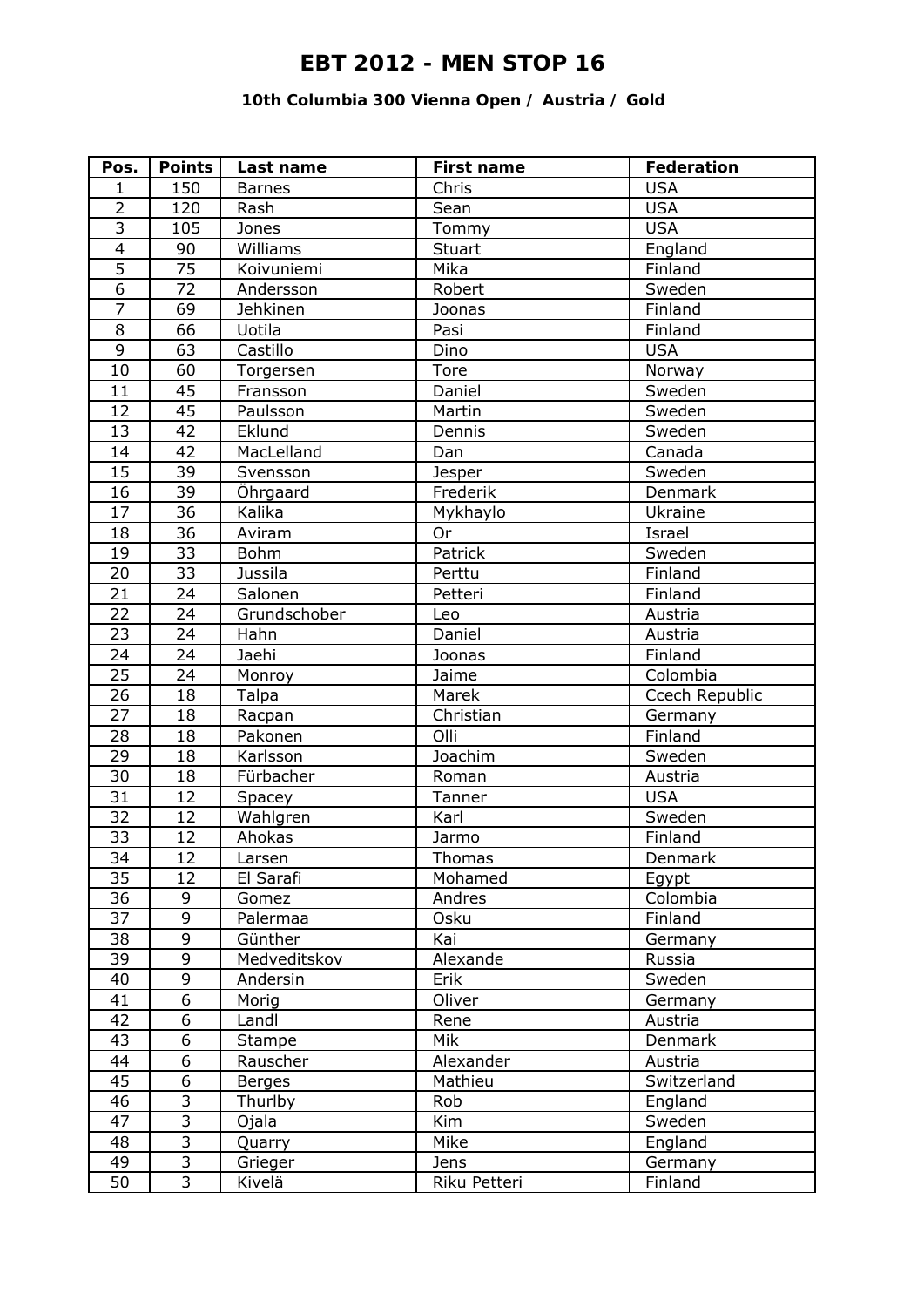### **Norwegian Open 2012 by Brunswick / Norway / Satellite**

| Pos.            | <b>Points</b>           | Last name                    | First name     | Federation |
|-----------------|-------------------------|------------------------------|----------------|------------|
| $\mathbf{1}$    | 50                      | Hellström                    | Peter          | Sweden     |
| $\overline{2}$  | 40                      | Roos                         | Mikael         | Sweden     |
| $\overline{3}$  | 35                      | Ek                           | Svein Åke      | Norway     |
| 4               | 30                      | Wilhelmsson                  | Filip          | Sweden     |
| $\overline{5}$  | 25                      | Karlsson                     | Christian      | Sweden     |
| $\overline{6}$  | 24                      | Andersson                    | Pontus         | Sweden     |
| $\overline{7}$  | 23                      | Jonsson                      | Arnar David    | Norway     |
| 8               | 22                      | Jansson                      | Raymond        | Sweden     |
| $\overline{9}$  | 21                      | Pedersen                     | Glenn Morten   | Norway     |
| 10              | 20                      | Torgersen                    | Tore           | Norway     |
| 11              | 15                      | Spacey                       | Tanner         | <b>USA</b> |
| 12              | 15                      | Rudshagen                    | Bjørn Einar    | Norway     |
| 13              | 14                      | Tjernes                      | Fredrik        | Norway     |
| 14              | 14                      | Jansson                      | Markus         | Sweden     |
| $\overline{15}$ | 13                      | Karlsson                     | Markus         | Sweden     |
| 16              | 13                      | Kanold                       | Micke          | Sweden     |
| 17              | 12                      | Harang                       | Øyvind         | Norway     |
| 18              | 12                      | Aker                         | Christer       | Norway     |
| 19              | 11                      | Karlsson                     | Kevin          | Sweden     |
| 20              | 11                      | Fisher                       | Ben            | Israel     |
| 21              | 8                       | Holmqvist                    | Anders         | Sweden     |
| $\overline{22}$ | $\overline{8}$          | Gruffman                     | James          | Sweden     |
| 23              | 8                       | Eide                         | Sigbjørn       | Norway     |
| $\overline{24}$ | $\overline{8}$          | Nygård                       | Lars-Christian | Norway     |
| 25              | $\overline{8}$          | Sandbækken                   | Mads           | Norway     |
| 26              | 6                       | Medveditskov                 | Alexander      | Russia     |
| 27              | $\overline{6}$          | Johnson                      | Magnus         | Sweden     |
| 28              | $\overline{6}$          | Olsen                        | Martin         | Norway     |
| 29              | 6                       | Östberg                      | Simon          | Sweden     |
| $\overline{30}$ | $\overline{6}$          | Østlie Solberg               | Thor Kristian  | Norway     |
| 31              | $\overline{\mathbf{4}}$ | <b>Stott</b>                 | Paul           | Ireland    |
| 32              | 4                       | Lindbäck                     | Lars           | Sweden     |
| $\overline{33}$ | 4                       | Jansen                       | Tor Inge       | Norway     |
| 34              | 4                       | Sparby                       | Jan Cato       | Norway     |
| 35              | $\overline{4}$          | Kulseng                      | Øyvin          | Norway     |
| 36              | $\overline{3}$          | Fagerstrøm                   | Thomas Fredrik | Norway     |
| 37              | $\overline{3}$          | Vestneshagen                 | Morten         | Norway     |
| 38              | $\overline{3}$          | Geliassen                    | Tor Inge       | Norway     |
| $\overline{39}$ | $\overline{3}$          | Olsen                        | Svein Roger    | Norway     |
| 40              | $\overline{3}$          | Selvnes                      | Pål            | Norway     |
| 41              | $\overline{2}$          | Biehl                        | Joakim         | Sweden     |
| 42              | $\overline{2}$          | $\overline{\mathsf{S}}$ loan | Christopher    | Ireland    |
| 43              | $\overline{2}$          | Olsen                        | Olav J.        | Norway     |
| 44              | $\overline{2}$          | Hopka                        | Julius Emil    | Norway     |
| 45              | $\overline{2}$          | Lillemo                      | Jimmy          | Sweden     |
| 46              | $\overline{1}$          | Petersen                     | Tommy          | Sweden     |
| 47              | $\mathbf{1}$            | Hansen                       | Audun Boye     | Norway     |
| 48              | $\mathbf{1}$            | Andersson                    | Jörgen         | Sweden     |
| 49              | $\mathbf{1}$            | Walstad                      | Per-Einar      | Norway     |
| 50              | $\mathbf{1}$            | Cohen                        | Oron           | Israel     |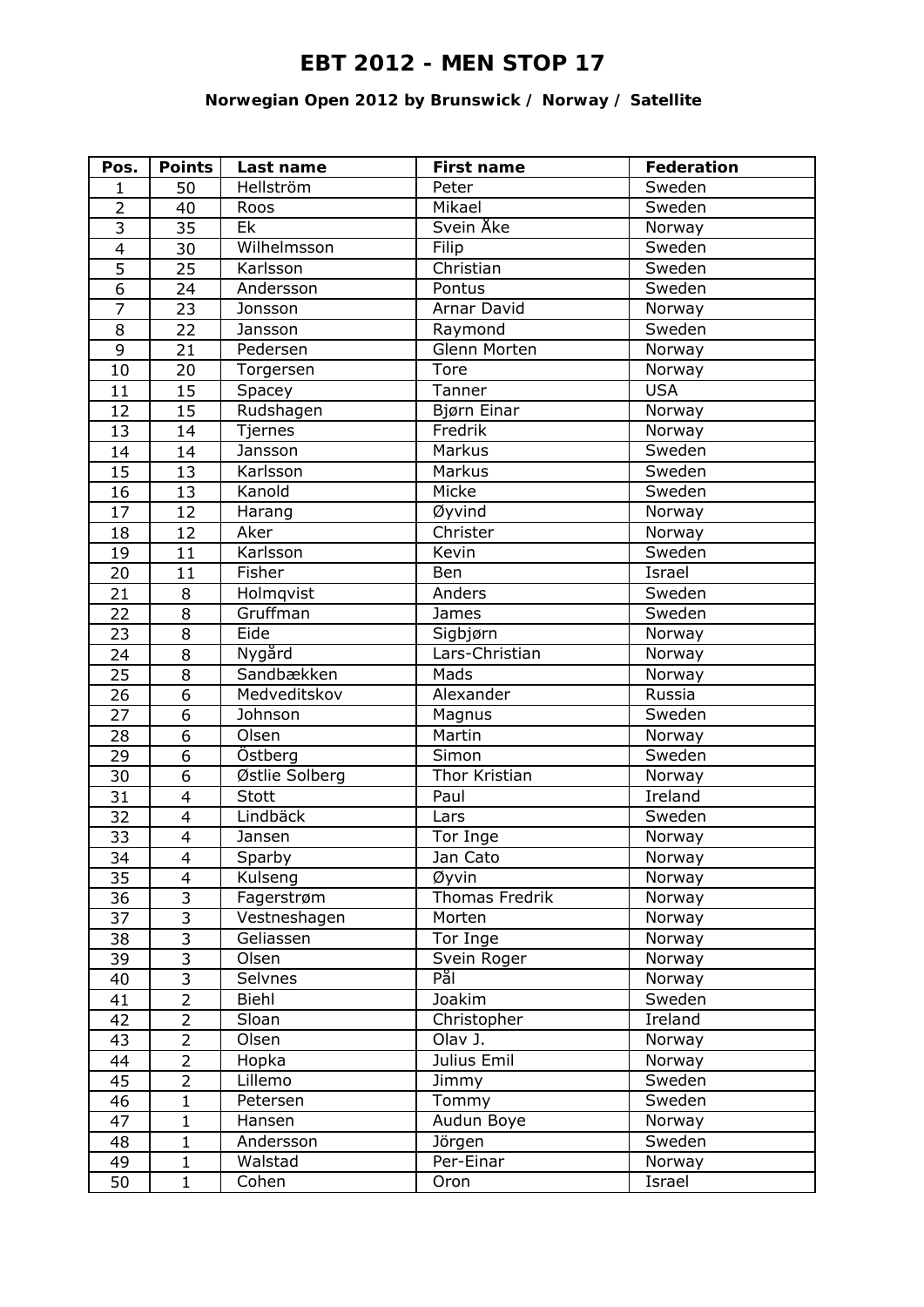### **1st Florence International / Italy / Satellite**

| Pos.                     | <b>Points</b>           | Last name       | First name      | Federation     |
|--------------------------|-------------------------|-----------------|-----------------|----------------|
| $\mathbf{1}$             | 50                      | Paulsson        | Martin          | Sweden         |
| $\overline{2}$           | 40                      | Larsen          | Jesper          | Sweden         |
| 3                        | 35                      | Vezis           | Daniel          | England        |
| $\overline{\mathcal{L}}$ | $\overline{30}$         | Tianien         | Samuli          | Finland        |
| $\overline{5}$           | 25                      | Talpa           | Marek           | Czech Republic |
| $\overline{6}$           | 24                      | Tussimei        | Saverio         | Italy          |
| $\overline{7}$           | 23                      | Parasakis       | <b>Stavros</b>  | Greece         |
| 8                        | 22                      | Quarry          | Mike            | England        |
| $\overline{9}$           | 21                      | Spada           | Amedeo          | Italy          |
| 10                       | 20                      | Wahlgren        | Joakim          | Sweden         |
| 11                       | 15                      | Moor            | Paul            | England        |
| 12                       | 15                      | Nilsson         | <b>Mattias</b>  | Sweden         |
| 13                       | 14                      | Delcarmine      | Alessandro      | Italy          |
| 14                       | 14                      | Matvienko       | Konstantin      | Russia         |
| 15                       | 13                      | Radi            | Tommaso         | Italy          |
| 16                       | 13                      | Fransson        | Daniel          | Sweden         |
| 17                       | 12                      | Hirvonen        | Mikko           | Finland        |
| 18                       | 12                      | Andreason       | Timothy         | Sweden         |
| 19                       | 11                      | Lind            | Tomas           | Sweden         |
| 20                       | 11                      | Rossi           | Federico        | Italy          |
| 21                       | 8                       | Grabrijan       | Anze            | Slovenia       |
| 22                       | $\overline{8}$          | Biolghini       | Diego           | Italy          |
| 23                       | $\overline{8}$          | Celli           | Maurizio        | Italy          |
| $\overline{24}$          | 8                       | Roros           | <b>Stamatis</b> | Greece         |
| 25                       | $\overline{8}$          | Stott           | Paul            | Ireland        |
| 26                       | $\overline{6}$          | Kriznis         | Vagelis         | Greece         |
| 27                       | $\overline{6}$          | Pachera         | Graziano        | Italy          |
| 28                       | 6                       | Gykis           | Vytautas        | Lithuania      |
| 29                       | 6                       | Panchenko       | Alexandr        | Kazakhstan     |
| 30                       | 6                       | Kallio          | <b>Jesse</b>    | Finland        |
| $\overline{31}$          | $\overline{4}$          | Tonno           | Giuseppe        | Italy          |
| 32                       | $\overline{\mathbf{4}}$ | Varchetta       | Gennaro         | Italy          |
| $\overline{33}$          | $\overline{\mathbf{4}}$ | Mol             | Roel            | Netherlands    |
| 34                       | 4                       | Magni           | Giorgio         | Italy          |
| $\overline{35}$          | $\overline{\mathbf{4}}$ | Coppola         | Gianpiero       | Italy          |
| 36                       | $\overline{3}$          | Ranieri         | Simone          | Italy          |
| 37                       | $\overline{3}$          | Bortolon        | Renato          | Italy          |
| 38                       | $\overline{3}$          | Ieva            | Carlo           | Italy          |
| 39                       | $\overline{3}$          | Frascati        | Giuseppe        | Italy          |
| 40                       | $\overline{3}$          | Dell'amico      | Massimo         | Italy          |
| 41                       | $\overline{2}$          | Oddi            | Stefano         | Italy          |
| 42                       | $\overline{2}$          | Olesinski       | Krzysztof       | Poland         |
| 43                       | $\overline{2}$          | Palestre        | Alfonso         | Italy          |
| 44                       | $\overline{2}$          | Suslov          | Andrey          | Russia         |
| 45                       | $\overline{2}$          | Medveditskov    | Alexander       | Russia         |
| 46                       | $\mathbf{1}$            | Sloan           | Christopher     | Ireland        |
| 47                       | $\mathbf{1}$            | Galeone         | Nicola          | Italy          |
| 48                       | $\mathbf{1}$            | Warnakulasuriya | Raje            | Italy          |
| 49                       | $\mathbf{1}$            | Pongolini       | Nicola          | Italy          |
| 50                       | $\mathbf{1}$            | Santangelo      | Franco          | Italy          |